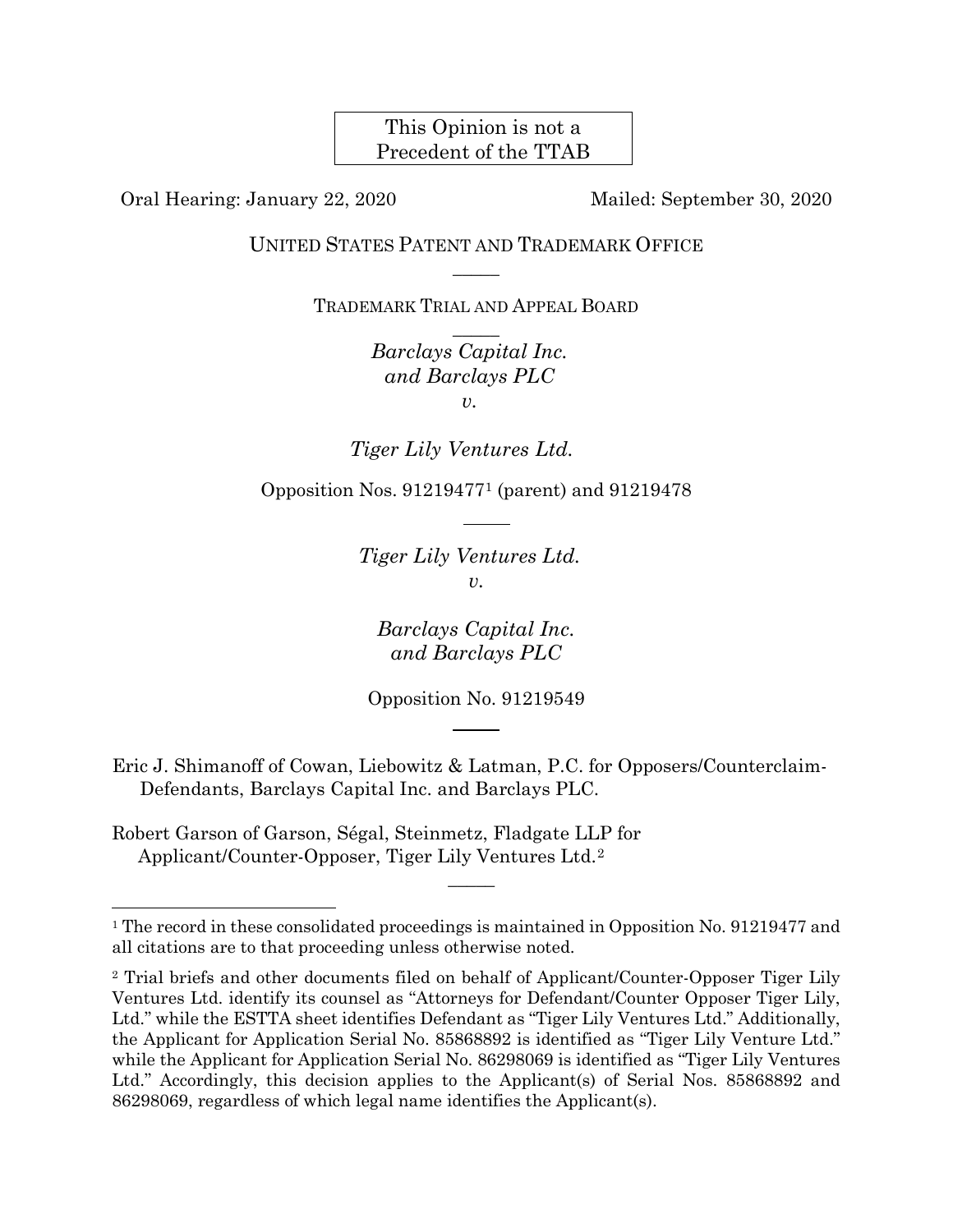Before Taylor, Mermelstein and Kuczma, Administrative Trademark Judges.

Opinion by Kuczma, Administrative Trademark Judge:

In 2008, Lehman Brothers was the fourth largest investment bank in the United States, with hundreds of billions of dollars of assets under management and over 25,000 employees in offices worldwide when it filed for protection under the U.S. bankruptcy laws, the largest bankruptcy in United States history.[3](#page-1-0) A day later, Lehman Brothers sold several of its businesses and other assets, including its LEHMAN BROTHERS trademarks and the accompanying goodwill, to Opposer, Barclays Capital Inc. (Barclays), "one of the world's oldest and leading providers of financial services" for approximately \$1.3 billion. Lehman Brothers assigned to Barclays all of Lehman Brothers' rights in the LEHMAN names and trademarks, including LEHMAN BROTHERS, and the goodwill associated therewith.[4](#page-1-1)

Shortly thereafter, pursuant to amendments to their agreement, Barclays granted Lehman Brothers a worldwide, non-exclusive license to use the LEHMAN tradenames and trademarks in connection with Lehman Brothers' retained and continuing businesses and operations. The term of the trademark license was limited

<span id="page-1-0"></span> <sup>3</sup> Barclays' Trial Testimony Declaration of Alexander L. Greenberg, Esq., Director, Legal (formerly, Vice-President, Legal) for Barclays Capital Inc., ¶¶ 3, 6 (86 TTABVUE 6-7).

All cites to the record are to the record in Opposition No. 91219477 unless otherwise noted. Record citations are to TTABVUE, the Board's publically available electronic docket history system. The number preceding TTABVUE corresponds to the docket entry number(s), and any number(s) following TTABVUE refer to the page number(s) of the docket entry where the cited materials appear. For material or testimony that has been designated confidential, the TTABVUE docket entry number where such material or testimony is located is referenced.

<span id="page-1-1"></span><sup>4</sup> The term "trademarks" in this decision includes service marks.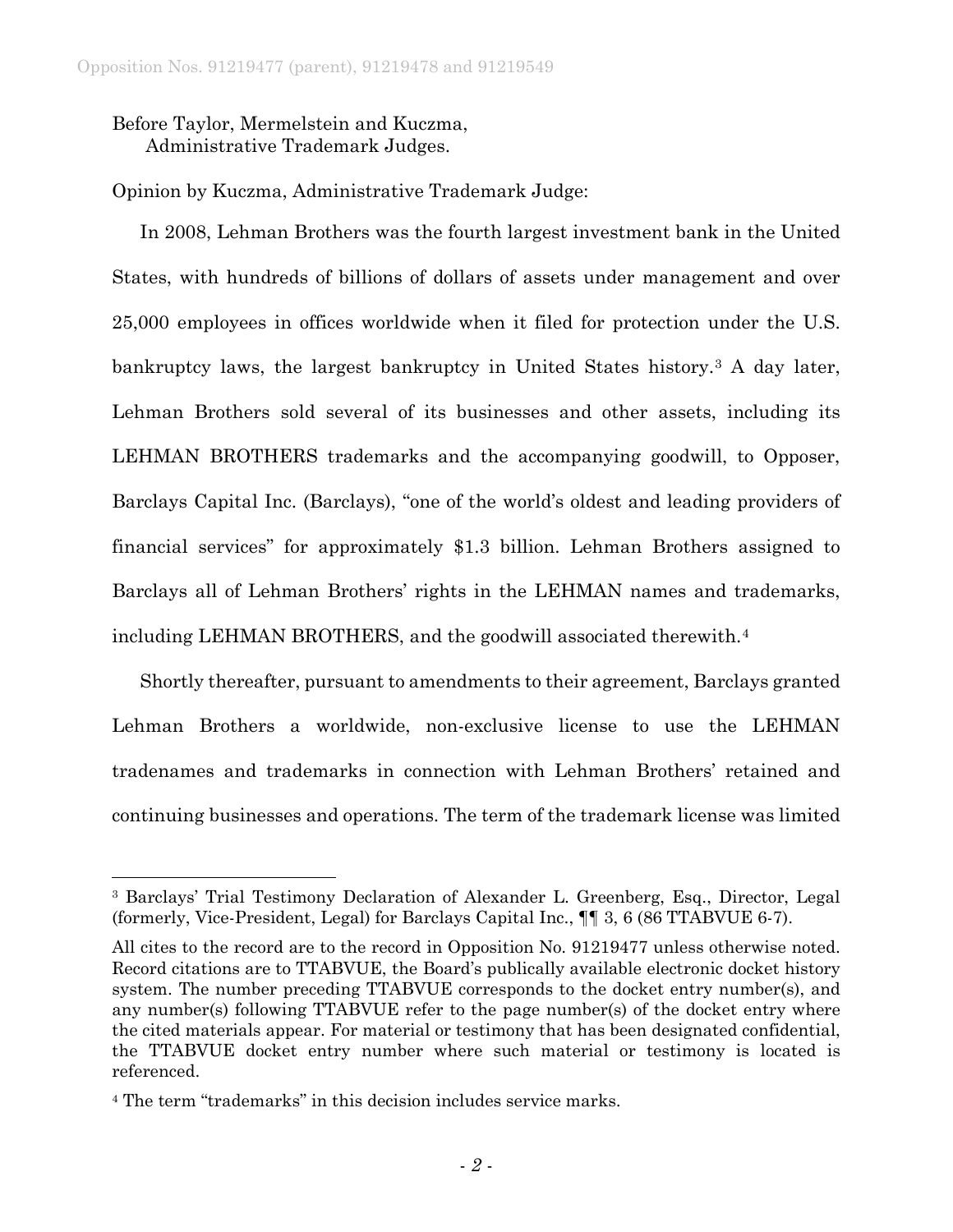to "two years for use in connection with certain Lehman businesses, namely, Lehman Brothers' investment banking and capital markets businesses. . . . the amendment does not alter the perpetual license granted to Lehman Brothers for its other businesses or continuing operations."[5](#page-2-0)

Several years later, on March 6, 2013, Tiger Lily Ventures Ltd. (Tiger Lily) filed an application to register LEHMAN BROTHERS (standard characters) for beer and spirits in International Classes 32 and 33, and filed a second application to register the same mark for bar services and restaurant services in International Class 43, on June 2, 2014, Application Nos. 85868892 and 86298069, respectively.[6](#page-2-1)

Meanwhile, after allowing all of the U.S. trademark registrations for the LEHMAN and LEHMAN BROTHERS marks it acquired to expire, Barclays filed trademark application, Application Serial No. 86081143, on October 2, 2013 for the mark LEHMAN BROTHERS (standard characters)[7](#page-2-2) for:

> Securities brokerage services; investment consulting services; investment banking services; merchant banking services; financial and investment management services; financial planning and investment advisory services; financial research services; administration and valuation of financial investments; financial sponsorship of sporting, charitable and educational events; providing consultancy,

<span id="page-2-0"></span> <sup>5</sup> Greenberg Testimony Declaration ¶¶ 7-9 (86 TTABVUE 7-9) and Exhibits 3-5 thereto titled Intellectual Property Assignment Agreement (86 TTABVUE 159-226); Confidential (88 TTABVUE 6-79).

<span id="page-2-1"></span><sup>6</sup> Tiger Lily's Trial Testimony Declaration of Chaim Aaron James Green, founder and director of Tiger Lily Ventures, Ltd., ¶¶ 8, 11, 17 (124 TTABVUE 4-6); Barclays' First Notice of Reliance Exhibits 1-2 (77 TTABVUE 6-12, 13-17).

<span id="page-2-2"></span><sup>7</sup> Greenberg Testimony Declaration ¶ 45 (86 TTABVUE 16).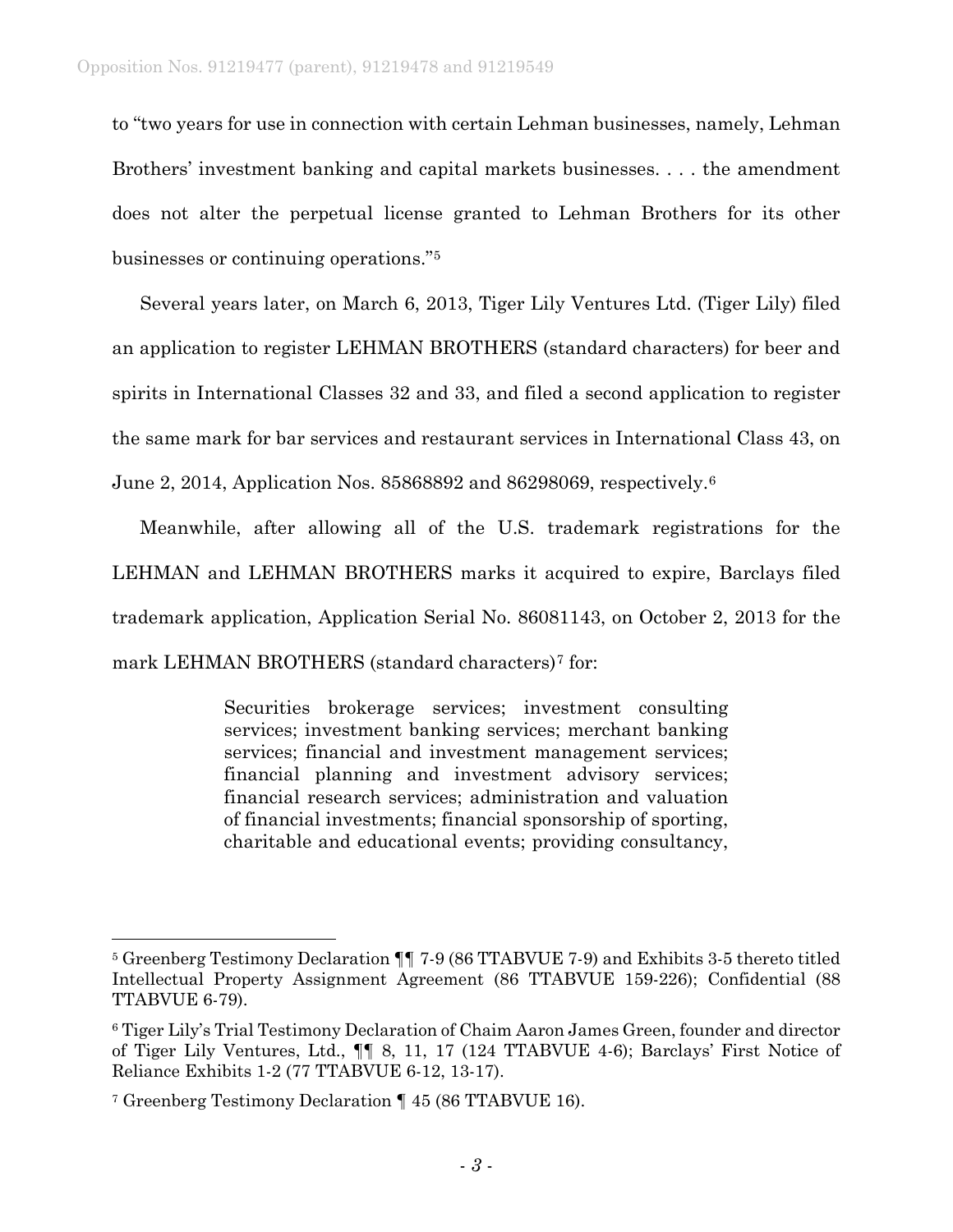information and advisory services relating to all the foregoing, in International Class 36.[8](#page-3-0)

A year later, on November 24, 2014, Barclays filed Notices of Opposition, Opposition Nos. 91219477 and 91219478, against Tiger Lily's LEHMAN BROTHERS applications Serial Nos. 86298069 and 85868892.[9](#page-3-1) The Board subsequently consolidated those two Oppositions, designating Opposition No. 91219477 as the "parent case."[10](#page-3-2) A day later, Opposition No. 91219549, filed by Tiger Lily, opposing Barclays' Application Serial No. 86081143 for the mark LEHMAN BROTHERS was added to the consolidated proceeding.[11](#page-3-3)

Thus, this consolidated proceeding involves Opposition Nos. 91219477 and 91219478 filed by Barclays against Tiger Lily's applications, and Opposition No. 91219549 filed by Tiger Lily against Barclays' application, each involving the identical LEHMAN BROTHERS mark.

<span id="page-3-0"></span> <sup>8</sup> Application Serial No. 86081143 was filed on October 2, 2013 for the mark LEHMAN BROTHERS based on Barclays' allegation of a bona fide intention to use the mark in commerce under § 1(b) of the Trademark Act, 15 U.S.C. § 1051(b). Acquired distinctiveness is claimed as to the entire mark.

<span id="page-3-1"></span><sup>9</sup> Application Serial No. 85868892 for beer in International Class 32 and spirits in International Class 33 was filed on March 6, 2013 and Application Serial No. 86298069 for bar services, restaurant services in International Class 43 was filed on June 2, 2014; both applications are for the mark LEHMAN BROTHERS and are based on Tiger Lily's allegation of a bona fide intention to use the mark in commerce under  $\S$  1(b) of the Trademark Act, 15 U.S.C. § 1051(b). "BROTHERS" is disclaimed in both applications.

<span id="page-3-2"></span><sup>10</sup> 4 TTABVUE.

<span id="page-3-3"></span><sup>&</sup>lt;sup>11</sup> 5 TTABVUE.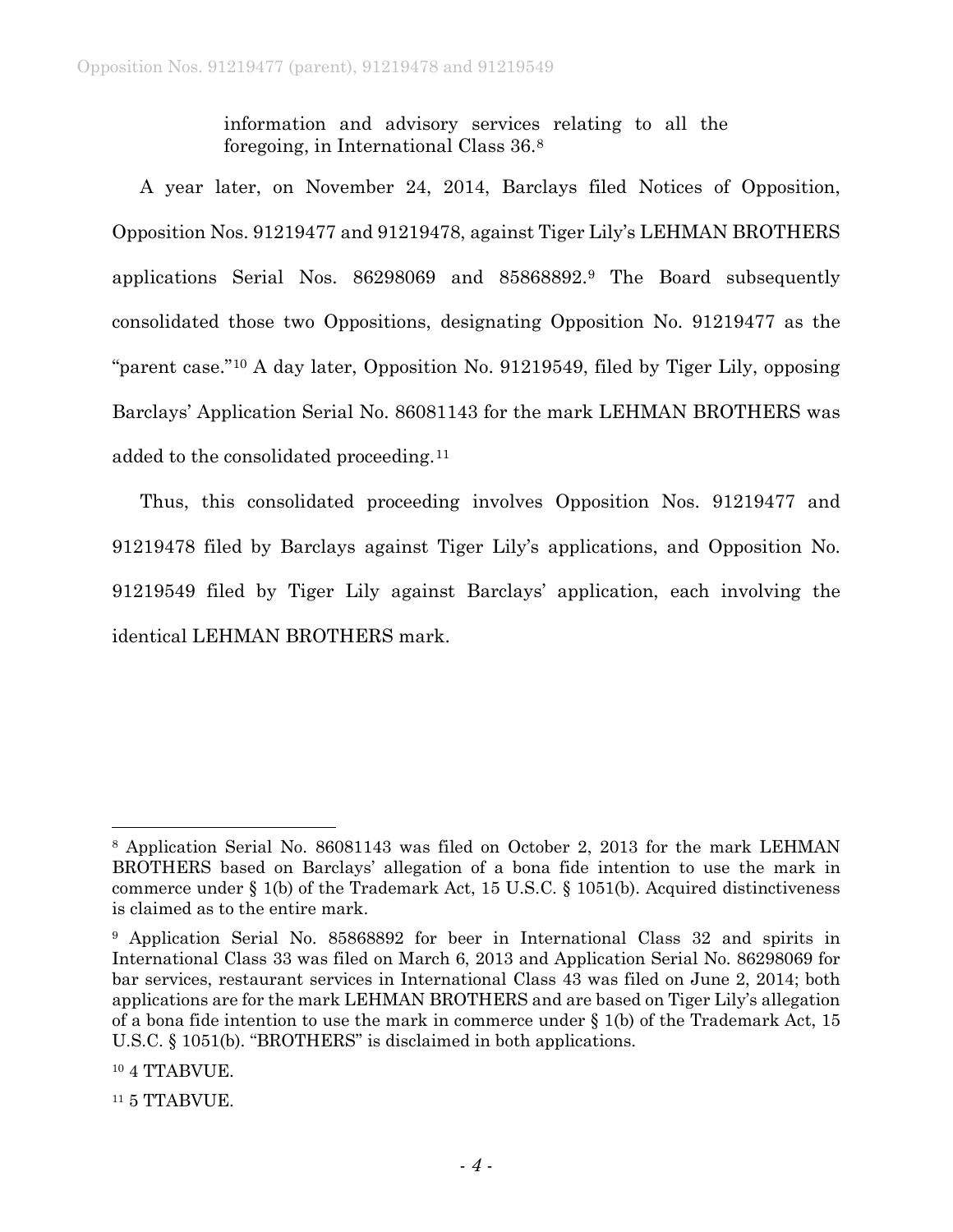## I. Opposition Nos. 91219477-78 filed by Barclays

A. Barclays' Grounds of Opposition

Barclays' Notices of Opposition assert: (1) it is the owner by assignment of the LEHMAN and LEHMAN BROTHERS common law marks; (2) that such marks are famous; (3) that it has priority of use and there is a likelihood of confusion under § 2(d) of the Trademark Act, 15 U.S.C. § 1052(d), between Barclays' previously used marks and Tiger Lily's mark; (4) that registration of Tiger Lily's mark dilutes the distinctive quality of Barclays' marks long associated with the Lehman Brothers financial institution and allegedly owned and used by Barclays and used by Lehman Brothers and third parties pursuant to license, in violation of § 43(c) of the Trademark Act, 15 U.S.C. § 1[12](#page-4-0)5(c)<sup>12</sup>; (5) that Tiger Lily's mark falsely suggests a connection between Tiger Lily and Barclays (or Lehman Brothers, the predecessor-in-interest of Barclays) in violation of § 2(a) of the Trademark Act, 15 U.S.C. § 1052(a); and (6) that at the time Tiger Lily filed its applications, it did not have a *bona fide* intent to use the mark in commerce.[13](#page-4-1)

<span id="page-4-0"></span><sup>&</sup>lt;sup>12</sup> Barclays' Notice of Opposition plead dilution under § 13(a) of the Trademark Act, 15 U.S.C. § 1063(a).

<span id="page-4-1"></span><sup>13</sup> Opposition No. 91219477, 1 TTABVUE; Opposition No. 91219478, 1 TTABVUE.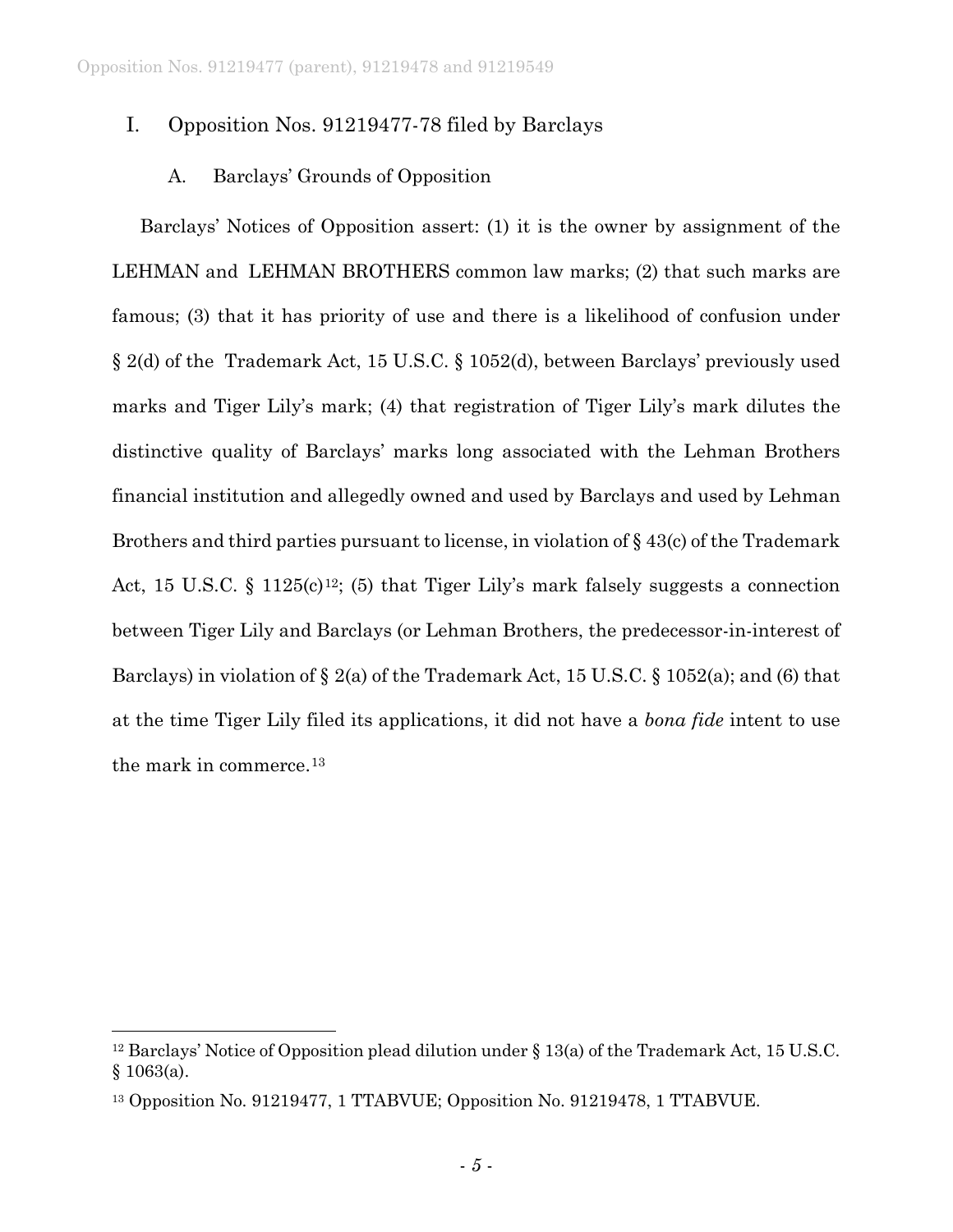# B. Tiger Lily's Answer and Affirmative Defenses

Tiger Lily denies the allegations in its Amended Answer and Answer to the

Notices of Opposition<sup>[14](#page-5-0)</sup> except for the following admissions:

- Barclays maintains the www.lehman.com website, paragraph 43, (Opposition No. 91219478, 7 TTABVUE 10), (Opposition No. 91219477, 12 TTABVUE 10);
- Barclays is owner of Application Serial No. 86081143, paragraph 44, (Opposition No. 91219478, 7 TTABVUE 10), (Opposition No. 91219477, 12 TTABVUE 11);
- On March 6, 2013, Tiger Lily filed Application Serial No. 85868892 for the mark LEHMAN BROTHERS on an intent-to-use basis under § 1(b) of the Trademark Act for "beer" in International Class 32 and "spirits" in International Class 33; Tiger Lily did not use the LEHMAN BROTHERS Mark for the goods in United States commerce prior to its constructive first use dates of March 6, 2013 and June 2, 2014, paragraph 46, (Opposition No. 91219478 7 TTABVUE 11), (Opposition No. 91219477, 12 TTABVUE 11);
- Its proposed services in Application Serial No. 86298069 are services that consumers would perceive as being related to, similar to or an extension of the goods and services that have been, could be and are used, offered in connection or associated by consumers with Opposer's LEHMAN Marks, including the mark LEHMAN BROTHERS; paragraph 47, (Opposition No. 91219477, 12 TTABVUE 11);
- Its LEHMAN BROTHERS Mark should be refused registration under  $\S$  2(a) of the Trademark Act as falsely suggesting a connection between Tiger Lily,

<span id="page-5-0"></span> <sup>14</sup> Tiger Lily filed an Amended Answer in Opposition No. 91219477 on February 19, 2015 (Opposition No. 91219477, 12 TTABVUE) and an Answer in Opposition No. 91219478 on February 13, 2015 (Opposition No. 91219478, 7 TTABVUE).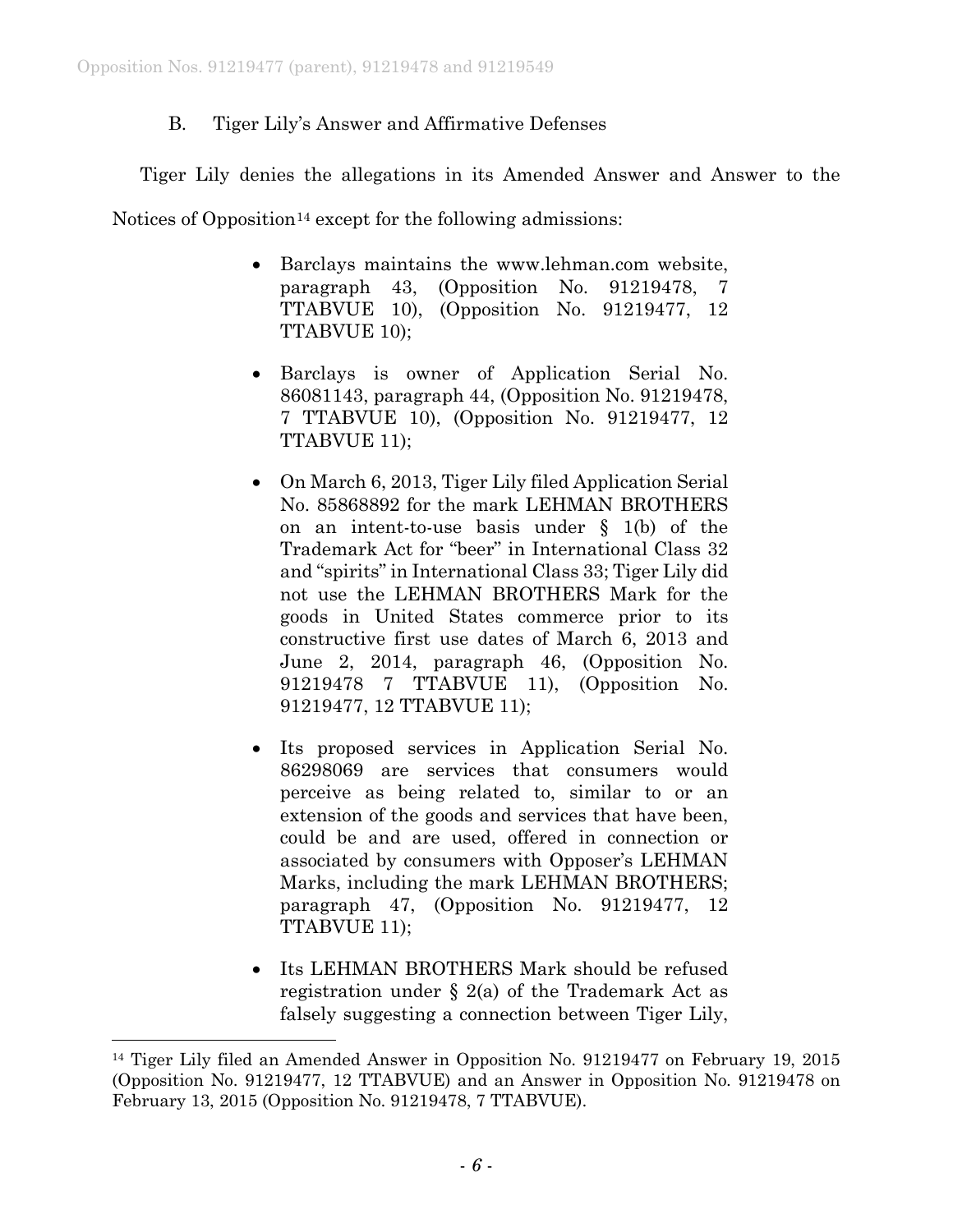and Barclays (and/or Lehman Brothers). More specifically: (a) Tiger Lily's LEHMAN BROTHERS Mark is identical to the name or identity previously used by Lehman Brothers, namely, the famous LEHMAN BROTHERS name and mark; (b) Tiger Lily's LEHMAN BROTHERS Mark would be recognized as being associated with Barclays and/or Lehman Brothers because it points uniquely and unmistakably to Barclays and/or Lehman Brothers; (c) Barclays and Lehman Brothers are not connected with the activities intended to be performed by Tiger Lily under Tiger Lily's LEHMAN BROTHERS Mark; and (d) the fame and reputation of Lehman Brothers' and Barclays' LEHMAN BROTHERS Mark is such that, when Tiger Lily's LEHMAN BROTHERS Mark is used with its proposed goods, a connection with Barclays (and/or Lehman Brothers) would be presumed. Lehman Brothers' and Barclays' LEHMAN BROTHERS Marks are so famous that they unmistakably would point to Lehman Brothers and/or Barclays regardless of the goods and services offered in connection with the mark, paragraph 51, (Opposition No. 91219478, 7 TTABVUE 11).

In addition, Tiger Lily alleges failure to state a claim and the following affirmative defenses: that Barclays is not damaged by the registration of Tiger Lily's mark; unclean hands; laches, waiver and estoppel,[15](#page-6-0) none of which were pursued at trial. Accordingly, they are waived. *Alcatraz Media, Inc. v. Chesapeake Marine Tours, Inc.*, 107 USPQ2d 1750, 1753 (TTAB 2013), *aff'd*, 565 Fed. App'x 900 (Fed. Cir. 2014) (mem.); TRADEMARK TRIAL AND APPEAL BOARD MANUAL OF PROCEDURE (TBMP) § 801.01 (2020).

<span id="page-6-0"></span> <sup>15</sup> *See* Tiger Lily's Amended Answer paragraph nos. 55-59 (Opposition No. 91219477, 12 TTABVUE 12-13) and its Answer paragraph nos. 55-60 (Opposition No. 91219478, 7 TTABVUE 11-12).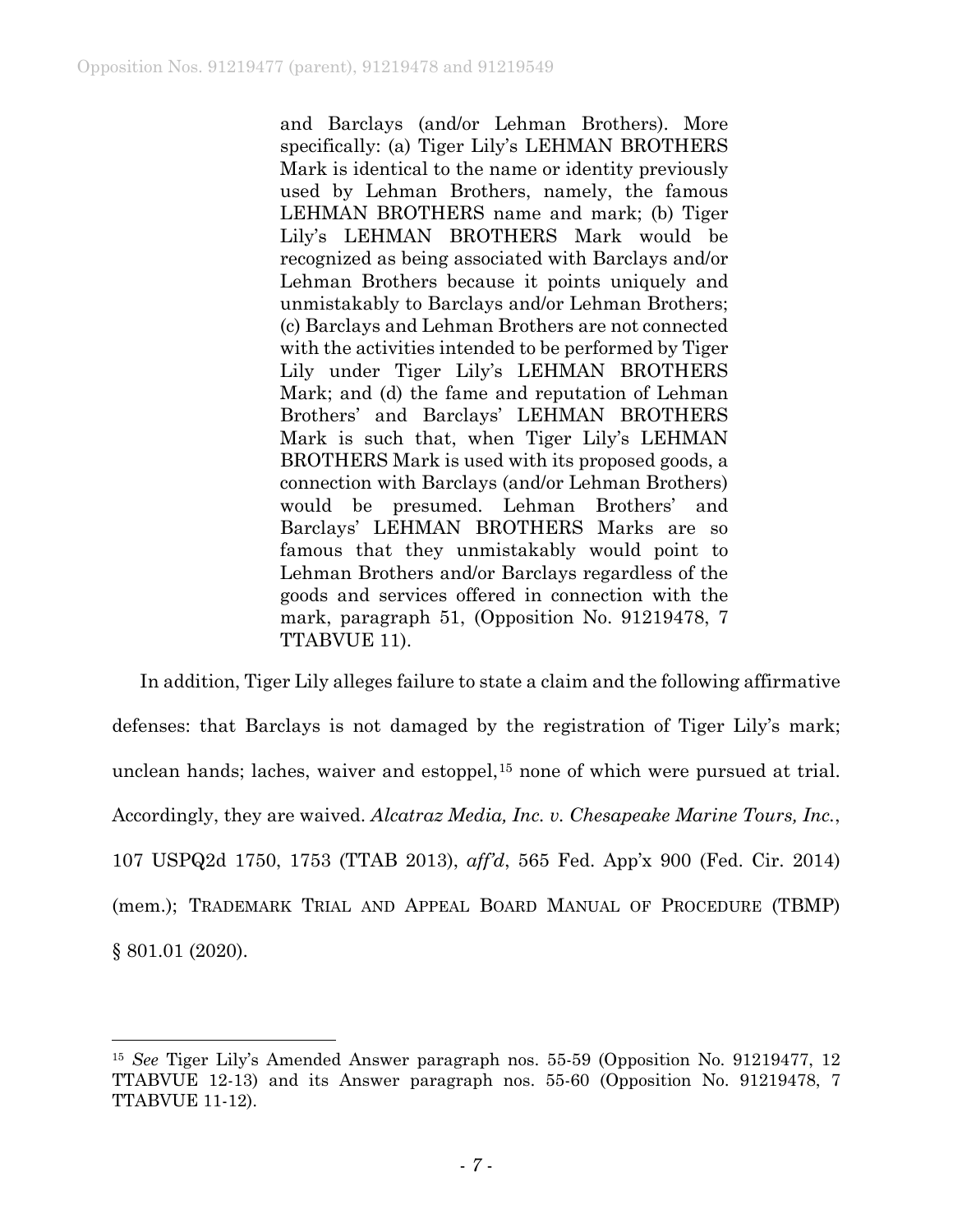# II. Opposition No. 91219549 filed by Tiger Lily

## A. Tiger Lily's Grounds of Opposition

As Opposer in Opposition No. 91219549, opposing Barclays' application Serial No. 86081143 for LEHMAN BROTHERS, Tiger Lily alleges priority and likelihood of confusion of the LEHMAN BROTHERS mark, that Barclays had no bona fide intent to use the LEHMAN BROTHERS mark for the applied-for services, abandonment and fraud.[16](#page-7-0)

## B. Barclays' Answer and Affirmative Defenses

Barclays denies the salient allegations in Tiger Lily's Second Amended Notice of Opposition. It also alleges failure to state a claim and affirmative defenses of estoppel, waiver and/or acquiescence,<sup>[17](#page-7-1)</sup> which were not pursued at trial. Accordingly, these are waived. *Alcatraz Media v. Chesapeake Marine Tours*, 107 USPQ2d at 1753; TBMP § 801.01.

On August 17, 2018 the Board granted Barclays Capital Inc.'s Motion on Consent to Join requesting that Barclays PLC, a public limited company organized and existing under the laws of England and Wales, be joined as Opposer in Opposition Nos. 91219477 and 91219478, and as Applicant in Opposition No. 91219549. Barclays Capital Inc. represents that pursuant to an agreement dated August 31, 2017, it

<span id="page-7-0"></span> <sup>16</sup> *See* Tiger Lily's Second Amended Notice of Opposition filed in Opposition No. 91219549 (filed in Opposition No. 91219477, 111 TTABVUE).

<span id="page-7-1"></span><sup>17</sup> *See* Barclays Capital Inc.'s Answer and Affirmative Defenses to Tiger Lily Ventures Ltd.'s Second Amended Notice of Opposition in Opposition No. 91219549 (filed in Opposition No. 91219477 under 111 and 112 TTABVUE).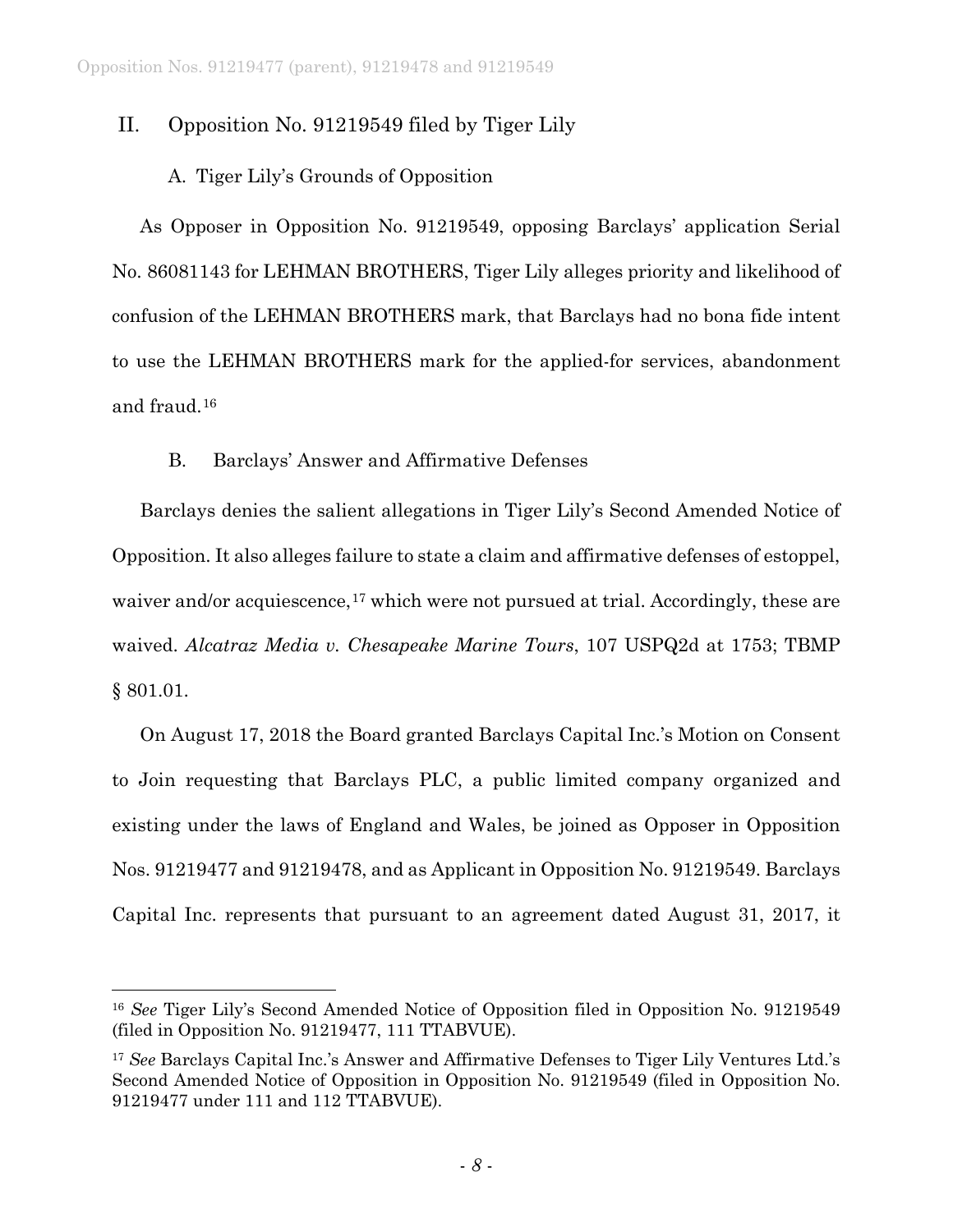assigned all rights, title and interest to the LEHMAN BROTHERS marks, including Application Serial No. 86081143, to Barclays PLC. Barclays PLC and Barclays Capital Inc. executed a confirmatory assignment dated March 7, 2018 which was recorded in the Assignment Division of the USPTO on March 12, 2018 at Reel/Frame: 6289/0791.[18](#page-8-0)

- III. Evidentiary Objections
	- A. Evidentiary Objections to Notices of Reliance

Barclays objects to Tiger Lily's Notice of Reliance No. 2, consisting of state and foreign registration documents, offered into evidence to support Tiger Lily's claims that the LEHMAN BROTHERS mark does not uniquely and unmistakably point to a financial institution, Barclays' lack of intent to use, absence of actual confusion in the marketplace and abandonment. (134 TTABVUE 2-5). Barclay's objection is granted in part and denied in part.

A New York state registration issued in the name of LBW LLC[19](#page-8-1) and the record is devoid of evidentiary support establishing Tiger Lily's connection to and control of, or by, the registrant entity. *Cf. Kraft, Inc. v. Balin*, 209 USPQ 877, 879 (TTAB 1981). Additionally, both Chinese Registration No. 19762364.[20](#page-8-2) owned by Tiger Lily, and French Registration No. 4123417[21,](#page-8-3) owned by "M. David Tordjman, Agissant pour le compte de la société 'lehman brothers' en cours de formation," for the mark LEHMAN

<span id="page-8-0"></span> <sup>18</sup> 113 and 129 TTABVUE.

<span id="page-8-1"></span><sup>19</sup> Tiger Lily's Exhibit 14 (120 TTABVUE 2, 5-6).

<span id="page-8-2"></span><sup>20</sup> Tiger Lily's Exhibit 15 (120 TTABVUE 2-3, 7-8).

<span id="page-8-3"></span><sup>21</sup> Tiger Lily's Exhibit 16 (120 TTABVUE 3, 9-12).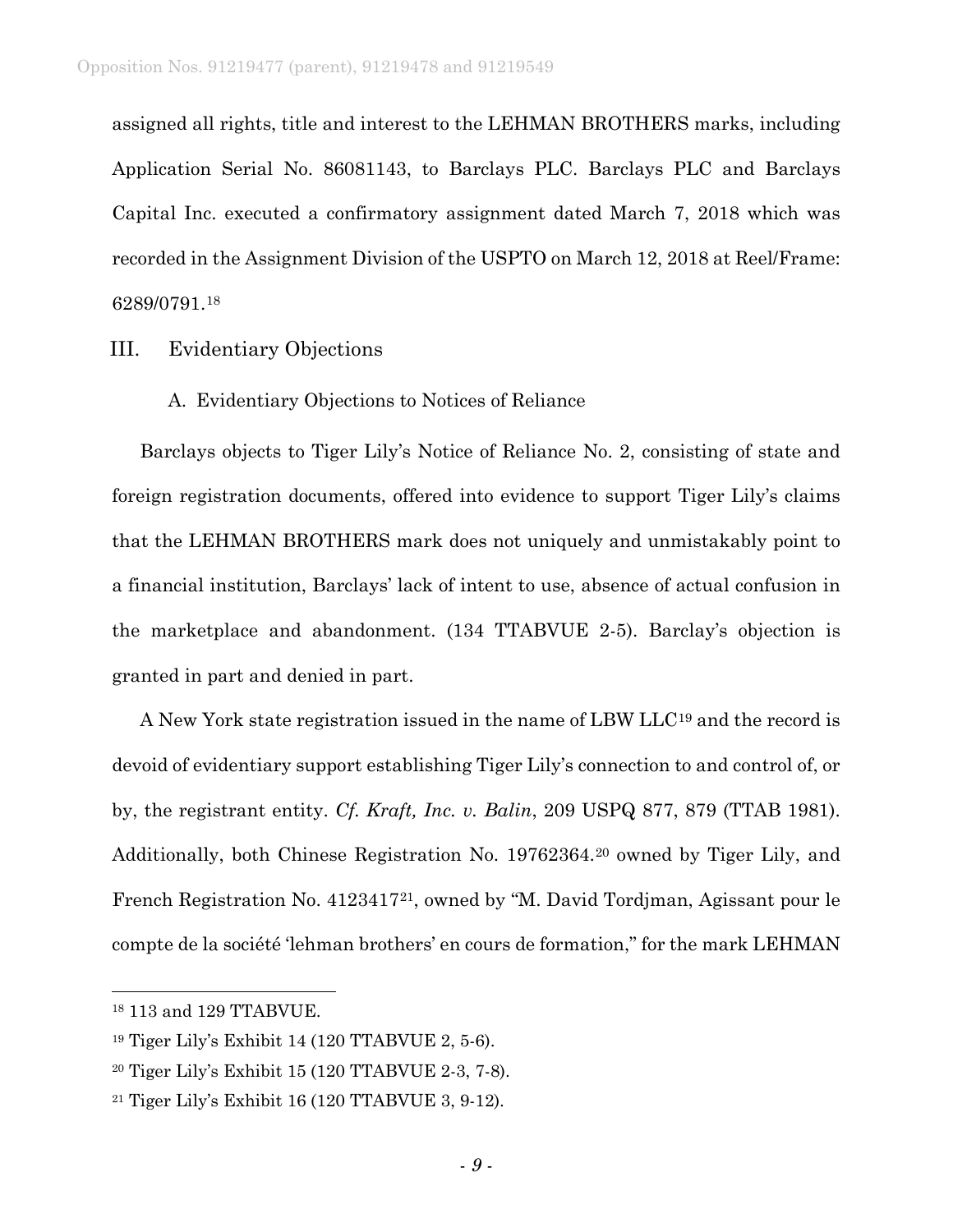BROTHERS, are insufficient evidence of use or ownership of the mark in the United States and are, therefore, immaterial and not relevant to Tiger Lily's rights to the mark LEHMAN BROTHERS in the United States. *Nabisco, Inc. v. George Weston Ltd.*, 179 USPQ 503, 507 (TTAB 1973); *see also S.A. Marne et Champagne v. Myers*, 250 F.2d 374, 116 USPQ 153, 156 (CCPA 1957). Additionally, the French registration document retrieved from TM VIEW, believed to be a free online trademark search database maintained by the European Union Intellectual Property Office ("EUIPO"), and offered into evidence lacks the necessary information regarding its Internet source (e.g., URL) required by 37 C.F.R. § 2.122(e). *Safer, Inc. v. OMS Investments, Inc.*, 94 USPQ2d 1031, 1039 (TTAB 2010), and does not indicate ownership by Tiger Lily. Therefore, the New York registration (Exhibit 14) and the French registration  $(Exhibit 16)<sup>22</sup>$  $(Exhibit 16)<sup>22</sup>$  $(Exhibit 16)<sup>22</sup>$  are stricken from the record and the Chinese registration (Exhibit 15) is admissible but will be considered within its exceedingly limited scope of relevance.

Tiger Lily introduced internet articles related to Lehman Brothers' bankruptcy and sale of certain businesses through Exhibits 17-20,[23](#page-9-1) which Barclays seeks to strike from the record. (149 TTABVUE 5). Barclays' objections are denied in part and granted in part as the articles are admissible but Tiger Lily cannot rely on them for the truth of the matters contained therein. The internet articles were submitted through Tiger Lily's Notice of Reliance No. 3 pursuant to 37 C.F.R. § 2.122(e), showing

<span id="page-9-0"></span> $22$  This French registration was also marked as Exhibit E in the Testimony Deposition of Alexander Greenberg pp. 200:16-205:2 (116 TTABVUE 201-206) and was objected to by Barclays' attorney pp. 203-204 (116 TTABVUE 204-205).

<span id="page-9-1"></span><sup>23</sup> 121 TTABVUE 2-5, 8-24, 25-63, 64-72, 73-208.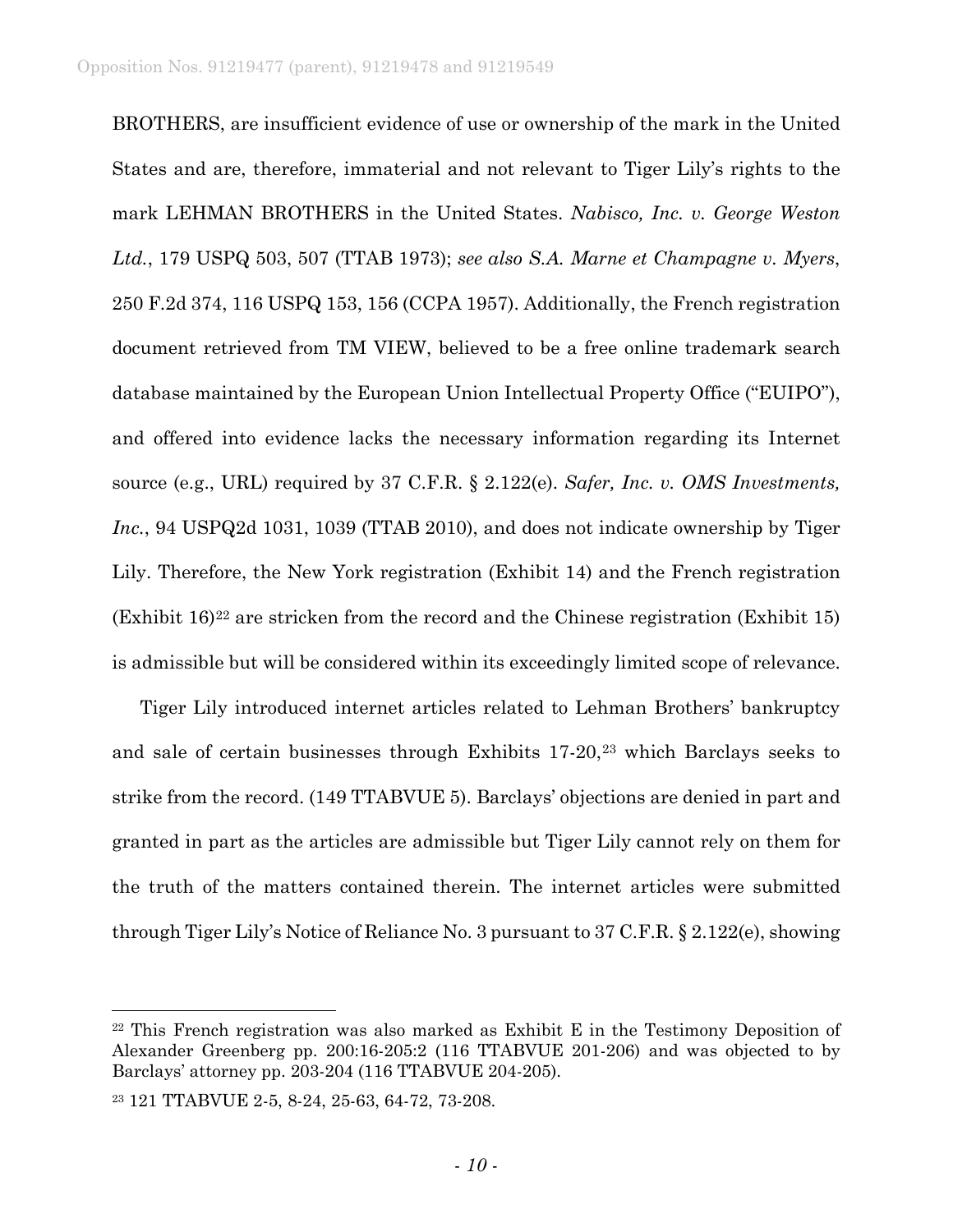the date the materials were accessed and their source (URL). *See also* TBMP § 704.08(b)(2). Barclays is correct that such articles, unaccompanied by testimony, cannot be considered for the truth of the matter asserted therein but only for what they show on their face. *Ricardo Media Inc. v. Inventive Software, LLC*, 2019 USPQ2d 311355, at \*2 (TTAB 2019). Since the evidence was properly submitted, it will not be stricken but it will be considered within its limited scope, including demonstrating the "public perception of the marks by others." *Harry Winston, Inc. v. Bruce Winston Corp.*, 111 USPQ2d 1419, 1427 (TTAB 2014).

As to Exhibit 26 introduced in Tiger Lily's Notice of Reliance No. 4[24](#page-10-0), the Board will not address previously settled evidentiary matters. Therefore, Exhibit 26 (Barclays' Responses to Tiger Lily's First Set of Document Requests) is stricken from the record since "none of Barclays responses to Tiger Lily's requests for production state that no responsive documents exist." (132 TTABVUE 8-9).

Barclays moves to strike Exhibit 27[25](#page-10-1) to Tiger Lily's Amended Notice of Reliance No. 5 consisting of copies of Tiger Lily's motion to compel, supporting legal memorandum, declaration and exhibits, and the District Court for the Southern District of New York's order denying the motion.<sup>[26](#page-10-2)</sup> The motion to compel sought answers from Ignacio Duran, Barclays' witness, to questions which were objected to on the basis of privilege during his cross-examination. The Southern District of New

<span id="page-10-0"></span> <sup>24</sup> 122 TTABVUE 2, 15-28.

<span id="page-10-1"></span><sup>25</sup> 149 TTABVUE 5-6.

<span id="page-10-2"></span><sup>26</sup> 123 TTABVUE 2, 5-63 and 137 TTABVUE.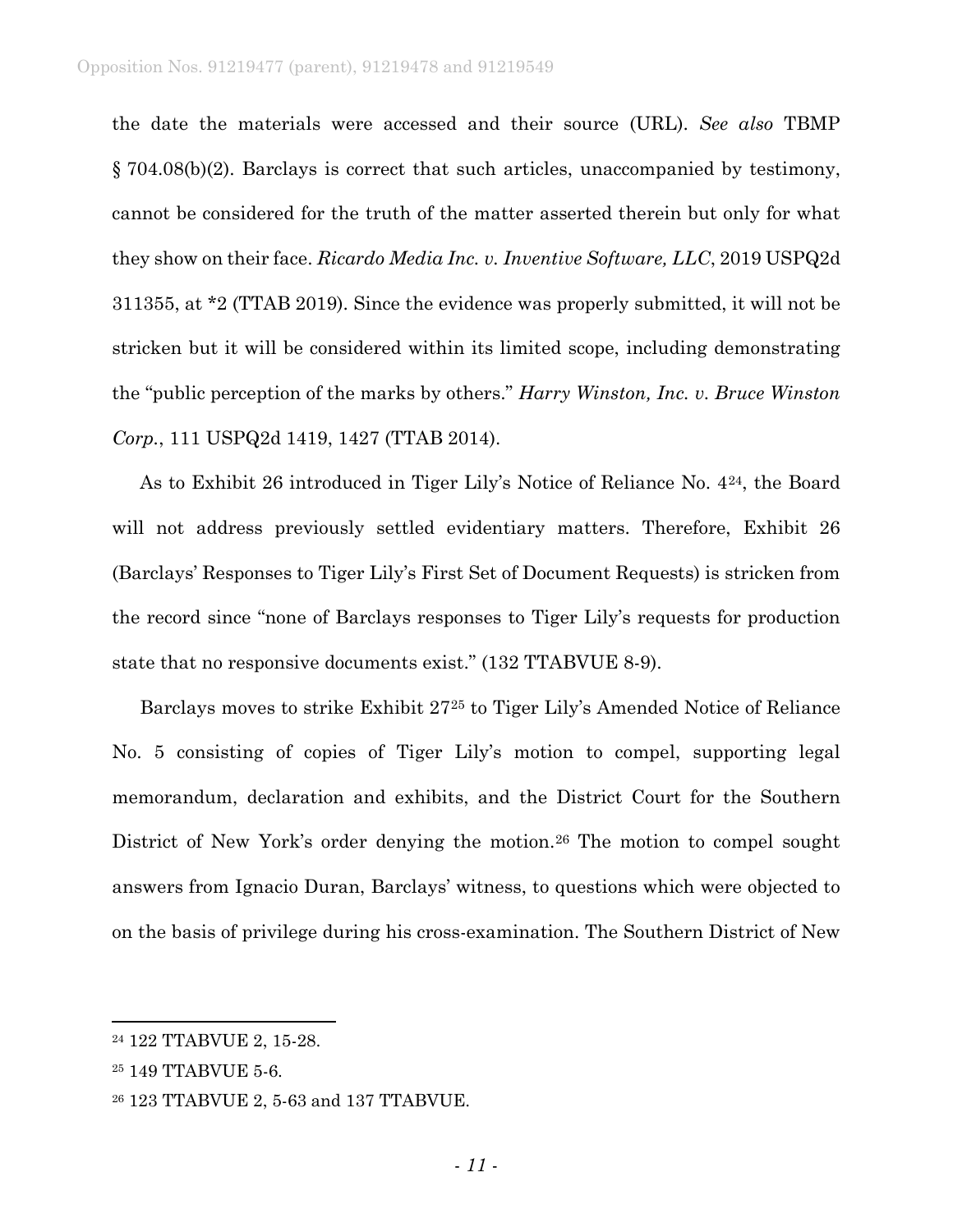York denied Tiger Lily's motion to compel on the ground that the court lacked jurisdiction. *Tiger Lily Ventures Ltd. v. Barclays Capital Inc.*, 1:17 mc-00499-GBD-KNF (S.D.N.Y.). The notice of testimony deposition served on Duran stated that it was served pursuant to 37 C.F.R. § 2.123 (and not by a subpoena pursuant to 35 U.S.C. § 24) which provides for objections raised at depositions noticed thereunder to be decided at the final TTAB hearing.[27](#page-11-0) *Health-Tex Inc. v. Okabashi (U.S.) Corp*., 18 USPQ2d 1409, 1411 (TTAB 1990) (questions are generally answered subject to any objection which has been made; objections concerning a deponent's refusal to answer questions in connection with oral depositions under Trademark Rule 2.123 are not considered until final hearing; a refusal to answer may, if the objection is not well taken, be construed against the non-answering party). Inasmuch as we are now at the final hearing stage, and the testimonial cross-examination of Ignacio Duran has been made of record (117 TTABVUE; Confidential 118 TTABVUE), we grant Barclays' objection to Tiger Lily's Exhibit 27 and strike it from the record as its content is of no relevance and has no evidentiary value.

Based on Fed. R. Evid. 403 for needlessly presenting cumulative evidence, Tiger Lily has asked the Board to strike the following Exhibits submitted through Barclays' Notices of Reliance (151 TTABVUE 18): First Notice of Reliance (Exhibit 9);<sup>[28](#page-11-1)</sup> Second Notice of Reliance (Exhibits 2-4);<sup>[29](#page-11-2)</sup> Third Notice of Reliance (Exhibit 9);<sup>[30](#page-11-3)</sup> and Fourth

<span id="page-11-0"></span> <sup>27</sup> 123 TTABVUE 62.

<span id="page-11-1"></span><sup>28</sup> 77 TTABVUE 4; 78 TTABVUE 37-368.

<span id="page-11-2"></span><sup>29</sup> 79 TTABVUE 8-110, 248-915; 80 TTABVUE 3-2112, 2113-2236.

<span id="page-11-3"></span><sup>30</sup> 81 TTABVUE 10-20, 267-1982.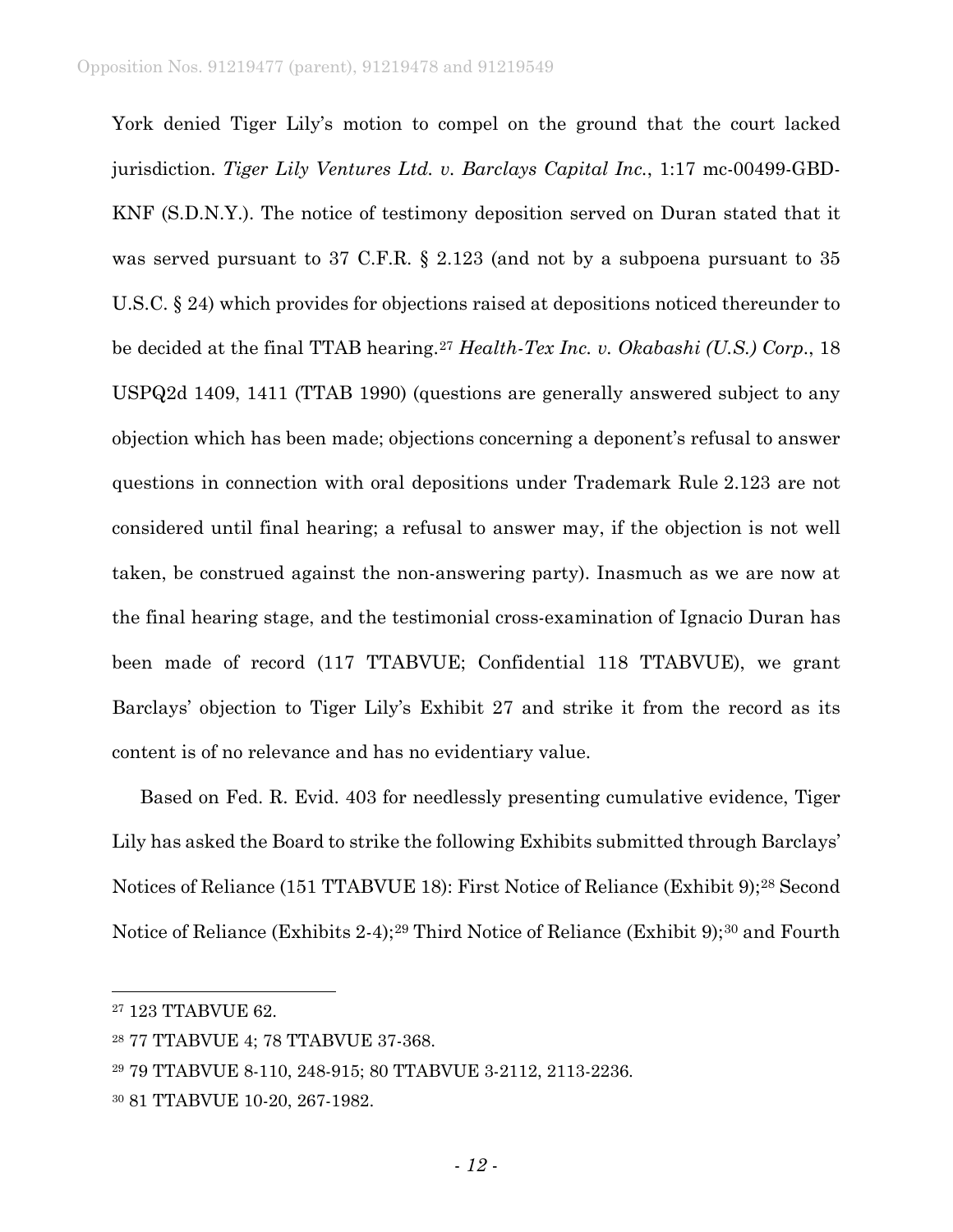Notice of Reliance (Exhibit 4).[31](#page-12-0) Tiger Lily's objection is denied. "[A]s part of the Board's longstanding practice, parties are permitted to submit a representative sample of relevant articles obtained from an Internet database search." *Alcatraz Media v. Chesapeake Marine Tours*, 107 USPQ2d at 1758. The Exhibits were properly entered into evidence through a notice of reliance pursuant to 37 C.F.R. § 2.122(e) and will be reviewed by the Board for the limited probative value the documents present on their face and not for the truth of the matters therein. *See* TBMP § 704.08(b). Additionally, the Board had already ruled on Tiger Lily's present objections and denied the same in regards to Barclays' First Notice of Reliance (Exhibit 9) and Fourth Notice of Reliance (Exhibit 4) because it found Barclays' descriptions to be sufficiently narrow. (98 TTABVUE 7). Furthermore, the Board granted Barclays leave to cure its Second Notice of Reliance (Exhibits 1-4) and Third Notice of Reliance (Exhibit 9), which were amended and resubmitted under 99 TTABVUE and 100 TTABVUE, respectively.

### B. Testimonial evidence

Barclays moved to strike certain testimony in the Declaration of Chaim Green, Tiger Lily's Director (124 TTABVUE), based on lack of personal knowledge, hearsay, and lay opinion testimony; and Tiger Lily moved to strike the Declarations of Alexander Greenberg, Director, Legal (formerly, Vice-President, Legal) of Barclays Capital Inc. (86 TTABVUE), and Ignacio Duran, former paralegal for Barclays'

<span id="page-12-0"></span> <sup>31</sup> 84 TTABVUE 3-4, 95; Confidential 85 TTABVUE 37-1491.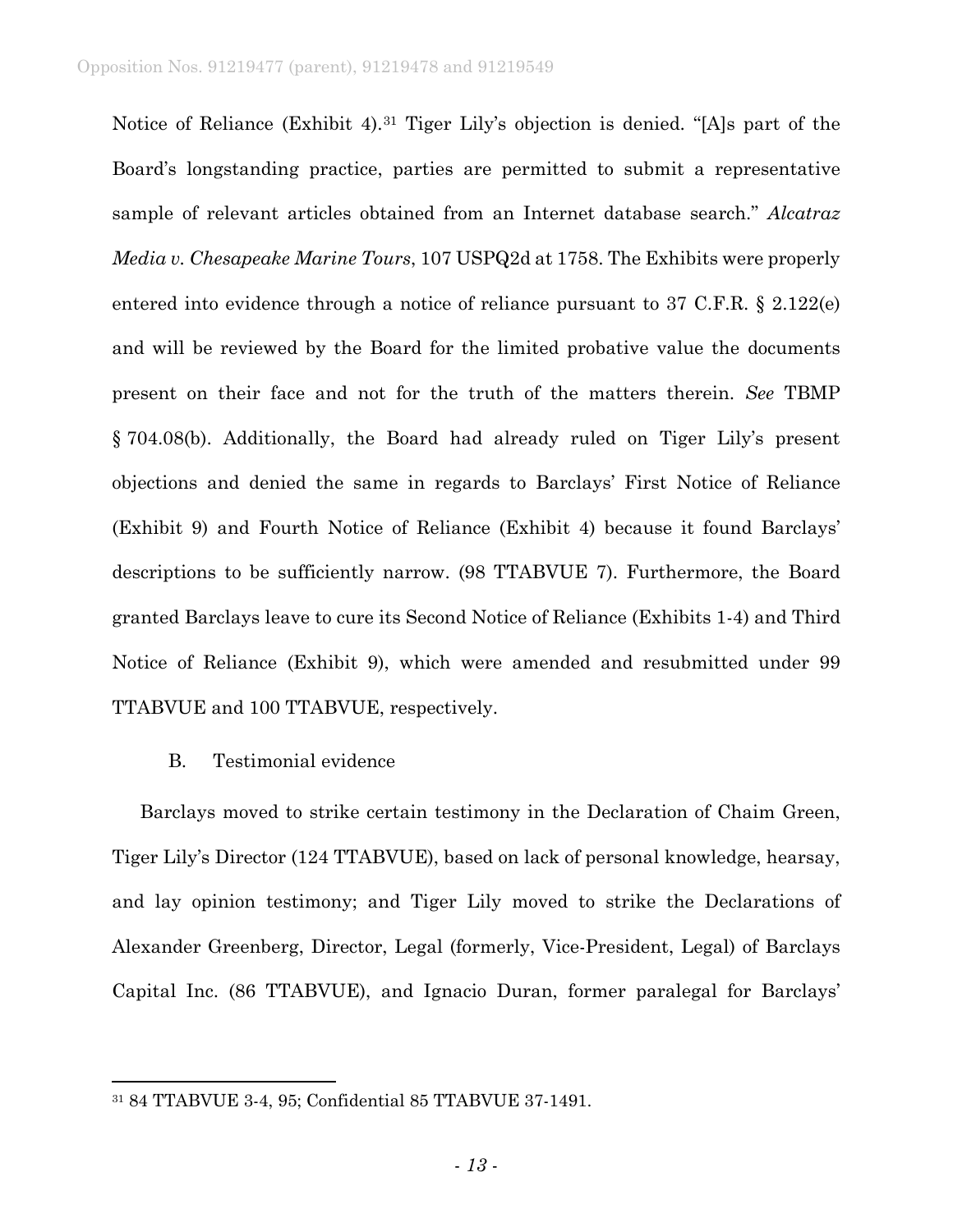outside counsel and attorneys in this case (89 TTABVUE), on the basis that "[b]oth declarations seek to justify their own work and research, are self-serving, and are not capable of carrying any weight on the ultimate question of whether the consuming public have any cognizance of any residual goodwill." (151 TTABVUE 6).

The Board does not usually strike testimony but considers its probative value in light of the objections raised. *Krause v. Krause Publ's, Inc*., 76 USPQ2d 1904, 1907 (TTAB 2005); TBMP 707.03(c). TTAB proceedings are heard by Administrative Trademark Judges who are not easily misled, confused or prejudiced by irrelevant evidence and capable of assessing the weight of the testimony, taking into consideration the imperfections surrounding its admissibility. "The Board does not ordinarily strike testimony taken in accordance with the applicable rules on the basis of substantive objections; rather, such objections are considered by the Board in its evaluation of the probative value of the testimony at final hearing." *Alcatraz Media v. Chesapeake Marine Tours*, 107 USPQ2d at 1755. After considering the probative value, the Board will "disregard any opinion testimony regarding the ultimate disposition of the claims asserted." *Id*. Therefore, both parties' motions to strike the testimony of Barclays' witnesses Duran and Greenberg, and Tiger Lily's witness Green are denied, but the Board will consider the same in light of all objections raised and determine their probative value accordingly.

Tiger Lily has also raised objections to Barclays' assertion of work product and attorney-client privilege during the depositions of Ignacio Duran and Alexander Greenberg (151 TTABVUE 6-17). "The [work product] doctrine protects a lawyer's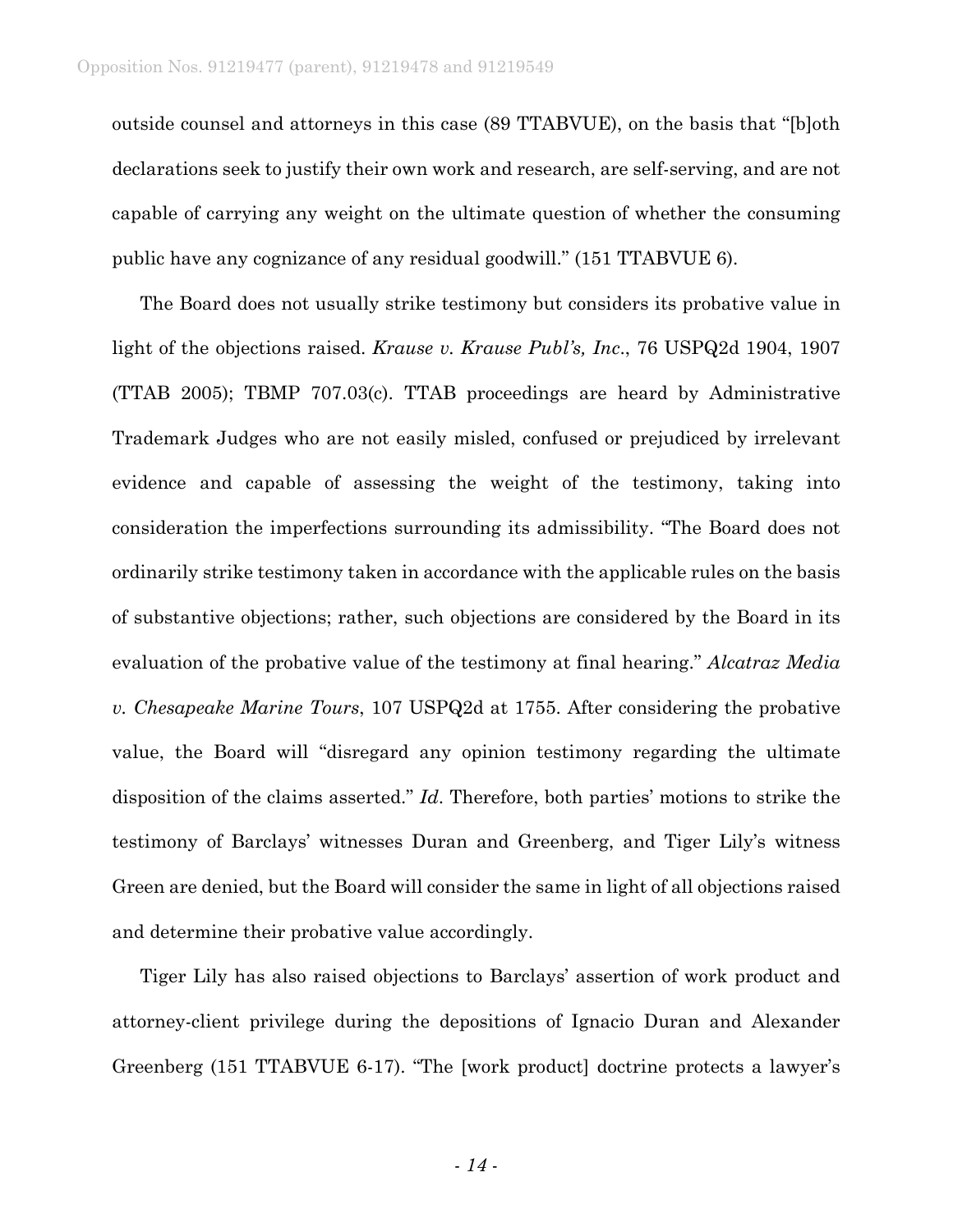ability to prepare his client's case, protects against the disclosure of the attorney's mental impressions, conclusions, strategies, or theories." *Granite Partners, L.P. v. Bear, Stearns & Co.*, 184 F.R.D. 49, 52 (S.D.N.Y. 1999). Documents created in view of litigation are protected under the work product privilege, inclusive of materials prepared by the attorney or their agent. *Id*. Tiger Lily contends that privilege was wrongly asserted by Barclays when Barclays' witness Duran refused to answer questions related to the work and research parameters he was provided when working as a paralegal for Barclay attorneys, Cowan, Liebowitz & Latman, P.C., in preparation for this trial.[32](#page-14-0) (151 TTABVUE 9). Additionally, Tiger Lily presents a chart with extracts of Alexander Greenberg's deposition where he also refused to answer certain questions based on privilege and per the advice of Barclays' counsel (151 TTABVUE 12-17).

Questions asked during testimony should ordinarily be answered subject to objections. However, a witness may refuse to answer a question asking for information that is privileged. *See* TBMP § 707.03(d). Unlike in federal district courts, the Board does not immediately rule on testimonial objections and there is no mechanism for the parties to obtain a ruling on the same until the final hearing. *Levi Strauss & Co. v. R. Josephs Sportswear, Inc.*, 28 USPQ2d 1464, 1466 (TTAB 1993). "Although a party's witness may refuse to answer a question or, as in the present

<span id="page-14-0"></span> <sup>32</sup> Although Ignacio Duran was admitted to the bar as a lawyer while employed by Barclays' counsel, he was employed as a paralegal for Barclays' counsel at the time he performed the services he testified to in his Testimony Declaration and his Cross-Examination. Cross-Examination Testimony of Duran p. 21:2-10, 24:3-19 (117 TTABVUE 22, 25).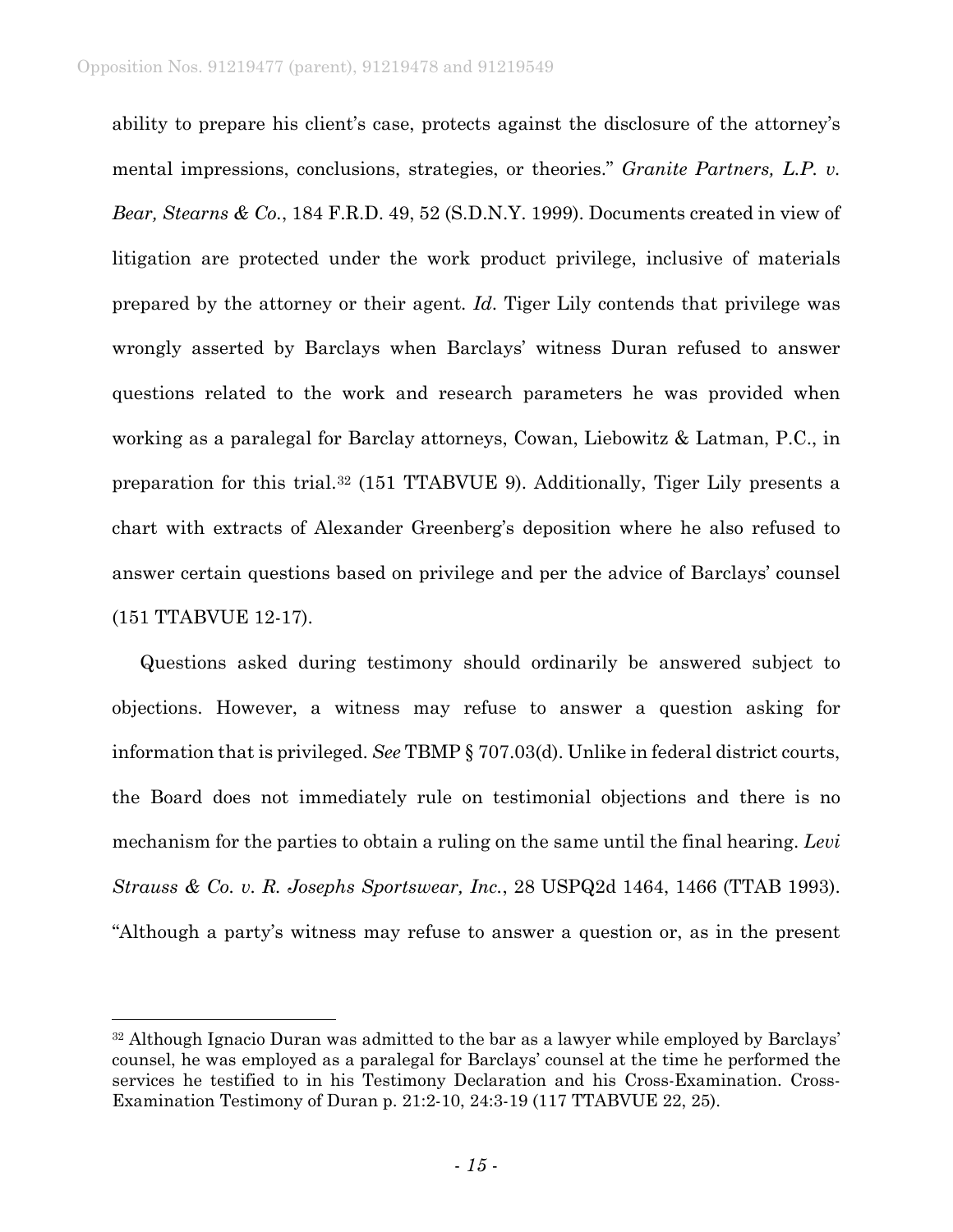case, be instructed by the party's attorney not to answer, a refusal to answer may, if the objection is not well taken, be construed against the non-answering party." *Id.* at 1467.

We have carefully reviewed all of the testimony depositions of Ignacio Duran and Alexander Greenberg. We will not burden this decision by discussing each and every question to which an objection was raised. There is no mechanism for obtaining from the Board, prior to final hearing, a ruling on the propriety of an objection to a question propounded during a testimony deposition. If the Board finds at final hearing that Barclays objections were not well taken, we may presume that the answer would have been unfavorable to the position of Barclays whose witness refused to answer, or may find that the refusal to answer reduces the probative value of the witness's testimony. TBMP 707.03(d). *See Univ. of Notre Dame du Lac v. J.C. Gourmet Food Imps. Co*., 703 F.2d 1372, 217 USPQ 505, 510 (Fed. Cir. 1983) (no error in drawing adverse inference where witnesses inappropriately refused to answer relevant questions), *aff'g*, 213 USPQ 594 (TTAB 1982); *Levi Strauss v. R. Josephs Sportswear*, 28 USPQ2d at 1467 (where opposer's objections were found to be not well taken, Board presumed that the answers would have been adverse to opposer's position.).

#### C. Internet evidence

Additionally, both Barclays and Tiger Lily, by way of notices of reliance, submitted printouts from various websites downloaded from the Internet. Although admissible for what they show on their face, Trademark Rule  $2.122(e)(2)$ ,  $37$  C.F.R. §  $2.122(e)(2)$ , this evidence also contains hearsay that may not be relied upon for the truth of the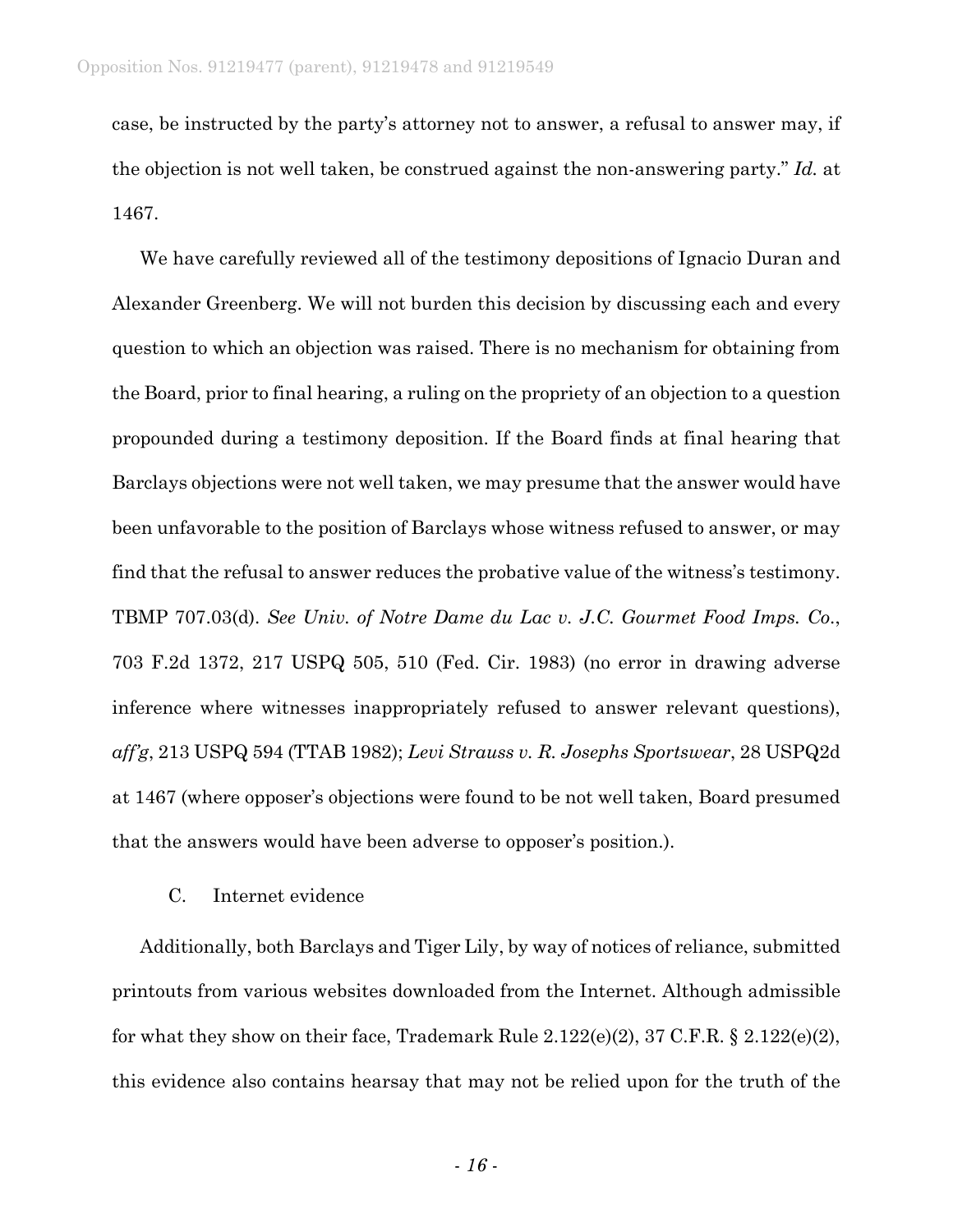matters asserted unless supported by testimony or other evidence. Fed. R. Evid. 801(c); *Safer v. OMS Invs.*, 94 USPQ2d 1039-40; TBMP § 704.08(b) ("The probative value of Internet documents is limited. They can be used to demonstrate what the documents show on their face. However, documents obtained through the Internet may not be used to demonstrate the truth of what has been printed.").

#### D. Evidence Designated "Confidential"

Barclays and Tiger Lily have submitted evidence that has been designated confidential, in part, and filed under seal. We have discussed only in general terms the relevant evidence submitted under seal, if necessary and appropriate. However, to the extent such evidence has improperly been designated as confidential, we may disregard the confidential designation when appropriate. Trademark Rule  $2.116(g)$ , 37 C.F.R. § 2.116(g) ("[t]he Board may treat as not confidential that material which cannot reasonably be considered confidential, notwithstanding a designation as such by a party."). *See also Couch/Braunsdorf Affinity, Inc. v. 12 Interactive, LLC*, 110 USPQ2d 1458, 1461 (TTAB 2014).

### E. Remaining Objections

With regard to any remaining evidentiary objections, we have considered all of the evidence of record, noting the objections and responses. The Board is capable of weighing the relevance and strength or weakness of the objected-to evidence in this case, including any inherent limitations, and this precludes the need to strike the challenged evidence on relevancy grounds. We have accorded the evidence whatever probative value it merits, keeping the parties' objections in mind, and comment as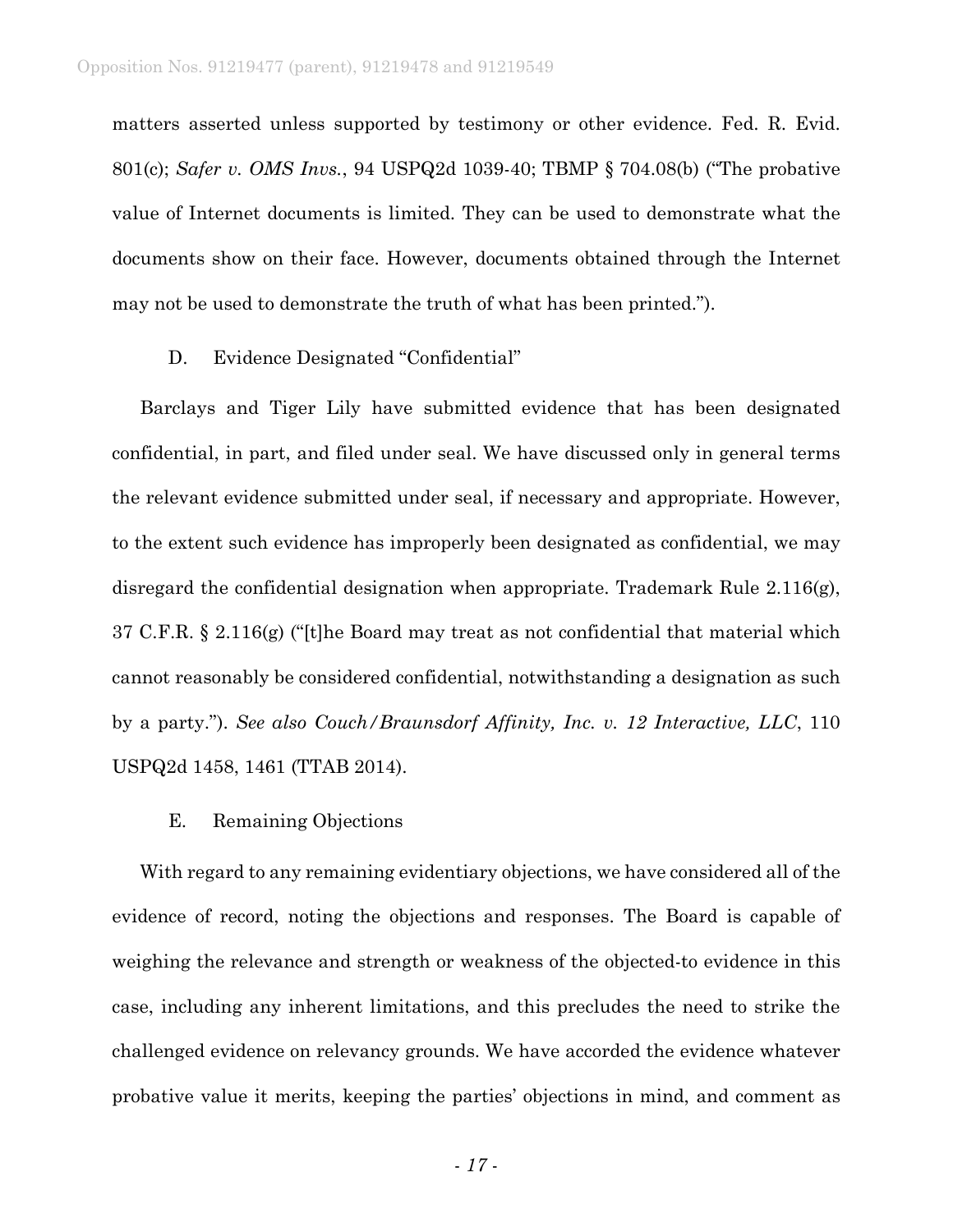needed on its probative value elsewhere in this opinion. *See Alcatraz Media v. Chesapeake Marine Tours*, 107 USPQ2d at 1755; *Kohler Co. v. Baldwin Hardware Corp*., 82 USPQ2d 1100, 1104 (TTAB 2007); *see also U.S. Playing Card Co. v. Harbro LLC*, 81 USPQ 1537, 1540 (TTAB 2006) ("[B]ecause an opposition is akin to a bench trial, the Board is capable of assessing the proper evidentiary weight to be accorded the testimony and evidence, taking into account the imperfections surrounding the admissibility of such testimony and evidence."). Thus, other than the issues decided above, we decline to decide each and every individual objection and base our factual findings herein only on evidence that is admissible, properly of record and probative.

IV. The Record

The Appendix found at the end of this decision lists the contents of the entire record in this case. We have carefully considered all of the parties' arguments and admissible evidence in the record even if not specifically discussed herein; the findings of fact are based on such evidence.

Both parties submitted trial briefs and reply briefs in connection with Opposition Nos. 91219477-78 and Opposition No. 91219549[,33](#page-17-0) and both parties were represented by counsel at an oral hearing held before the Board.

<span id="page-17-0"></span> <sup>33</sup> Barclays submitted its opening Brief on Final Hearing in Opposition Nos. 91219477-78 (148 TTABVUE); Tiger Lily submitted a Combined Trial Brief in Position of Defendant in Opposition Nos. 91219477-78 and Opening Brief as Plaintiff in Opposition No. 91219549 (150 TTABVUE); Barclays submitted a Combined Reply Brief on Final Hearing in Opposition Nos. 91219477-78 and its opposing Brief on Final Hearing in Opposition No. 91219549 (152 TTABVUE); and Tiger Lily submitted a Reply Brief as Plaintiff in Opposition No. 91219549 (154 TTABVUE).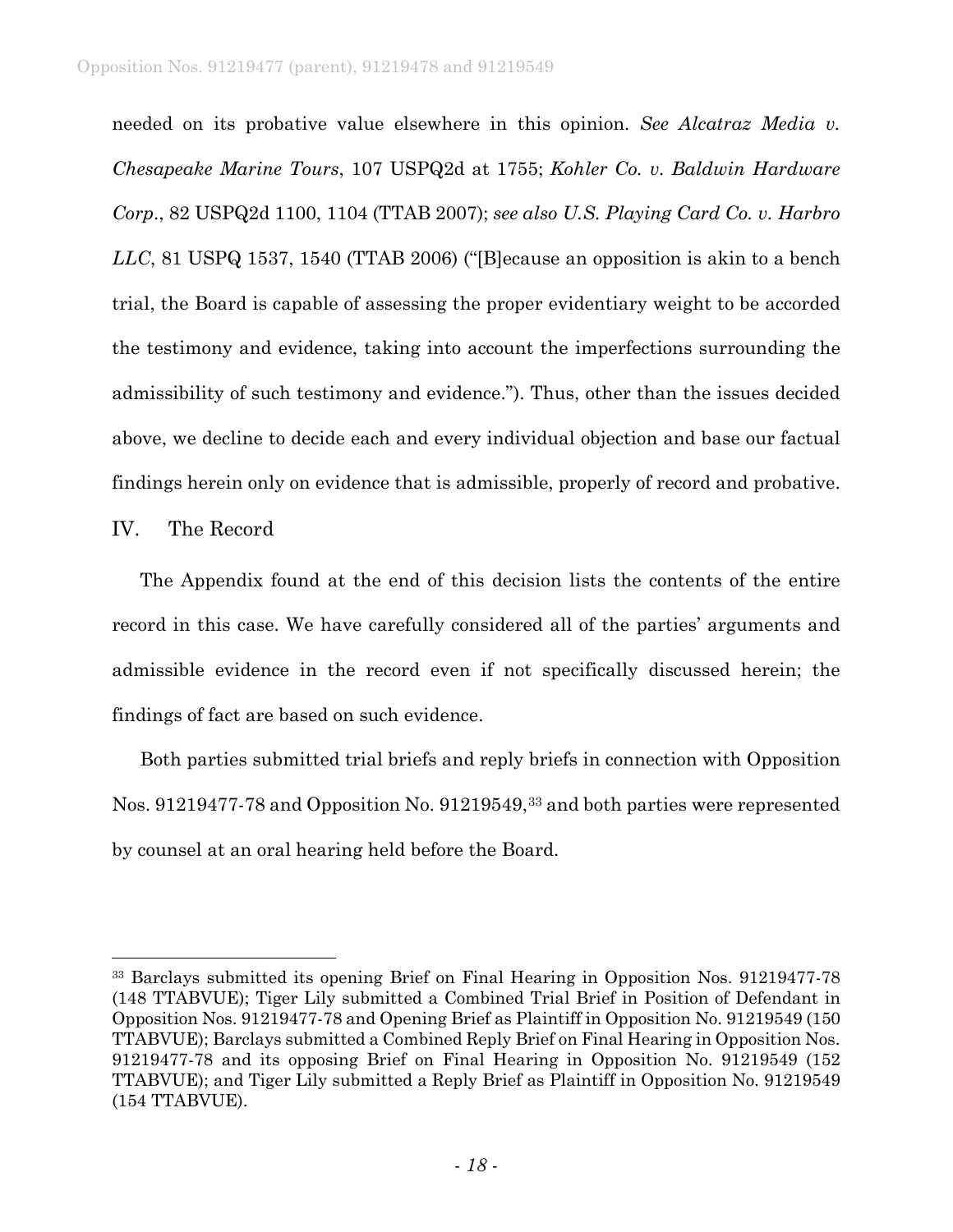### V. Statutory Causes of Action

A party is authorized by statute to oppose or seek cancellation of a mark where it has both a "real interest" in the proceedings beyond that of a mere intermeddler as well as a "reasonable basis for its belief of damage." *Empresa Cubana Del Tabaco v. Gen. Cigar Co.,* 753 F.3d 1270, 111 USPQ2d 1058, 1062 (Fed. Cir. 2014) (citing *ShutEmDown Sports, Inc. v. Lacy*, 102 USPQ2d 1036, 1041 (TTAB 2012) citing *Ritchie v. Simpson*, 170 F.3d 1092, 50 USPQ2d 1023, 1025 (Fed.Cir.1999)). *See also Lexmark Int'l, Inc. v. Static Control Components, Inc.*, 572 U.S. 118, 128 n.4 (2014); *Australian Therapeutic Supplies Pty. Ltd. v. Naked TM, LLC*, 965 F.3d 1370, 2020 USPQ2d 10837, \*3 (Fed. Cir. 2020). A "real interest" is a "direct and personal stake" in the outcome of the proceeding. *Ritchie v. Simpson*, 50 USPQ2d at 1026. One way a belief in likely damage can be shown is by establishing a direct commercial interest. *Cunningham v. Laser Golf Corp.,* 222 F.3d 943, 55 USPQ2d 1842, 1844 (Fed. Cir. 2000).

This case involves the mark LEHMAN BROTHERS, a well-known mark at the time that its then-owner filed for the largest bankruptcy in United States history in September 2008. Before and after the bankruptcy filing, Lehman Brothers was featured in a wide range of media, including major U.S. newspapers, magazines, films, books, television shows and music. Additionally, the LEHMAN BROTHERS name and mark were used in connection with a wide range of collateral and promotional goods including clothing and alcohol-related goods including whiskey decanters, wine gift sets, wine books, wine carriers and coasters. Lehman Brothers'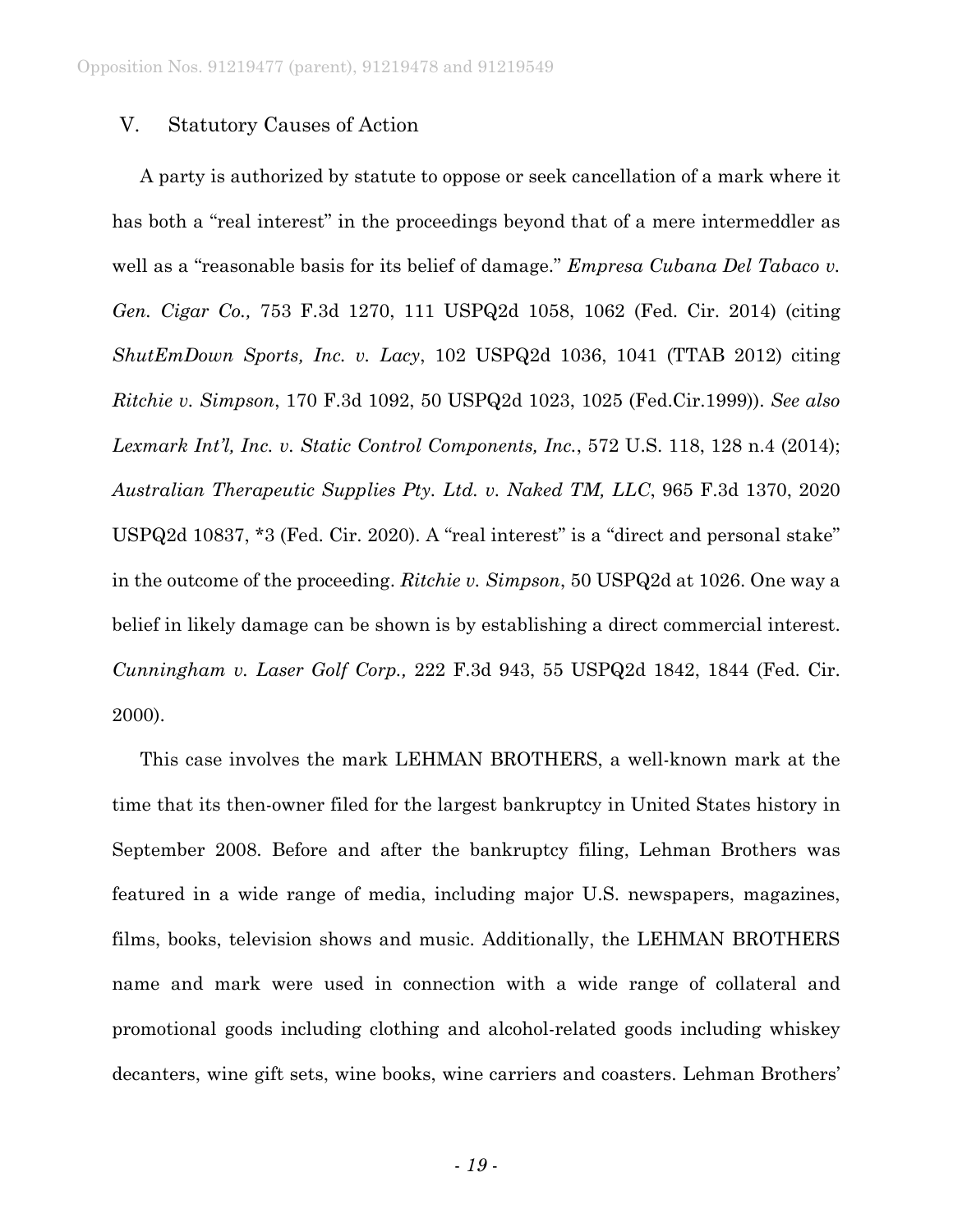business activities before its financial troubles and bankruptcy, as well as its subsequent business activities, have been widely publicized. Shortly after filing for bankruptcy, Lehman Brothers assigned the LEHMAN BROTHERS trademark and federal registrations and tradename to Barclays. Thus, the LEHMAN BROTHERS trademark and tradename were well-known at the time Barclays acquired them and were still recognized when it filed its Notices of Opposition against Tiger Lily's applications for LEHMAN BROTHERS.

Although the federal registrations have since expired, Barclays has common law rights in the LEHMAN BROTHERS trademark and tradename as a result of its trademark licenses. Additionally, Barclays has made of record its Application Serial No. 86081143 for the mark LEHMAN BROTHERS for securities brokerage, investment banking, and related financial and investment services.

Tiger Lily's LEHMAN BROTHERS application Serial No. 85868892 for beer and spirits was not cited as a bar to the registration of Barclays' identical LEHMAN BROTHERS mark. However, it is not necessary for an applicant's application to be cited as a potential bar to the registration of an opposer's mark for the opposer to establish its commercial interest. The desire for a registration with its attendant statutory advantages is a legitimate commercial interest. *See Spirits Int'l B.V. v. S.S. Taris Zeytin Ve Zeytinyagi Tarim Satis Kooperatifleri Birligi*, 99 USPQ2d 1545, 1548 (TTAB 2011) (citing *Toufigh v. Persona Parfum Inc.*, 95 USPQ2d 1872, 1874 (TTAB 2010), quoting *Lipton Indus., Inc. v. Ralston Purina Co*., 670 F.2d 1024, 213 USPQ 185, 189 (CCPA 1982) ('"We regard the desire for a registration with its attendant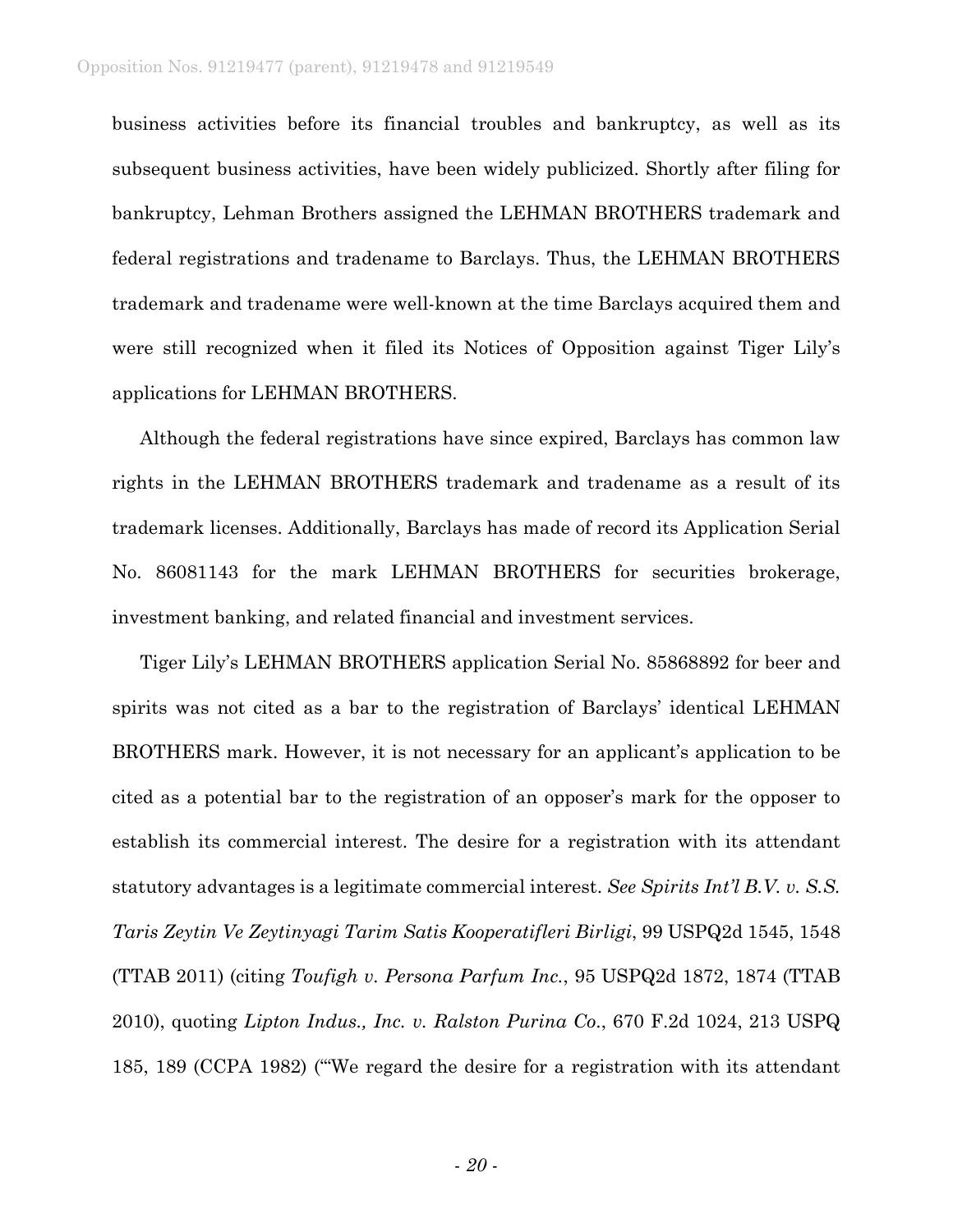statutory advantages as a legitimate commercial interest.' Further, we consider that petitioner has shown a reasonable basis for a belief that he is damaged by the registration sought to be cancelled by virtue of the fact that both parties' marks are identical, and their goods are at least arguably related.")). Thus, evidence of such a refusal is not a requirement to establish commercial interest. Rather, it is sufficient if the circumstances are such that it would be reasonable for an opposer to believe that the existence of the applicant's application, if registered, would damage it, *e.g.*, a reasonable belief that there is a likelihood of confusion between the marks, or that the presence on the register of the applicant's mark may hinder the opposer in using or registering its mark.

The identity of the parties' marks and the arguable relatedness of Tiger Lily's beer and spirits (and bar and restaurant services), to Barclays' various investment and financial services in its pending application and in connection with its acquisition and licensing of the LEHMAN BROTHERS trademark and tradename, is sufficient for us to find that it possesses a real interest in the proceeding, is not an intermeddler and that it has met the statutory requirement of establishing a reasonable belief of damage. The real interest requirement is meant to prevent litigation where there is no real controversy between the parties, "where a plaintiff, petitioner or opposer, is no more than an inter-meddler." *Jewelers Vigilance Comm., Inc. v. Ullenberg Corp.*, 823 F.2d 490, 2 USPQ2d 2021, 2023 (Fed. Cir. 1987). This is not such a case.

Thus, it has established a statutory cause of action. Additionally, because Barclays has established a statutory cause of action to assert a  $\S$  2(d) claim, it has the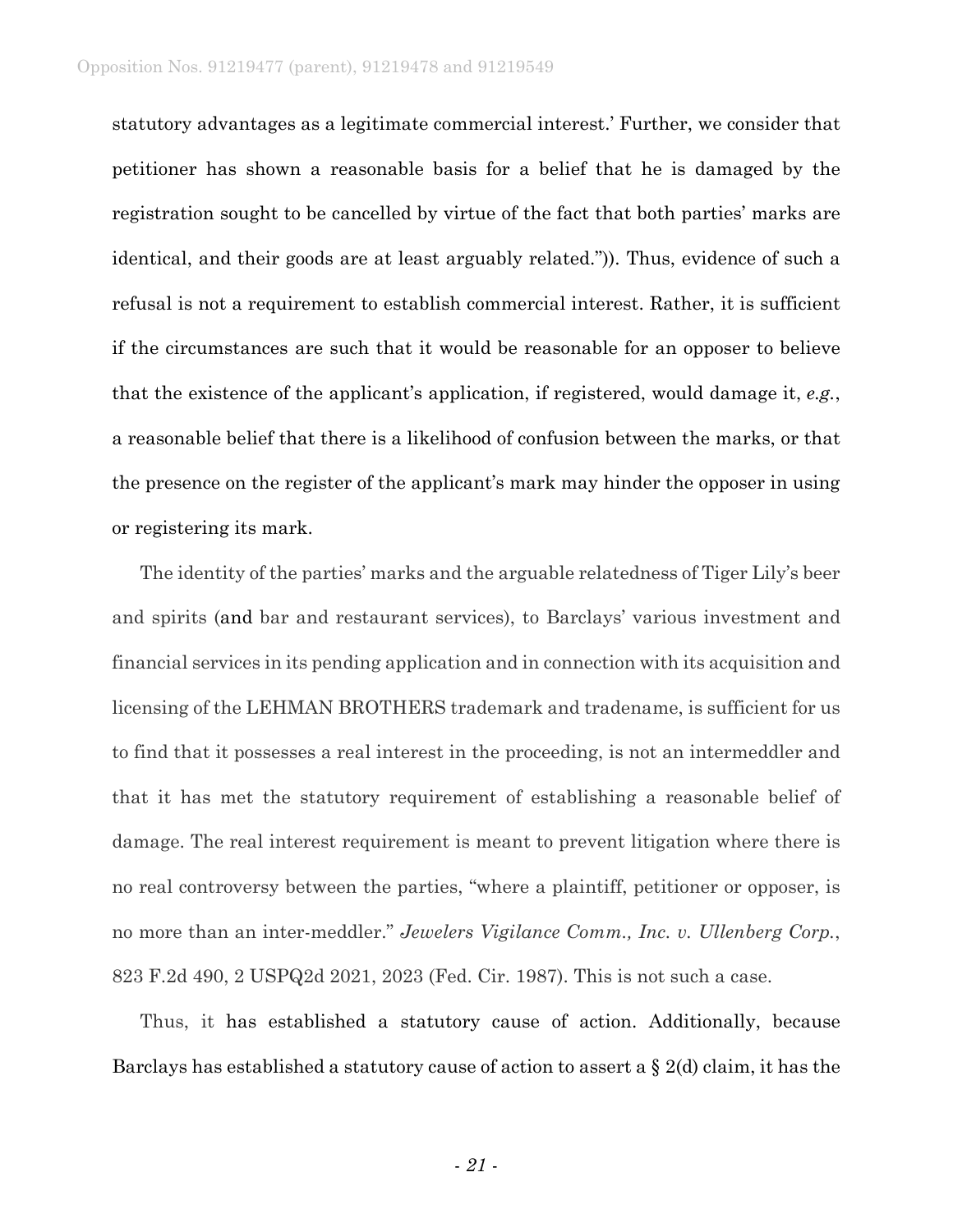right to assert any other ground that would bar registration by Tiger Lily including dilution under § 43(c) of the Trademark Act, false suggestion of a connection under § 2(a) of the Trademark Act, and Tiger Lily's lack of a bona fide intent to use the LEHMAN BROTHERS mark at the time it filed its trademark application. *See, e.g.*, *Spirits Int'l v. S.S. Taris Zeytin*, 99 USPQ2d at 1548 (the arguable similarities in the marks and the arguable relatedness of the goods is sufficient for us to find that opposer has met the statutory requirement of establishing a reasonable belief of damage by showing that it possesses a real interest in the proceeding, and is not an intermeddler); *Toufigh v. Persona Parfum*, 95 USPQ2d at 1874.

For the same reason, Tiger Lily has a commercial interest in asserting its claims in Opposition No. 91219549 based on its Application Serial Nos. 85868892 for beer and spirits, and 86298069 for bar and restaurant services against Barclays Application Serial No. 86081143. Therefore, Tiger Lily has a reasonable belief of damage and a real interest in this proceeding, is not an intermeddler, and has established a commercial interest.

Claims of likelihood of confusion that "[are] not wholly without merit," including prior use of a confusingly similar mark, may be sufficient "to establish a reasonable basis for a belief that one is damaged." *Lipton Indus. v. Ralston Purina*, 213 USPQ at 189. Accordingly, the foregoing is sufficient to support Barclays' and Tiger Lily's direct commercial interest in this proceeding. *See Cunningham v. Laser Golf*, 55 USPQ2d at 1844.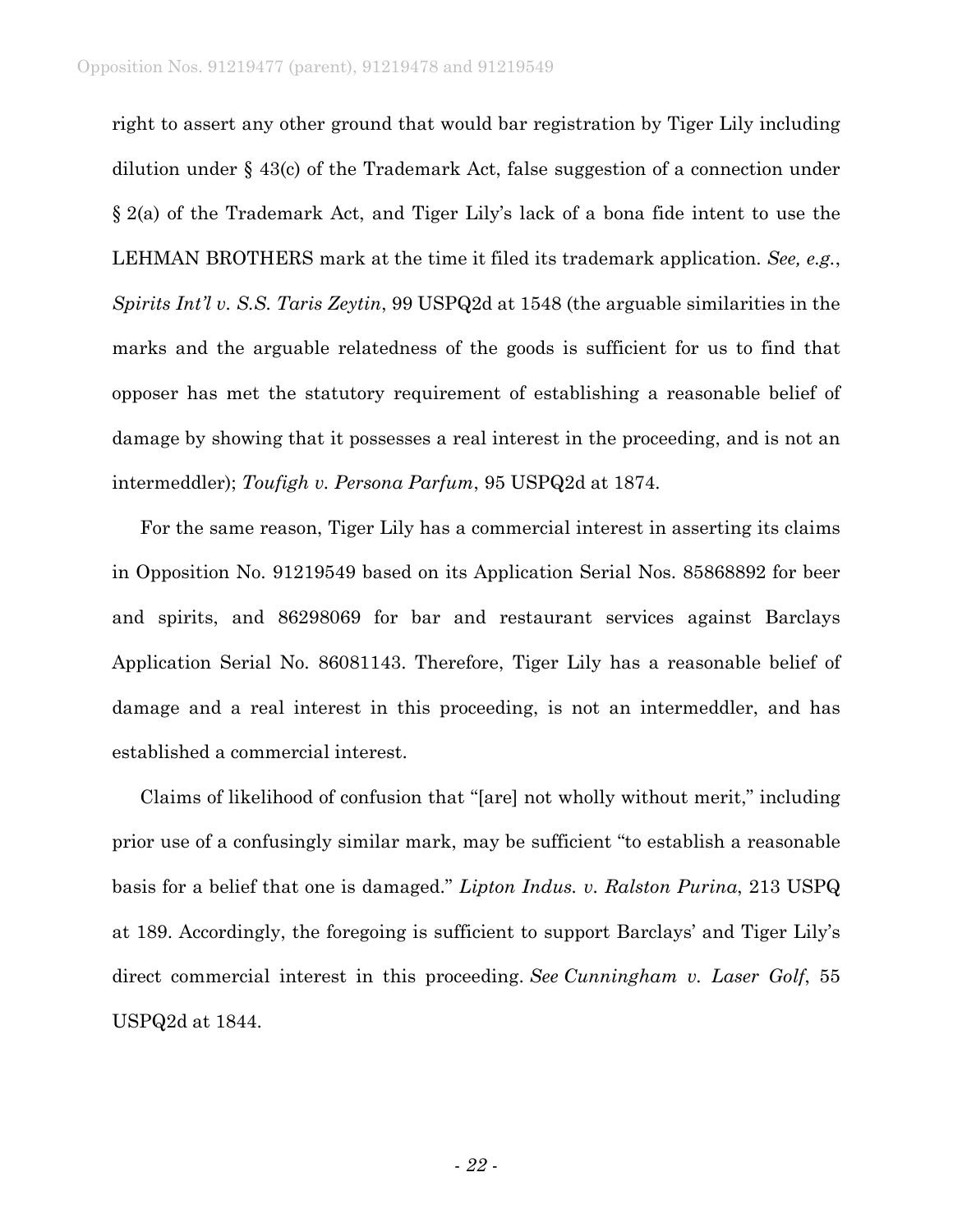## **VI. Statement of Facts**

In 2008, Lehman Brothers had become the fourth largest investment bank in the United States, with hundreds of billions of dollars' worth of assets under management and over 25,000 employees in offices worldwide.[34](#page-22-0) Like other financial firms who invested heavily in subprime mortgage-backed securities, Lehman Brothers began experiencing financial difficulties in 2007. Unable to satisfy its obligations, Lehman Brothers Holdings Inc. ("LBHI") filed for Chapter 11 bankruptcy protection on September 15, 2008. Several LBHI subsidiaries and affiliates, including its brokerage subsidiary Lehman Brothers Inc. ("LBI"), filed for bankruptcy protection later in 2008 and in 2009. The Lehman Brothers bankruptcy was the largest bankruptcy in United States history.[35](#page-22-1)

Pursuant to an Asset Purchase Agreement (APA) dated on September 16, 2008, Barclays purchased several of Lehman Brothers' businesses and other assets, including the LEHMAN BROTHERS trademark and trade name, for approximately \$1.3 billion. According to the APA, as amended, Barclays granted Lehman Brothers a perpetual, worldwide non-exclusive license to use the LEHMAN trademarks and tradenames, including LEHMAN BROTHERS, for any of Lehman Brothers' thenexisting goods and services and in connection with Lehman Brothers' retained and continuing businesses and operations. Under the APA, all goodwill arising from

<span id="page-22-0"></span> <sup>34</sup> Greenberg Testimony Declaration ¶ 3 and Exhibit 1 (86 TTABVUE 6-7, 20-136).

<span id="page-22-1"></span><sup>35</sup> Greenberg Testimony Declaration ¶ 6 and Exhibits 10-11 (86 TTABVUE 7, 306-2033).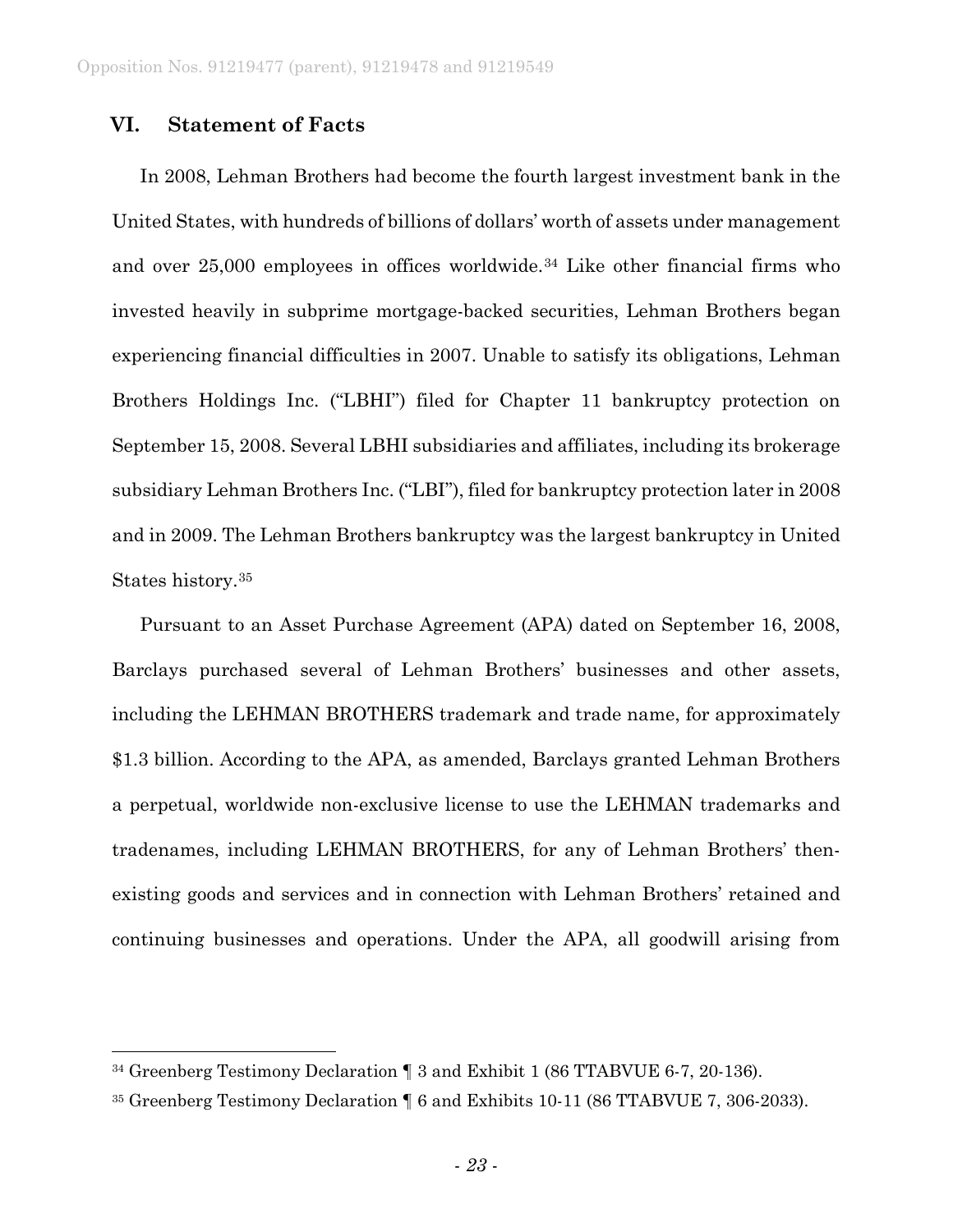Lehman Brothers' use of the LEHMAN Names and Marks, including LEHMAN BROTHERS, inures to Barclays' benefit.[36](#page-23-0)

Four and a half years after Barclays acquired the Lehman Brothers assets, including the LEHMAN BROTHERS trademarks, Tiger Lily filed intent to use application Serial No. 85868892 on March 6, 2013, for the mark LEHMAN BROTHERS for beer in International Class 32 and spirits in International Class 33.[37](#page-23-1) Almost 7 months later, on October 2, 2013, Barclays filed intent to use application Serial No. 86081143 to re-register LEHMAN BROTHERS for:

> Securities brokerage services; investment consulting services; investment banking services; merchant banking services; financial and investment management services; financial planning and investment advisory services; financial research services; administration and valuation of financial investments; financial sponsorship of sporting, charitable and educational events; providing consultancy, information and advisory services relating to all the foregoing, in International Class 36.[38](#page-23-2)

<span id="page-23-0"></span> <sup>36</sup> Greenberg Testimony Declaration, ¶ 8 (86 TTABVUE 8).

<span id="page-23-1"></span><sup>&</sup>lt;sup>37</sup> Barclays First Notice of Reliance, Exhibit 1, TSDR report for Application Serial No. 85868892 (77 TTABVUE 6-12). Trademark Status & Document Retrieval (TSDR) citations refer to the electronic file database for trademark applications and registrations. All citations to the TSDR database are to the downloadable .pdf version of the documents.

<span id="page-23-2"></span><sup>38</sup> Barclays First Notice of Reliance, Exhibit 6 TSDR report for Application Serial No. 86081143 (78 TTABVUE 12-30). Barclays owns pending Application Serial No. 86081143 filed on October 2, 2013. Its Application was published for opposition on September 30, 2014, and after obtaining an extension of time, Tiger Lily filed its Notice of Opposition on December 1, 2014.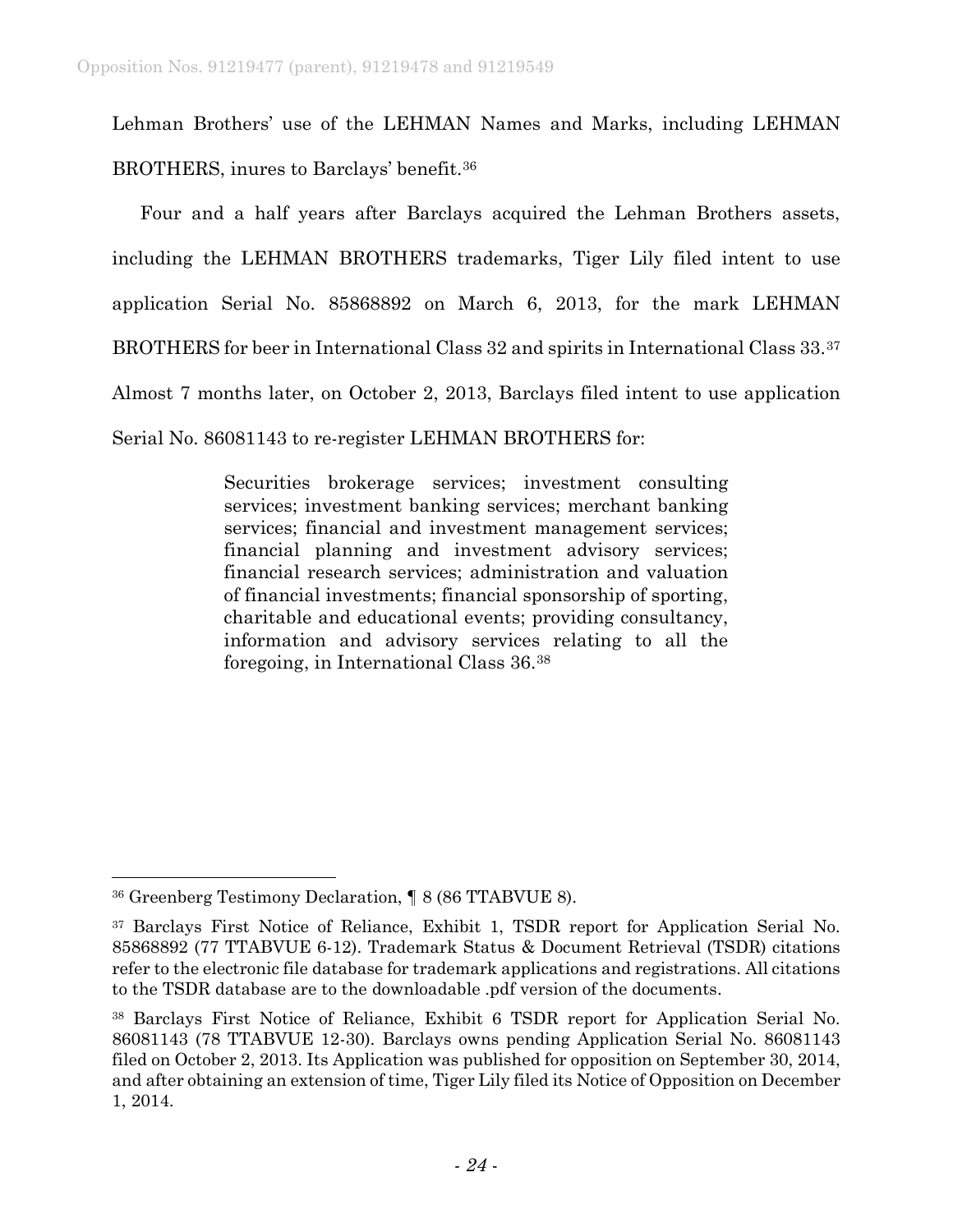Additionally, on June 2, 2014, Tiger Lily filed intent to use application Serial No. 86298069 for the mark LEHMAN BROTHERS for "bar services; restaurant services" in International Class 43.[39](#page-24-0)

Later that year, on November 24, 2014, Barclays filed Opposition Nos. 91219477 and 91219478 against Tiger Lily's LEHMAN BROTHERS applications based on its alleged common law rights in the LEHMAN BROTHERS mark and trade name for securities brokerage and various investment and financial services, for likelihood of confusion under § 2(d) of the Lanham Act, likelihood of dilution under § 43(c) of the Lanham Act, false suggestion of a connection under  $\S 2(a)$  of the Lanham Act and lack of bona fide intent to use under § 1(b) of the Lanham Act.[40](#page-24-1)

Shortly thereafter, Tiger Lily filed Opposition No. 91219549 against Barclays' application for the LEHMAN BROTHERS mark. On December 19, 2014, all three oppositions were consolidated under the parent Opposition No. 91219477.[41](#page-24-2) On May 25, 2018, Tiger Lily filed a Second Amended Notice of Opposition in Opposition No. 91219549 which is the operative pleading in that Opposition.

Barclays PLC was joined as a party plaintiff in Opposition Nos. 91219477 and 91219478, and as a party defendant in Opposition No. 91219549 as subsequent assignee of the LEHMAN BROTHERS mark.[42](#page-24-3)

<span id="page-24-0"></span> <sup>39</sup> Barclays First Notice of Reliance, Exhibit 2 TSDR report for Application Serial No. 86298069 (77 TTABVUE 13-17).

<span id="page-24-1"></span><sup>40</sup> Opposition No. 91219477, 1 TTABVUE; Opposition No. 91219478, 1 TTABVUE.

<span id="page-24-2"></span><sup>41</sup> 5 TTABVUE.

<span id="page-24-3"></span><sup>42</sup> 113 TTABVUE.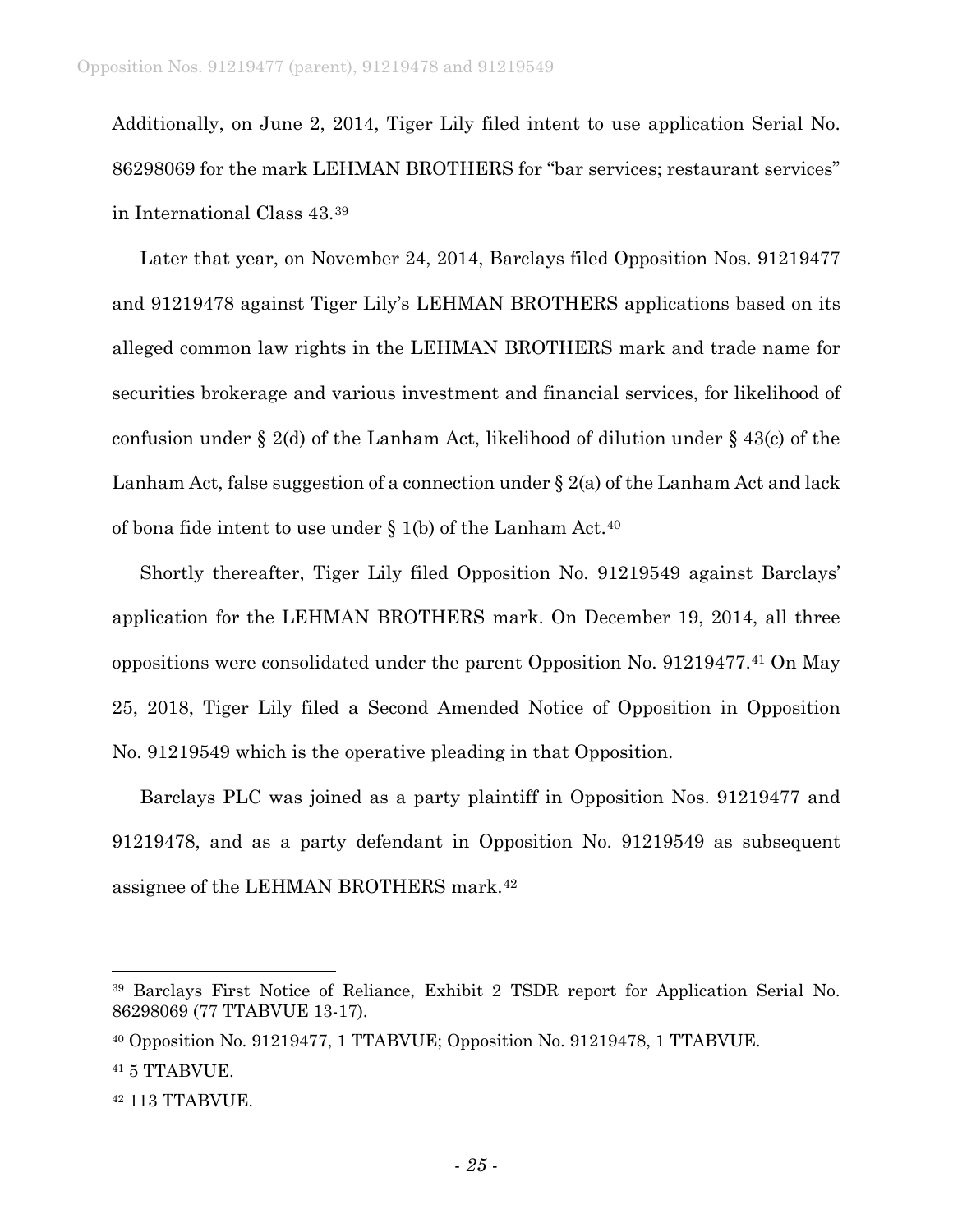# **VII. Barclays' Oppositions to Tiger Lily's Applications**

## A. Likelihood of Confusion

Barclays let all of its registrations for LEHMAN BROTHERS, and related marks, lapse and therefore does not own a trademark registration for the LEHMAN BROTHERS mark.[43](#page-25-0) However, the Trademark Act permits opposition on the basis of "a mark or trade name previously used in the United States by another and not abandoned," Trademark Act § 2(d), 15 U.S.C. § 1052(d), *i.e.* ownership of a commonlaw trademark right. Because unregistered marks are not entitled to the presumptions established by statute, *see* Trademark Act § 7(b)-(c), 15 U.S.C. § 1057(b)-(c), in order to show that it has priority, it is Barclays' burden to demonstrate that it owns a trademark or a tradename.

Tiger Lily contends that Barclays abandoned its mark, thereby freeing up the mark for Tiger Lily's adoption and use and, accordingly, negating Barclays' claim of priority. When a mark is abandoned, as Tiger Lily claims occurred in this case, it becomes available for others to adopt and use as a trademark. Thus, we look first to the issue of abandonment.

### **1. Abandonment**

Under § 45 of the Trademark Act, 15 U.S.C. § 1127, a mark is considered "abandoned" if the following occurs:

> (1) When its use has been discontinued with intent not to resume such use. Intent not to resume may be inferred from circumstances. Nonuse for 3 consecutive years shall

<span id="page-25-0"></span> <sup>43</sup> Expired Registration Nos. 1717171 and 1755687 for LEHMAN BROTHERS, Barclays' First Notice of Reliance Exhibit 5 (78 TTABVUE 3-11).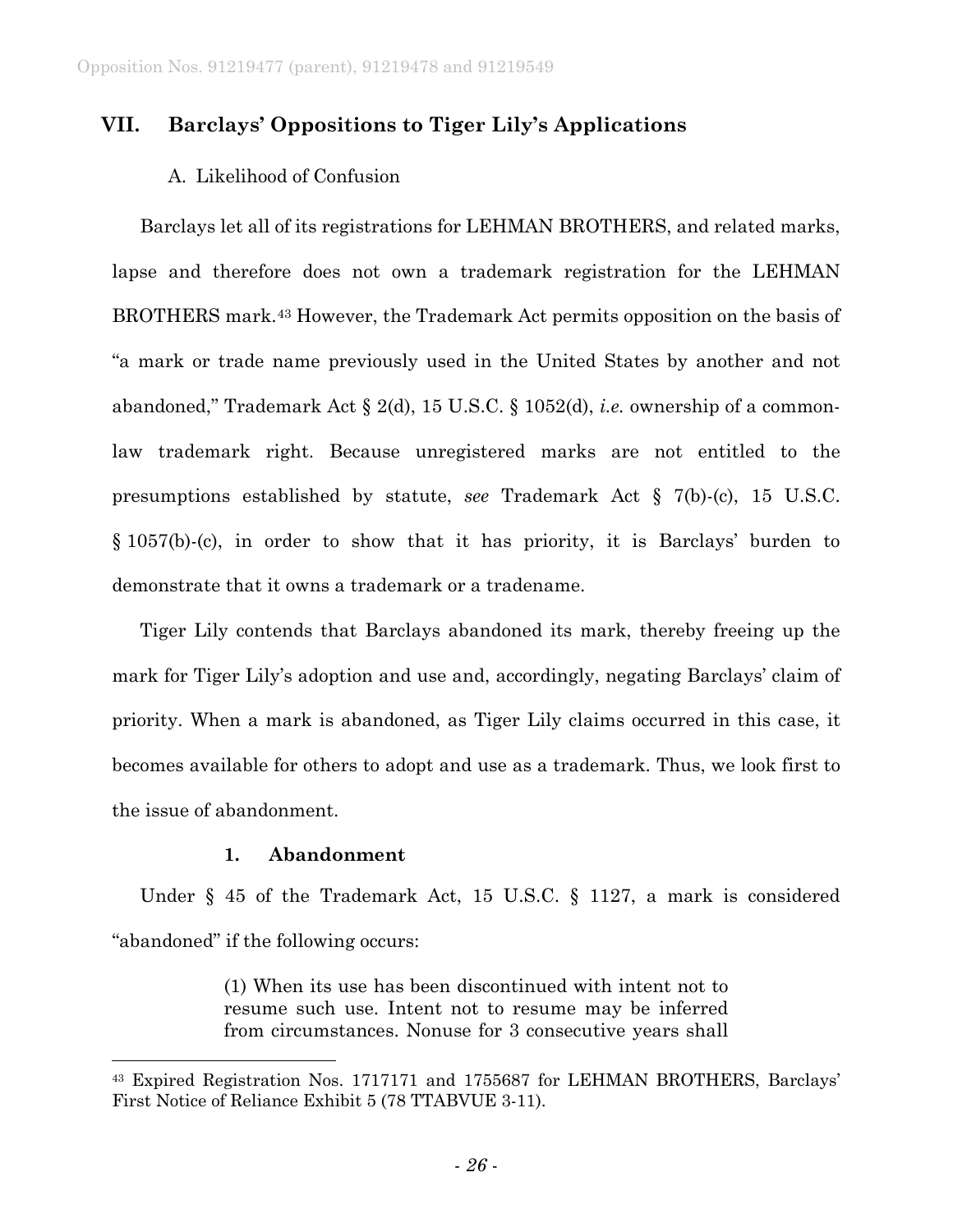be prima facie evidence of abandonment. "Use" of a mark means the bona fide use of such mark made in the ordinary course of trade, and not made merely to reserve a right in a mark.

15 U.S.C. § 1127. Thus, there are two elements to an abandonment claim: nonuse of the mark and intent not to resume use. *Jack Wolfskin Ausrustung Fur Draussen GmbH & Co. KGAA v. New Millennium Sports, S.L.U.*, 797 F.3d 1363, 116 USPQ2d 1129, 1132 (Fed. Cir. 2015) citing J. Thomas McCarthy, MCCARTHY ON TRADEMARKS AND UNFAIR COMPETITION § 17:26 (4th ed. 2015).

Tiger Lily has the burden to establish a prima facie case of abandonment. *See, e.g., Crash Dummy Movie, LLC v. Mattel, Inc.*, 601 F.3d 1387, 94 USPQ2d 1315, 1316 (Fed. Cir. 2010); *Azeka Bldg. Corp. v. Azeka*, 122 USPQ2d 1477, 1485 (TTAB 2017). While a showing of three years of consecutive nonuse creates a rebuttable presumption of abandonment and shifts the burden of production to Barclays to produce evidence of use or an excuse for its nonuse, the burden of persuasion, i.e., the ultimate burden of proof remains with Tiger Lily to establish the abandonment claim by a preponderance of the evidence. *See On-Line Careline Inc. v. Am. Online Inc*., 229 F.3d 1080, 56 USPQ2d 1471, 1476 (Fed. Cir. 2000); *Imperial Tobacco Ltd. v. Philip Morris Inc.*, 899 F.2d 1575, 14 USPQ2d 1390, 1393 (Fed. Cir. 1990); *Cerveceria Centroamericana, S.A. v. Cerveceria India, Inc*., 892 F.2d 1021, 13 USPQ2d 1307, 1310 (Fed. Cir. 1989).

Barclays' acquisition of the business assets of Lehman Brothers included several federal trademark registrations for marks including the LEHMAN BROTHERS mark. Over time, those registrations came due for renewal but Barclays did not renew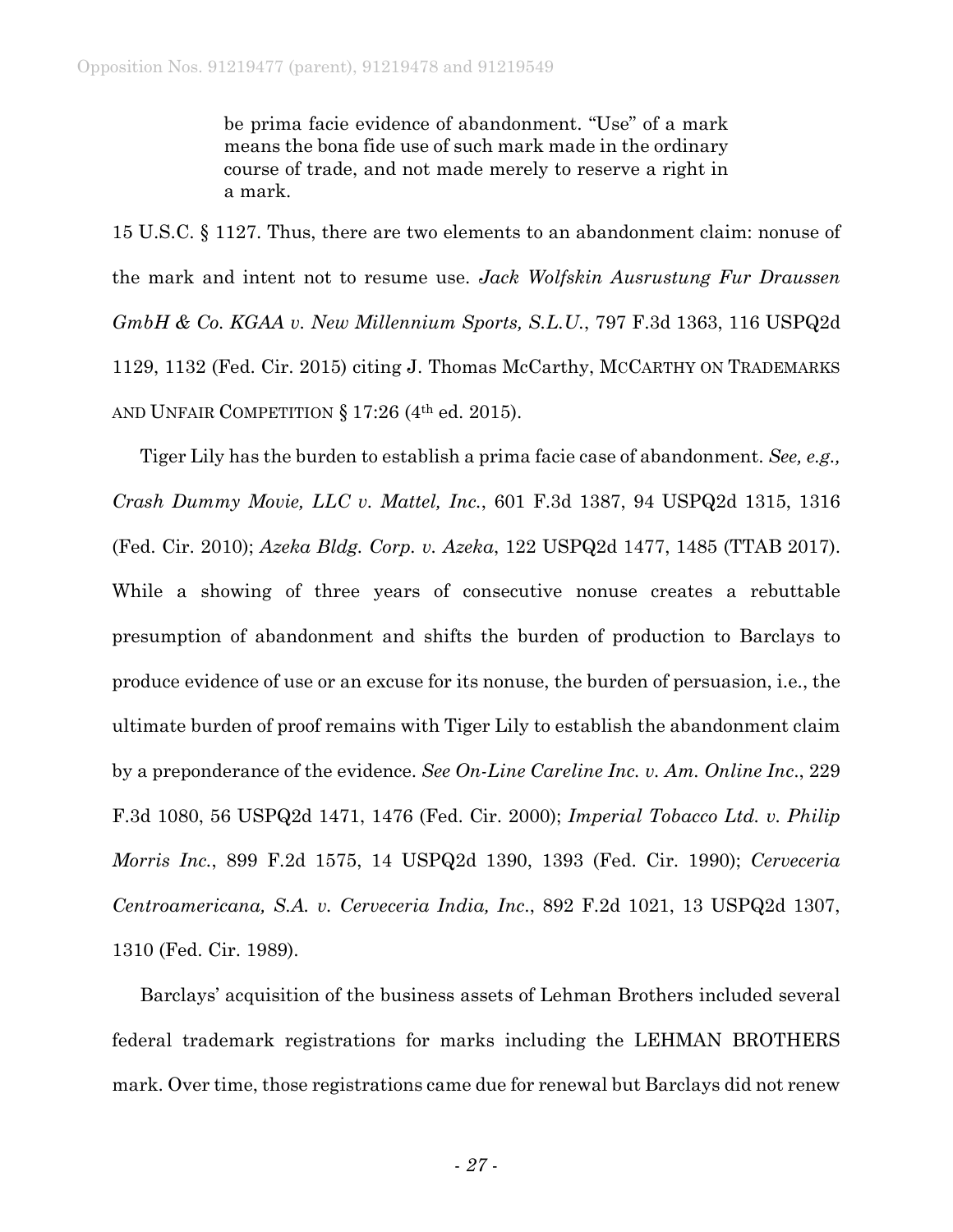any of them.[44](#page-27-0) However, Barclays' failure to renew the LEHMAN BROTHERS registrations does not negate its continuing common law rights in the mark. *Crash Dummy v. Mattel*, 94 USPQ2d at 1316-17 ("cancellation of a trademark registration does not necessarily translate into abandonment of common law trademark rights"). The statutory presumption of abandonment applies not only to registered marks but "to a party's unregistered common-law mark." *Miller Brewing Co. v. Oland's Breweries [1971] Ltd*., 548 F.2d 349, 192 USPQ 266, 267 (CCPA 1976); *L. & J.G. Stickley, Inc. v. Cosser*, 81 USPQ2d 1956, 1967 (TTAB 2007).[45](#page-27-1)

<span id="page-27-0"></span> <sup>44</sup> See Tiger Lily's Amended Notice of Reliance No. 1 (133 TTABVUE, Exhibits submitted with Notice of Reliance at 119 TTABVUE): Applicant's Trial Exhibits 1-13 Trademark Status & Document Retrieval (TSDR) reports showing cancelled status of: Registration No. 3141963 for LEHMAN BROTHERS ASSET MANAGEMENT (119 TTABVUE 5-7); Registration No. 2832374 for LEHMANLIVE (119 TTABVUE 8-10); Registration No. 2529704 for LEHMAN FUTURES LIVE (119 TTABVUE 11-13); Registration No. 2519808 for LEHMAN BANK (119 TTABVUE 14-16); Registration No. 2539396 for LEHMAN BROTHERS PRIMEPLUS (119 TTABVUE 17-19); Registration No. 2549090 for LEHMAN PRIMEPLUS (119 TTABVUE 20- 22); Registration No. 2381464 for LEHMAN BROTHERS BANK (119 TTABVUE 23-25); Registration No. 1755687 for LEHMAN BROTHERS (119 TTABVUE 26-28); Registration No. 1717171 for LEHMAN BROTHERS (119 TTABVUE 29-33); Registration No. 1796071 for LEHMAN-LOGIC (119 TTABVUE 34-36); Registration No. 3552162 for LCX (119 TTABVUE 37-39); Registration No. 3097412 for LMX (119 TTABVUE 40-44); and Registration No. 2656151 for LEHMANLIVE (119 TTABVUE 45-47).

<span id="page-27-1"></span><sup>45</sup> Barclays is asserting its claims alleging common law trademark rights since it does not own any federal registrations for any LEHMAN marks. Although a review of the case law and a leading trademark treatise indicates that there does not appear to be a consensus on whether the rebuttal presumption of abandonment applies to common law ownership of trademarks, the precedent of the Federal Circuit applies the prima facie abandonment rule to common law marks. *See Warren Publ'g Co. v. Spurlock*, 645 F. Supp. 2d 402, 95 USPQ2d 1584 (E.D. Pa. 2009) comparing *Koppers Co. v. Krupp-Koppers GmbH*, 517 F. Supp. 836, 854 (W.D. Pa. 1981) ("The K-T marks are not registered under federal law. Therefore the twoyear discontinuance presumption of the Lanham Act does not apply to Koppers Co.'s rights to the marks."), with McCarthy § 17:21 ("This presumption has even been applied to an unregistered common law trademark." (citing *Miller Brewing Co. v. Oland's Breweries (1971), Ltd.*, 548 F.2d 349 (CCPA 1976))); *Gen. Healthcare Ltd. v. Qashat*, 364 F.3d 332, 336 (1st Cir. 2004) (affirming district court's grant of summary judgment on abandonment by applying three year nonuse presumption of abandonment to a common law mark).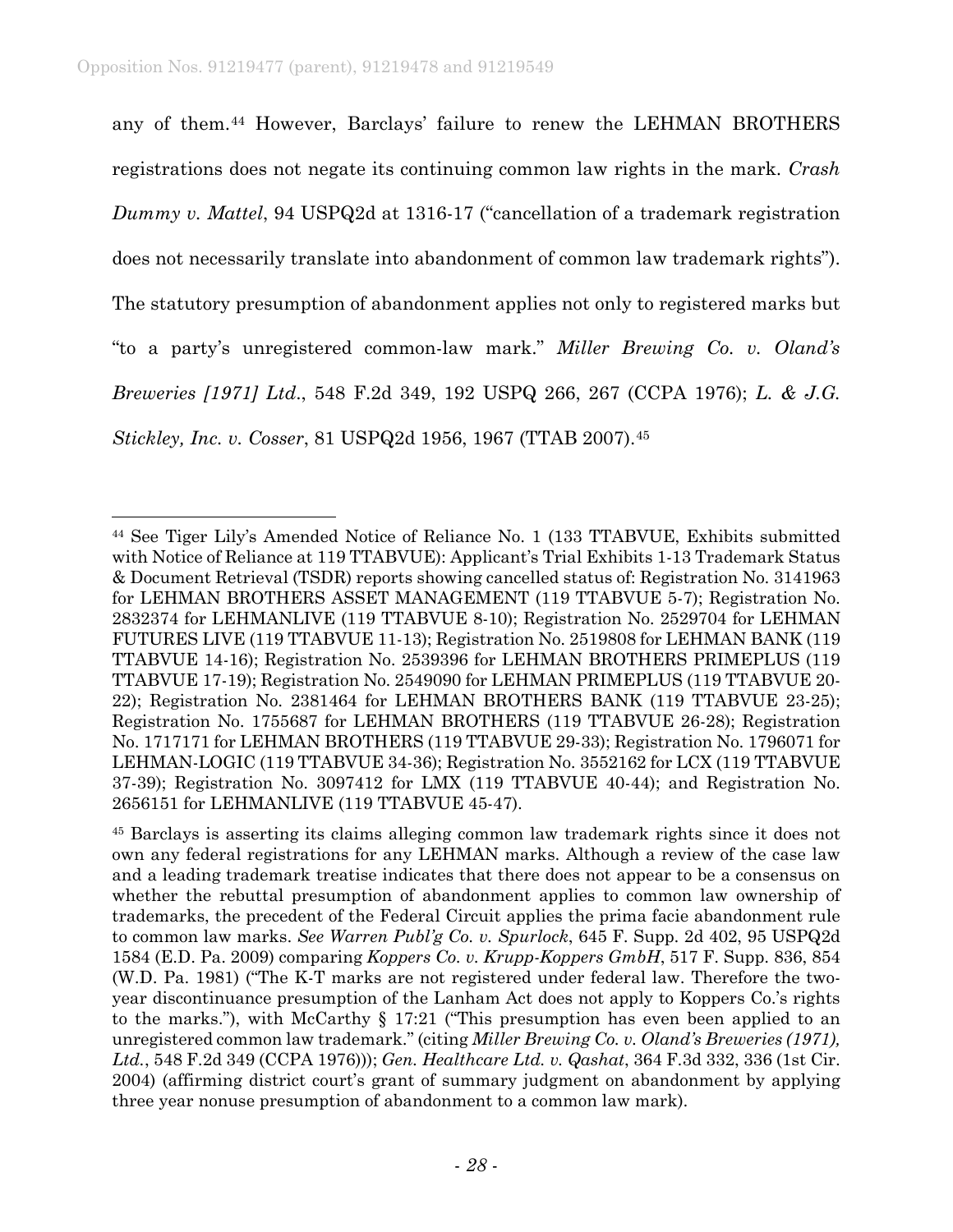Lehman Brothers was one of the largest financial institutions in the United States with billions of dollars' worth of assets when it filed for the largest bankruptcy in U.S. history in September 2008.<sup>[46](#page-28-0)</sup> At that time, LEHMAN BROTHERS was a wellrecognized trademark "with great intrinsic value"[47](#page-28-1) associated with securities brokerage services, investment consulting services, investment banking services and merchant banking services. Over the years, the Lehman Brothers bankruptcy has been highly publicized in major U.S. publications.<sup>[48](#page-28-2)</sup>

LBI's liquidation is ongoing and once fully administered, the bankruptcy trustee will seek the Bankruptcy Court's authority to discharge his duties. However, there is no scheduled date for closing the estate.[49](#page-28-3) Tiger Lily admits that although Barclays has made no new commercial offering using the LEHMAN BROTHERS mark, LEHMAN BROTHERS is still being used in connection with "activities pertaining to

<span id="page-28-0"></span> <sup>46</sup> Lehman Brothers Inc. is being liquidated. Prior to the bankruptcy, Lehman Brothers Inc. was the principal U.S. broker-dealer of the Lehman enterprise. Lehman Brothers Holdings, Inc., a U.S. entity, was a bank holding company and the former parent of Lehman Brothers Inc. In accordance with the Bankruptcy Court's Liquidation Order and applicable law, Lehman Brothers Inc. ceased to operate as a broker-dealer in 2008. Trial Testimony Declaration of Christopher Kiplok, partner of the law firm Hughes Hubbard & Reed LLP, and lead counsel to James W. Giddens, the "Trustee" for the liquidation of Lehman Brothers Inc. ¶¶ 1, 5 and 6 (127 TTABVUE 2-3).

<span id="page-28-1"></span><sup>&</sup>lt;sup>47</sup> In newspaper and online articles dated February 7 and 8, 2016, the Wall Street Journal quoted Tiger Lily's principal, James Green, as saying the LEHMAN BROTHERS mark is "an explosive brand with great intrinsic value." Barclays Second Notice of Reliance Exhibit 6 (80 TTABVUE 2422, 2424, 2427); Barclays Third Notice of Reliance Exhibit 13 (82 TTABVUE 178). Mr. Green testified that the Wall Street Journal article "profil[ed] the dispute on its front page . . . ." Green Testimony Declaration ¶ 13 (124 TTABVUE 5).

<span id="page-28-2"></span><sup>48</sup> Barclays Second Notice of Reliance, Exhibits 2, 3 and 6 (79 TTABVUE 8-27, 27-102, 112, 248-915) (80 TTABVUE 3-2112, 2421-2428).

<span id="page-28-3"></span><sup>49</sup> Statement made as of the August 7, 2018 execution date of the Kiplok Declaration. Christopher Kiplok (attorney for James W. Giddens, Trustee for liquidation of Lehman Brothers Inc.) Testimony Declaration ¶ 8 (127 TTABVUE 3).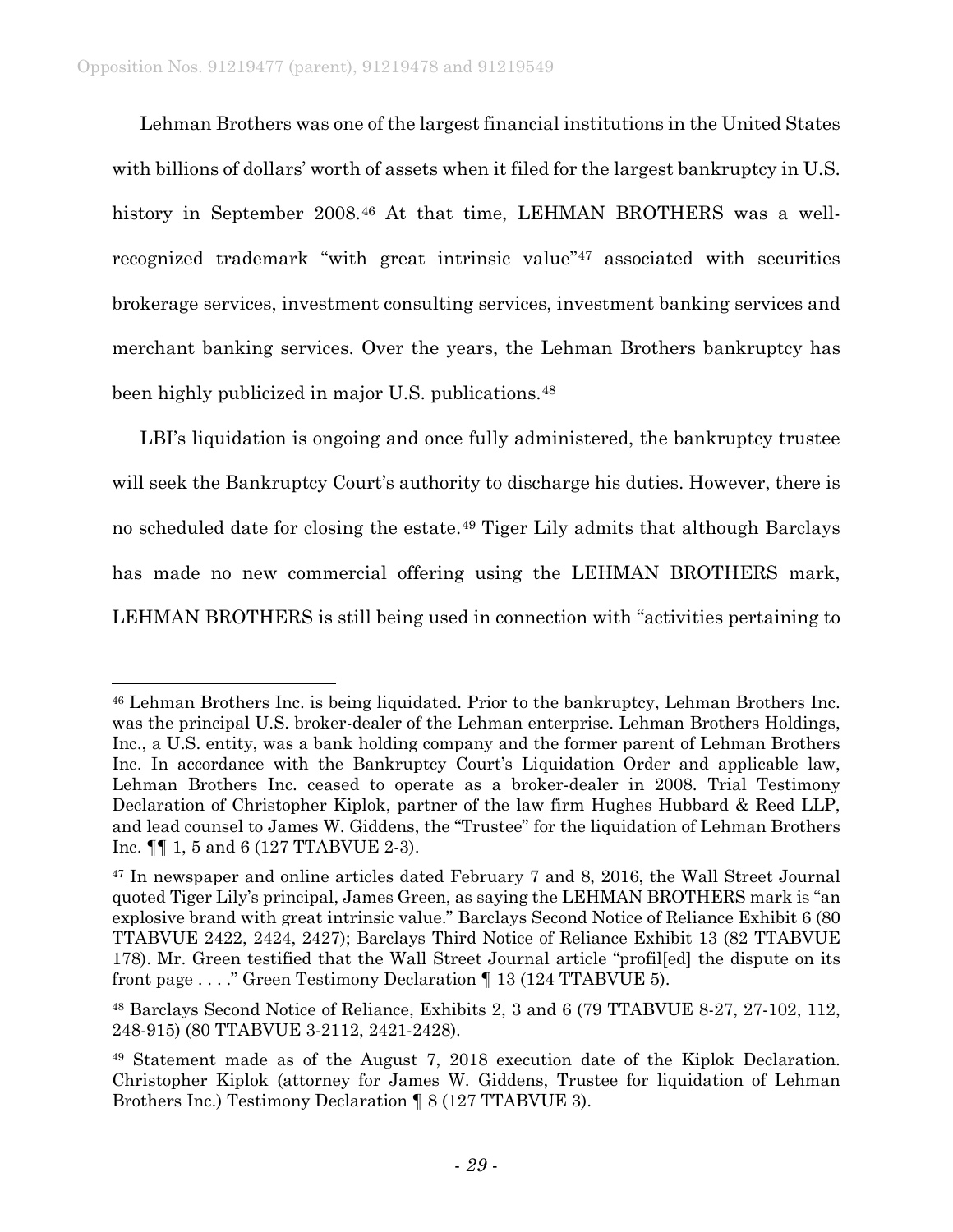winding down the former bank."[50](#page-29-0) Thus, LEHMAN BROTHERS is still in use in connection with LBI's business activities while in bankruptcy.

Tiger Lily argues that no public services are being provided in connection with the LEHMAN BROTHERS mark and therefore Barclays cannot rely on any "unlicensed bankruptcy functions" to refute the abandonment, citing *City Nat'l Bank v. OPGI Mgmnt. GP INC./Gestion OPBI INC*., 106 USPQ2d 1668, 1675 (TTAB 2013), for the proposition that "[a] mark that is only used internally by an applicant is not used 'in commerce, and is therefore not registrable.'"[51](#page-29-1) However, key differences between the informational intranet website used by the respondent's own employees in *City Nat'l Bank* and the use of LEHMAN BROTHERS in the highly publicized bankruptcy proceeding, distinguish the internal uses in *City Nat'l Bank* versus the public uses of LEHMAN BROTHERS in connection with the bankruptcy proceeding.<sup>[52](#page-29-2)</sup>

Additionally, while Barclays acknowledges that it rebranded several Lehman Brothers' services under the Barclays' name,<sup>[53](#page-29-3)</sup> Barclays' retained its interest in the

<span id="page-29-0"></span> <sup>50</sup> Green Testimony Declaration ¶ 17 (124 TTABVUE 6).

<span id="page-29-1"></span><sup>&</sup>lt;sup>51</sup> Tiger Lily Ventures Ltd.'s Combined Trial Brief in Position of Defendant in Opposition Nos. 91219477 and 91219478 and Opening Brief as Plaintiff in Opposition No. 91219549, pp.34- 35 (150 TTABVUE 40-41); this brief will be cited as "Tiger Lily's Opening Brief."

<span id="page-29-2"></span><sup>52</sup> For example, LBI has engaged in trades pursuant to, and settling its vast portfolio, managing and reporting on its bankruptcy plan, in addition to its general corporate operations, maintaining and selling its interests in various commercial loans and private equity investments, engaging with clients, counterparties, market participants, creditors employees and numerous others in business and financial transactions, and maintaining and defending numerous litigations. Greenberg Testimony Declaration ¶ 10 and Exhibits 10-11 (86 TTABVUE 9, 306-2033); Kiplok Testimony Declaration ¶ 4 and Exhibits (127 TTABVUE 3, 14-844).

<span id="page-29-3"></span><sup>53</sup> Barclays Opening Brief p. 11 (148 TTABVUE 18).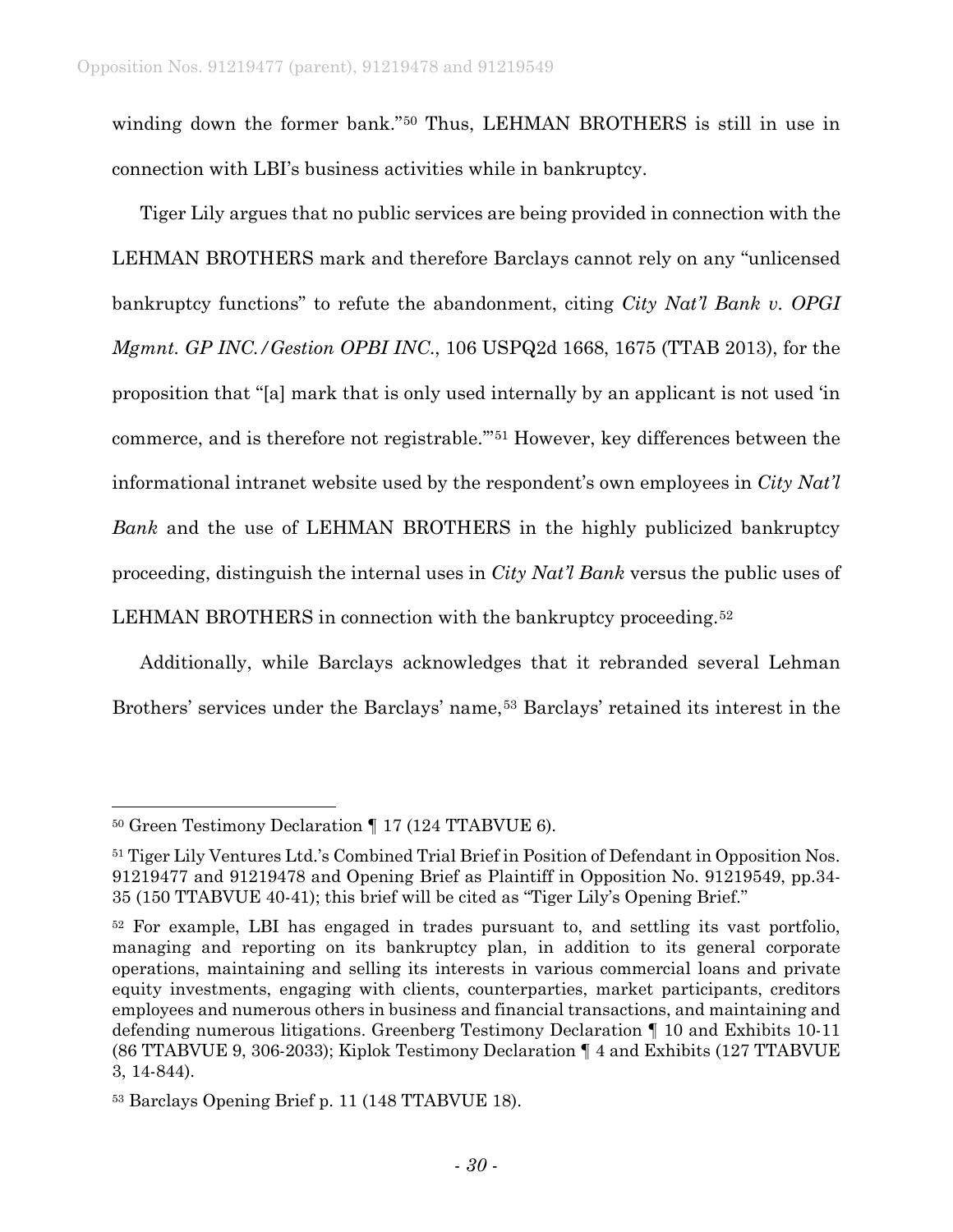LEHMAN BROTHERS mark for licensing and the distribution of materials.<sup>[54](#page-30-0)</sup> Barclays has two licenses regarding use of the LEHMAN BROTHERS name and mark which are licensed to Lehman Brothers Holdings Inc. (LBHI) and to Bloomberg LP.[55](#page-30-1)

Since September 2008, Barclays licenses the Lehman Brothers' names and the LEHMAN BROTHERS marks to LBHI, which has emerged from bankruptcy and is no longer involved in bankruptcy proceedings, "for any of the Lehman Brothers thenexisting goods and services and in connection with Lehman Brothers' retained and continuing businesses and operations" and on certain materials that continue to be offered to Lehman Brothers' clients.[56](#page-30-2) LBHI has been involved investing in improving, maintaining, managing and selling its sizable assets, including hundreds of billions of dollars' worth of commercial real estate property and securities,

<span id="page-30-0"></span> <sup>54</sup> Greenberg Cross-Examination Testimony Deposition pp. 144:17-21 (116 TTABVUE 145).

In December 2015, Barclays sold the wealth management business it acquired from Lehman Brothers and developed at Barclays, to Stifel Financial Corp. However, Barclays retained a global wealth management business, and Greenberg testified that he was "sure some of former Lehman clients would stay [with Barclays] for the global wealth management business." See Green's Testimony Declaration ¶ 12 (124 TTABVUE 5) and Greenberg's Cross-Examination Testimony pp. 97:18-22, 98:21-99:5, 99:13-18 (116 TTABVUE 98-100).

<span id="page-30-1"></span><sup>55</sup> Greenberg Cross-Examination Testimony Deposition pp. 57:23-59:5, 107:16-24, 108:2-21 (116 TTABVUE 58-60, 108-109, 311).

<span id="page-30-2"></span><sup>56</sup> Greenberg Testimony Declaration, ¶7-9 (86 TTABVUE 7-9); Greenberg Cross-Examination Testimony Deposition pp. 57:22-58:3, 58:19-59:5, 210:14-22 (116 TTABVUE 58-60, 211).

Page 10 of Tiger Lily's Opening Brief indicates that the "www.lehmanbrothers.com website continues to function without a source or indicator of any Lehman Brothers services, and prominently announces that LBHI is in bankruptcy." (150 TTABVUE 16) citing to its Notice of Reliance No. 3 Exhibit 23.1 dated 8/5/18 stating "Lehman Brothers Holdings Inc. has filed for bankruptcy protection in the U.S." (121 TTABVUE 6). However, Barclays' witness, Mr. Greenberg, on March 20, 2017, testified that LBHI is no longer in bankruptcy. Greenberg Trial Declaration ¶ 23 (86 TTABVUE 12).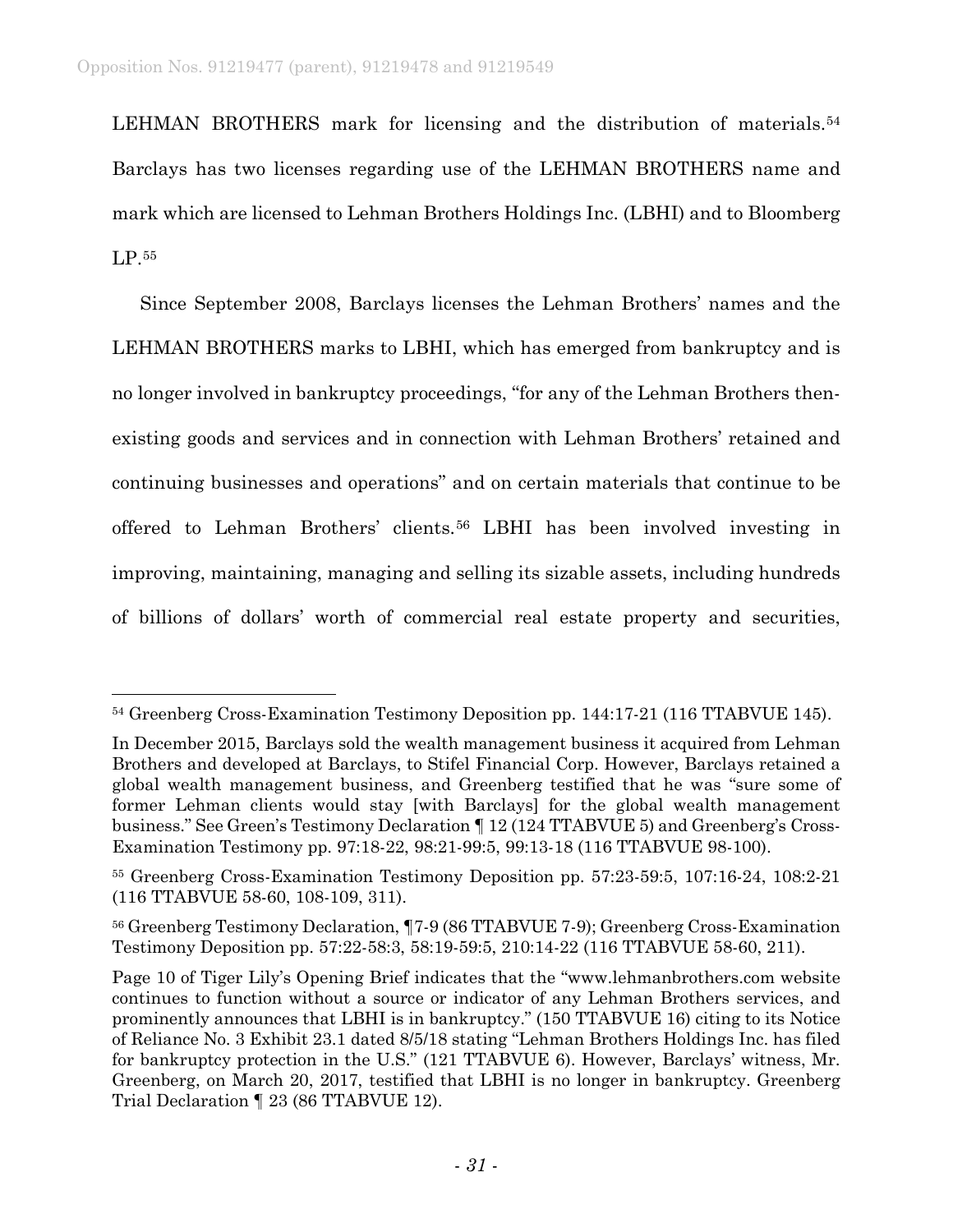engaging in trades pursuant to, and settling its vast portfolio of, derivative swap agreements; managing and reporting on its bankruptcy plan, in addition to its general corporate operations; maintaining and selling its interests in various commercial loans and private equity investments; engaging with clients, existing counterparties, market participants, creditors, employees and others in business and financial transactions; and maintaining and defending numerous litigations.[57](#page-31-0) The Asset Purchase Agreement (APA) between Barclays and Lehman Brothers grants a "perpetual, worldwide, nonexclusive, full paid, royalty-free license under the trademarks 'Lehman' and 'Lehman Brothers'" and provides that Barclays "shall have the right to supervise and control the use of the licensed marks by each licensee."[58](#page-31-1) On September 20, 2008, Barclays and Lehman Brothers entered into a Letter Agreement to amend and clarify some provisions of the APA, including provisions concerning Lehman Brothers' license of the LEHMAN names and marks, including LEHMAN BROTHERS.[59](#page-31-2) The Letter limits the term of the Lehman Brothers' trademark license to two years from the Closing Date of the APA for use in connection with Lehman Brothers' investment banking and capital markets businesses, but also

<span id="page-31-0"></span> <sup>57</sup> Greenberg Testimony Declaration ¶ 10 and Exhibits 10-11 (86 TTABVUE 9, 306-2033); Greenberg Cross-Examination Testimony pp. 208:9-13, 209:15-19 (116 TTABVUE 209-210); Kiplok Testimony Declaration ¶ 4 and Exhibits (127 TTABVUE 3, 14-844).

<span id="page-31-1"></span><sup>58</sup> Greenberg Cross-Examination Testimony pp. 226-227 (116 TTABVUE 227-228) and Exhibit J (115 TTABVUE 47-48) (part of the Asset Purchase Agreement). In response to a question from Tiger Lily's counsel regarding whether he has "ever seen specimens of use of the license[d] marks" Greenberg testified that he has "seen the specimens in the use of the licensed marks." Greenberg Cross-Examination Testimony Deposition p. 227 (116 TTABVUE 228).

<span id="page-31-2"></span><sup>59</sup> See Letter of clarification Exhibit K to Greenberg Cross-Examination Testimony Deposition (115 TTABVUE 49).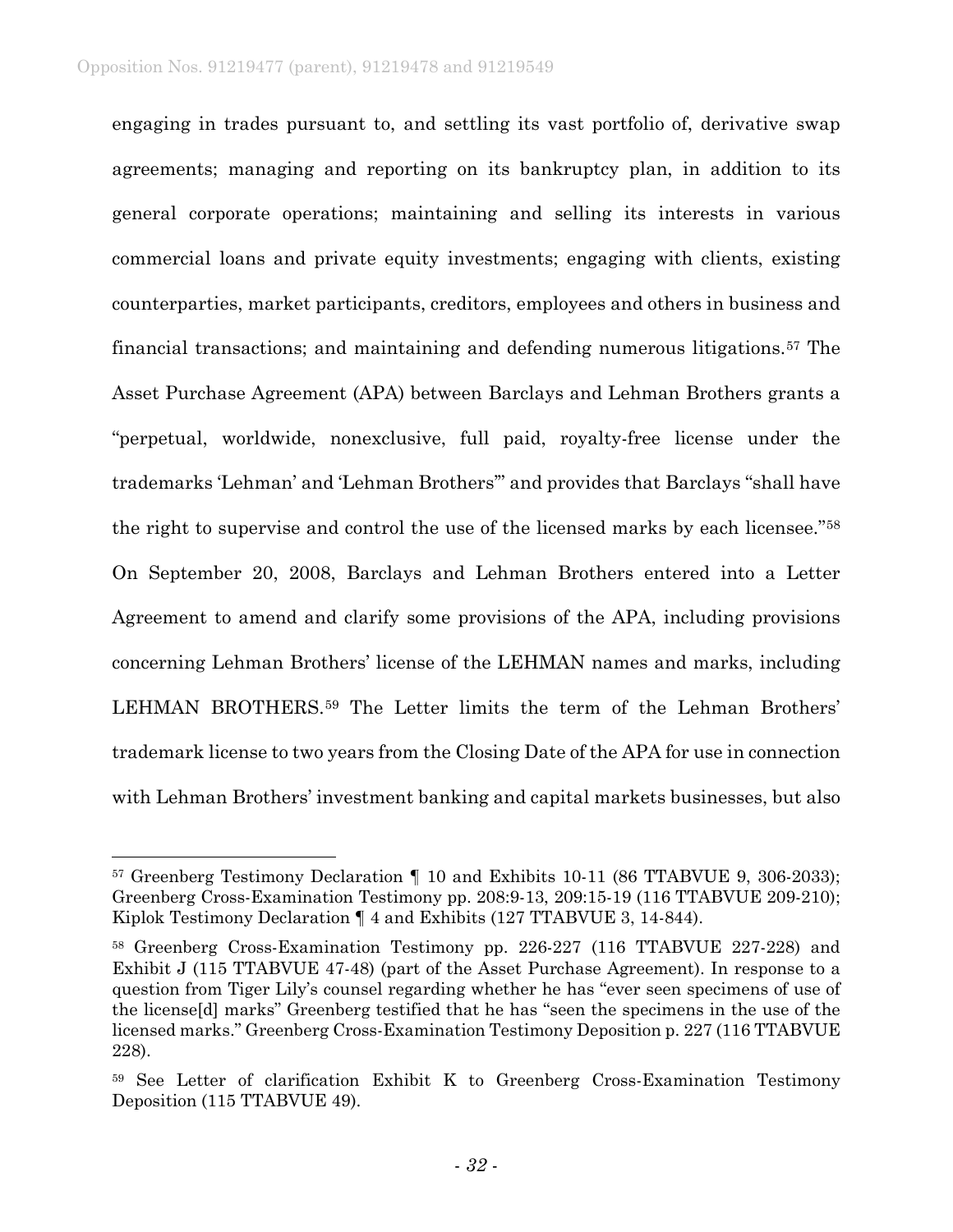provides that the amendment does not alter the perpetual license granted to Lehman Brothers for its other businesses or continuing operations, including "the IMD business," i.e., the "investment management business of [LBHI and LBI] and its Subsidiaries.["60](#page-32-0)

In addition to the licensed use by LBHI, in December 2015, Bloomberg LP acquired Barclays' financial bond indices business known as Barclays Risk Analytics and Index Solutions Limited (BRAIS), an asset Barclays mostly acquired from Lehman Brothers.<sup>[61](#page-32-1)</sup> Pursuant to that agreement, which includes the Barclays Brand Licence Agreement<sup>[62](#page-32-2)</sup>, between Barclays Bank PLC $^{63}$  $^{63}$  $^{63}$  and BRAIS, Barclays maintains ownership of the LEHMAN names and trademarks, including LEHMAN

<span id="page-32-0"></span> <sup>60</sup> Greenberg Testimony Declaration ¶ 8 and Exhibit 4 (86 TTABVUE 8, 209-213); Greenberg Cross-Examination Testimony Deposition pp. 229:11-230:19 (116 TTABVUE 230-231) and Exhibit K (115 TTABVUE 49); see APA for definition of "IMD" p. 4 (86 TTABVUE 167).

<span id="page-32-1"></span> $61$  Mr. Greenberg explained that this index business, is a business of producing financial indices, and was worth \$700 million. There are a multitude of financial indices that quantify performance of various financial instruments or groups of financial instruments and plot that performance of time creating an index and various financial instruments. Other financial instruments are then created to track these indices. One of the things that investment advisers use these indices for is putting together portfolios for their clients. Greenberg Cross-Examination Testimony Deposition pp. 57:23-59:5, 107:16-24, 108:2-21; 109:3-14 (116 TTABVUE 58-60, 108-110, 311-312).

<span id="page-32-2"></span><sup>62</sup> See Exhibits O and P to Greenberg Cross-Examination Testimony (115 TTABVUE 58-63, Confidential Filed Under Seal 114 TTABVUE 59-64, 65-97); Greenberg Testimony Declaration, Exhibit 24 (87 TTABVUE 309, Confidential Filed Under Seal 88 TTABVUE 1658-1780).

<span id="page-32-3"></span><sup>&</sup>lt;sup>63</sup> Tiger Lily notes that Opposer BCI is not directly a party to this agreement nor a signatory thereof. Tiger Lily Opening Brief p. 35 (150 TTABVUE 41). Neither is Opposer Barclays PLC. However, BCI is mentioned in Schedules 1 and 7 in the Long Form and Short Form Disclaimers in the agreement state that "Barclays Capital is the investment banking division of Barclays Bank PLC." See Exhibit 24 to Greenberg's Trial Testimony Declaration ¶ 40; (86 TTABVUE 16, 87 TTABVUE 309) (CONFIDENTIAL 88 TTABVUE 1719-20, 1779-80). Barclays' in-house attorney testified that Barclays Bank PLC is a corporate parent of BCI, so it could "speak on behalf of the subsidiary." Greenberg Cross-Examination pp. 249:12-23, 250:21-251:4 (116 TTABVUE 250-252, 267, 271-72).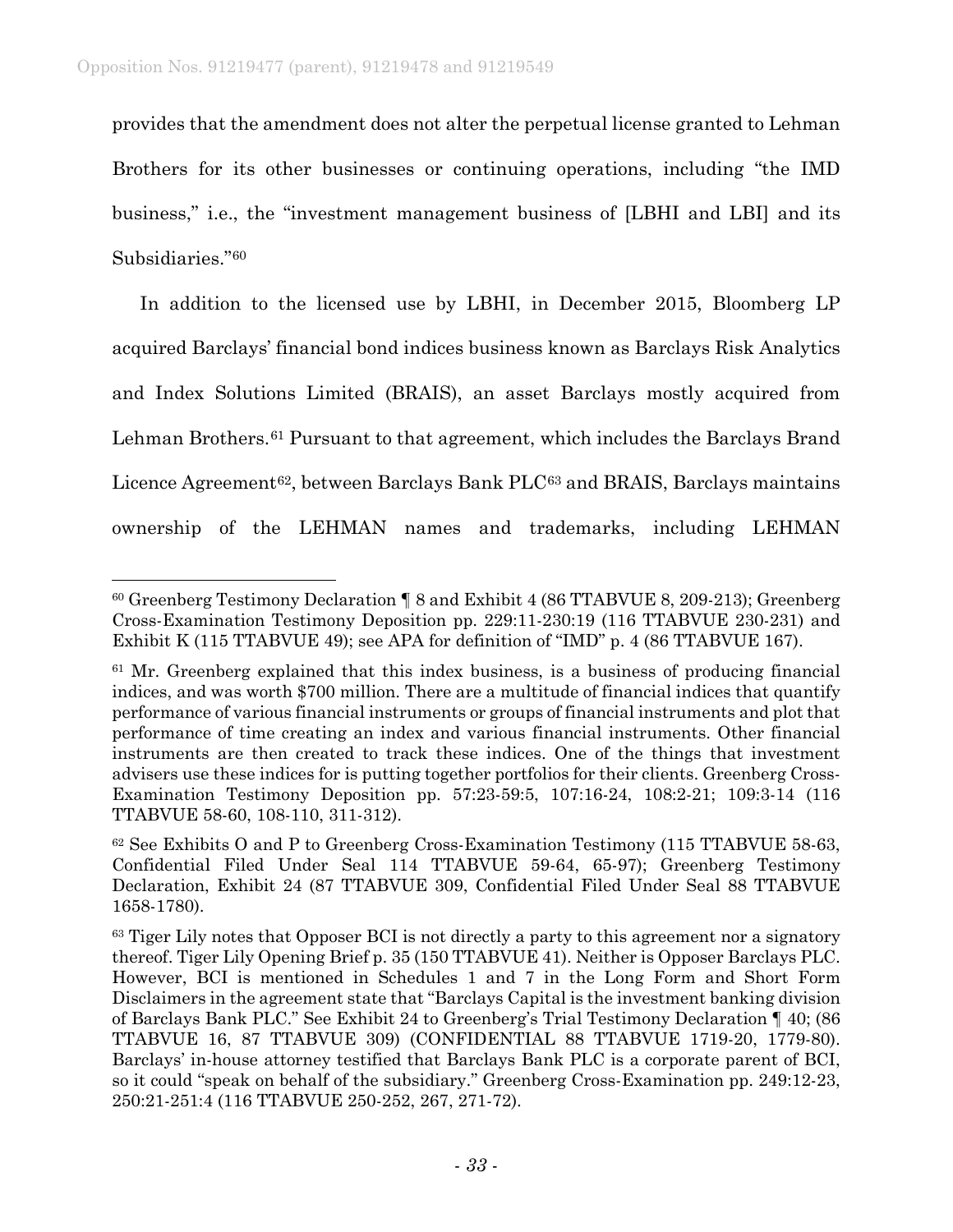BROTHERS, and licenses the marks to Bloomberg for use in connection with the bond index business, including in connection with Bloomberg's use and distribution of legacy LEHMAN BROTHERS research materials. Barclays also continues to offer and distribute the legacy LEHMAN BROTHERS research materials through its own retained businesses.[64](#page-33-0)

Use of a trademark need not always be made directly by the trademark owner and is often made "with the permission" of the owner via a licensing agreement. Indeed, sometimes the only use of a mark is through a licensee. *See Doeblers' Pa. Hybrids, Inc. v. Doebler*, 442 F.3d 812, 78 USPQ2d 1509 (3d Cir. 2006); MCCARTHY § 18:46 (5th ed. Sept. 2020) ("Ownership rights in a trademark or service mark can be acquired and maintained through the use of the mark by a controlled licensee even when the first and only use of the mark was made, and is being made, by the licensee.").

Even minimal use of a mark may be enough to defeat a claim of abandonment. *See, e.g., Person's Co. Ltd. v. Christman*, 900 F.2d 1565, 14 USPQ2d 1477, 1481-82 (Fed. Cir. 1990) (minimal use post-bankruptcy); *Christian Faith Fellowship Church v. Adidas AG*, 841 F.3d 986, 120 USPQ2d 1640, 1645 (Fed. Cir. 2016) (sale of two

<span id="page-33-0"></span> <sup>64</sup> Greenberg Trial Testimony Declaration ¶ 39 (86 TTABVUE 15); Greenberg Cross-Examination Testimony Deposition pp. 107:21-108:21 (116 TTABVUE 108-109, 311); "Licensed Barclays Trade Marks" "means . . . (ii) for the purpose of clause 2.2(c), the LEHAMN BROTHERS mark." *See* (CONFIDENTIAL 88 TTABVUE 1665).

Mr. Greenberg confirmed that although "there is no direct reference to the US rights in the Lehman Brothers mark," the worldwide scope of the Agreement and the understanding between the parties included the use of the LEHMAN BROTHERS mark in the United States as set forth in the definition of "Licensed Barclays Trade Marks" and part 2.2(c) of the Agreement which contains an "open-ended reference to Lehman Brothers mark." Greenberg Cross-Examination Testimony Deposition pp. 252:6-24, 259:5-15, 267:12-15 (116 TTABVUE 253, 260, 268).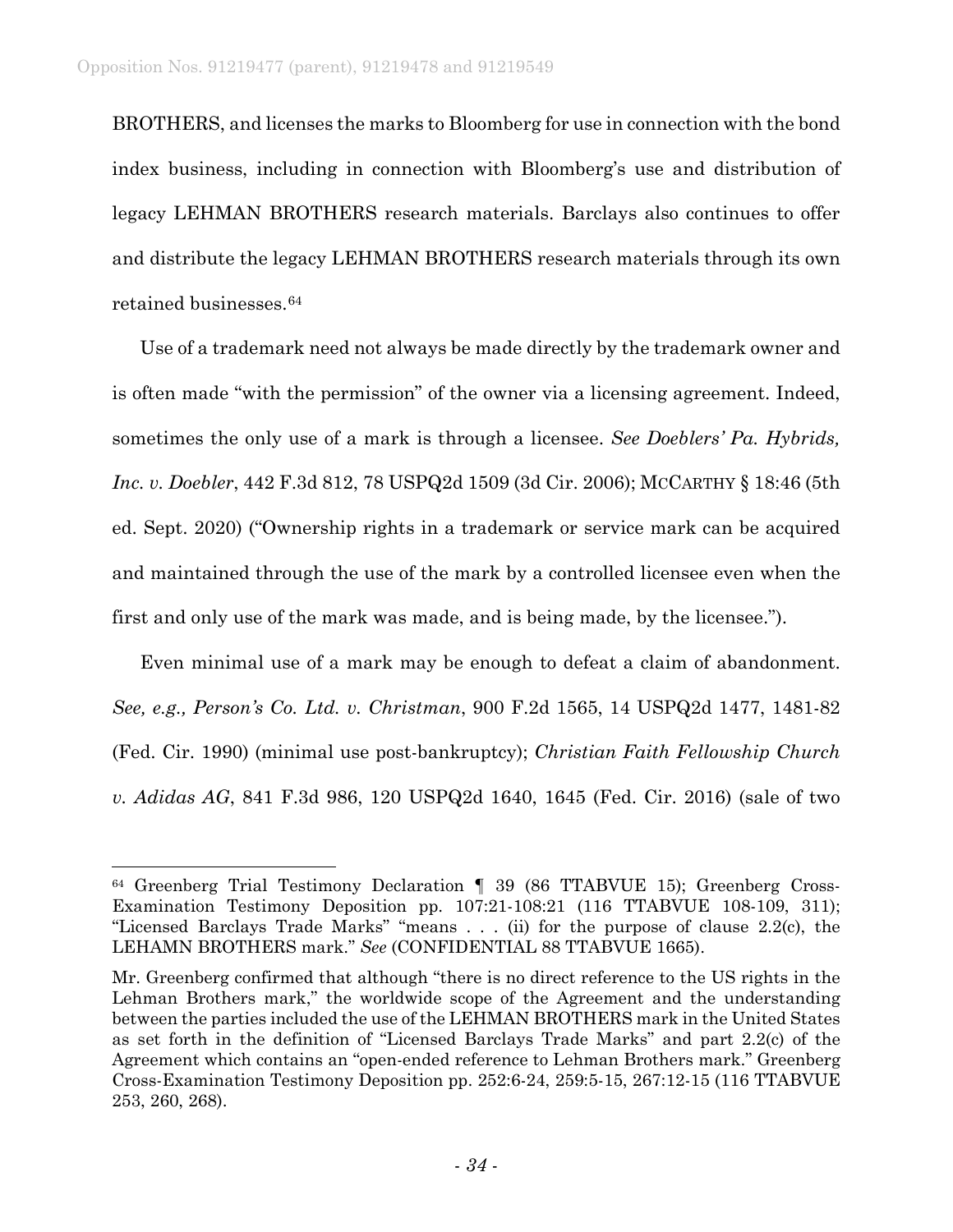hats); *Guiding Eyes for the Blind, Inc. v. Guide Dog Found. for the Blind, Inc.*, 384 F.2d 1016, 155 USPQ 462 (CCPA 1967) (internal signage and limited products).

"Abandonment requires complete cessation or discontinuance of trademark use." *Electro Source, LLC v. Brandess-Kalt-Aetna Grp., Inc.*, 458 F.3d 931, 80 USPQ2d 1161, 1165 (9th Cir. 2006). Even for a business that is "on its way out," "[i]f there is continued use, a prospective intent to abandon the mark or business does not decide the issue of abandonment." *Id*. at 1164. Therefore, "[e]ven a declining business retains, may benefit from, or may continue to build its goodwill until it shuts its doors or ceases use of its marks." *Id*. at 1166.[65](#page-34-0)

As noted by the Board in *Lyon Metal Prods., Inc. v. Lyon Inc*., 134 USPQ 31, 35 n.5 (TTAB 1962), a case denying the registration of a mark similar to a dormant trademark with recognized residual good will:

> The substantial good will which accrued to the first party because of his extensive promotion and use of his mark does not cease immediately upon a decision to discontinue the manufacture and sale of the goods associated with said good will. There is a residual good will in the mark which remains until such time as it can be shown that the purchasing public generally no longer is reasonably likely

<span id="page-34-0"></span><sup>&</sup>lt;sup>65</sup> The Supreme Court " . . . has held in the past that even total non-use of a mark for over four years, and a resulting near-total loss of goodwill, was insufficient under the circumstances of that case to support a finding of abandonment." *EH Yacht, LLC v. Egg Harbor*, 84 F. Supp.2d 556, 53 USPQ2d 1640, 1647 (D.N.J. 2000), citing *Beech-Nut Packing Co. v. P. Lorillard Co.*, 273 U.S. 629, 632 (1927) (Holmes, J.) ("[T]he fact that the good will once associated with it has vanished does not end at once the preferential right of the proprietor to try it again upon goods of the same class with improvements that renew the proprietor's hopes.").

In *Beech-Nut Packing v. Lorillard*, the BEECHNUT trademark was dormant from 1910 until 1915, when Lorillard introduced a new product under that name. Beech-Nut Packing claimed Lorillard had abandoned the mark. The Court saw "no reason to disturb the finding of two courts that the right to use the mark had not been lost. The mere lapse of time was not such that it could be said to have destroyed the right as a matter of law." 273 U.S. at 632.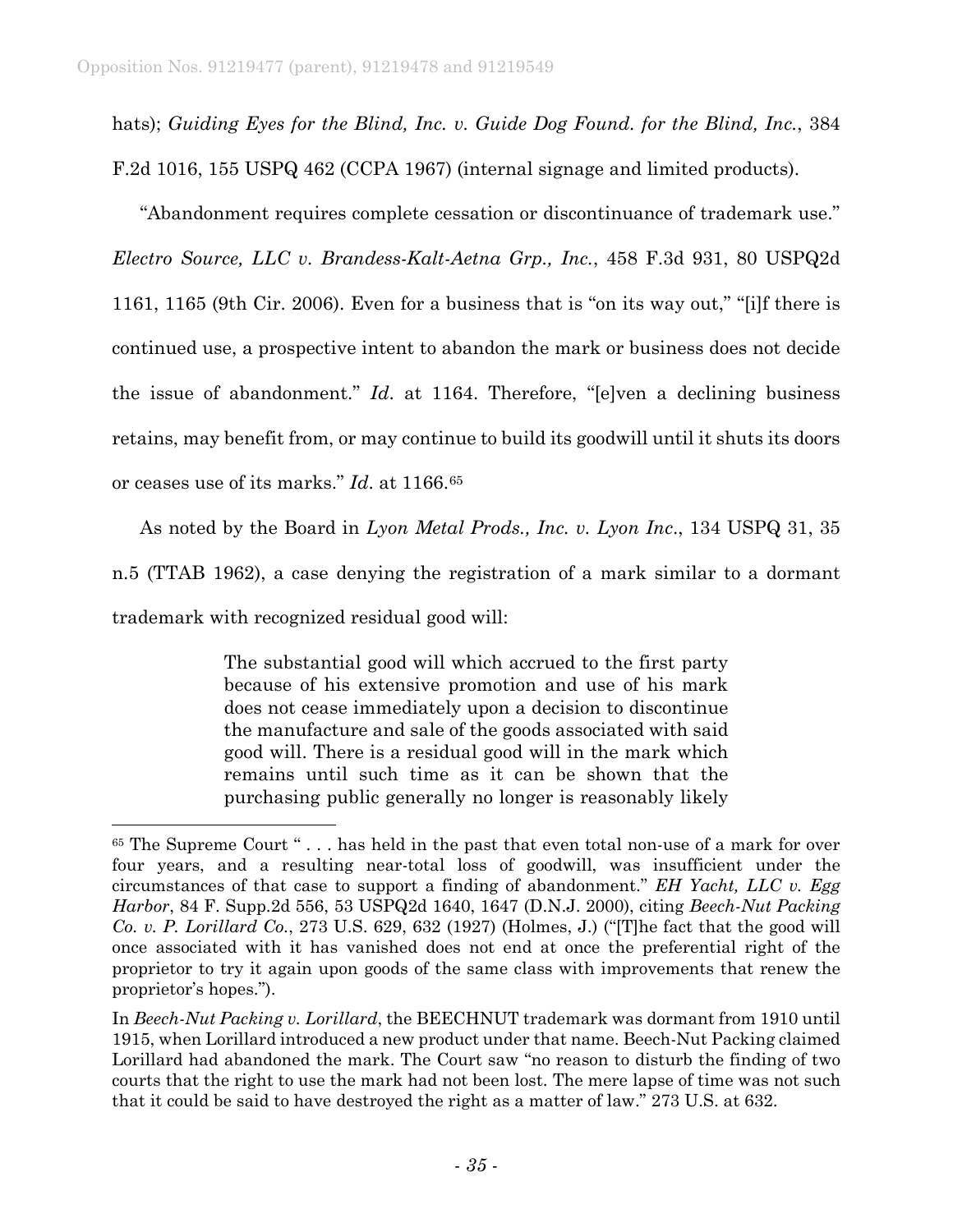to associate the second party's product with the first party. Until that time, there is a continuing likelihood of confusion as to source and where, as in the instant case, the first party is using the mark, albeit on different goods, there is in addition a continuing likelihood of damage or injury to the reputation and character of that party.

Thus, courts have considered the existence of goodwill as evidence in determining abandonment of a mark. *Cf. Sterling Brewers, Inc. v. Schenley Industries, Inc*., 441 F.2d 675, 169 USPQ 590, 593 (CCPA 1971) (goodwill considered in determining "intent not to resume" despite non-use for over eight years). Therefore, a mark is abandoned only when all trademark significance is lost. *Wallpaper Mfrs., Ltd. v. Crown Wallcovering Corp*., 680 F.2d 755, 765, 214 USPQ 327 (CCPA 1982).

Here, the issue is abandonment, i.e., whether Barclays has forfeited all rights because the mark LEHMAN BROTHERS no longer identifies it as a source for financial and investment services. Although Barclays itself appears to have made minimal use of the LEHMAN BROTHERS mark, the record includes evidence of licenses regarding the use of the LEHMAN BROTHERS mark and trade name with Barclays' consent; therefore, this fails to establish the abandonment of Barclays' LEHMAN BROTHERS mark. Moreover, in view of the well-known reputation established in LEHMAN BROTHERS by Barclays' predecessor, the more likely a sufficient residual goodwill remains in the LEHMAN BROTHERS trademark, especially when Barclays' acts have not been of such character as to cause the mark to lose its significance as an indication of origin.

In view of the foregoing, we find that LEHMAN BROTHERS continues to function as a mark for Barclays.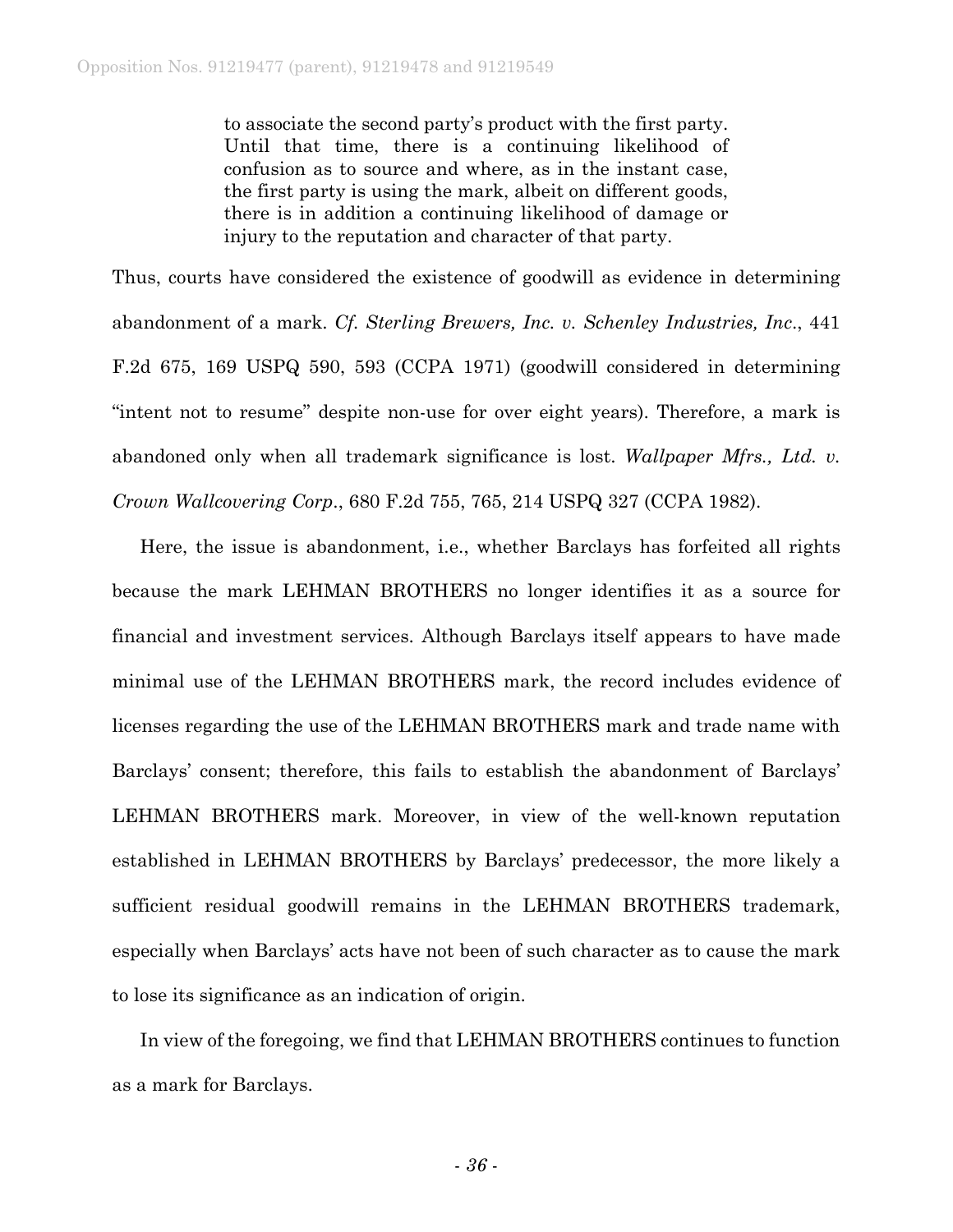### 2. Priority

In light of the consolidated nature of this case, involving oppositions brought by both Barclays and Tiger Lily, both have alleged priority of use of their respective common law rights in the LEHMAN BROTHERS mark. Because its registrations have been cancelled, Barclays no longer benefits from the presumptions of § 7(b) of the Trademark Act, 15 U.S.C. § 1057(b), and must rely on its common law use to prove priority. *Kemi Organics, LLC v. Gupta*, 126 USPQ2d 1601, 1606 (TTAB 2018). Similarly, Tiger Lily does not own any registrations for the mark LEHMAN BROTHERS, arguing instead that it has priority based on the filing date of its earliest filed application, namely March 6, 2013. Although Tiger Lily argues that the priority issue is rendered moot by Barclays abandonment of its rights in the LEHMAN BROTHERS mark thereby depriving it of the ability to establish priority, as addressed above, Barclays previously used and licensed and did not abandon its LEHMAN BROTHERS mark and trade name.

Inasmuch as neither Barclays nor Tiger Lily owns an existing registration, in order to show that they have priority under  $\S 2(d)$ , Barclays and Tiger Lily must rely on their common law rights, and show that they established such rights through prior use of a mark or trade name that has not been abandoned. *Threshold.TV, Inc. v. Metronome Enters., Inc.*, 96 USPQ2d 1031, 1036 (TTAB 2010).

Although Tiger Lily argues that the priority issue is rendered moot by Barclays abandonment of its rights in the LEHMAN BROTHERS mark thereby depriving it of the ability to establish priority, as addressed above, Barclays used and licensed and did not abandon the LEHMAN BROTHERS mark and trade name.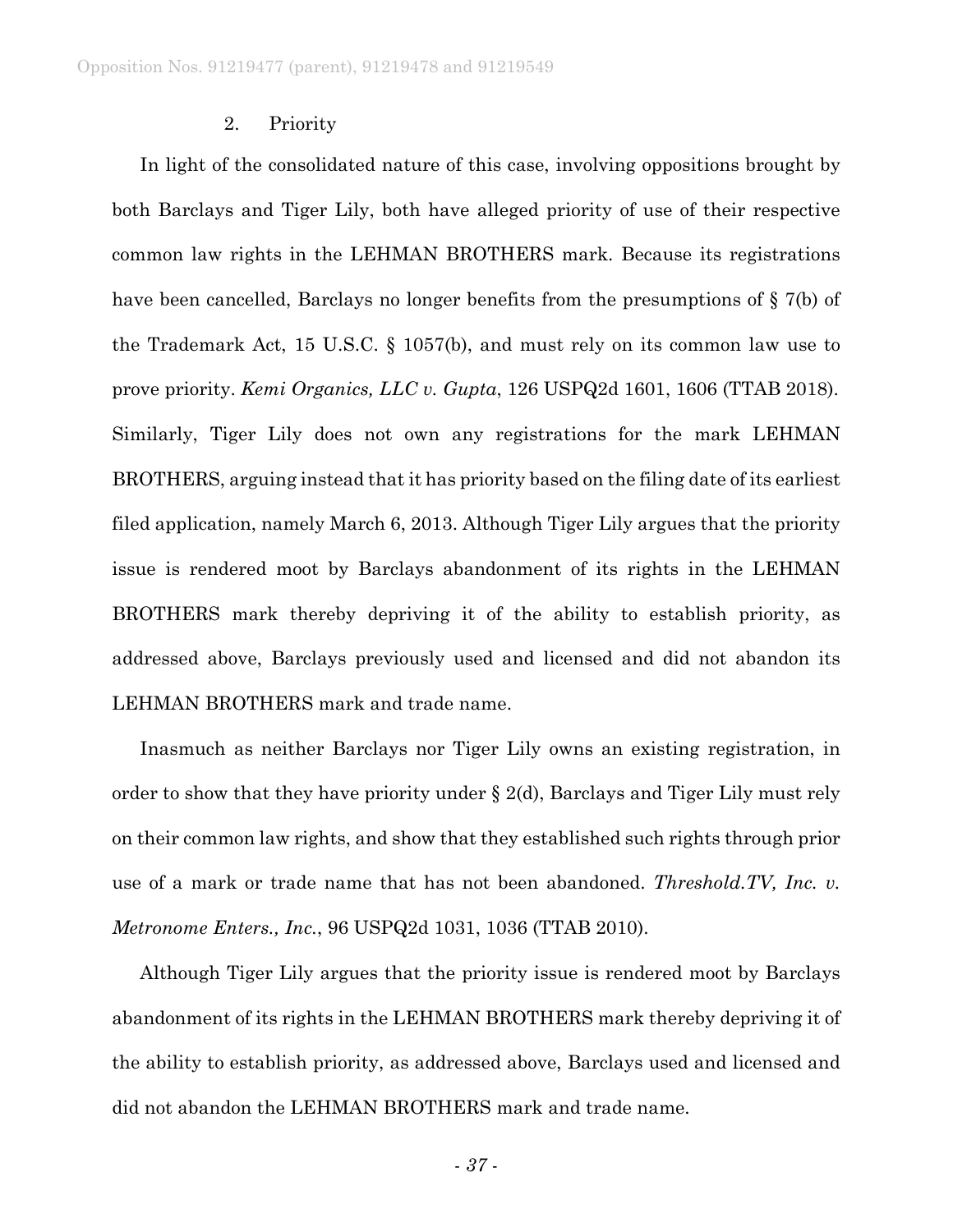Because Tiger Lily has submitted no evidence of use of its mark prior to the filing date of its first LEHMAN BROTHERS application, the earliest date on which it may rely is March 6, 2013, the filing date of its earliest-filed application for beer and spirits.[66](#page-37-0) *Orange Bang, Inc. v. Olé Mexican Foods, Inc*., 116 USPQ2d 1102, 1115 (TTAB 2015); *Joel Gott Wines LLC v. Rehoboth Von Gott Inc.*, 107 USPQ2d 1424, 1429 (TTAB 2013). Inasmuch as this date is subsequent to the long-prior used LEHMAN BROTHERS mark by Lehman Brothers since long prior to Barclays acquisition of the trademark rights in 2008, which Barclays has not abandoned, Barclays has shown prior use.

## 3. Likelihood of Confusion

In determining the likelihood of confusion, we must analyze all of the probative facts in evidence that are relevant to the factors set forth in *In re E.I. du Pont de Nemours & Co.*, 476 F.2d 1357, 177 USPQ 563 (CCPA 1973). *See Cai v. Diamond Hong, Inc*., 901 F.3d 1367, 127 USPQ2d 1797, 1800 (Fed. Cir. 2018) (*DuPont* "articulated thirteen factors to consider when determining likelihood of confusion"). "'Not all of the *DuPont* factors are relevant to every case, and only factors of significance to the particular mark need be considered,'" *id.* (quoting *In re Mighty Leaf Tea*, 601 F.3d 1342, 94 USPQ2d 1257, 1259 (Fed. Cir. 2010)); *M2 Software, Inc. v. M2 Commc'ns, Inc.*, 450 F.3d 1378, 78 USPQ2d 1944, 1947 (Fed. Cir. 2006) (even within *DuPont* list, only factors that are "relevant and of record" need be considered).

<span id="page-37-0"></span> <sup>66</sup> See Tiger Lily's Application Serial No. 85868892; Green Testimony Declaration ¶¶ 8, 15 (Tiger Lily applied for the LEHMAN BROTHERS mark in March of 2013; Tiger Lily's whisky has been selling since early 2016 in both the UK and the USA).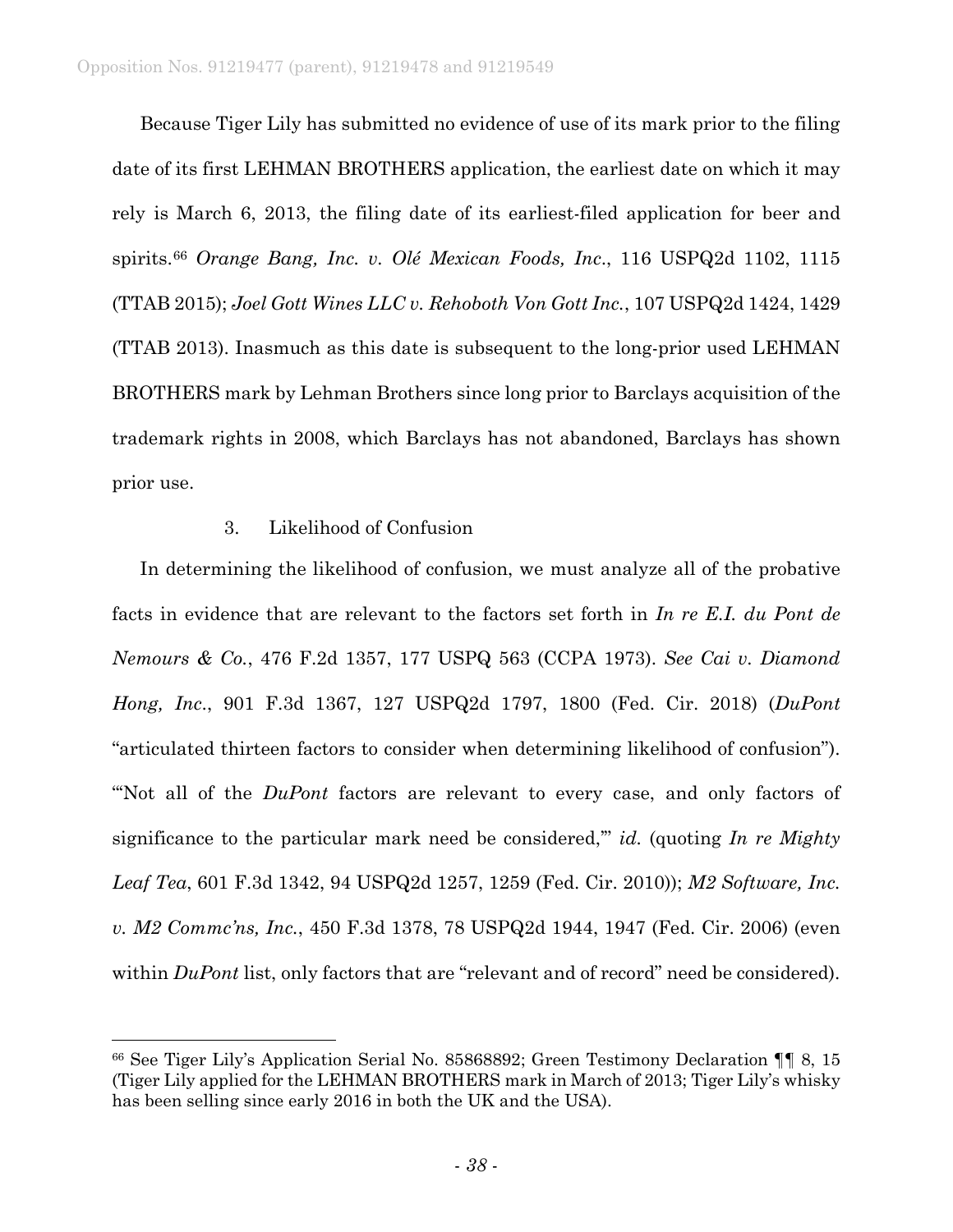Two key considerations are the similarities between the marks and the similarities between the goods and/or services. *See In re i.am.symbolic, llc*, 866 F.3d 1315, 123 USPQ2d 1744, 1747 (Fed. Cir. 2017) (quoting *Herbko Int'l, Inc. v. Kappa Books, Inc.*, 308 F.3d 1156, 64 USPQ2d 1375, 1380 (Fed. Cir. 2002)); *Federated Foods, Inc. v. Fort Howard Paper Co*. 544 F.2d 1098, 192 USPQ 24, 29 (CCPA 1976). We consider other *DuPont* factors for which the parties have submitted evidence or argument.

## a. Similarity of the Marks

To the extent that Tiger Lily's mark is identical to Barclays' mark, they are similar overall in sound, appearance and meaning. "When word marks are identical but neither suggestive nor descriptive of the goods associated with them, the first *DuPont* factor weighs heavily against the applicant." *In re Majestic Distilling Co., Inc*., 315 F.3d 1311, 65 USPQ2d 1201, 1204 (Fed. Cir. 2003); *see also In re i.am.symbolic*, 123 USPQ2d at 1748; *In re Martin's Famous Pastry Shoppe, Inc*., 748 F.2d 1565, 223 USPQ 1289, 1290 (Fed. Cir. 1984). Even when goods or services are not competitive or intrinsically related, the use of identical marks can lead to the assumption that there is a common source. *In re Shell Oil Co*., 992 F.2d 1204, 26 USPQ2d 1687, 1689 (Fed. Cir. 1993).

"[A]n applicant's or registrant's intended interpretation of the mark is not necessarily the same as the consumer's perception of it." *In re Yale Sportswear Corp*., 88 USPQ2d 1121, 1125 (TTAB 2008); *see also Interpayment Servs. Ltd. v. Docters & Thiede*, 66 USPQ2d 1463, 1465 (TTAB 2003) ("In short, it does not matter what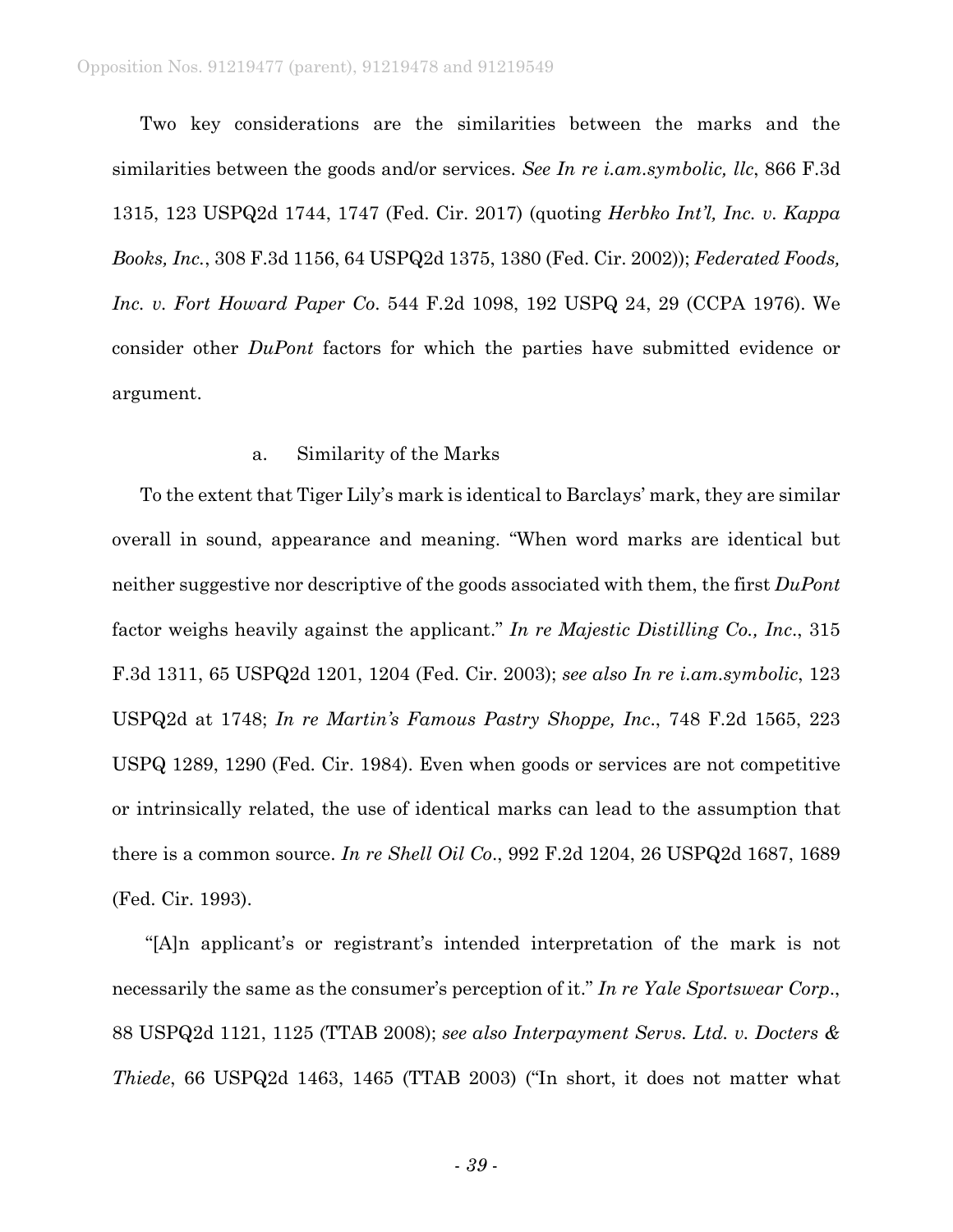applicant's intentions were in creating its mark or what its characterization of its mark is.").

Because Applicant's mark is identical to the cited mark, this strongly supports a likelihood of confusion.

## b. Similarity of the Goods/Services

The second *DuPont* factor involves consideration of the "similarity or dissimilarity and nature of the goods or services as described in an application or registration." *Stone Lion Capital Partners, LP v. Lion Capital LLP*, 746 F.3d 1317, 110 USPQ2d 1157, 1159 (Fed. Cir. 2014); *Octocom Sys., Inc. v. Hous. Comput. Servs. Inc*., 918 F.2d 937, 16 USPQ2d 1783, 1787 (Fed. Cir. 1990). Where the marks of the respective parties are identical, as we have here, the degree of similarity or relatedness between the goods or services needed to support a finding of likelihood of confusion declines. *See In re i.am.symbolic, llc*, 116 USPQ2d 1406, 1411 (TTAB 2015) (citing *In re Shell Oil Co*., 992 F.2d 1204, 26 USPQ2d 1687, 1688-89 (Fed. Cir. 1993) ("even when the goods or services are not competitive or intrinsically related, the use of identical marks can lead to the assumption that there is a common source")), *aff'd*, 866 F.3d 1315, 123 USPQ2d 1744 (Fed. Cir. 2017). It is only necessary that there be a "viable relationship between the goods" to support a finding of likelihood of confusion. *In re Thor Tech Inc.*, 90 USPQ2d 1634, 1636 (TTAB 2009).

The goods and services identified in Tiger Lily's applications are beer and spirits, and bar services and restaurant services. Barclays' services are various financial and investment related services. While the parties goods and services are distinctly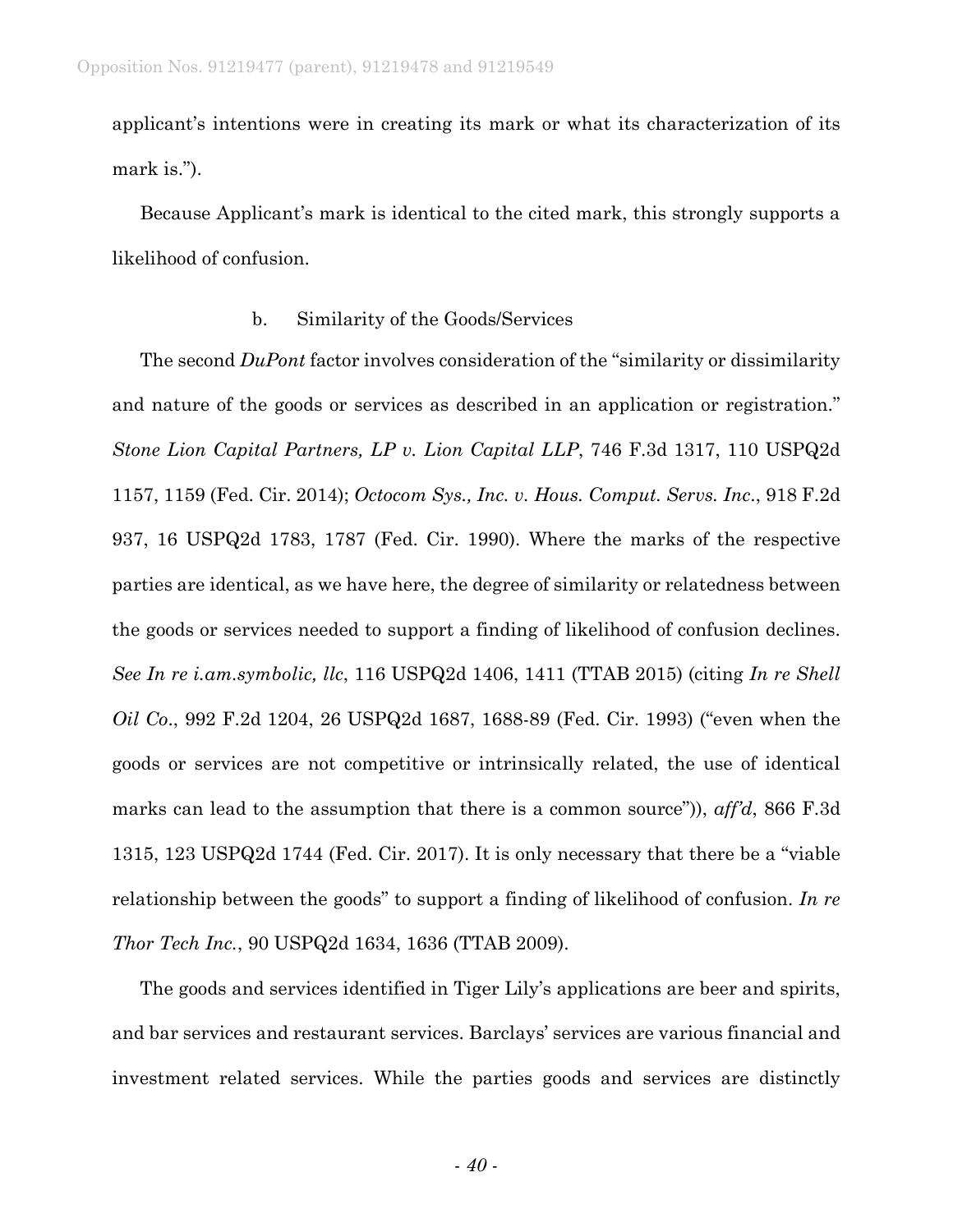different, goods and services need not be identical or even competitive in nature to support a finding of likelihood of confusion. Customers encountering Tiger Lily's goods and services under the well-known LEHMAN BROTHERS mark would be likely to mistakenly assume that Tiger Lily's goods are in some way related to Barclays. *Gen. Mills Fun Grp., Inc. v. Tuxedo Monopoly, Inc*., 204 USPQ 396 (TTAB 1979) ("Moreover, it is a matter of common knowledge that famous marks are frequently used on certain types of items, such as clothing, glassware, trash cans, pillows, etc., which are unrelated in nature to those goods on which the marks are normally used; such use has become a part of everyday life which we cannot ignore.") *aff'd* 648 F.2d 1335, 209 USPQ 986, 988 (CCPA 1981) (finding no error in the Board's finding that it is common knowledge that famous marks are frequently used on diverse and "novelty" items).

As shown by the evidence submitted by Barclays, it is commonplace for owners of well-known marks to expand their product lines to incorporate a diverse set of goods to capitalize on the renown of their names and brands. *In re Jackson Int'l Trading Co. Kurt D. Bruhl GmbH & Co. KG*, 103 USPQ2d 1417, 1419-20 (TTAB 2012); *In re Phillips-Van Heusen Corp*., 228 USPQ 949, 951 (TTAB 1986) ("The licensing of commercial trademarks for use on 'collateral' products (such as clothing, glassware, linens, etc.) which are unrelated in nature to those goods or services on which the marks are normally used, has become a common practice in recent years."); *see also Source Servs. Corp. v. Chicagoland JobSource, Inc.*, 643 F. Supp. 1523, 1 USPQ2d 1048, 1052 (N.D. Ill. 1986) ("As product lines become increasingly diversified, and as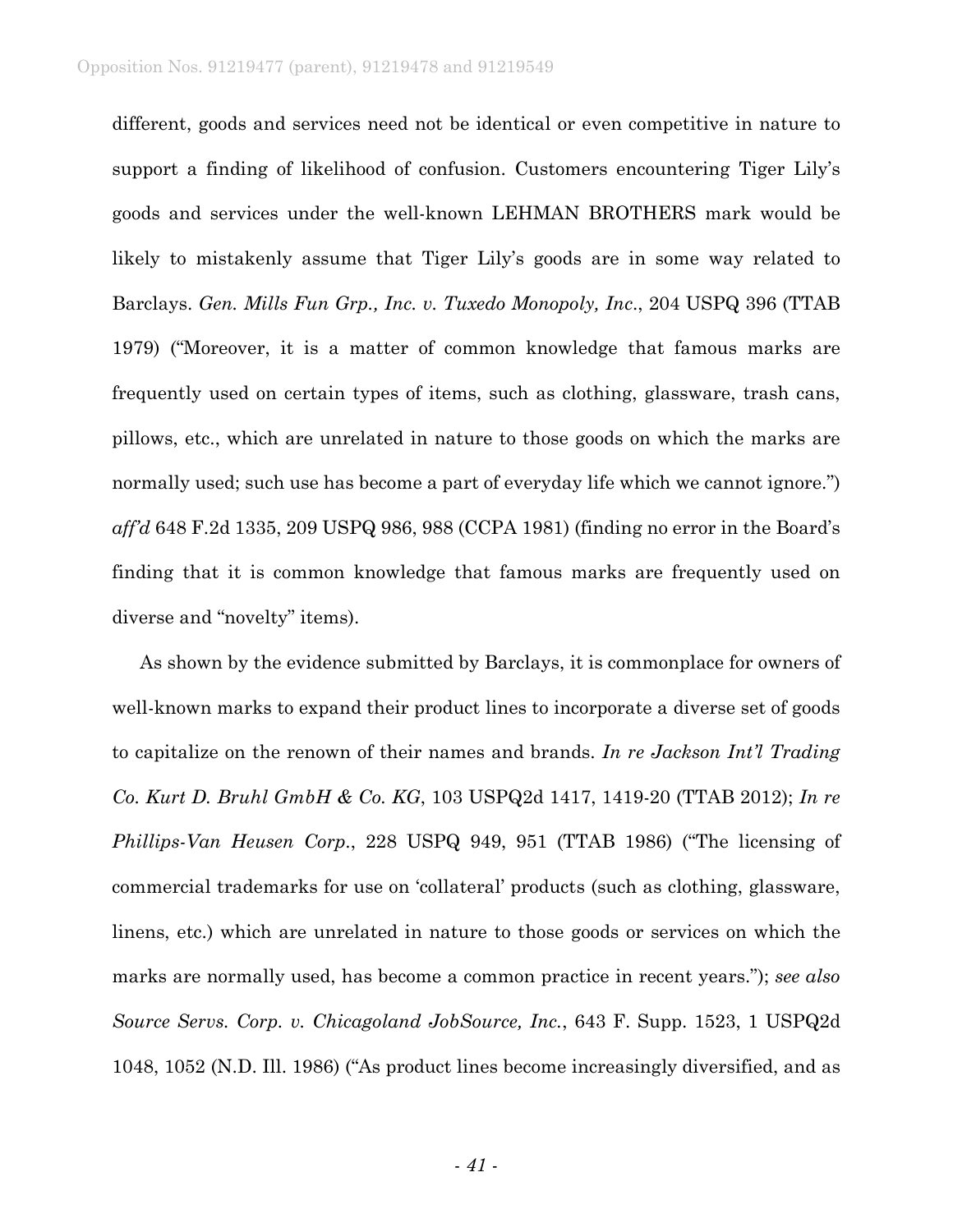'labels' having sales prestige of their own are affixed to products as diverse as clothes and cigarettes, the significance of product dissimilarity have become attenuated.").

Prior to 2008, Lehman Brothers distributed to its clients, business associates and employees, various promotional merchandise branded with LEHMAN BROTHERS such as hats, bags, umbrellas, apparel, jackets, pens, calculators, cigar humidors, water pitchers, bowls, mouse pads, luggage tags, trays, paperweights, key chains, mugs, water bottles, whiskey decanters, wine gift sets, wine books, wine carriers and coasters, including as shown below:



These goods still are collected, sold and traded by members of the consuming public.<sup>[67](#page-41-0)</sup>

In support of the common use of well-known marks on certain types of goods and services, including clothing, glassware, alcohol related products, restaurant services, etc., which are unrelated in nature to those goods or services on which the marks are normally used, Barclays submits evidence of several well-known third-party marks registered and used for financial and related services including news on the one hand,

 $\overline{a}$ 

<span id="page-41-0"></span><sup>67</sup> Greenberg Testimony Declaration ¶ 5 and Exhibit 2 (86 TTABVUE 7, 137-158); Barclays Third Notice of Reliance Exhibits 10-11 (82 TTABVUE 3-167); Barclays Opening Brief p. 7 (148 TTABVUE 15).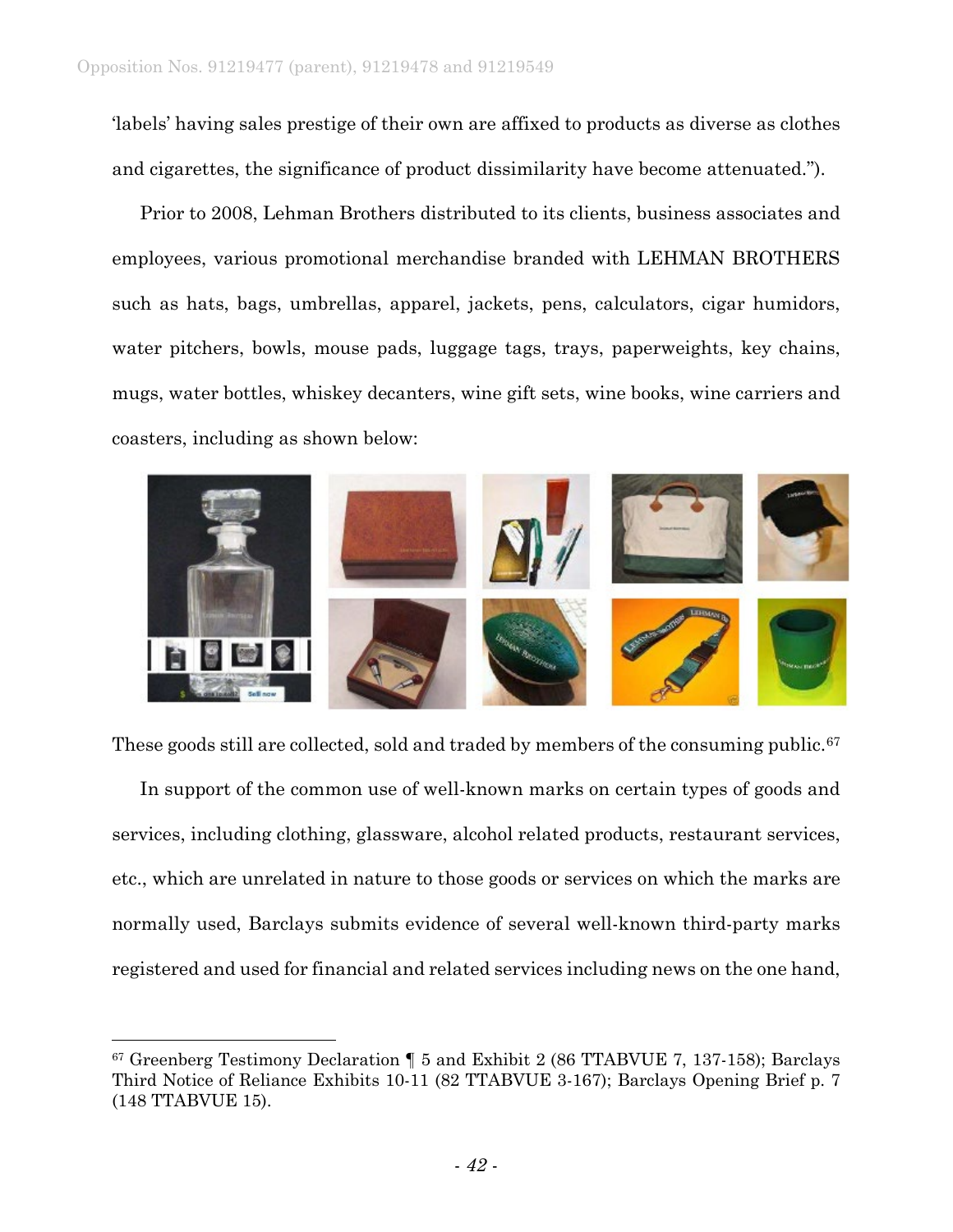and food, alcoholic beverage, and bar and restaurant services on the other hand,

under the same mark or family of marks.[68](#page-42-0)

SOTHEBY'S (Reg. No. 1638329 for decorative art, T-shirts, appraisal services and financial services namely providing loans to others relating to purchase of fine furniture, fine and decorative art, jewelry, stamps, coins, books and other valuable personal property, etc.) 78 TTABVUE 71-80 and 90 TTABVUE 2086-2095, Sotheby's Financial Services website 90 TTABVUE 2117-2118, SOTHEBY'S (Reg. No. 2228963 for collectible wines and distilled spirits) 78 TTABVUE 81-88 and 90 TTABVUE 2096-2103, Sotheby's Wine website offering wines for events and wine auctions, and travel related to wine 90 TTABVUE 2107 and 90 TTABVUE 2119-2143, Sotheby's Est. 1744 website offering wine for sale 90 TTABVUE 2108- 2114, Sotheby's Est. 1744 website offering supper club services 90 TTABVUE 2115-2116; SOTHEBY'S EST. 1744 COLLECTORS GATHER HERE. (Reg. No. 6029407 for books, magazines, auction and art brokerage services, providing loans to others relating to purchase of fine and decorative art, antique and collectible articles and other valuable persona property, art exhibition services, etc.) 78 TTABVUE 89-91 and 90 TTABVUE 2104-2107;

THE NEW YORK TIMES WINE CLUB & Design (Reg. No. 3884856 for wine club services featuring periodic shipments of wine to members) at 78 TTABVUE 92-95 and 90 TTABVUE 2144-2147 and 90 TTABVUE 2158-2166, August 13, 2009 Times Company Creating a Wine Club media release 90 TTABVUE 2170-2172, Groupon webpage offering The New York Times Wine Club Coupons & Promo Codes 90 TTABVUE 2173-2175; The New York Times webpages dated March 14, 2016, 90 TTABVUE 2148-2157, New York Times Books and News;

TRUMP NATIONAL GOLF CLUB (Reg. No. 2269568 for clothing, golf club services, social club and restaurant services) 78 TTABVUE 96-103 and 90 TTABVUE 2184-2191, Trip Advisor: Trump Sunday Brunch Review of Trump National Golf Club 90 TTABVUE 2230- 2233, Trump National Golf Club Los Angeles, California website 90 TTABVUE 2248, 2272- 2273, 2286-2287, Café Pacific at Trump National Golf Club 90 TTABVUE 2261-2264, Yelp Trump National Golf Club Restaurant 2288-2302, Open Table Trump National Golf Club Restaurant 2303-2321; TRUMP INTERNATIONAL HOTEL & TOWER Reg. No. 226174 for postcards, greeting cards, clothing, leasing and managing commercial and residential

<span id="page-42-0"></span> <sup>68</sup> Barclays submitted the following evidence showing third-party registrations and use of third-party marks. *See* Barclays' First Notice of Reliance, Exhibit 9 (78 TTABVUE 37-368):

HARLEY DAVIDSON CAFE & Design (Reg. No. 2011337 for "restaurant and bar services") at 78 TTABVUE 46-54 and 90 TTABVUE 1985-1993; HARLEY DAVIDSON MOTOR CYCLES & Des. (Reg. No. 3756505 for "financial services including financing, issuance of credit cards, electronic processing and transmission of bill payment data . . . ") at 78 TTABVUE 55-63 and 90 TTABVUE 1994-2002; HARLEY-DAVIDSON (Reg. No. 3756506 for credit card and debit card services, loan financing services and financing of purchases . . . ) 78 TTABVUE 64-68 and 90 TTABVUE 2003-2008; HARLEY DAVIDSON (Reg. No. 4983904 for alcoholic beverages) 78 TTABVUE 69-70, 254-258 and 90 TTABVUE 2008-2009, 2503- 2507; copies of webpages showing use of HARLEY DAVIDSON mark in connection with financial services 90 TTABVUE 2010-2011, 2038 and use of HARLEY DAVIDSON in connection with HARLEY DAVIDSON CAFÉ offering food and drinks, venue for ceremonies, 90 TTABVUE 2012-2037, 2039-2074;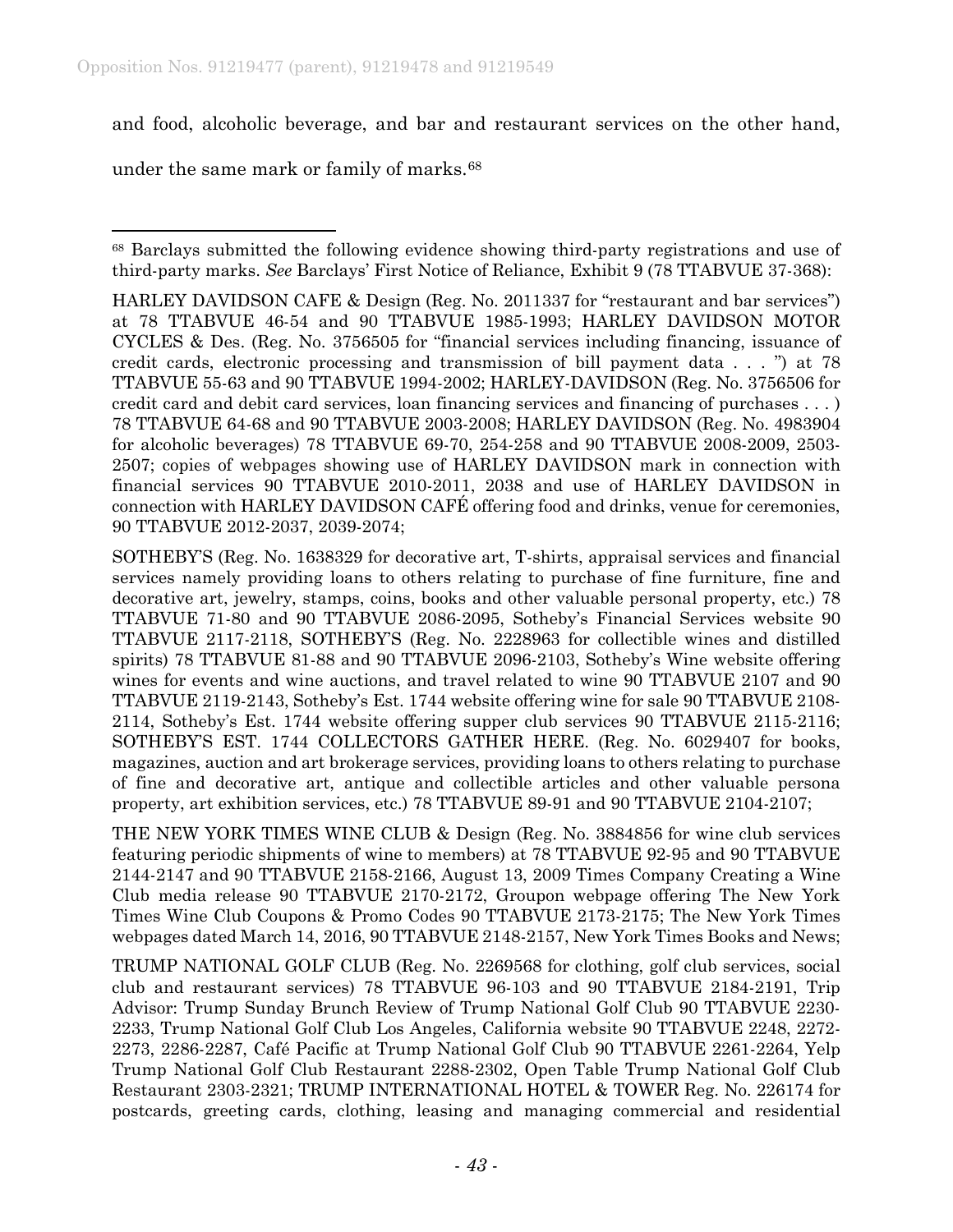$\overline{a}$ 

property, hotel services, restaurant services, etc. 78 TTABVUE 104-112 and 90 TTABVUE 2192-2200; TRUMP PLAZA (Reg. No. 2577243 for hotel, bar and restaurant services) 78 TTABVUE 113-116 and 90 TTABVUE 2201-2204, Oyster.com listing for Trump Plaza Hotel and Casino 90 TTABVUE 2251-2253; TRUMP & Des. (Reg. No. 3456506 for vodka) 78 TTABVUE 117-120 and 90 TTABVUE 2205-2208, 2268-2269; TRUMP (Reg. No. 3456507 for vodka) 78 TTABVUE 121-127 and 90 TTABVUE 2209-2215; TRUMP (Reg. No. 4325053 for wine and cultivation of grapes for others) 78 TTABVUE 128-131 and 90 TTABVUE 2216- 2219, Trip Advisor: Trump Winery 90 TTABVUE 2234-2239, Trip Advisory: Trump Tower Bar and Grill 90 TTABVUE 2240-2247, Trump Winery 2274-2278, 2322-2324; TRUMP NEW WORLD RESERVE (Reg. No. 4950588 for wine) 78 TTABVUE 132-133 and 90 TTABVUE 2220-2223, Trump Winery New World Reserve webpage offering information regarding the wine 90 TTABVUE 2224-2225 and offering the wine for sale 90 TTABVUE 2254-2259; TRUMP (Reg. No. 5080397 for stickers and decals, T-shirts, headwear, hats, sweatshirts, providing online information regarding political issues and the 2016 presidential elections, retail store services etc.) 78 TTABVUE 259-265 and 90 TTABVUE 2508-2514; TRUMP (Reg. No. 4874427 for promoting public awareness of political issues, fundraising in field of politics) 78 TTABVUE 266-271 and 90 TTABVUE 2515-2520; TRUMP HOLLYWOOD & Design (Reg. No. 3332123 for leasing and managing commercial and residential properties, real estate development and construction of commercial and residential properties) 78 TTABVUE 272- 275 and 90 TTABVUE 2521-2524; TRUMP PARC (Reg. No. 3225217 for leasing, brokerage, financing and managing commercial, residential and hotel property, real estate development and construction of commercial, residential and hotel property) 78 TTABVUE 276-280 and 90 TTABVUE 2525-2529; TRUMP PARK (Reg. No. 3342135 for leasing, financing and managing residential property and real estate development and construction of residential property) 78 TTABVUE 281-284 and 90 TTABVUE 2530-2533; TRUMP HOLLYWOOD (Reg. No. 3345687 for leasing and managing commercial and residential properties, real estate development and construction of commercial and residential properties) 78 TTABVUE 285- 288 and 90 TTABVUE 2534-2537; TRUMP OCEAN CLUB (Reg. No. 3403195 for leasing commercial and residential properties) 78 TTABVUE 289-292 and 90 TTABVUE 2538-2541; TRUMP PLACE (Reg. No. 3079805 for leasing and managing residential condominiums) 78 TTABVUE 293-296 and 90 TTABVUE 2542-2545; TRUMP PLAZA (Reg. No. 3231060 for leasing, and managing residential property, real estate development of commercial and residential property) 78 TTABVUE 297-300 and 90 TTABVUE 2546-2549; TRUMP PLAZA (Reg. No. 3079610 for leasing and managing commercial property) 78 TTABVUE 301-304 and 90 TTABVUE 2550-2553; TRUMP TOWER TAMPA A DONALD J. TRUMP SIGNATURE PROPERTY & Design (Reg. No. 3298890 for leasing, and managing residential property including condominiums, real estate development of residential property including condominiums) 78 TTABVUE 305-309 and 90 TTABVUE 2554-2558; TRUMP TOWER AT CITY CENTER (Reg. No. 3046990 for leasing and managing commercial and residential property) 78 TTABVUE 310-313 and 90 TTABVUE 2559-2562; TRUMP GRANDE OCEAN RESORT & RESIDENCES (Reg. No. 3136576 for leasing, and managing commercial and residential properties, real estate development and construction of commercial and residential properties) 78 TTABVUE 314-318 and 90 TTABVUE 2563-2567; THE RIVER WALK SHOPS AT TRUMP INTERNATIONAL (Reg. No. 3998446 for management or retail stores and restaurants for others, leasing of restaurants and retail stores) 78 TTABVUE 319- 324 and 90 TTABVUE 2568-2573; TRUMP (Reg. No. 3526411 for leasing, financing, and managing commercial, residential, and hotel properties) 78 TTABVUE 325-328 and 90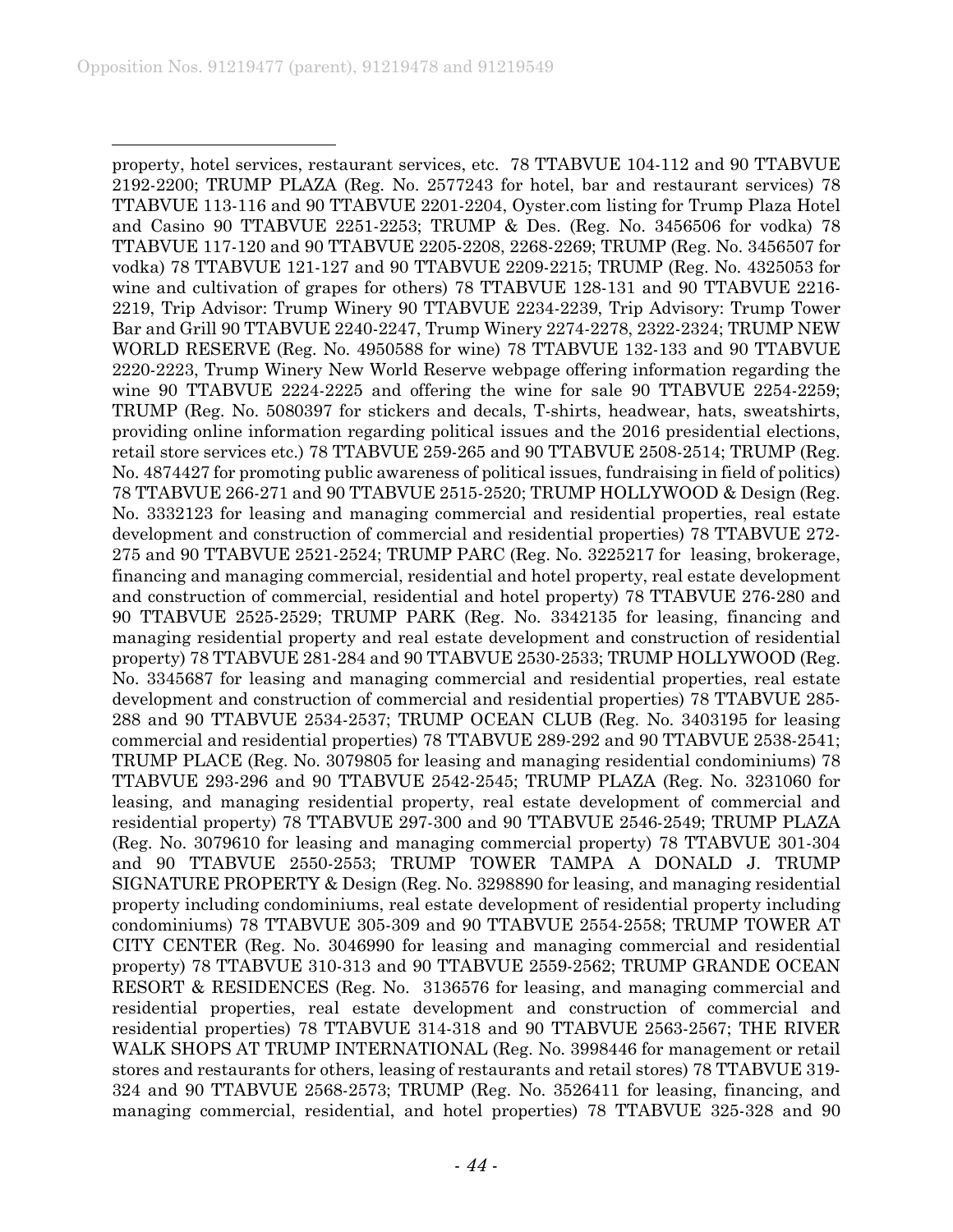$\overline{a}$ TTABVUE 2574-2577, Trump Hotel Central Park 90 TTABVUE 2226-2229, 2249-2250, 2265- 2267, 2270-2271, 2284-2285, Trump Plaza in Atlantic City website 90 TTABVUE 2259-2260; THE ESTATES AT TRUMP NATIONAL GOLF COURSE (Reg. No. 3456312 for leasing, and managing residential property) 78 TTABVUE 329-332 and 90 TTABVUE 2578-2581; TRUMP PALACE (Reg. No. 2858404 for leasing and managing residential condominiums, real estate development and construction of residential condominiums) 78 TTABVUE 333- 336 and 90 TTABVUE 2582-2585; TRUMP PARK AVENUE (Reg. No. 2823836 for leasing and managing condominiums) 78 TTABVUE 337-340 and 90 TTABVUE 2586-2589; TRUMP ROYALE (Reg. No. 2854411 for managing residential condominiums, construction of residential condominium) 78 TTABVUE 341-345 and 90 TTABVUE 2590-2594; THE TRUMP WORLD TOWER AT UNITED NATIONS PLAZA & Design (Reg. No. 2421936 for leasing, and managing commercial and residential property including condominiums) 78 TTABVUE 346-350 and 90 TTABVUE 2595-2599; THE TRUMP WORLD TOWER (Reg. No. 2421844 for leasing, and managing commercial and residential property including condominiums) 78 TTABVUE 351-354 and 90 TTABVUE 2600-2603; TRUMP INTERNATIONAL HOTEL & TOWER (Reg. No. 2226174 for postcards, T-shirts, caps, sweat pants, leasing and managing commercial and residential property, and hotel, restaurant and health spa services) 78 TTABVUE 355-363 and 90 TTABVUE 2604-2612; TRUMP TOWER (Reg. No. 1688083 for selling, leasing and managing commercial and residential property) 78 TTABVUE 364-368 and 90 TTABVUE 2613-2617, Trump Tower New York website featuring Trump Bar, Trump's Ice Cream Parlor, Trump Café On-the-Go 90 TTABVUE 2280-2282;

THE WALL STREET JOURNAL (Reg. No. 408379 for daily newspaper) 78 TTABVUE 136- 145 and 90 TTABVUE 2324-2333; THE WALL STREET JOURNAL REPORT (Reg. No. 1220347 for providing radio news programming featuring business reports) 78 TTABVUE 146-152 and 90 TTABVUE 2334-2340; THE WALL STREET JOURNAL (Reg. No. 1368347 for providing access to electronic database containing contents of daily newspaper) 78 TTABVUE 153-158 and 90 TTABVUE 2341-2346; THE WALL STREET JOURNAL (Reg. No. 1498049 for television broadcasting services) 78 TTABVUE 159-164 and 90 TTABVUE 2347- 2352; THE WALL STREET JOURNAL (Reg. No. 1960159 for newspapers) 78 TTABVUE 165-170 and 90 TTABVUE 2353-2358; THE WALL STREET JOURNAL SUNDAY (Reg. No. 2466488 for newspaper) 78 TTABVUE 171-175 and 90 TTABVUE 2359-2363; WSJWINE (Reg. No. 3631273 for promoting and advertising the wine of others, wine club services, providing advice on wine) 78 TTABVUE 176-179 and 90 TTABVUE 2364-2367, Offers.com WSJwine Offer Codes 90 TTABVUE 2442-2445, Wine Club Reviews WSJwine Wine Club 90 TTABVUE 2445-2454, WSJwine internet article offering wine for sale 90 TTABVUE 2471- 2483, WSJ Wine Review of WSJwine 90 TTABVUE 2494-2502; THE WALL STREET JOURNAL OFFICE NETWORK (Reg. No. 3320625 for video broadcasting, transmission of information through video communication systems, transmission of news via video streaming, news, current events and business broadcast over video media, providing news in nature of current event reporting on-line, over video media) 78 TTABVUE 180-185 and 90 TTABVUE 2368-2373; WSJ (Reg. No. 3981663 for newspapers) 78 TTABVUE 186-188 and 90 TTABVUE 2374-2376; THE WALL STREET JOURNAL (Reg. No. 4104191 for application for obtaining news found in general interest publications on mobile and stationary electronic devices) 78 TTABVUE 189-194 and 90 TTABVUE 2377-2382; THE WALL STREET JOURNAL (Reg. No. 4313528 for retail store services featuring wide variety of consumer goods of others) 78 TTABVUE 195-200 and 90 TTABVUE 2383-2388, photo of The Wall Street Journal/Starbucks retail store 90 TTABVUE 2484-2486, Yelp The Wall Street Journal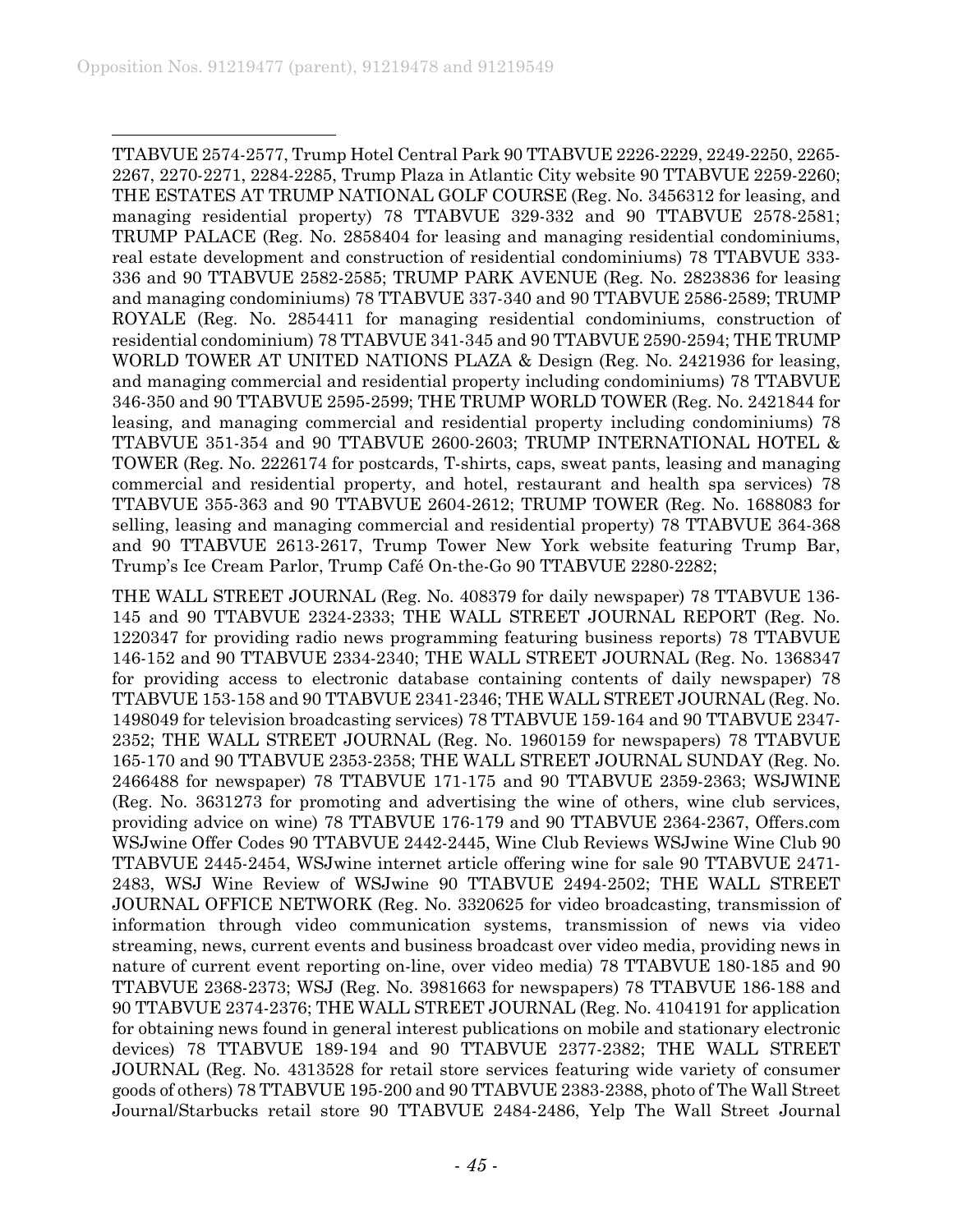Additionally, Lehman Brothers and its business dealings, financial troubles and bankruptcy have been the subject of several major films and television shows over the years, including: *Inside Job* (Sony Pictures Classics, 2010), which won an

Time Inc. Network TIME webpage of news items 90 TTABVUE 2176-2180, webpage with photo of TIME Newsstand offering books, food, snacks and beverages 90 TTABVUE 2181- 2183;

The evidence regarding the registration for FORBES WINE CLUB & Design (Reg. No. 4600019 for "administering a wine club . . . , registered on September 9, 2014) at 78 TTABVUE 38-43, 90 TTABVUE 1950-55, was not considered inasmuch as the time for filing the § 8 declaration is in the grace period; additionally, the evidence of record for Application No. 86678012 for the FORBES mark 78 TTABVUE 44-45, 90 TTABVUE 1956-57, was not considered as the application was abandoned on February 18, 2019.

 $\overline{a}$ airport retail store/gift shop 90 TTABVUE 2487-2489, information regarding The Wall Street Journal travelers store at Salt Lake International Airport carries books, magazines and newspapers, cosmetics, over-the-counter medicines, snacks and beverages 90 TTABVUE 2490-2492; THE WALL STREET JOURNAL (Reg. No. 4297318 for downloadable electronic publications in nature of newspapers) 78 TTABVUE 201-204 and 90 TTABVUE 2389-2392; THE WALL STREET JOURNAL (Reg. No. 4297319 for magazines, newspapers, finance books) 78 TTABVUE 205-208 and 90 TTABVUE 2393-2396; THE WALL STREET JOURNAL (Reg. No. 4345130 for providing financial news delivered to mobile devices, providing news and information in the field of finance) 78 TTABVUE 209-213 and 90 TTABVUE 2397-2401; THE WALL STREET JOURNAL (Reg. No. 4297321 for providing website featuring online general interest newspaper in fields of entertainment, culture, sports, education and current events relating to technology and finance) 78 TTABVUE 214-217 and 90 TTABVUE 2402- 2406; THE WALL STREET JOURNAL (Reg. No. 4291165 for providing access to database containing news and information, video broadcasting services, transmission of podcasts, etc.) 78 TTABVUE 219-223 and 90 TTABVUE 2407-2411; WSJ (Reg. No. 4813188 for providing news, information, opinion and commentary relating to business, politics and career via internet and on-line etc., providing financial information services, etc. 78 TTABVUE 224-232 and 90 TTABVUE 2412-2420; THE WALL STREET JOURNAL (Reg. No. 4472244 for providing financial information services, etc.) 78 TTABVUE 233-237 and 90 TTABVUE 2421- 2425; THE WALL STREET JOURNAL (Reg. No. 4298327 for providing information and news to mobile devices in the fields of entertainment, culture, sports, education and current events relating to technology and finance, etc.) 78 TTABVUE 238-243 and 90 TTABVUE 2426-2431; THE WALL STREET JOURNAL (Reg. No. 4342765 for providing financial information services, etc.) 78 TTABVUE 244-248 and 90 TTABVUE 2432-2436; THE WALL STREET JOURNAL (Reg. No. 4472634 for shirts and T-shirts) 78 TTABVUE 249-253 and 90 TTABVUE 2437-2441; internet article on CBSDetroit entitled Metro Retailers Flying High At Airport Concessions Awards Ceremony about The Wall Street Journal/Starbucks store winning first place in the "Best New News and Gift Concept" category 90 TTABVUE 2455-2458; March 14, 2016 website printout from The Wall Street Journal newspaper 90 TTABVUE 2458-2470;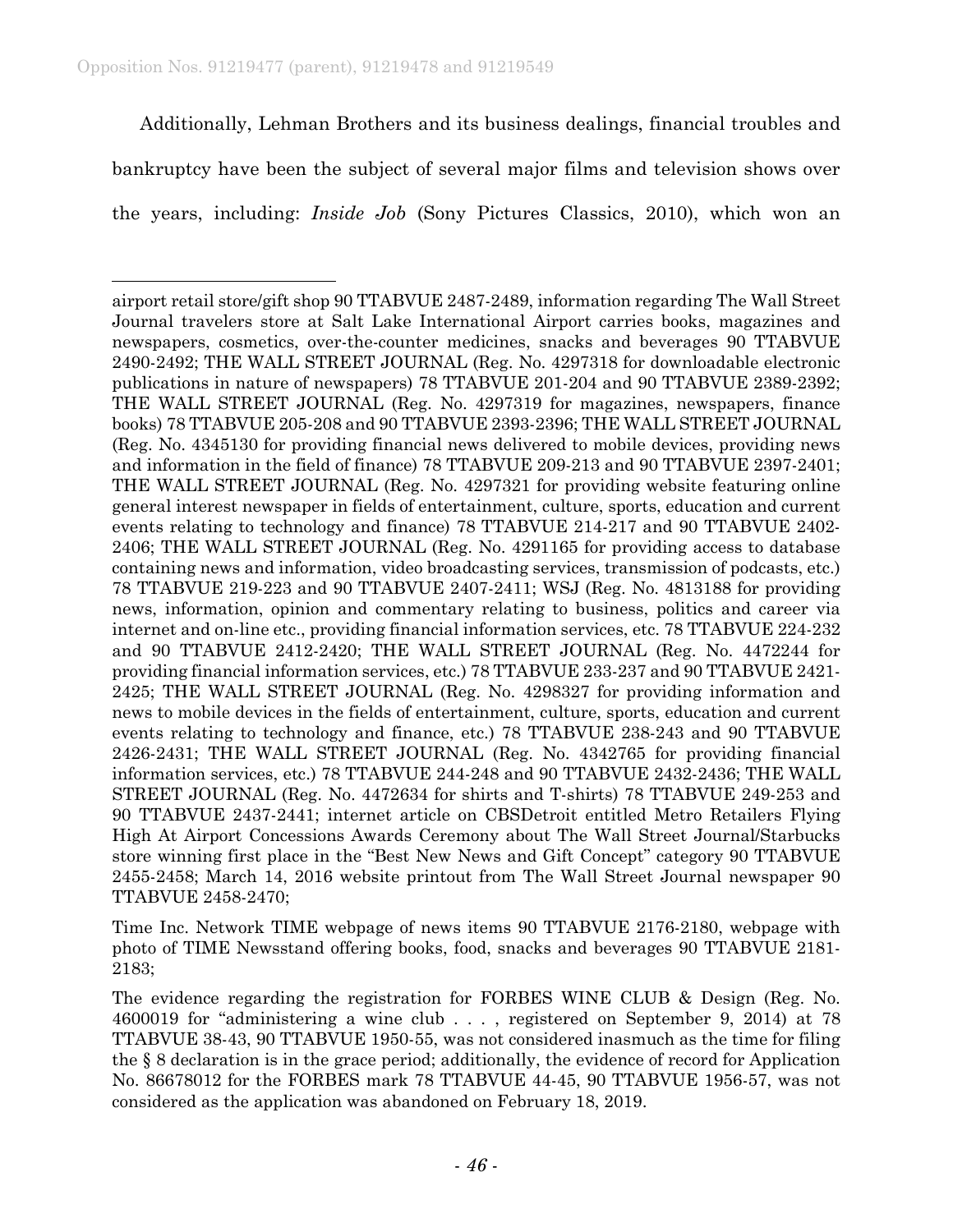Academy Award for Best Documentary; *The Last Days of Lehman Brothers*  (BBC/CNBC 2010); *Too Big to Fail* (HBO 2011); *Margin Call* (Lionsgate 2011), which portrayed a fictionalized Wall Street firm based on and likened in the press to Lehman Brothers; *The Case Against Lehman Brothers* (CBS 60 Minutes 2012); and *The Big Short* (Paramount, 2015), which was nominated for a 2016 Academy Award for Best Picture and won a 2016 Academy Award for Best Adapted Screenplay. Lehman Brothers also has been parodied in various media. For example, in the 2010 film, *Despicable Me*, the lead character visits a bank for super-villains named the "Bank of Evil." Above the doors and beneath the name of the bank hangs a sign that states: "FORMERLY LEHMAN BROTHERS."[69](#page-46-0) In the 2016 animated film *Zootopia*, the primary characters visit the "Lemming Brothers Bank."[70](#page-46-1)

In 2009, the American popular rap musical group the Black Eyed Peas, came out with a song entitled Imma Be which has a lyric that says: "Imma be a brother, but my name ain't Lehman."[71](#page-46-2) In 2012, a YouTube user published a video entitled "Lehman in too Deep (We could have had a bail-out)," set to the music of and sung in

<span id="page-46-0"></span> <sup>69</sup> Greenberg Trial Declaration ¶¶ 25-26 (86 TTABVUE 12) and Exhibit 14, webpages identifying motion picture films and for television: The Big Short, 2015, a comedy-drama based on non-fiction book about the financial crises of 2007-2008 (87 TTABVUE 44-55), The Last Days of Lehman Brothers, 2009/2010 (87 TTABVUE 57-74), Inside Job, 2010 (87 TTABVUE 75-106), Too Big to Fail, 2011 (87 TTABVUE 107-126), Margin Call, 2011 (87 TTABVUE 130-165) and TV show(s): 60 Minutes "The Case Against Lehman Brothers", 2012 (87 TTABVUE 127-129); Exhibit 15, webpages identifying 2010 film Despicable Me featuring a scene from the movie showing a sign below the "Bank of Evil" that says "FORMERLY LEHMAN BROTHERS" (87 TTABVUE 166-168, 169-172).

<span id="page-46-1"></span><sup>70</sup> Greenberg Trial Declaration ¶ 28 (86 TTABVUE 13) and Exhibit 17 copies of webpages and other documents concerning the 2016 animated film Zootopia (87 TTABVUE 176-203).

<span id="page-46-2"></span><sup>71</sup> Greenberg Trial Declaration ¶ 29 (86 TTABVUE 13) and Exhibit 18: webpages of the lyrics for 2009 Black Eyed Peas' song entitled "Imma Be." (87 TTABVUE 204).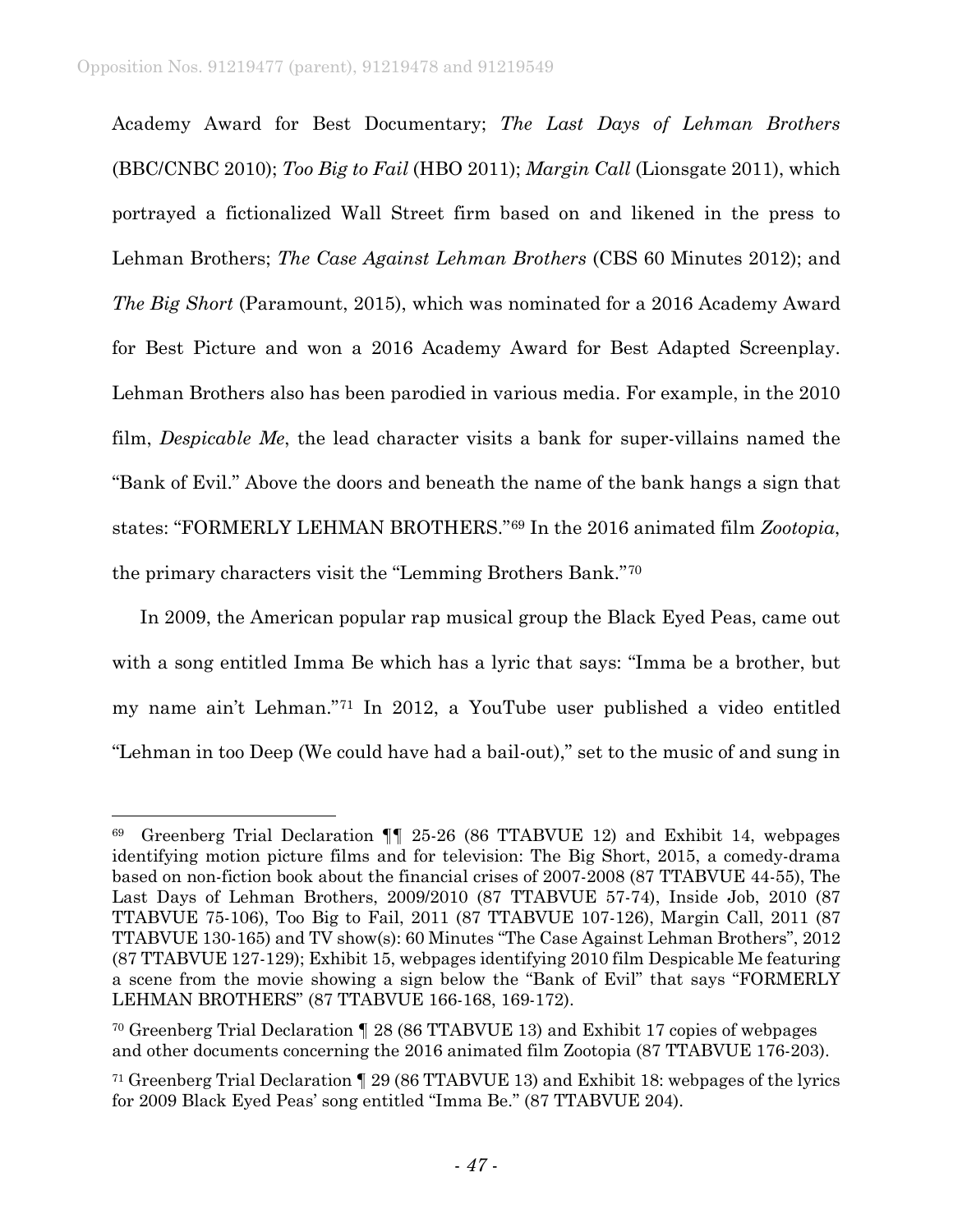the style of Adele's "Rolling In The Deep," satirizing Lehman Brothers' prebankruptcy business dealings and financial troubles.[72](#page-47-0)

While Tiger Lily admits the past "legacy" of LEHMAN BROTHERS, it argues that it is a "posthumous legacy" inasmuch as LEHMAN BROTHERS "has undergone such a radical transformation, from being one of the largest banks in the [world] to being the embodiment of all that was wrong in the banking industry in 2008."[73](#page-47-1) However, Tiger Lily also admits that it seeks to draw a connection between its goods and services and the financial and investment business LEHMAN BROTHERS, and only filed its application when it believed that the LEHMAN BROTHERS mark was abandoned.[74](#page-47-2)

Based on the evidence, Tiger Lily's goods and services are the types of goods and services that owners of well-known trademarks have expanded into to capitalize on the renown of their trademarks. Thus, consumers would view Tiger Lily's goods and services as the types of goods and services that owners of well-known marks, such as Barclays, could expand their product lines to cover.

<span id="page-47-0"></span> <sup>72</sup> Greenberg Trial Declaration ¶ 27 (86 TTABVUE 13) and Exhibit 16: YouTube screen captures concerning the 2012 YouTube video entitled "Lehman in too Deep (We could have had a bail-out)." (87 TTABVUE 173).

<span id="page-47-1"></span><sup>73</sup> Green Testimony Declaration ¶¶ 1, 3 (124 TTABVUE 2-3).

<span id="page-47-2"></span><sup>74</sup> Tiger Lily's director, Chaim Aaron James Green, testified that Tiger Lily is involved in a business venture "which is the alcohol enterprise squarely themed obliquely on the posthumous legacy of LEHMAN BROTHERS" and that "Barclays had abandoned the mark." Green Testimony Declaration  $\P\P$  1, 3, 7 (124 TTABVUE 2-4).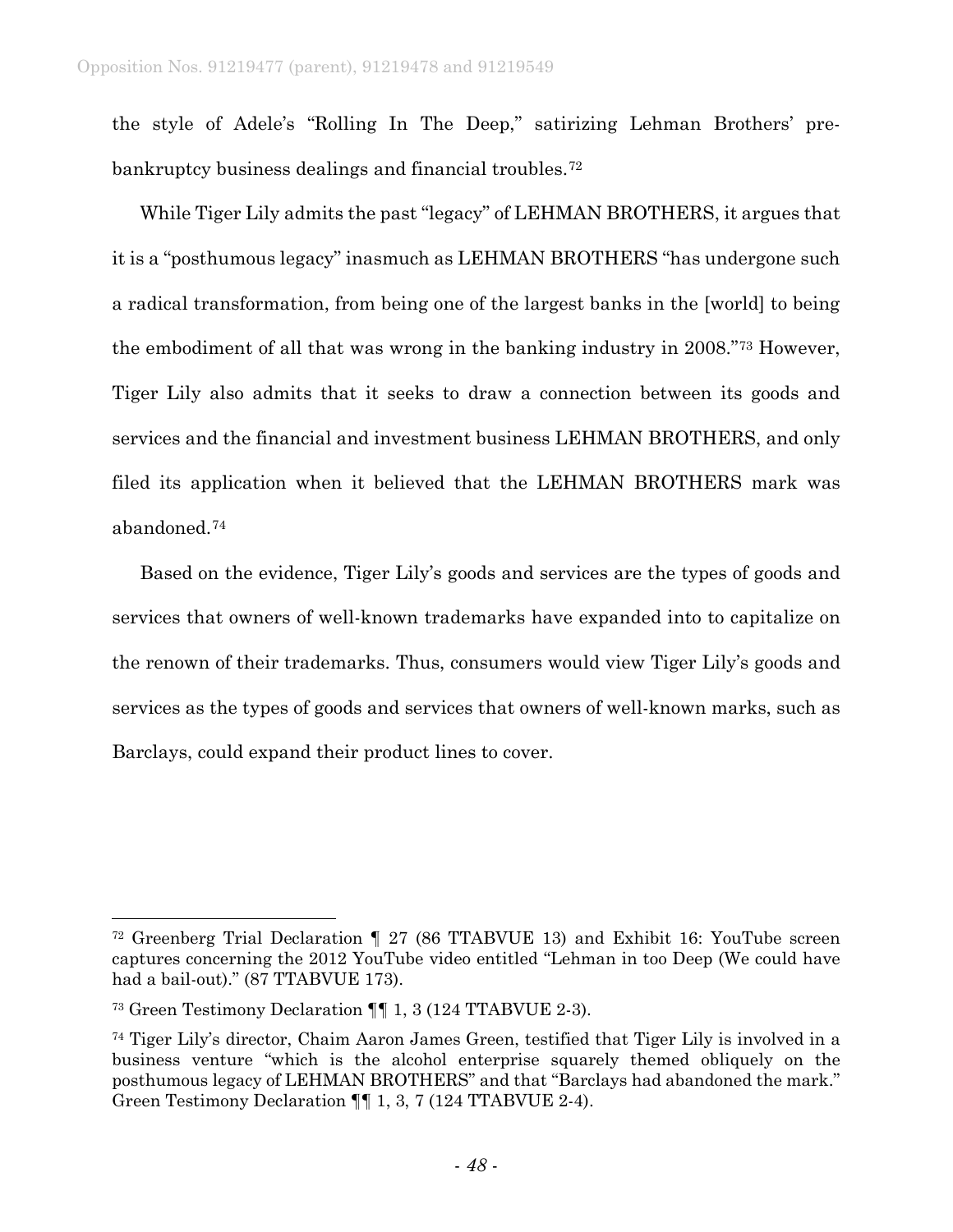# c. Channels of Trade and Classes of Purchasers

Next, we consider whether Applicant's and Opposer's services travel in the same trade channels to the same class of purchasers. Tiger Lily argues that it and Barclays provide their goods and services in different trade channels to different classes of customers. Apart from Tiger Lily's argument, there is no evidence supporting different channels of trade or different purchasers for Tiger Lily's goods and services and Barclays' services so this factor is neutral.

# d. Parody

# Tiger Lily argues that its LEHMAN BROTHERS mark:

is a true parody as it seeks to market goods in channels of commerce that are alien to the name previously associated with it. "A true parody actually decreases the likelihood of confusion because the effect of the parody is to create a distinction in the viewer's mind between the actual product and the joke." *Mutual of Omaha Ins. Co. v. Novak*, 648 F. Supp. 905, 231 USPQ 963, 965 (D. Neb. 1986), *aff'd*, 836 F.2d 397, 5 USPQ2d 1314 (8th Cir. 1987). Therefore, "[w]hile a parody must call to mind the actual product to be successful, the same success also necessarily distinguishes the parody from the actual product." *Id*. Further, noting in *Tommy Hilfiger Licensing, Inc. v. Nature Labs*, 221 F.Supp.2d 410 at 425 (S.D.N.Y. 2002), it was held that because of the mark's fame and popularity, confusion is avoided, and the parodist is able to achieve the parody.[75](#page-48-0)

Tiger Lily's parody defense<sup>[76](#page-48-1)</sup> is merely another way of arguing that confusion is

not likely. S*ee, e.g., Starbucks U.S. Brands v. Ruben*, 78 USPQ2d 1741, 1754 (TTAB 2006); *Columbia Pictures Indus., Inc. v. Miller*, 211 USPQ 816, 820 (TTAB 1981)

<span id="page-48-0"></span> <sup>75</sup> Tiger Lily's Opening Brief p. 28 (150 TTABVUE 34).

<span id="page-48-1"></span><sup>76</sup> Tiger Lily's Opening Brief at pp. 22, 28-31 (150 TTABVUE 28, 34-37).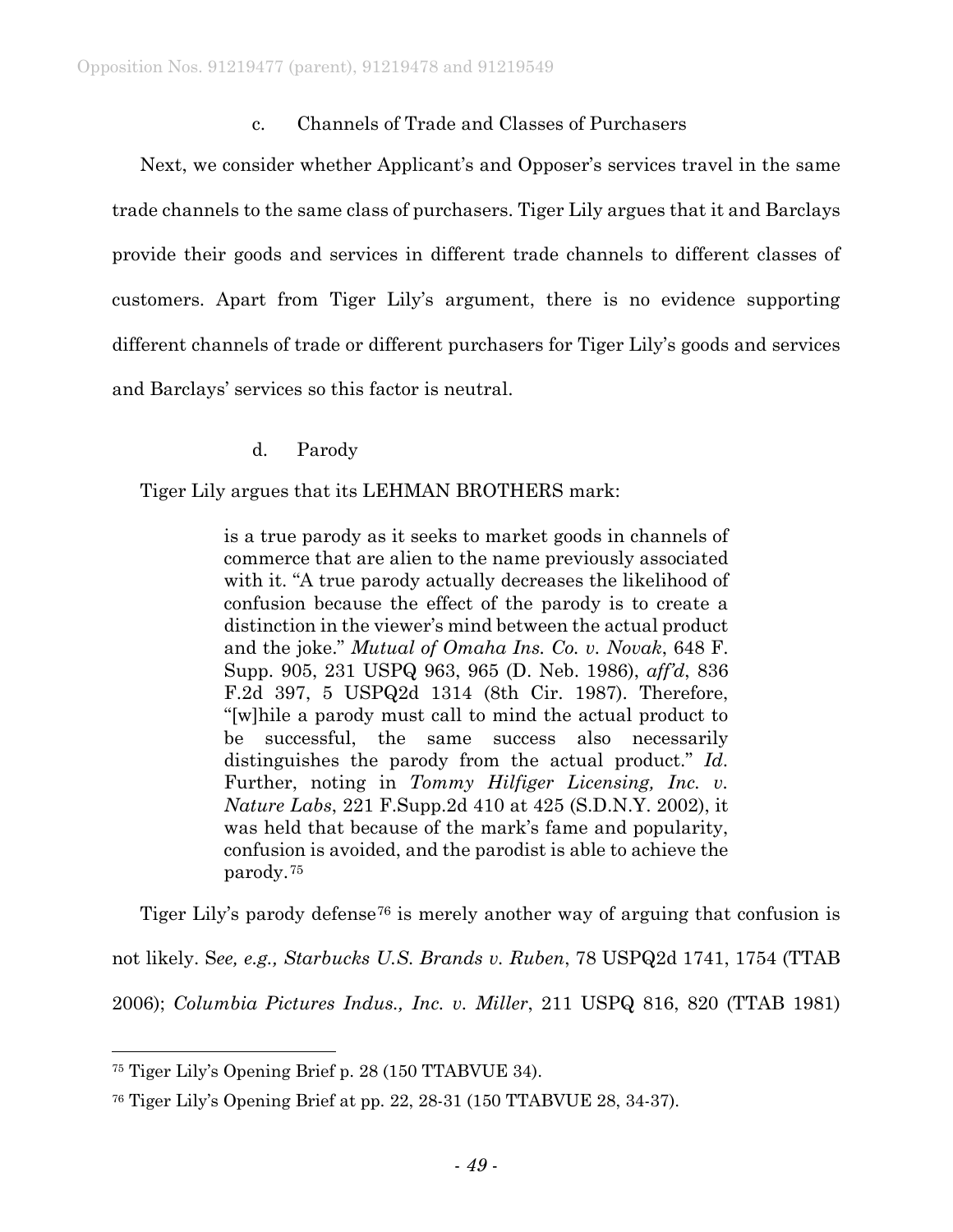("The right of the public to use words in the English language in a humorous and parodic manner does not extend to use of such words as trademarks if such use conflicts with the prior use and/or registration of the substantially same mark by another.").

Parody is a potential defense only if the involved marks otherwise would not be found confusingly similar. In other words, parody is not a defense to claims of likelihood of confusion under § 2(d) where, as here, the marks are otherwise confusingly similar. *See, e.g., Research in Motion Ltd. v. Defining Presence Marketing Grp. Inc.*, 102 USPQ2d 1187, 1191-92 (TTAB 2012) (rejecting applicant's claims that its mark CRACKBERRY was parody of opposer's BLACKBERRY mark, finding likely confusion where marks were highly similar and opposer's mark was famous); *Nike, Inc. v. Maher*, 100 USPQ2d 1018, 1023 (TTAB 2011) ("To the extent applicants argue that their mark is a protected parody, we note that parody is not a defense if the marks would otherwise be considered confusingly similar"); *Boston Red Sox Baseball Club LP v. Sherman*, 88 USPQ2d 1581, 1592 (TTAB 2008) ("In finding that the marks are not similar, we have given no weight to applicant's argument that his mark is a parody. Parody is not a defense if the marks would otherwise be considered confusingly similar."); *see also* MCCARTHY § 31.153 ("a successful parody [means] the ordinary observer can perceive that the defendant is not connected in any way with the owner of the target trademark.").

Inasmuch as a parody conveys a double meaning, Tiger Lily's mark which is identical to Barclays mark does not convey that it is not the original but is instead a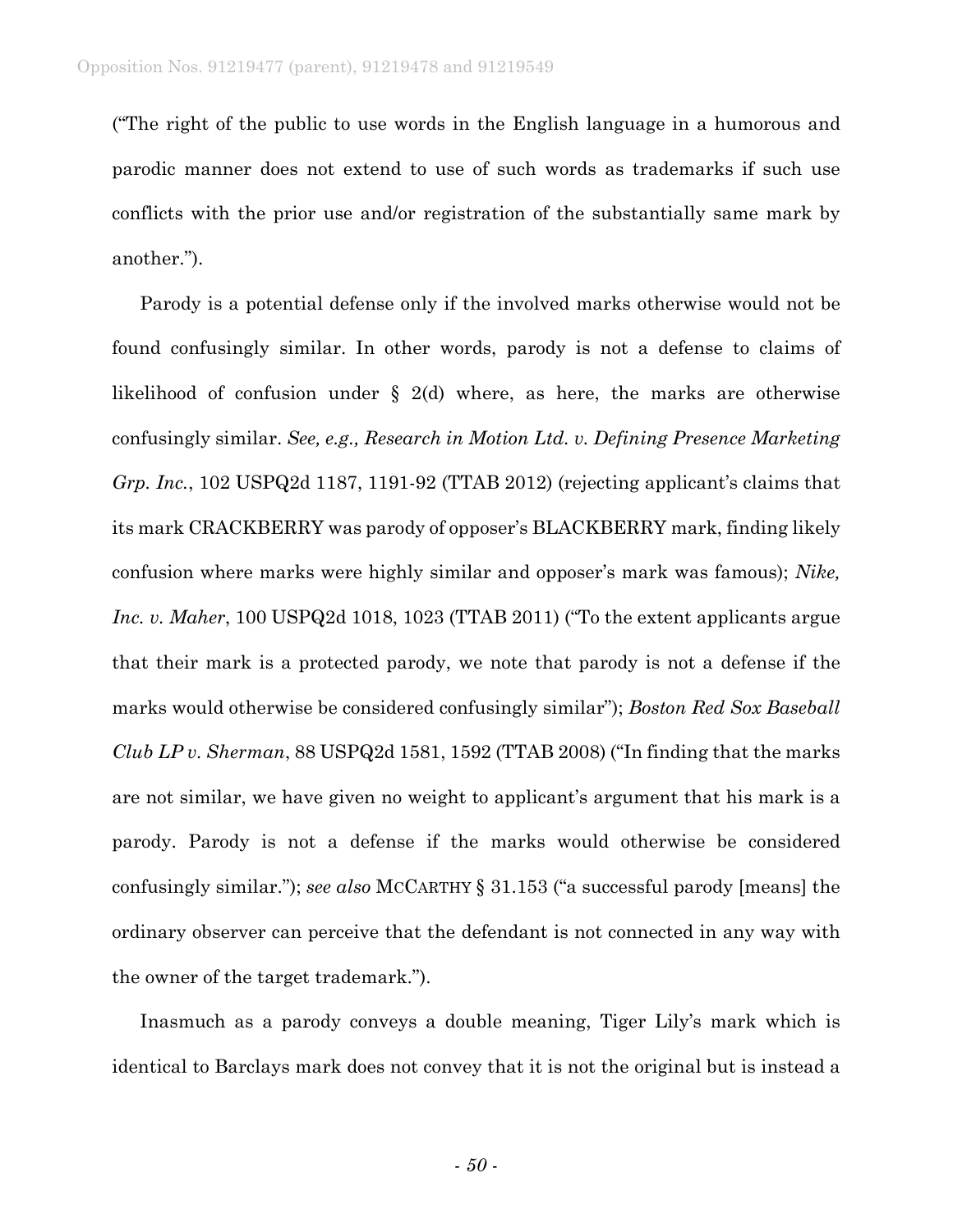parody. *See Louis Vuitton Malletier S.A. v. Haute Diggity Dog*, LLC, 507 F.3d 252, 84 USPQ2d 1969, 1973 (4th Cir. 2007) ("a parody relies upon a difference from the original mark, presumably a humorous difference, in order to produce its desired effect"); *see also Cliffs Notes, Inc. v. Bantam Doubleday Dell Publ'g Grp., Inc.*, 886 F.2d 490, 12 USPQ2d 1289, 1291 (2d Cir. 1989) ("A parody must convey two simultaneous—and contradictory—messages: that it is the original, but also that it is not the original and is instead a parody").<sup>[77](#page-50-0)</sup>

While the fame and renown of the name of an institution such as LEHMAN BROTHERS may recede after a period of time when it is of more limited use, LEHMAN BROTHERS is still sufficiently known in the United States such that Tiger Lily's use of LEHMAN BROTHERS would lead to a presumption that Barclays and Tiger Lily are somehow connected. In view of the fact that Tiger Lily's mark is identical to the LEHMAN BROTHERS trademark and tradename, consumers would associate the well-known LEHMAN BROTHERS financial services business when seeing the name LEHMAN BROTHERS used in connection with whiskey and restaurant services to the detriment of Barclays as the trademark owner.

<span id="page-50-0"></span> <sup>77</sup> As noted by Barclays, "[n]one of Tiger Lily's cited cases involve claims of parody by using an identical mark without any modification. *See, e.g., Louis Vuitton Malletier v. Haute Diggity Dog*, 84 USPQ2d 1969 (4th Cir. 2007) ('Chewy Vuitton' vs. LOUIS VUITTON); *Starbucks Corp. v. Wolfe's Borough Coffee, Inc.*, 736 F.3d 198,108 USPQ2d 1581 (2d Cir. 2013) ('Charbucks' vs. STARBUCKS); *Mutual of Omaha v. Novak*, 231 USPQ 963 (D. Neb. 1986) ('Mutant of Omaha' vs. MUTUAL OF OMAHA); *N.Y. Stock Exch., Inc. v. New York, N.Y. Hotel, LLC*, 293 F.3d 550, 62 USPQ2d 1260 (2d Cir. 2002) ('New York \$lot Exchange' vs. NEW YORK STOCK EXCHANGE); *Tommy Hilfiger Licensing v. Nature Labs,* 221 F. Supp.2d 410 (S.D.N.Y. 2002) ('Tommy Holedigger' vs. TOMMY HILFIGER)." *See* Barclays Combined Reply Brief p. 27 n. 2 (152 TTABVUE 34).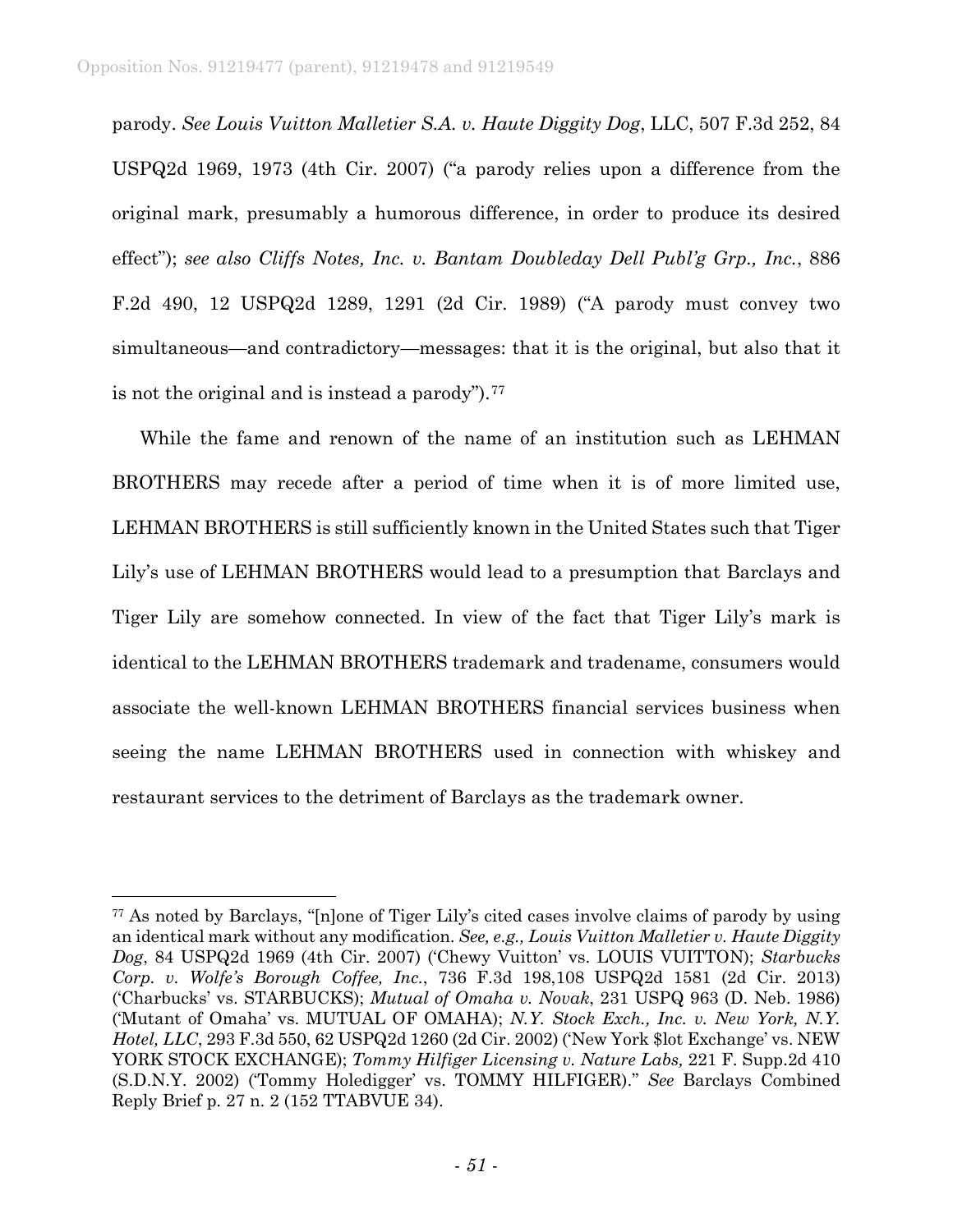#### B. False Suggestion of a Connection

Even if Barclays abandoned the LEHMAN BROTHERS trademark this would not preclude its false suggestion of a connection claim, which does not require a party to establish actual trademark rights. Barclays can still prevail under § 2(a) if Tiger Lily's use of the LEHMAN BROTHERS mark falsely suggests a connection with Barclays. Thus, Barclays must prove that Tiger Lily's mark points "uniquely and unmistakably" to the identity or persona of Barclays. *See Hornby v. TJX Cos. Inc*., 87 USPQ2d 1411 (TTAB 2008) (although petitioner, the celebrity model "Twiggy," abandoned use in the United States of her personal name mark and was unable to prevail on likelihood of confusion or dilution claims, she had sufficient fame in the United States when respondent's mark was registered for clothing that she prevailed on claim of false suggestion of a connection with her persona as purchasers would presume an association with her); *Buffett v. Chi-Chi's, Inc.*, 226 USPQ 428, 429 (TTAB 1985) (prior trademark use not required for false suggestion claim).

Section 2(a) of the Trademark Act prohibits registration of a mark that may falsely suggest a connection with "persons, living or dead, institutions, beliefs, or national symbols . . . . . . . 15 U.S.C.  $\S$  1052(a). False suggestion of a connection under the Trademark Act is intended to preclude registration of a mark that conflicts with another's rights in one's persona or identity. *Pierce-Arrow Soc. v. Spintek Filtration, Inc.*, 2019 USPQ2d 471774 at \*4 (TTAB 2019) (citing *Univ. of Notre Dame v. J.C. Gourmet Food*, 217 USPQ at 509); *see also Bridgestone/Firestone Research Inc. v. Auto. Club de L'Ouest de la France*, 245 F.3d 1359, 58 USPQ2d 1460, 1463 (Fed. Cir.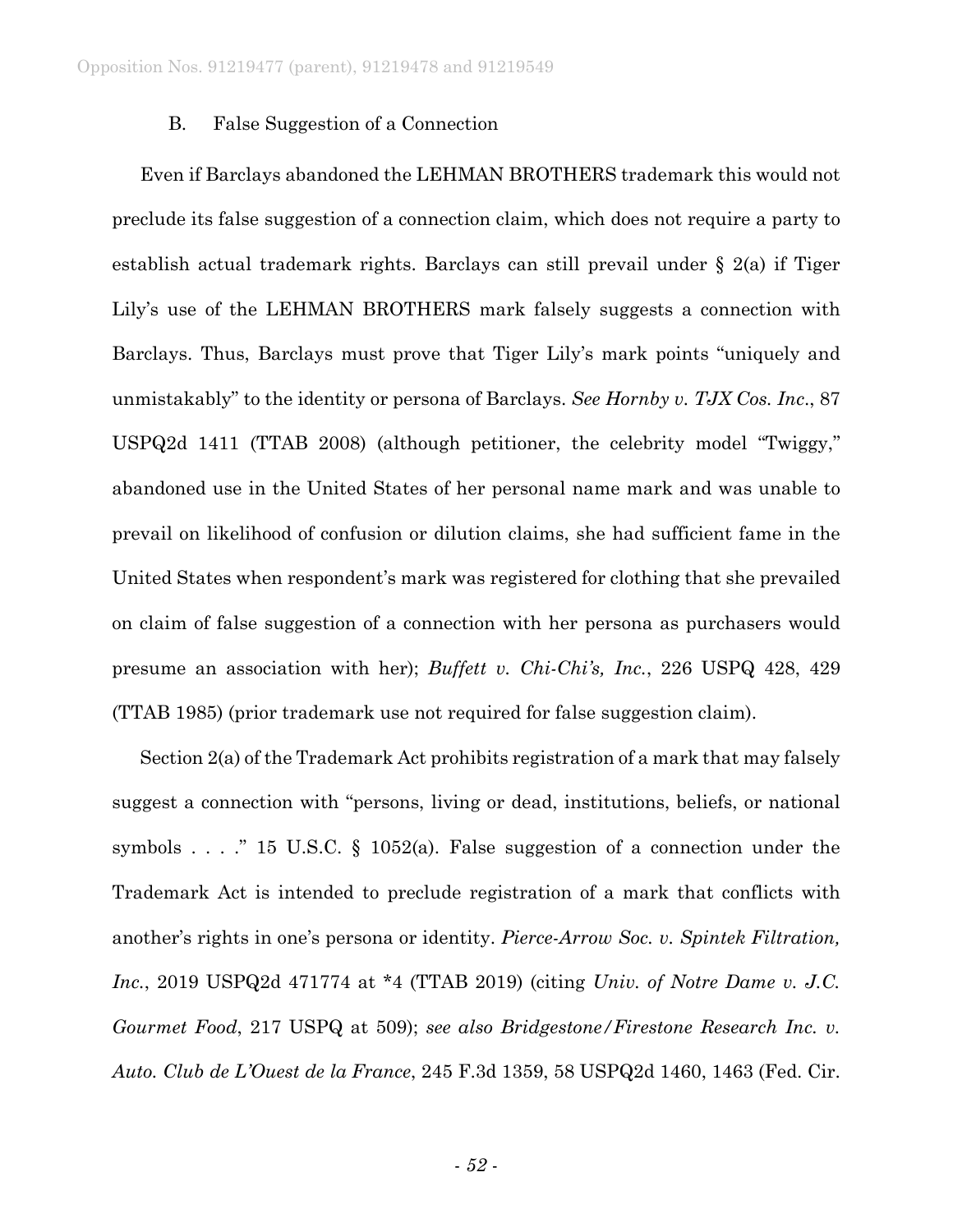2001) ("The rights protected under the § 2(a) false suggestion provision are not designed primarily to protect the public, but to protect persons and institutions from exploitation of their persona.").

To prevail on its claim of false suggestion of a connection under § 2(a), Barclays must prove: (1) that Tiger Lily's LEHMAN BROTHERS mark is the same as, or is a close approximation of, Barclays' previously used name or identity; (2) that Tiger Lily's mark would be recognized as such by purchasers of its goods and services, in that it points uniquely and unmistakably to the institution named or identified as LEHMAN BROTHERS, i.e., Barclays; (3) that Barclays' LEHMAN BROTHERS is not connected with the services that are provided or will be provided by Tiger Lily under the LEHMAN BROTHERS mark; and (4) that LEHMAN BROTHERS is of sufficient fame or reputation that when used by Tiger Lily as a mark for its goods and services, a connection with the institution identified, i.e., Barclays, would be presumed. *See Univ. of Notre Dame v. J.C. Food Imports*, 217 USPQ at 508-510, *aff'g* 213 USPQ 594 (TTAB 1982); *Bos. Athletic Ass'n v. Velocity*, LLC, 117 USPQ2d 1492, 1495 (TTAB 2015); *Boston Red Sox v. Sherman*, 88 USPQ2d at 1593; *Ass'n pour la Defense et la Promotion de L'Oeuvre de Marc Chagall dite Comite Marc Chagall v. Bondarchuk*, 82 USPQ2d 1838, 1842 (TTAB 2007).

The protection afforded a name or its equivalent under  $\S$  2(a) is acquired only when the name claimed to be appropriated points "uniquely and unmistakably" to the plaintiff's "persona," that is the personal or trade identity of the claimant. *Bos. Athletic v. Velocity*, 117 USPQ2d at 1497 citing *Buffett v. Chi-Chi's*, 226 USPQ at 429.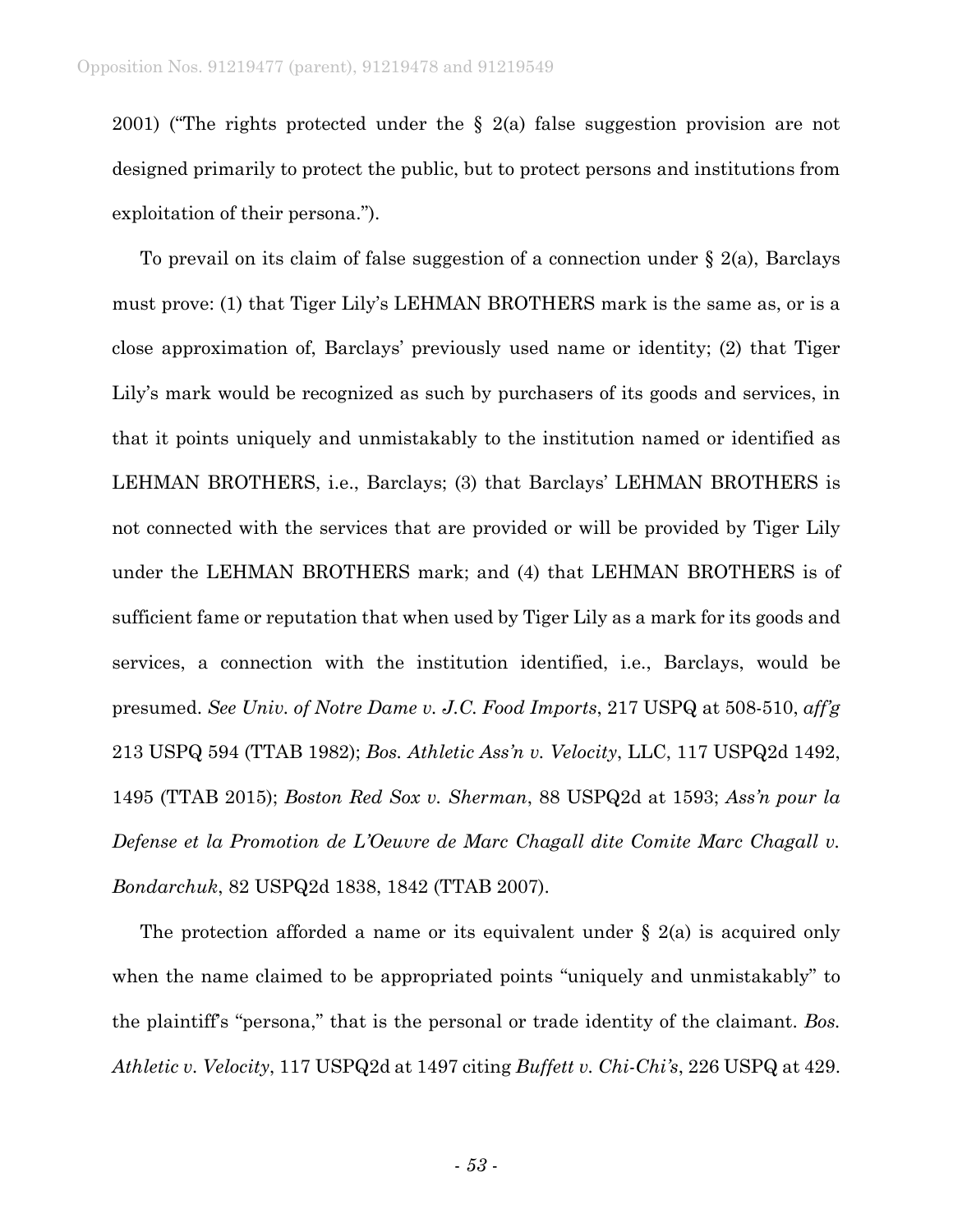Turing to the first element, the determination of whether Tiger Lily's LEHMAN BROTHERS mark is a "close approximation" of Barclays' identity is a stringent requirement. The fact that LEHMAN BROTHERS is not Barclays' official name is not dispositive. "[T]he protection afforded by the relevant portion of  $\S$  2(a) is not strictly limited to the unauthorized use of a 'name or likeness.'" *Buffett v. Chi-Chi's*, 226 USPQ at 429 n. 4 (MARGARITAVILLE falsely suggested connection with the public persona of singer-songwriter Jimmy Buffett); *see also In re Sauer*, 27 USPQ2d 1073 (TTAB 1993), *aff'd*, 26 F.3d 140 (Fed. Cir. 1994) (finding that a wide variety of products bearing the name Bo Jackson establish that "Bo" is Mr. Jackson's name or identity); *Bd. of Trs. of Univ. of Ala. v. BAMA-Werke Curt Baumann*, 231 USPQ 408 (TTAB 1986) (BAMA well-known as University's nickname).

While LEHMAN BROTHERS may be a well-known name among the general public, and Barclays acquired the LEHMAN BROHERS trademark rights, there is no evidence showing that Barclays has developed a public identity or persona as LEHMAN BROTHERS. Because the first element of the test for false suggestion of a connection has not been met, Barclays has failed to prove that Tiger Lily's mark falsely suggests a connection with Barclays. Thus, it is not necessary to address the other elements of a  $\S 2(a)$  claim.

### C. Dilution

Even if we found that Barclays abandoned its trademark rights, that would not preclude Barclays' dilution claim, which, like false suggestion of a connection, does not require a party to establish actual trademark rights. *See Fiat Grp. Autos. S.p.A.*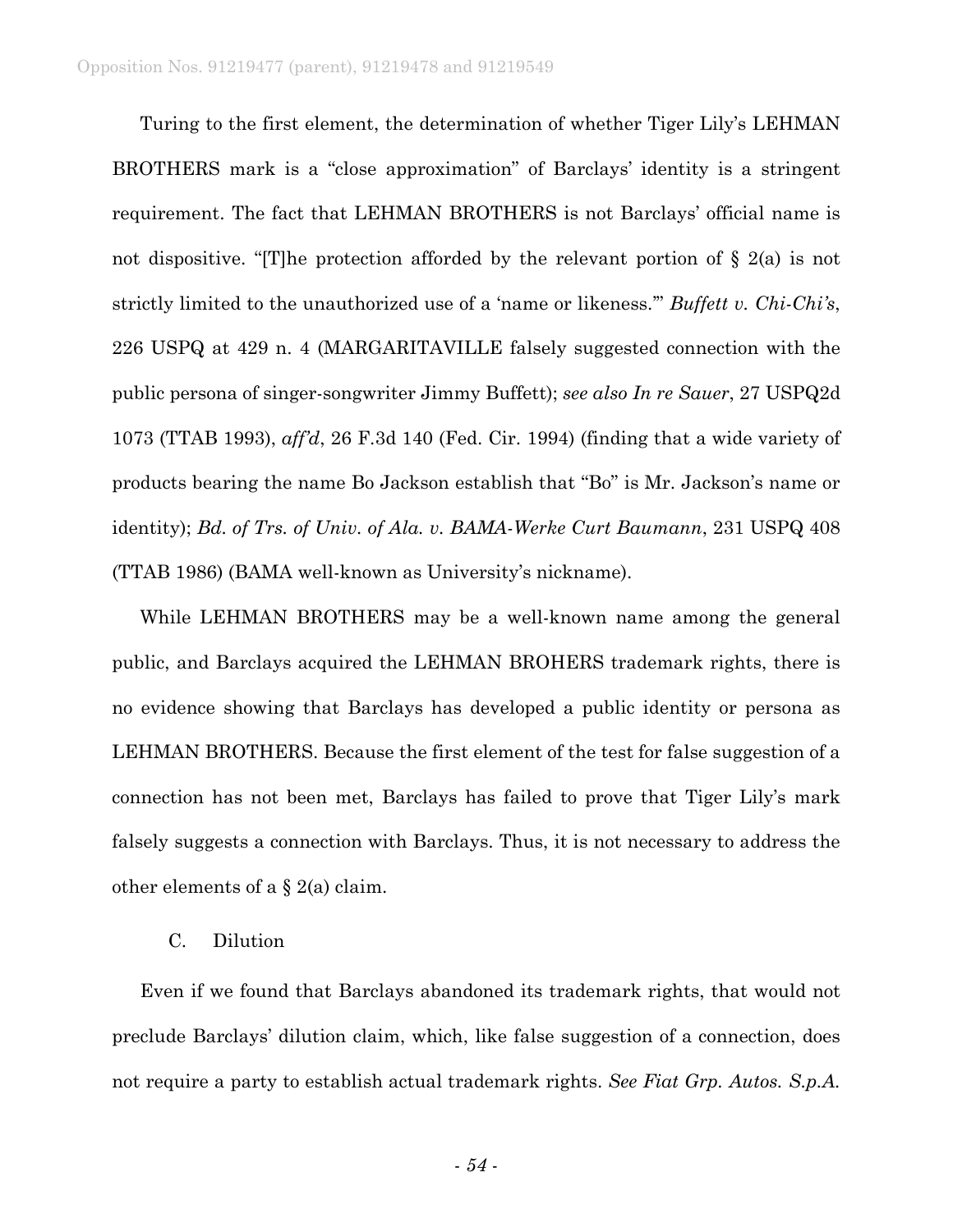*v. ISM, Inc.*, 94 USPQ2d 1111, 1114 n.5 (TTAB 2010) (party asserting dilution may rely on fame established by use analogous to trademark use, including as trade name, or by public reference).

The Trademark Act defines dilution by blurring as an "association arising from the similarity between a mark or trade name and a famous mark that impairs the distinctiveness of the famous mark." 15 U.S.C.  $\S$  1125(c)(2)(B). To succeed on its dilution by blurring claim Barclays must show that: (1) it owns a famous distinctive trademark or tradename; (2) its mark and tradename became famous prior to the use or constructive use of Tiger Lily's mark; and (3) Tiger Lily's use of its LEHMAN BROTHERS mark is likely to cause dilution by blurring. *Coach Services Inc. v. Triumph Learning LLC*, 668 F.3d 1356, 101 USPQ2d 1713, 1723-24 (Fed. Cir. 2012).

We begin by looking at whether Barclays LEHMAN BROTHERS mark is a famous mark. While there is little doubt that the LEHMAN BROTHERS mark was made famous by Barclays' predecessor-in-interest, the question is whether the mark is famous now. The fact that Lehman Brothers filed for bankruptcy does not erase the fame that was developed in LEHMAN BROTHERS. However, Barclays has the burden of establishing that its LEHMAN BROTHERS mark is still famous. The requirements for proving fame for purposes of dilution are "stringent." *Coach Services*, 96 USPQ2d at 1610, citing *Toro Co. v. ToroHead Inc.*, 61 USPQ2d 1164, 1170 (TTAB 2001).

In determining whether a mark possesses the requisite degree of recognition to be found to be a famous mark, we may consider the following factors: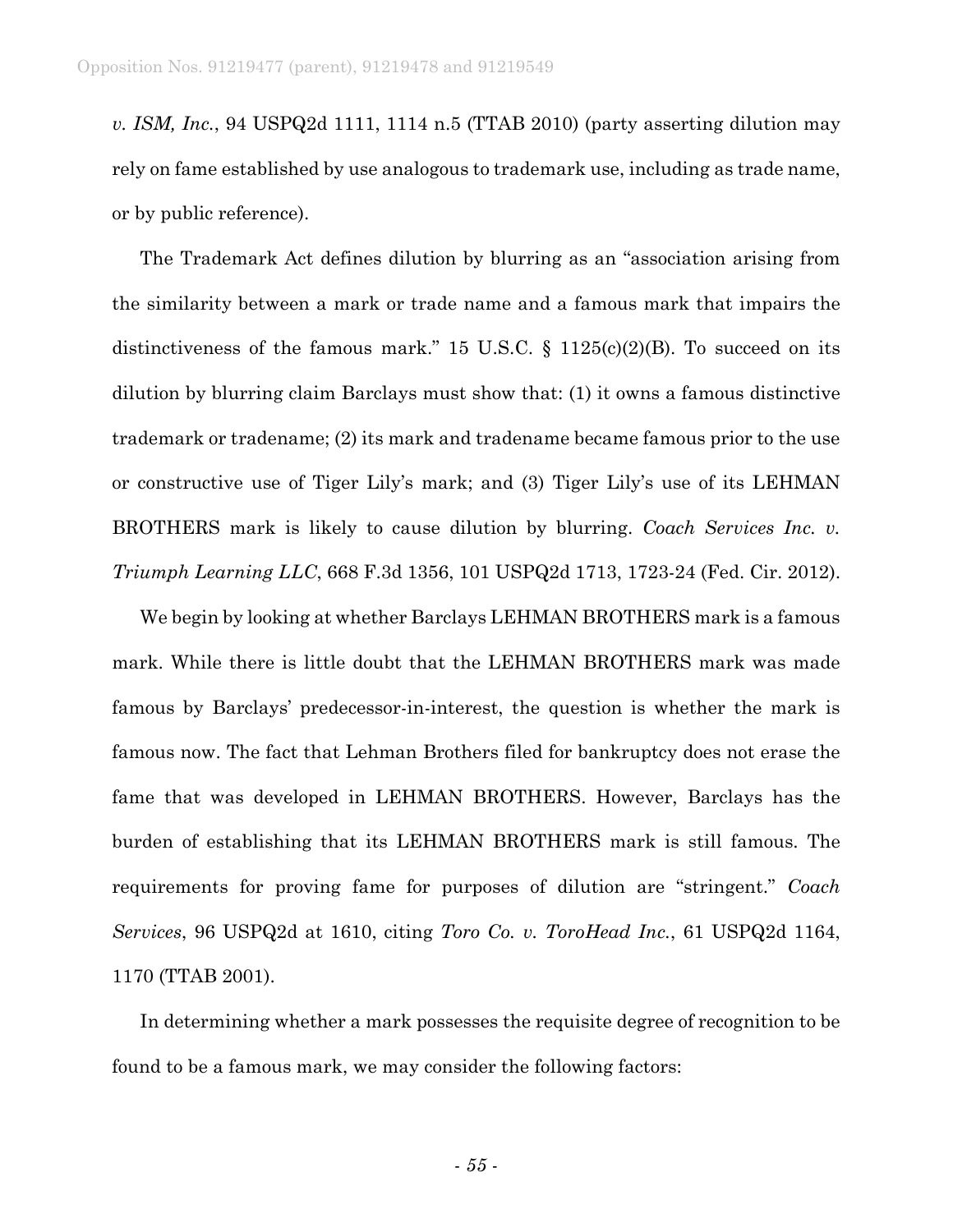(i) The duration, extent, and geographic reach of advertising and publicity of the mark, whether advertised or publicized by the owner or third parties.

(ii) The amount, volume, and geographic extent of sales of goods or services offered under the mark.

(iii) The extent of actual recognition of the mark.

(iv) Whether the mark was registered under the Act of March 3, 1881, or the Act of February 20, 1905, or on the principal register.

15 U.S.C. § 1125(c)(2)(A).

Inasmuch as Barclays presented no evidence regarding the current advertising and publicity under the mark, the amount, volume and geographic extent of services provided under the mark, and little evidence regarding the extent of actual recognition of the mark, Barclays has not shown that its LEHMAN BROTHERS mark is famous for dilution purposes. In order to be "famous," the mark (or trade name) must be "widely recognized by the general consuming public of the United States" as a designation indicating a single source of goods or services. 15 U.S.C. § 1125(c)(2).

Accordingly, Barclays' dilution count is dismissed.

D. Lack of a Bona Fide Intent

Barclays bears the burden of proof on its claim of Tiger Lily's lack of a bona fide intent to use the mark. Looking at the unchallenged testimony of Tiger Lily's director, Chaim Green<sup>78</sup>, we do not find that Tiger Lily lacked the intention required by  $\S 1(b)$ . Tiger Lily's British limited liability company was established in February 2013 to pursue various business ventures, one of which was the alcohol enterprise themed on

<span id="page-55-0"></span> <sup>78</sup> 124 TTABVUE 2-6.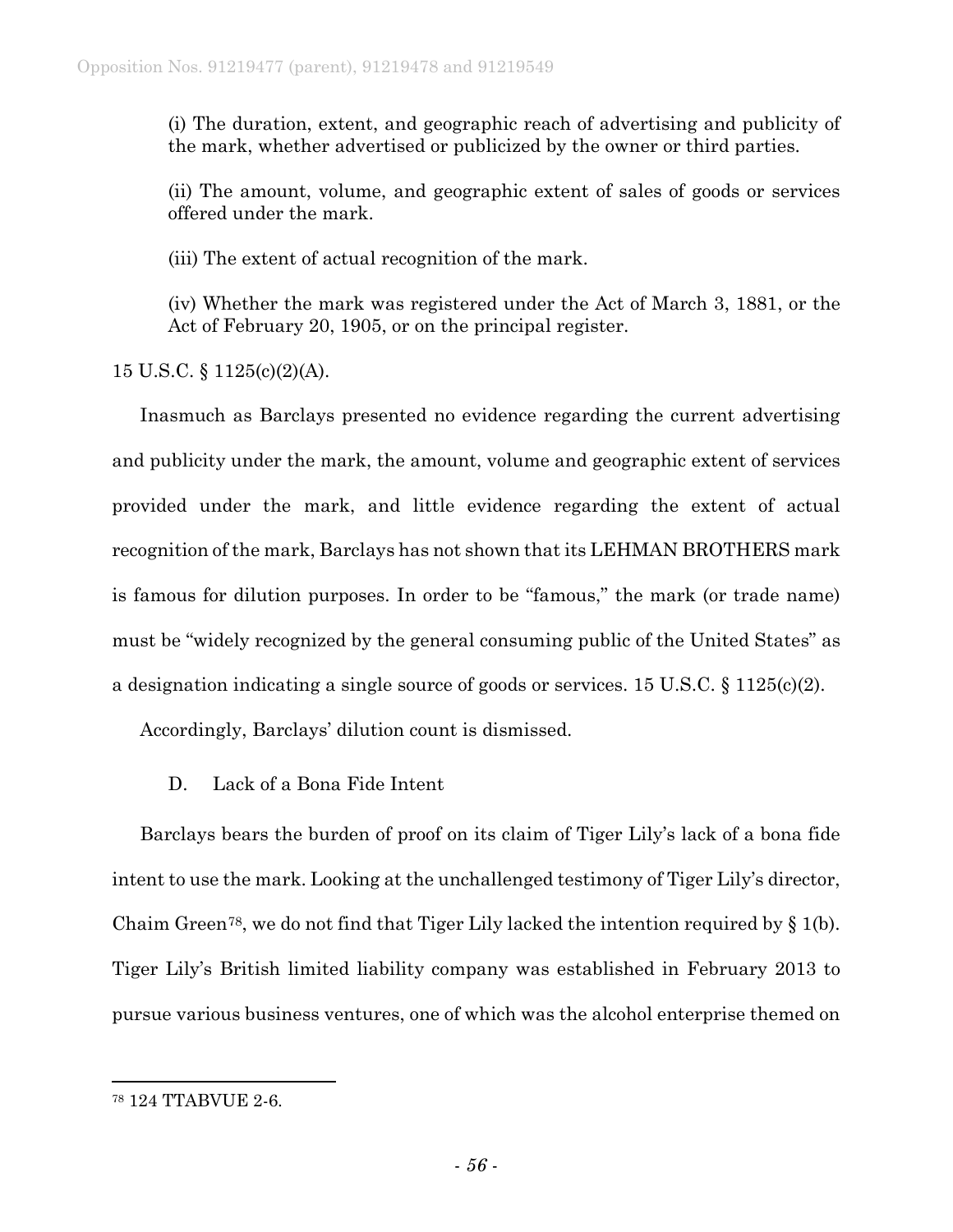the "posthumous legacy of LEHMAN BROTHERS."[79](#page-56-0) Mr. Green began to investigate Barclays and found that it had purchased some of the Lehman Brothers U.S. assets. He found that Barclays rebranded away from Lehman Brothers, renaming its indexes.[80](#page-56-1) He also looked at the "trademark register and saw that Barclays were [sic] not maintaining the LEHMAN BROTHERS trademarks at all and had let them all lapse through lack of use and maintenance."[81](#page-56-2) Tiger Lily filed its application for LEHMAN BROTHERS in March 2013 and Mr. Green "set about curating the spirit with a focus on whisky."[82](#page-56-3) It is clear that Tiger Lily intended to make "commercial use" of Barclays' LEHMAN BROTHERS mark.<sup>[83](#page-56-4)</sup>

An applicant's mere statement that it intends to use the mark, and its denial that it lacked a bona fide intent, do not establish, in fact, that it had a bona fide intent to use the mark in commerce when it filed the involved application. However, evidence bearing on bona fide intent is "objective" in the sense that it is evidence in the form of real life facts and by the actions of the applicant, not by the applicant's testimony as to its subjective state of mind. That is, Congress did not intend the issue to be resolved simply by an officer of applicant later testifying, "Yes, indeed, at the time we filed that application, I did truly intend to use the mark at some time in the future."

<span id="page-56-0"></span> <sup>79</sup> Green Declaration ¶ 1 (124 TTABVUE 2).

<span id="page-56-1"></span><sup>80</sup> Green Declaration ¶ 6 (124 TTABVUE 3).

<span id="page-56-2"></span><sup>81</sup> Green Declaration ¶ 7 (124 TTABVUE 4).

<span id="page-56-3"></span><sup>82</sup> Green Declaration ¶ 8 (124 TTABVUE 4).

<span id="page-56-4"></span><sup>83</sup> Green Testimony Declaration ¶ 15 (124 TTABVUE 6).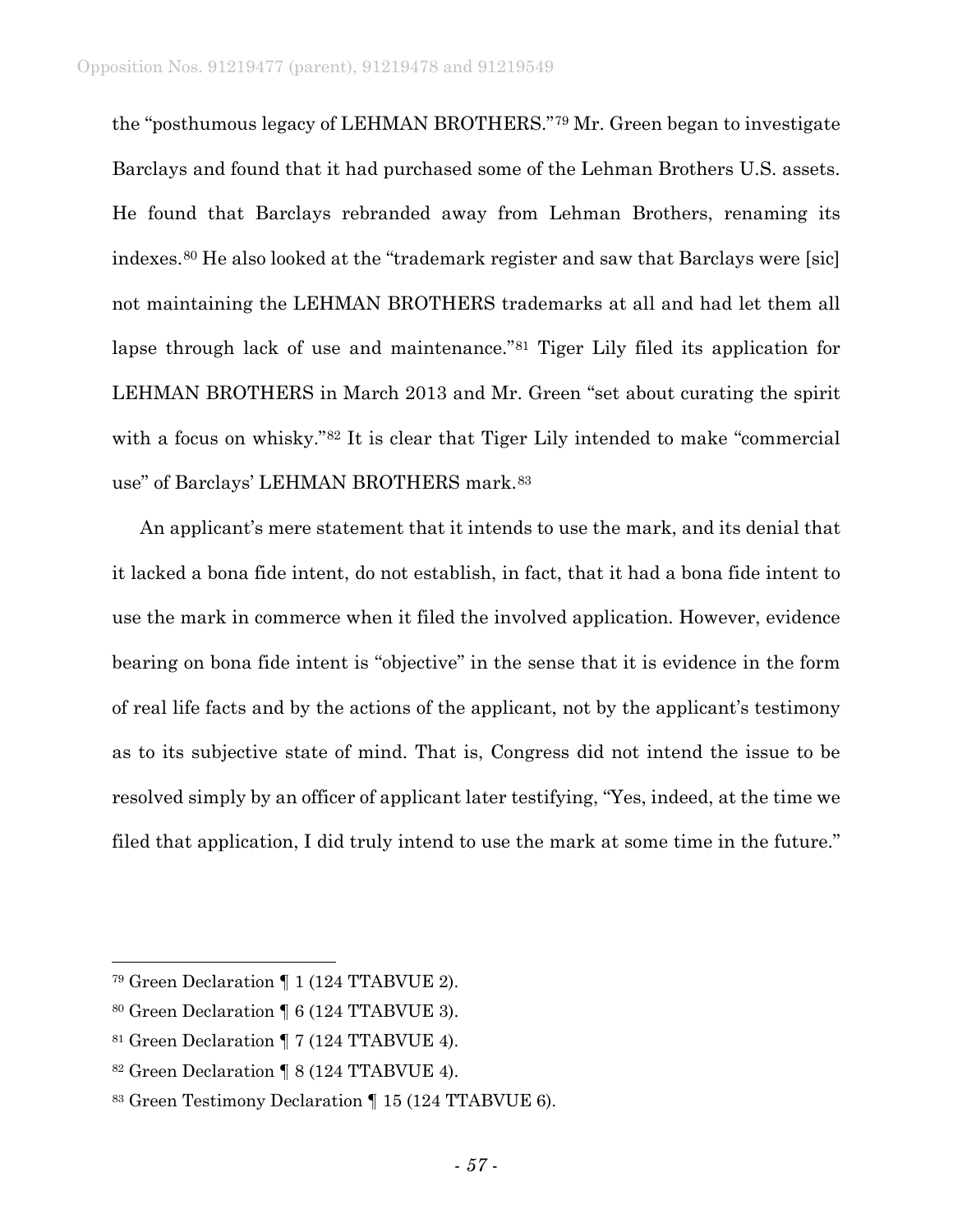*Research In Motion Ltd. v. NBOR Corp*., 92 USPQ2d 1926, 1931 (TTAB 2009), quoted in MCCARTHY § 19:14 (4th ed. 2009).

The Trademark Act provides that "[a] person who has a bona fide intention, under circumstances showing the good faith of such person, to use a trademark in commerce may request registration of its trademark on the principal register . . . . " Trademark Act Section 1(b)(1), 15 U.S.C. §1051(b)(1). The determination of whether an applicant has a bona fide intent to use the mark in commerce is an objective determination based on all the circumstances. *See Bos. Red Sox v. Sherman*, 88 USPQ2d at 1586; *see also Rolex Watch U.S.A., Inc. v. AFP Imaging Corp.*, 101 USPQ2d 1188, 1197 (TTAB 2011) *vacated on other grounds*, 107 USPQ2d 1626 (TTAB 2013) (not a precedent); *Lane Ltd. v. Jackson Int'l Trading Co*., 33 USPQ2d 1351, 1355 (TTAB 1994).

Inasmuch as Barclays did not seek to challenge the testimony of Tiger Lily's witness, we deem his testimony to be enough to establish a bona fide intent to use the LEHMAN BROTHERS mark. Therefore, Barclays claim for a lack of bona fide intent is dismissed.

## **VIII. Tiger Lily's Opposition to Barclays' Application**

We now turn to Tiger Lily's claims as the Opposer in Opposition No. 91219549.

#### A. No Bona Fide Intent

Tiger Lily alleges that Barclays lacked a bona fide intent to use the mark LEHMAN BROTHERS for the services identified in its application at the time of filing its application.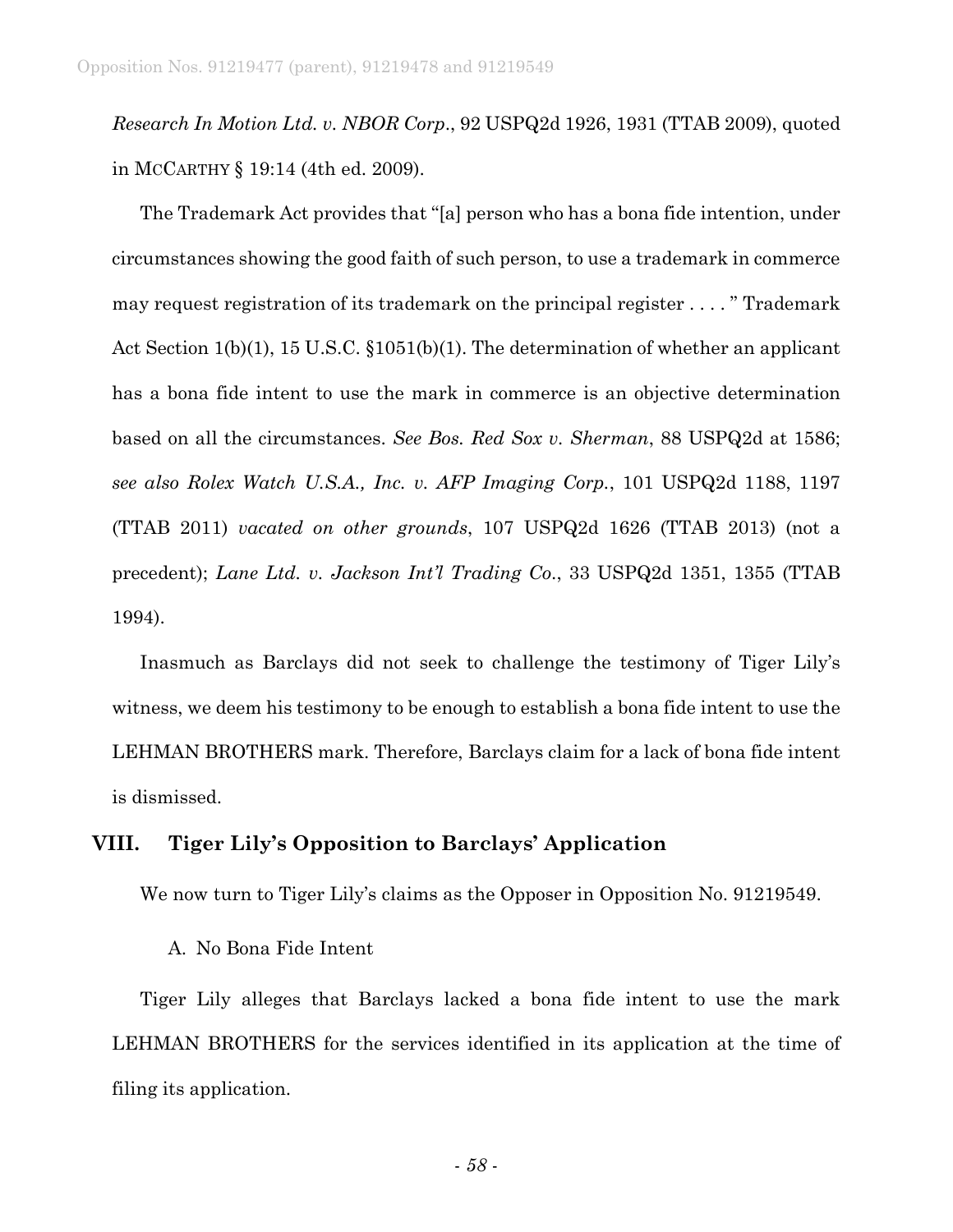As noted above, the Trademark Act provides that "[a] person who has a bona fide intention, under circumstances showing the good faith of such person, to use a trademark in commerce may request registration of its trademark on the principal register . . . . " Trademark Act Section 1(b)(1), 15 U.S.C. § 1051(b)(1). As noted above, the determination of whether an applicant has a bona fide intent to use the mark in commerce is an objective determination based on all the circumstances. *See Bos. Red Sox v. Sherman*, 88 USPQ2d at 1586; *see also Rolex Watch v. AFP Imaging*, 101 USPQ2d at 1197; *Lane v. Jackson Int'l Trading*, 33 USPQ2d at 1355.

While the absence of any documentary evidence regarding an applicant's bona fide intention to use a mark in commerce is sufficient to prove that an applicant lacks the intention required by § 1(b) of the Trademark Act, unless other facts are presented which adequately explain or outweigh applicant's failure to provide such documentary evidence, we find that to be the case here. *See Honda Motor Co. v. Winkelmann*, 90 USPQ2d 1660, 1662 (TTAB 2009); *L.C. Licensing Inc. v. Berman*, 86 USPQ2d 1883, 1891 (TTAB 2008).

The facts in this case are quite different from those presented in *Honda Motor v. Winkelmann*, 90 USPQ2d at 1664, where the individual applicant sought to register the mark V.I.C. for "vehicles for transport" but provided no evidence to demonstrate "that he manufactures vehicles in Germany or elsewhere." By contrast, the facts here are more similar to those in *Lane v. Jackson Int'l Trading*, 33 USPQ2d 1351, where the evidence that the applicant "was engaged in the tobacco marketing business" supported a bona fide intention to use the mark in commerce. This is not to say that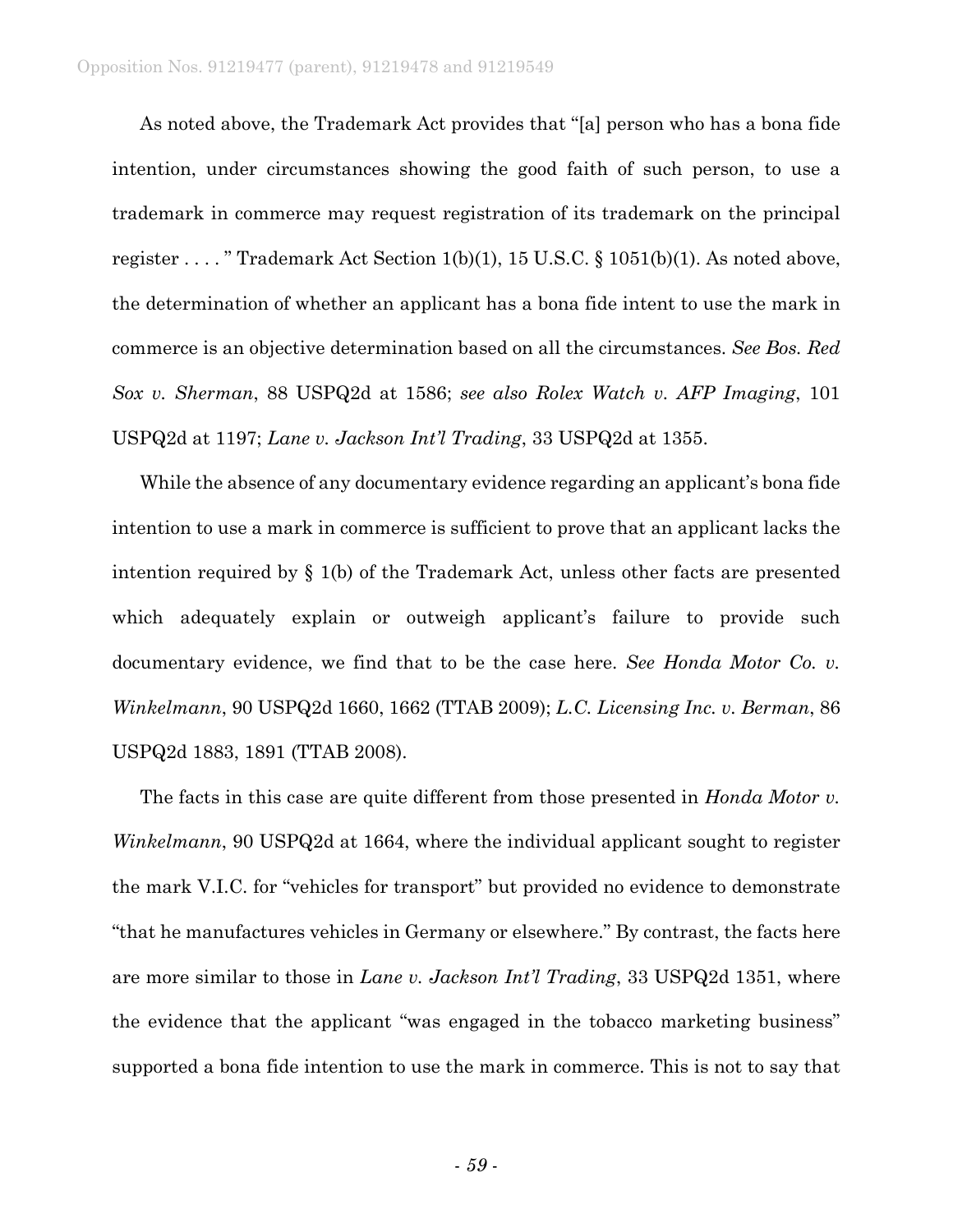"capability" alone is necessarily sufficient; however, the existence of a successful ongoing concern such as Barclays has in the United States albeit under its other marks, combines to create a totality of circumstances that support a bona fide intention to use. Additionally, the licenses that Barclays has involving the LEHMAN BROTHERS mark provide additional support. In short, the evidence points to a good faith intention to eventually use the mark in a commercial sense as to the services listed in the application and does not reveal that the application was made merely to reserve a right in the mark. *Lane v. Jackson Int'l Trading*, 33 USPQ2d at 1355; *Commodore Elecs. Ltd. v. CBM Kabushiki Kaisha*, 26 USPQ2d at 1507.

Barclays' witness, Alexander Greenberg, testified that, since 1932, Barclays has operated in over fifty countries, including the United States, engaging in a wide range of financial services, including commercial and corporate banking, retail banking, investment banking, research, private banking, cash management, credit and debit cards and mortgage banking. Given that Barclays has an established financial business and experience in the financial and investment industry demonstrates that Barclays has the capacity to market and provide the services identified in its application. This suggests that Barclays has been acting in good faith and not merely trying to reserve a right in the LEHMAN BROTHERS mark. *Rolex Watch v. AFP Imaging*, 101 USPQ2d at 1197 (prima facie lack of bona fide intent from no documentary evidence overcome by showing capacity to market and manufacture the goods identified in its application, which applicant proved were an extension of its current product line) (citing *Commodore Elecs.*, 26 USPQ2d at 1507).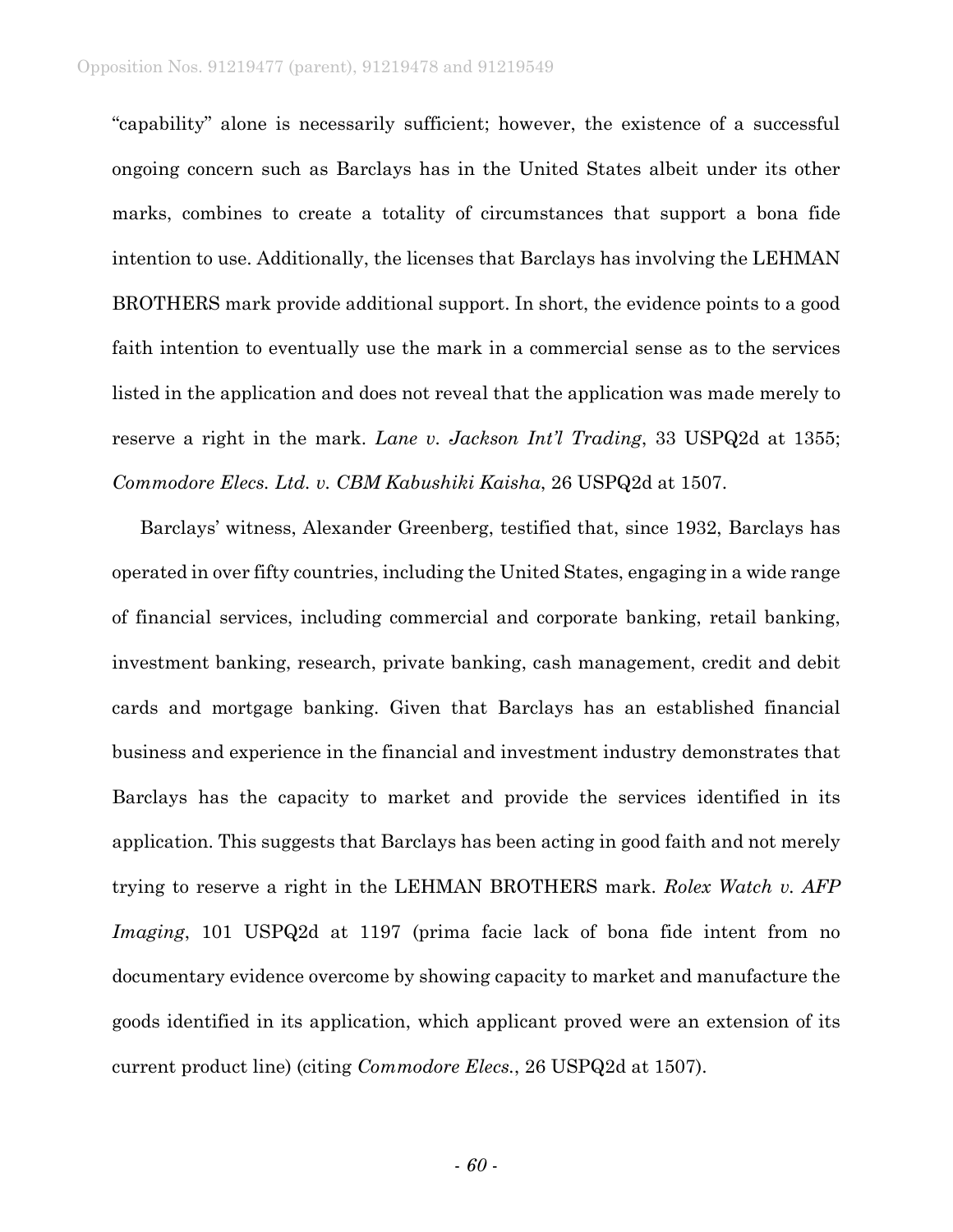The absence of documentary evidence, however, must be considered in context of the evidentiary record as a whole. *M.Z. Berger & Co. v. Swatch AG,* 787 F.3d 1368, 114 USPQ2d 1892, 1898 (Fed. Cir. 2015) (the determination of objective intent is made on a case-by-case basis considering totality of circumstances). An applicant's capacity to market and manufacture the identified goods consistent with the natural extension of its current product line can rebut the lack of documentary evidence. *Rolex Watch v. AFP Imaging*, 101 USPQ 2d at 1197-98; *see also Wet Seal Inc. v. FD Mgt. Inc*., 82 USPQ2d 1629, 1643 (TTAB 2007) (applicant's capacity to market or manufacture goods, having produced them in the past under different marks, rebuts a claim that applicant lacked a bona fide intent to use).

Thus, the preponderance of the evidence does not establish that Barclays lacked the requisite bona fide intention to use the LEHMAN BROTHERS mark in commerce when it filed its intent-to-use application.

#### B. Fraud

Tiger Lily's fraud claim is based on Barclays' alleged lack of bona fide intention to use the LEHMAN BROTHERS mark at the time of filing its application.

Fraud in procuring a trademark registration occurs when an applicant for registration knowingly makes a false, material representation of fact in connection with an application to register with the intent of obtaining a registration to which it is otherwise not entitled. *In re Bose Corp*., 580 F.3d 1240, 91 USPQ2d 1938, 1939-40, (Fed. Cir. 2009) ("[W]e hold that a trademark is obtained fraudulently under the Lanham Act only if the applicant or registrant knowingly makes a false, material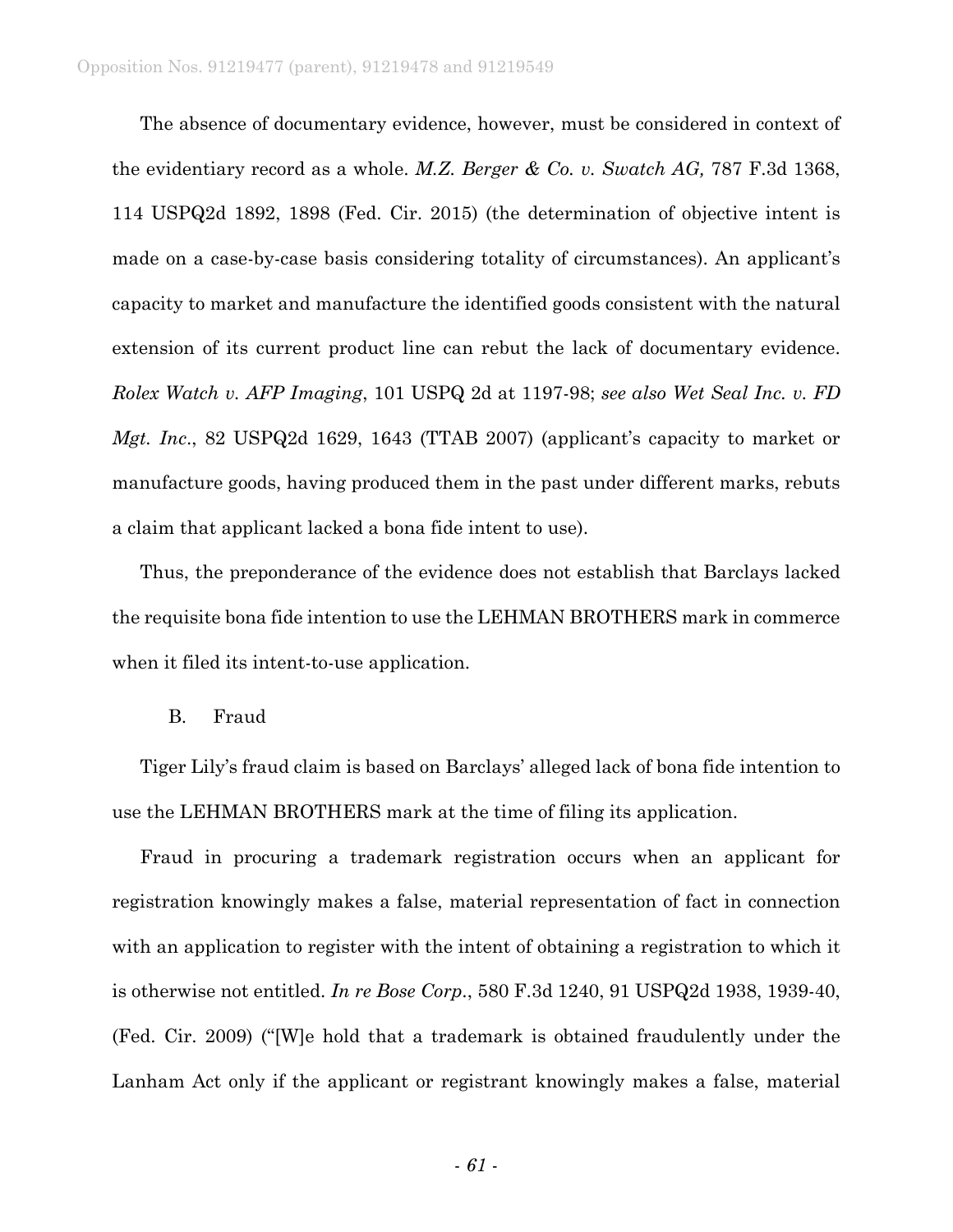representation with the intent to deceive the PTO."); *Torres v. Cantine Torresella S.r.l.*, 808 F.2d 46, 1 USPQ2d 1483, 1484 (Fed. Cir. 1986); *Luxco, Inc. v. Consejo Regulador del Tequila, A.C.*, 121 USPQ2d 1477, 1501 (TTAB 2017); *Embarcadero Techs., Inc. v. Delphix Corp*., 117 USPQ2d 1518, 1521 (TTAB 2016).

The relevant standard for proving fraud requires a showing of the following four elements:

- (1) applicant/registrant made a false representation to the USPTO;
- (2) the false representation is material to the registrability of the mark;
- (3) applicant/registrant had knowledge of the falsity of the representation; and
- (4) applicant/registrant made the representation with the intent to deceive the USPTO.

*In re Bose*, 91 USPQ2d at 1941.

Tiger Lily, as the party alleging fraud in Barclays' attempted procurement of a registration, "bears the heavy burden of proving fraud with clear and convincing evidence." *In re Bose*, 91 USPQ2d at 1243 (quoting *Smith Int'l, Inc. v. Olin Corp.*, 209 USPQ 1033, 1044 (TTAB 1981)). *See Daniel J. Quirk, Inc. v. Village Car Co.*, 120 USPQ2d 1146, 1148 (TTAB 2016) (fraud must be proven "to the hilt" with clear and convincing evidence); *Enbridge, Inc. v. Excelerate Energy Ltd. Partnership*, 92 USPQ2d 1537, (TTAB 2009) ("[E]vidence of deceptive intent must be clear and convincing. The rigorous clear and convincing evidence standard is strictly applied.").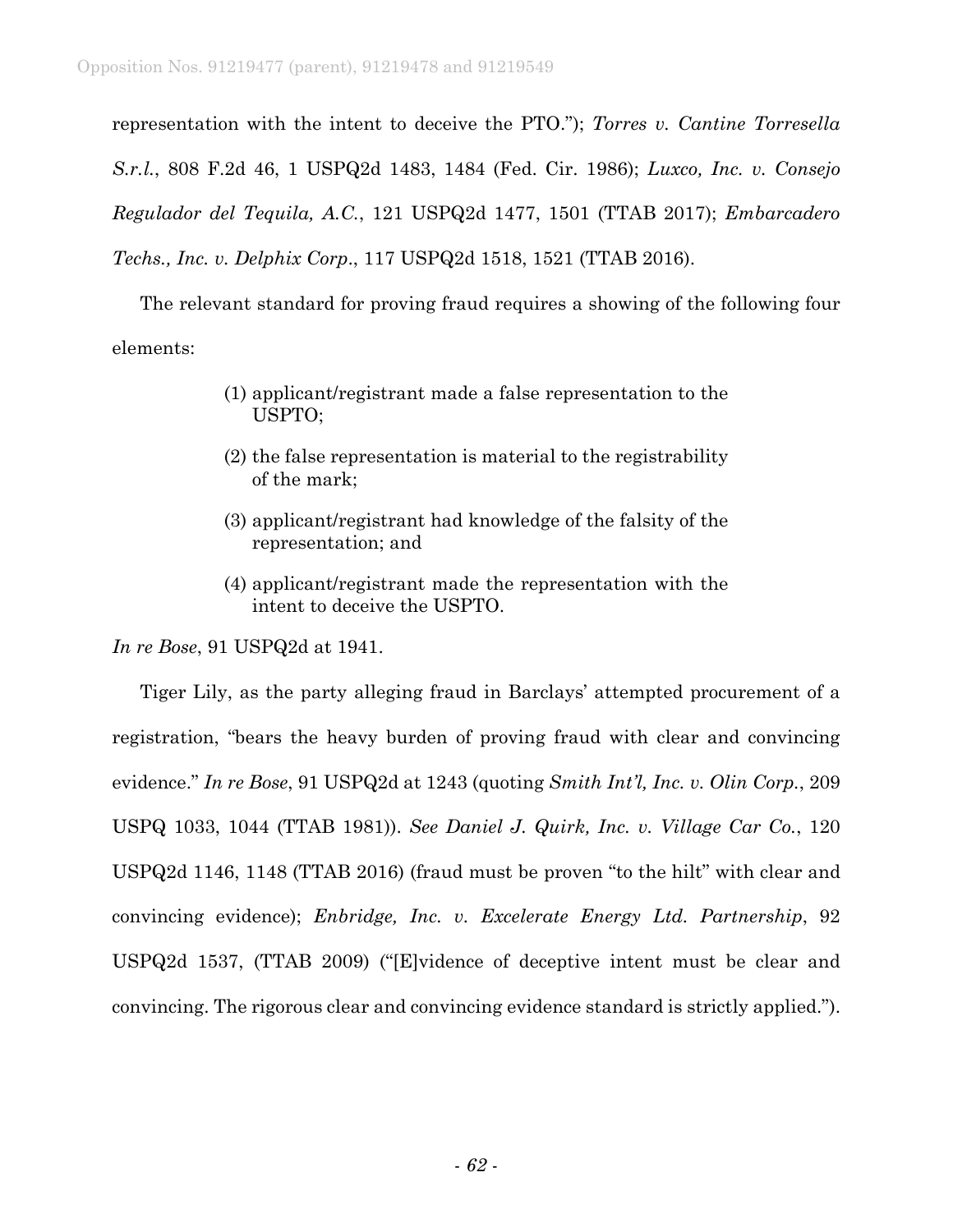#### Opposition Nos. 91219477 (parent), 91219478 and 91219549

Tiger Lily's fraud claim is based on Barclays' alleged lack of a bona fide intention to use the LEHMAN BROTHERS mark at the time of filing its application.[84](#page-62-0) In view of our finding above that Barclays' lack of a bona fide intention to use the mark has not been shown, Tiger Lily cannot prevail on its fraud claim. Further, Tiger Lily did not provide clear evidence that Barclays made false statements in support of its application. Moreover, even assuming Barclays' statements were false, Tiger Lily has not established that Barclays submitted any material statements to the USPTO with intent to deceive the USPTO. The evidence before us does not provide a sufficient basis for finding that Barclays' actions in connection with the filing of its application were with fraudulent intent. Without evidence of intent to deceive the USPTO, Tiger Lily's allegations of fraud fail. Accordingly, Tiger Lily has not met its burden of proof to show that Barclays committed fraud when it filed its application.

## C. Likelihood of Confusion

Tiger Lily did not show priority of use of the LEHMAN BROTHERS mark which precludes it from succeeding on its likelihood of confusion claim.

**Decision**: Barclays' opposition to Tiger Lily's Application Serial Nos. 85868892 and 86298069 on the grounds of likelihood of confusion is sustained; and is dismissed on the grounds of false suggestion of a connection, dilution and lack of bona fide intent. Tiger Lily's opposition to Barclays' Application Serial No. 86081143 is dismissed on the grounds of lack of intent to use, likelihood of confusion, and fraud.

<span id="page-62-0"></span> <sup>84</sup> Tiger Lily's Opening Brief p. 43 (150 TTABVUE 49).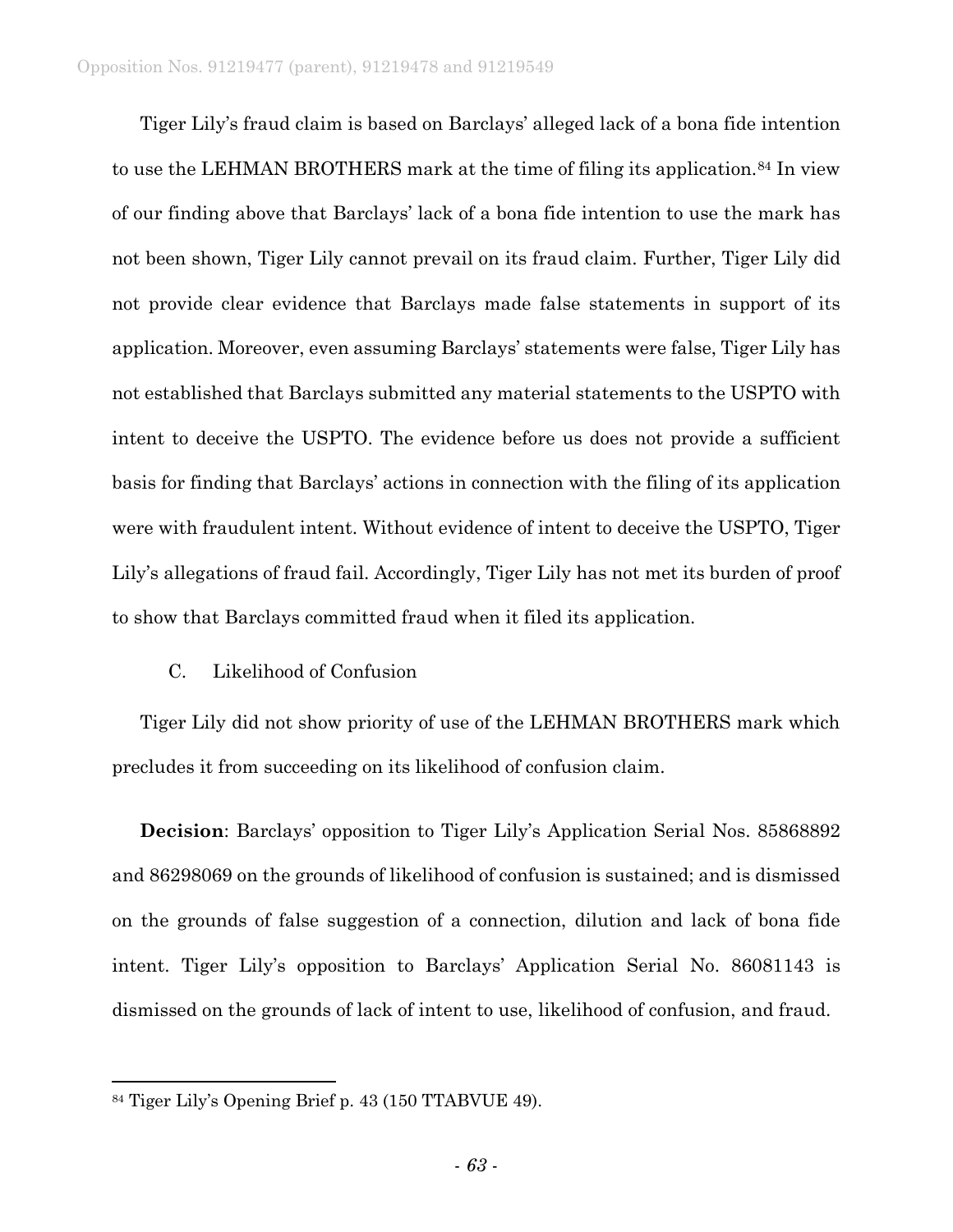# **Appendix**

The record includes the pleadings and, by operation of Trademark Rule 2.122(b)(1), 37 C.F.R. § 2.122(b)(1), the file histories for Tiger Lily's Application Serial Nos. 86298069 and 85868892, and Barclays' Application Serial No. 86081143, which are the subjects of this consolidated proceeding.

The record also includes the following evidence submitted by Barclays:

- 1. Barclays' First Notice of Reliance (77-78 TTABVUE):
	- Exhibit 1: USPTO TSDR record for Tiger Lily's Application No. 85868892 (77 TTABVUE 6-12);
	- Exhibit 2: USPTO TSDR record for Tiger Lily's Application No. 86298069 (77 TTABVUE 13-17);
	- Exhibit 3: June 17, 2013 Office Action for Serial No. 85868892 and Tiger Lily's December 12, 2013 Response (77 TTABVUE 18-96);
	- Exhibit 4: December 23, 2013 Final Office Action for Serial No. 85868892 and Tiger Lily's February 6, 2014 Request for Reconsideration (77 TTABVUE 97-243);
	- Exhibit 5: USPTO TSDR records for Barclays' expired Registration Nos. 1717171 and 1755687 for LEHMAN BROTHERS (78 TTABVUE 3-11)
	- Exhibit 6: USPTO TSDR record for Barclays' Application Serial No. 86081143 for LEHMAN BROTHERS and the Declaration of Alexander L. Greenberg, Esq. in Response to Office Action Dated January 22, 2014 (without exhibits) (78 TTABVUE 12-30)
	- Exhibit 7: NYS Department of State Division of Corporations record for Lehman Brothers Holdings Inc. (78 TTABVUE 31-33);
	- Exhibit 8: NYS Department of State Division of Corporations record identifying Lehman Brothers Inc. as an active Delaware corporation (78 TTABVUE 34-36);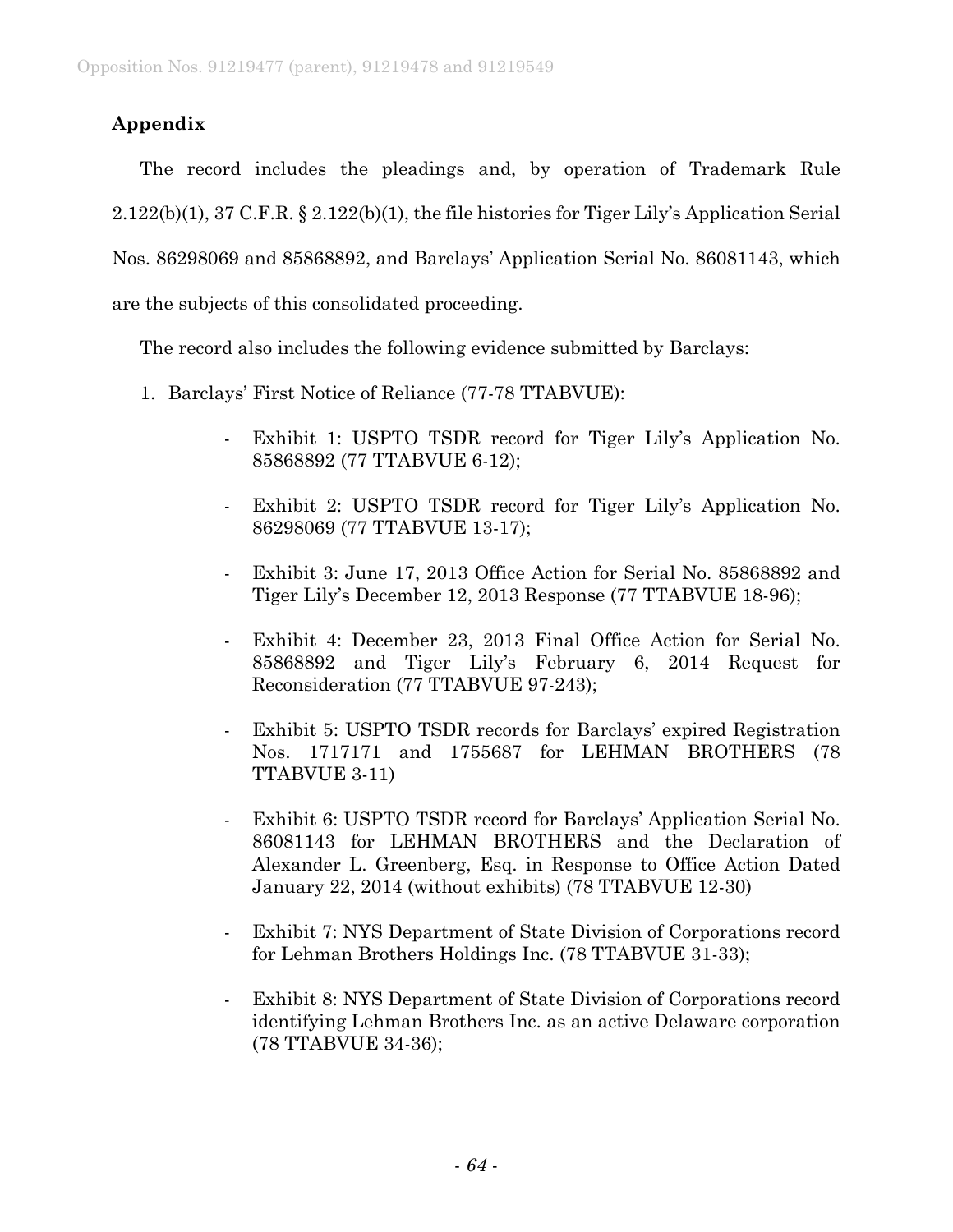- Exhibit 9: TSDR records and copies of registration certificates for third party registrations for financial reporting, education and advice, wine clubs and retail services, including retail markets that sell food and beverages (78 TTABVUE 37-368);
- Exhibit 10: WhoIs database record for Tiger Lily's domain name LEHMANBROTHE.RS, (78 TTABVUE 369-370).
- 2. Barclays' Amended Second Notice of Reliance (79-80 TTABVUE)[85](#page-64-0) (99 TTABVUE):
	- Exhibit 1: Representative news articles published between October 1888 - September 2008 from various publications including *The New York Times* and *The Wall Street Journal* concerning Lehman Brothers Holdings Inc., its present and former subsidiaries and affiliates, and/or their predecessors, licensees, assignors and assigns (79 TTABVUE 115-247);
	- Exhibit 2: Representative news articles published between September 2008 -December 2008 from various publications including *The New York Times*, *The Wall Street Journal*, *The Washington Post*, *The Los Angeles Times* and *The Chicago Tribune* concerning Lehman Brothers (79 TTABVUE 248-915);
	- Exhibit 3: News articles published between January 2009 March 2016 from various publications including *The New York Times*, *The Wall Street Journal*, *The Washington Post*, *Bloomberg BusinessWeek*, *Fortune*, *CNN*, *The Los Angeles Times*, *Fortune* and *The Chicago Tribune* concerning Lehman Brothers (80 TTABVUE 3-2112);
	- Exhibit 4: Press releases and other printed notices issued by Lehman Brothers from 1985 to 2015 (80 TTABVUE 2113-2236);
	- Exhibit 5: Printouts from Amazon.com concerning books published about Lehman Brothers (80 TTABVUE 2237-2420);

<span id="page-64-0"></span> <sup>85</sup> On September 20, 2017, the Board granted Tiger Lily's Motion to Strike in part allowing Barclays to file revised notices of reliance relating to Exhibits 1-4 in its Second Notice of Reliance and Exhibit 9 of its Third Notice of Reliance. *See* 98 TTABVUE. On October 10, 2017, Barclays filed its Amended Second and Third Notices of Reliance Upon Printed Publications and Internet Materials (99, 100 TTABVUE). The documents identified in the Amended Second and Third Notices of Reliance are produced at 79-83 TTABVUE.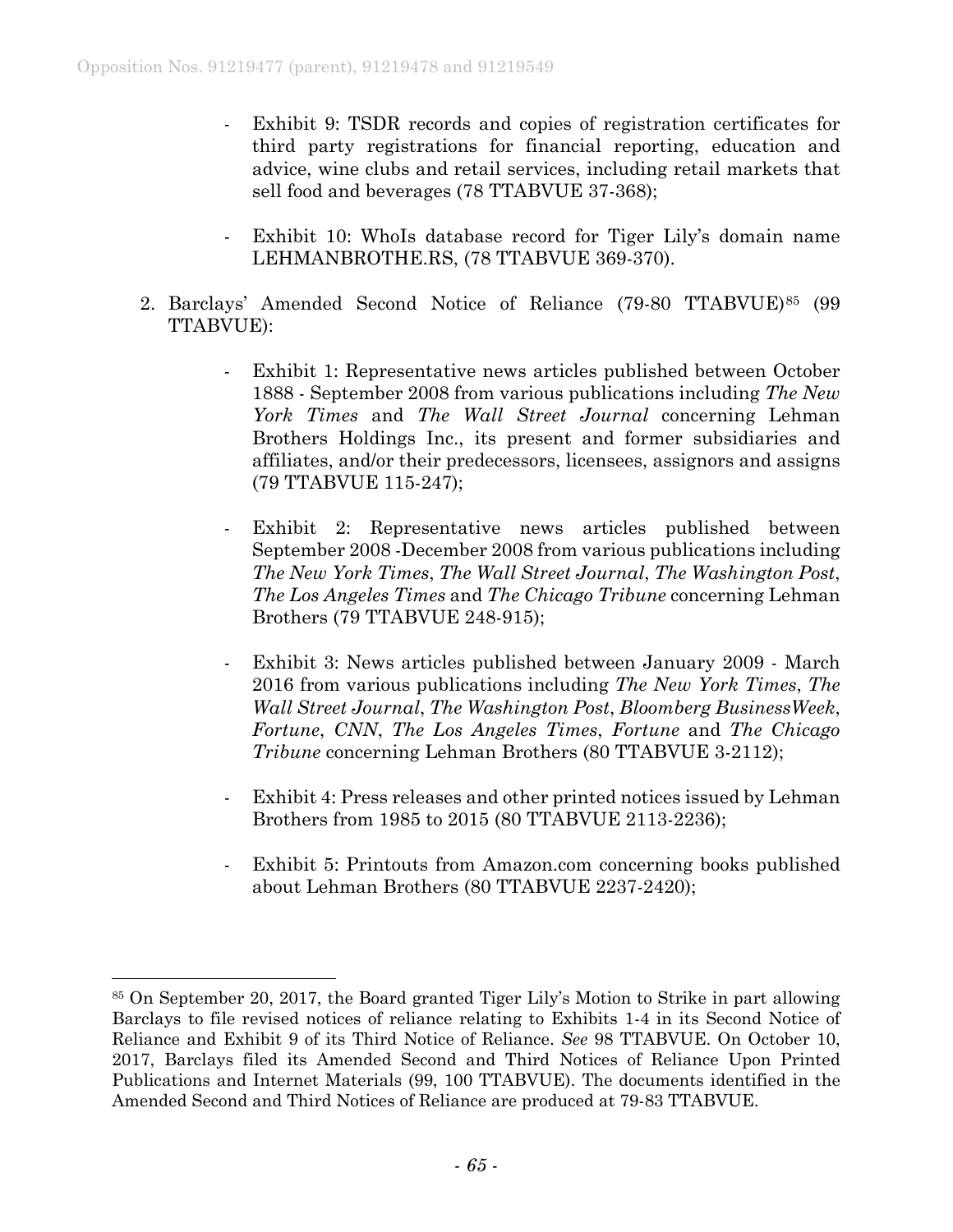- Exhibit 6: *The Wall Street Journal* news article concerning the trademark dispute between Barclays and Tiger Lily (80 TTABVUE 2421-2428);
- 3. Barclays' Third Notice of Reliance (81-83 TTABVUE) (100 TTABVUE):
	- Exhibit 1: one news article from marketwatch.com Wall St Journal dated May 9, 2007 printed 6/4/2014; Barclays' Third Notice of Reliance mistakenly identifies this Exhibit as containing: news articles published between October 1888 and September 2008 from various publications such as *The New York Times* and *The Wall Street Journal* concerning Lehman Brothers Holdings Inc., its present and former subsidiaries and affiliates, and/or each of their predecessors, licensees, assignors and assigns (81 TTABVUE 35-38);
	- Exhibit 2: one article dated September 21, 2008 from CNN Money (CNNMoney.com Market Report) and a graph entitled Dow Jones Industrial Average Jan 2006-Nov 2008; Barclays' Third Notice of Reliance mistakenly identifies this Exhibit as containing: news articles published between September 2008- December 2008 from various publications such as such as *The New York Times*, *The Wall Street Journal*, *The Washington Post*, *The Los Angeles Times* and *The Chicago Tribune* concerning Lehman Brothers (81 TTABVUE 39-44);
	- Exhibit 3: online articles dated September 14, 2010 from PostBulletin entitled Lehman Brothers is dead; long live Lehman, October 10, 2012 from Zacks Investment Research regarding LBHI's naming of Executive Vice President, September 16, 2013 from CNN Money entitled Surprise! Lehman Brothers is still big, September 26, 2013 from The Economist entitled The meaning of Lehman, March 27, 2014 from Forbes entitled Revealed: Lehman Brothers Makes 550% Return from Formula One, September 18, 2015 from Fortune entitled Hear are the crazy stocks Lehman Brothers is still trading, February 10, 2016 from Fortune entitled Here's Why John Kasich Has a Great Shot at Being the Business Candidate and February 2, 2016 from Fortune entitled How Surviving Lehman Brothers Made Me A Better CEO, December 16, 2015 from Fortune entitled Mike Bloomberg Just Picked up This Key Barclays Unit, October 16, 2015 from Fortune entitled In his new memoir, Ben Bernanke is wrong about the fall of Lehman, and other articles mentioning Lehman Brothers; Barclays' Third Notice of Reliance mistakenly identifies this Exhibit as containing news articles published between January 2009-March 2016 from various major publications such as *The New York Times*, *The Wall Street Journal*, *The Washington Post*,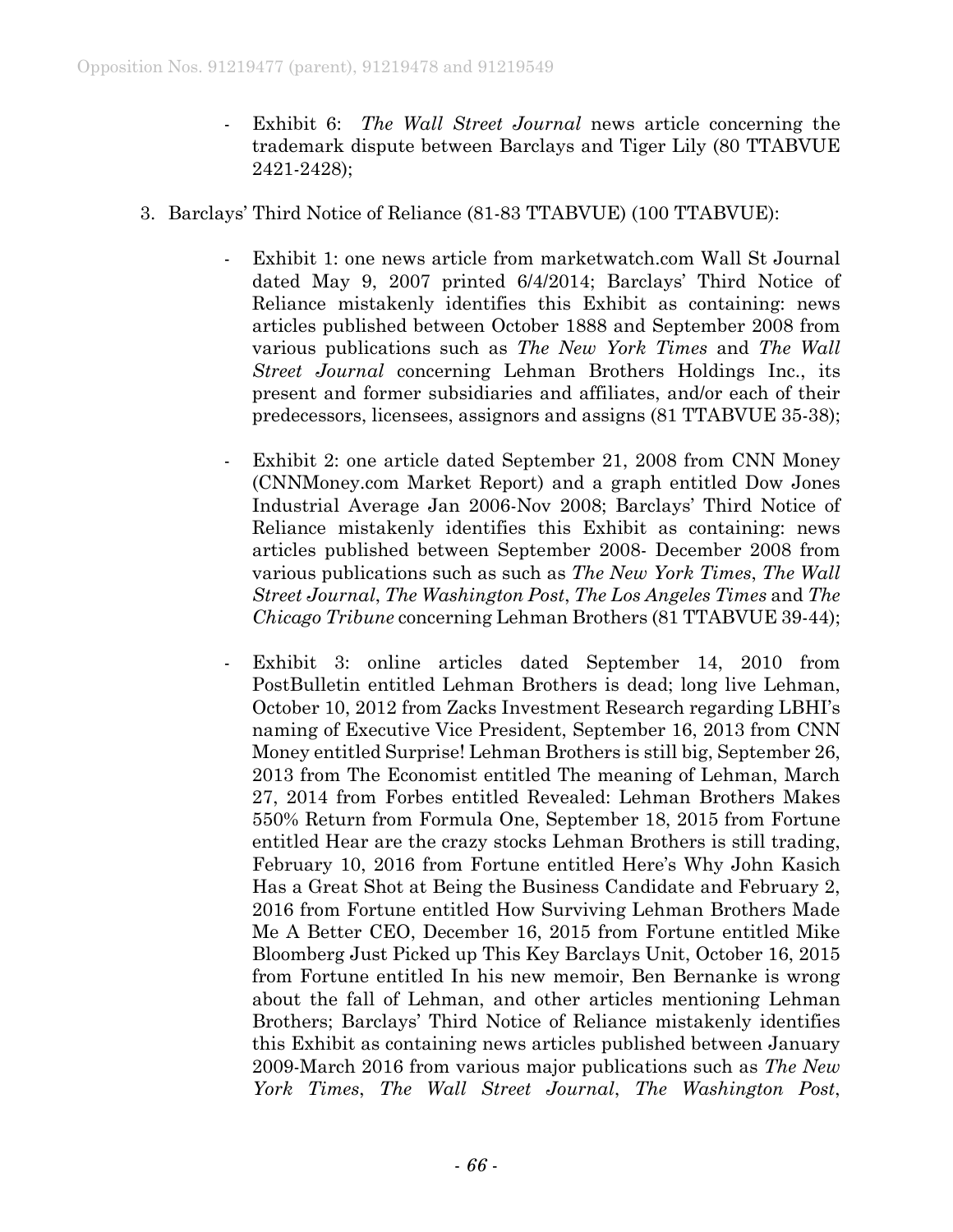*Bloomberg BusinessWeek*, *Fortune*, *CNN*, *The Los Angeles Times*, *Fortune* and *The Chicago Tribune* concerning Lehman Brothers (81 TTABVUE 45-190);

- Exhibit 4: printouts from the Wikipedia website entitled "Lehman" Brothers," available at [<http://en.wikipedia.org/wiki/Lehman Bro](http://en.wikipedia.org/wiki/Lehman%20Bro-%20thers%3e%20(81)[thers> \(81](http://en.wikipedia.org/wiki/Lehman%20Bro-%20thers%3e%20(81) TTABVUE 191-211);
- Exhibit 5: printouts from the Wikipedia website entitled "Bankruptcy of Lehman Brothers," available at [<http://en.wikipedia](http://en.wikipedia/) .org/wiki/Bankruptcy\_of\_Lehman\_Brothers> (81 TTABVUE 212- 234);
- Exhibit 6: printouts from the Wikinvest website entitled "Lehman" Brothers (LEHMQ)," available at [<http://www.wikinvest.com/](http://www.wikinvest.com/)stock /Lehman\_Brothers\_(LEHMQ)> (81 TTABVUE 235-247);
- Exhibit 7: printouts from the Investopedia website entitled "Case" Study: The Collapse of Lehman Brothers," available at [<http://www.investopedia.com/articles/economics/09/lehman-brothe](http://www.investopedia.com/articles/economics/09/lehman-brothe%20rscollapse.asp%3e%20(81)  [rscollapse.asp> \(81](http://www.investopedia.com/articles/economics/09/lehman-brothe%20rscollapse.asp%3e%20(81) TTABVUE 248-260);
- Exhibit 8: printout from the Bloomberg website entitled "Lehman Brothers' Corporate History and Chronology: Timeline," available at [http://www.bloomberg.com/apps/news?pid=21070001&sid=a63mWc](http://www.bloomberg.com/apps/news?pid=21070001&sid=a63mWc3ILlTo) [3ILlTo](http://www.bloomberg.com/apps/news?pid=21070001&sid=a63mWc3ILlTo) (81 TTABVUE 261-266);
- Exhibit 9: Harvard Business School Baker Library Historical Collections' Lehman Brothers Collection, which can be accessed via the website located at <http://www.library.hbs.edu/hc/lehman/> (81 TTABVUE 267-1982);
- Exhibit 10: various webpages showing LEHMAN BROTHERS branded merchandise currently or previously offered for sale (82 TTABVUE 3-144);
- Exhibit 11: various news articles and webpages concerning LEHMAN BROTHERS branded merchandise originally published after 2008 (82 TTABVUE 145-167);
- Exhibit 12: printouts from Amazon.com concerning the following books: *Lehman Brothers' Dance with Delusion: Wrestling Wall Street*  (2010); *The Devil's Casino: Friendship, Betrayal, and the High Stakes Games Played Inside Lehman Brothers* (2011); *Uncontrolled Risk:*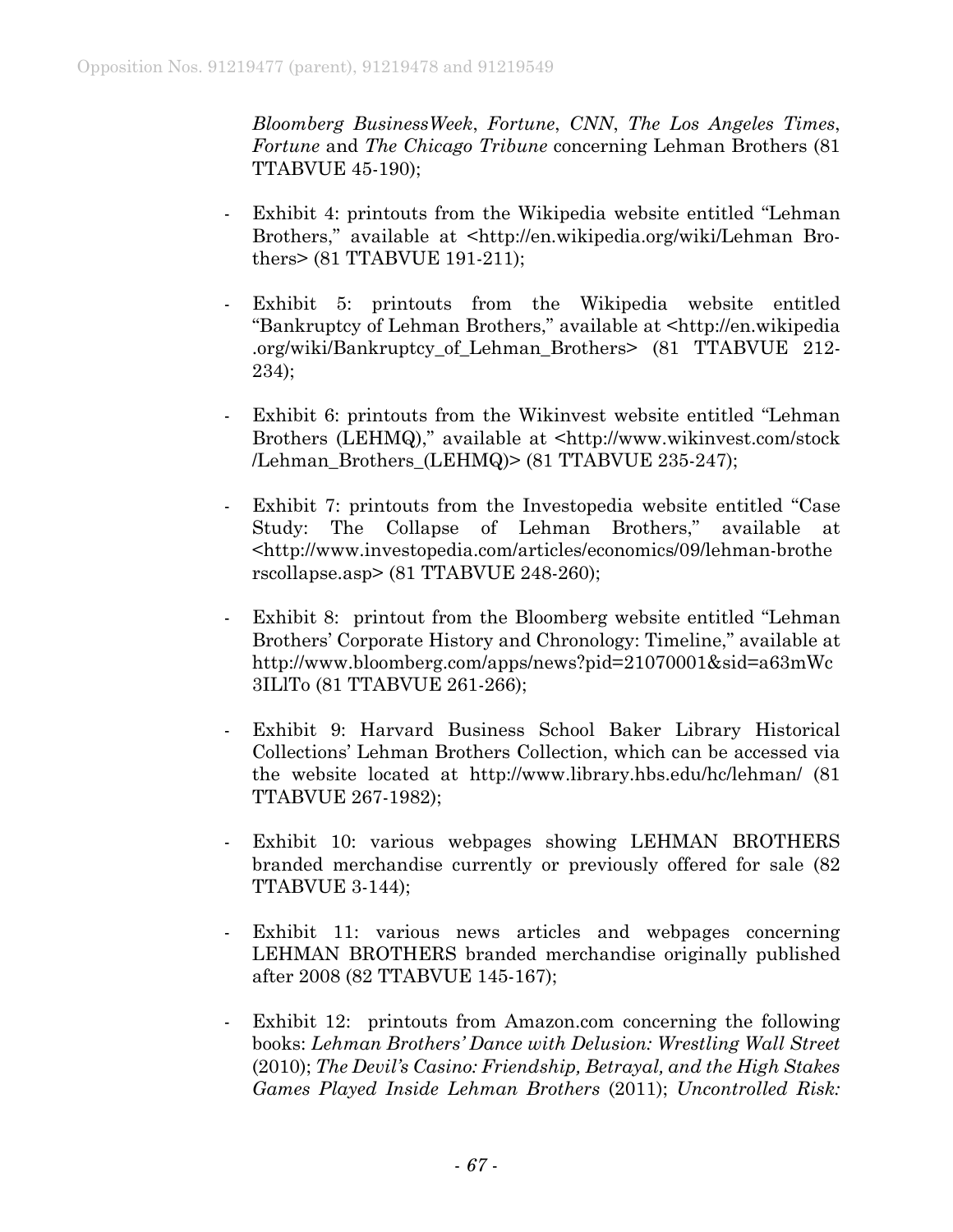*Lessons of Lehman Brothers and How Systemic Risk Can Still Bring Down the World Financial System* (2010); *The Last of the Imperious Rich: Lehman Brothers, 1844-2008* (2012); *Street Freak: Money and Madness at Lehman Brothers* (2011); *Lehman Brothers: Politics, Law & Business* (2010); *Gorillas, markets and the search for economic values - Rethinking Lehman Brothers and the Global Financial Crises. A Nyenrode Perspective* (2013); *A Colossal Failure of Common Sense: The Inside Story of the Collapse of Lehman Brothers (2010);* and *The Murder of Lehman Brothers, An Insider's Look at the Global Meltdown* (2009) (82 TTABVUE 168-175);

- Exhibit 13: news articles concerning the trademark dispute between Barclays and Tiger Lily (82 TTABVUE 176-217);
- Exhibit 14: printouts from Tiger Lily's website, available at http://lehmanbrothe.rs (83 TTABVUE 3-59);
- Exhibit 15: printouts from Tiger Lily's Facebook page, available at <https://www.facebook.com/LehmanBrotherswhiskey/> (83 TTABVUE 60-147);
- Exhibit 16: printouts from Tiger Lily's Twitter page, available at [https://twitter.com/lehmanbrothersx](https://twitter.com/lehmanbrothersx%20(81) (83 TTABVUE 148-158);
- Exhibit 17: copies of articles about the sale of Barclays' bond indices business to Bloomberg (83 TTABVUE 159-173);
- 4. Barclays' Fourth Notice of Reliance (84 TTABVUE):
	- Exhibit 1: Barclays' First Set of Document Request Nos. 5-6, 8, 10- 12, 15, 17, 22, 28-30 and 42 and Interrogatory Nos. 1, 20-21, and Tiger Lily's responses thereto (84 TTABVUE 6-55);
	- Exhibit 2: Tiger Lily's authenticated produced documents (Bates Nos. Tiger Lily Prod1002534-Tiger LilyProd1002543; Tiger Lily Prod1005209-Tiger Lily Prod1005213; and Tiger Lily Prod1005218- Tiger Lily Prod1005235) (84 TTABVUE 56); FILED UNDER SEAL (85 TTABVUE 3-36);
	- Exhibit 3: Barclays' First Set of Requests to Admit Nos. 30 and 31, and Tiger Lily's responses thereto (84 TTABVUE 57-94);
	- Exhibit 4: Tiger Lily's authenticated produced documents (Bates Nos. Tiger Lily Prod1002517, Tiger Lily Prod1002544-Tiger Lily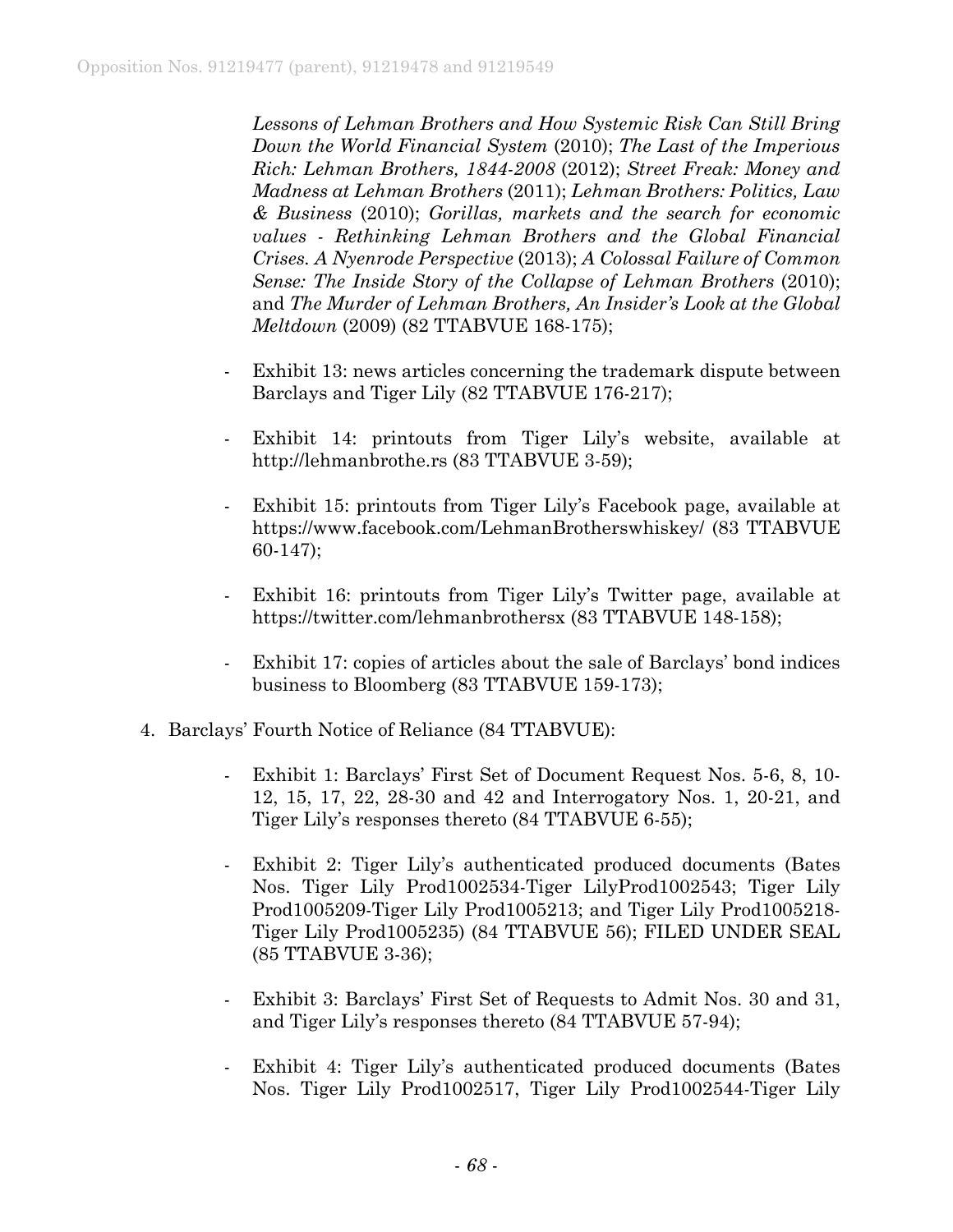Prod1002547; Tiger Lily Prod1002578-Tiger Lily Prod1002580; Tiger Lily Prod1002734; Tiger Lily Prod1002800-Tiger Lily Prod1002801; Tiger Lily Prod1005217; Tiger Lily Prod1005236; and Tiger Lily Prod1005271-Tiger Lily Prod1006711 (84 TTABVUE 95); FILED UNDER SEAL (85 TTABVUE 37-1492);

- 5. Trial Testimony Declaration of Alexander L. Greenberg, Esq., Vice President, Legal, for Barclays Capital Inc. (86 TTABVUE), with Exhibits 1-28 (86-88 TTABVUE):
	- Exhibit 1: Lehman Brothers Holdings Inc.'s Form 10-Q Quarterly Status Reports Pursuant to Section 13 or 15(d) of the Securities Exchange Act of 1934 for period ending May 31, 2008 (86 TTABVUE 20-136);
	- Exhibit 2: March 18, 2009 Stipulation between Lehman Brothers and Barclays concerning certain gift merchandise (86 TTABVUE 137- 158);
	- Exhibit 3: September 16, 2008 Asset Purchase Agreement (ASA) between Barclays and Lehman Brothers (86 TTABVUE 159-208);
	- Exhibit 4: September 20, 2008 Letter agreement between Barclays and Lehman Brothers clarifying and amending the parties' intention with respect to certain provisions of the September 16, 2008 ASA regarding among other things, Lehman Brothers license of the LEHMAN names and marks, including LEHMAN BROTHERS (86 TTABVUE 209-225);
	- Exhibit 5: September 22, 2008 intellectual property assignment from Lehman Brothers to Barclays (86 TTABVUE 226); FILED UNDER SEAL (88 TTABVUE 5-79);
	- Exhibit 6: copies of photographs taken at Lehman Brothers headquarters on or about November 24, 2014 (86 TTABVUE 227- 272);
	- Exhibit 7: copies of webpages showing use of lehmanholdings.com domain name as part of email addresses for Lehman officers and employees (86 TTABVUE 273-293);
	- Exhibit 8: copy of WhoIs search for lehmanholdings.com (86 TTABVUE 294-296);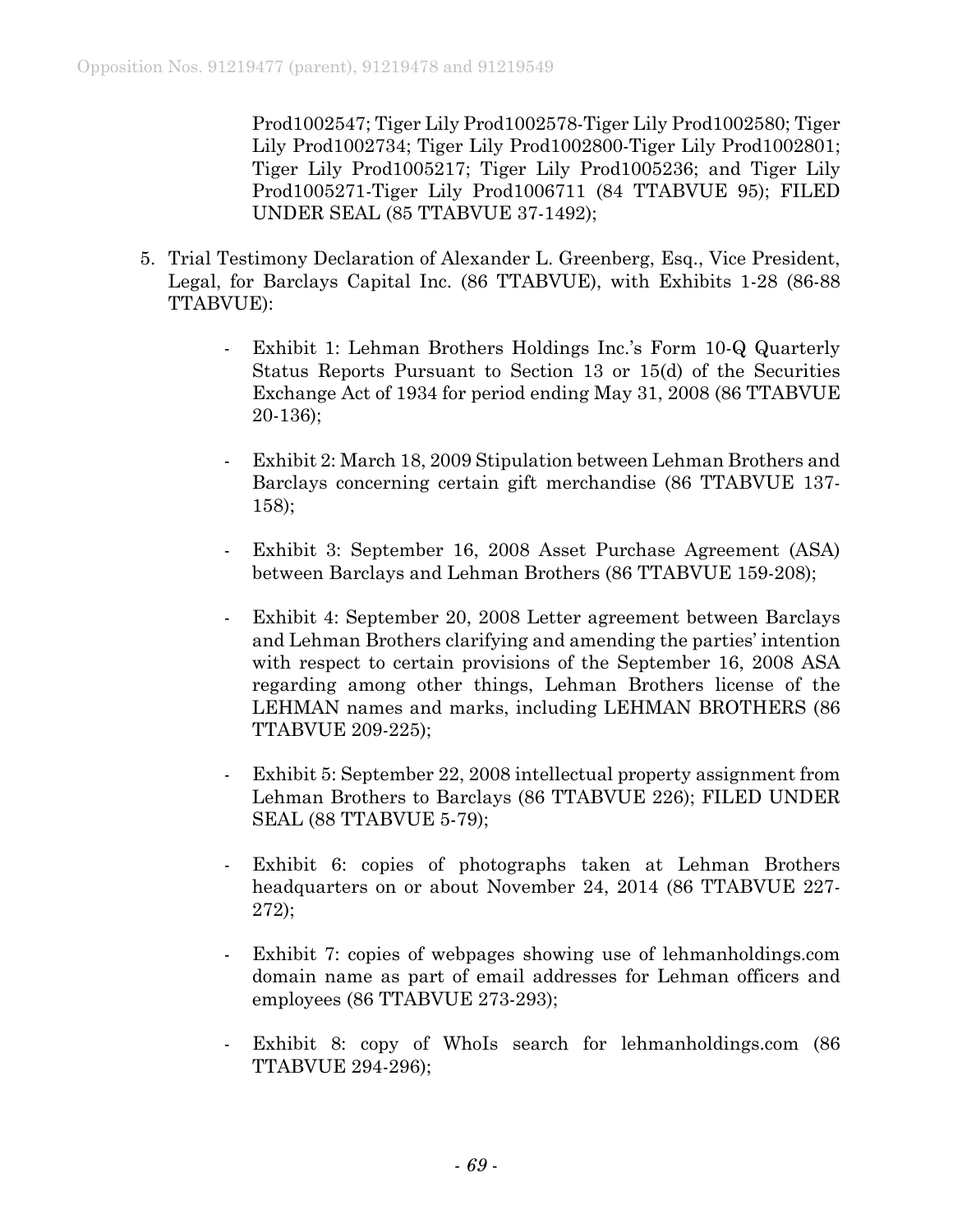- Exhibit 9: redacted copies of envelopes, business cards, request for courier services and a visitor badge in use by Lehman Brothers' employees, staff and visitors (86 TTABVUE 297-305);
- Exhibit 10: copies of webpages and various public filings from [<http://dm.epiq11.com/LBI/Project>](http://dm.epiq11.com/LBI/Project%3e%20%20%20%20concerning%20LBI%E2%80%99s%20bankruptcy) concerning LBI's bankruptcy (86 TTABVUE 306-1105);
- Exhibit 11: copies of webpages and various filings from [<http://dm.epiq11.com/LBI/Project>](http://dm.epiq11.com/LBI/Project%3e%20%20%20%20concerning%20LBI%E2%80%99s%20bankruptcy) concerning LBI's bankruptcy (86 TTABVUE 1106-2033);
- Exhibit 12: copies of a WhoIs search for domain name Lehmantrustee.com and webpages referencing the domain (87 TTBVUE 3-27);
- Exhibit 13: copies of webpages from the MSN website concerning publicly traded Lehman Brothers stocks (87 TTABVUE 28-42);
- Exhibit 14: copies of webpages regarding movies and TV show 60 Minutes regarding the subject of Lehman Brothers and its business dealings, financial troubles and bankruptcy (87 TTABVUE 43-165);
- Exhibit 15: copies of documents concerning the 2010 file *Despicable Me* and a scene from the movie showing a bank sign reading: "FORMERLY LEHMAN BROTHERS" (87 TTABVUE 166-172);
- Exhibit 16: copies of YouTube screen captures regarding the 2012 YouTube video entitled "Lehman Brothers-We could have had a Bailout!" (87 TTABVUE 173-175);
- Exhibit 17: copies of webpages and other documents concerning the 2016 animated film *Zootopia* where the primary characters visit the "Lemming Brothers Bank" (87 TTABVUE 176-203);
- Exhibit 18: copies of webpages concerning the lyrics of the 2009 Black Eyed Peas song *Imma Be* which state: "Imma be a brother, but my name ain't Lehman." (87 TTABVUE 204-213);
- Exhibit 19: WhoIs History for Lehmanlive.com and copies of web screen captures showing the LEHMAN LIVE portal, operated by Barclays (from September 2008-2010) (87 TTABVUE 214-226);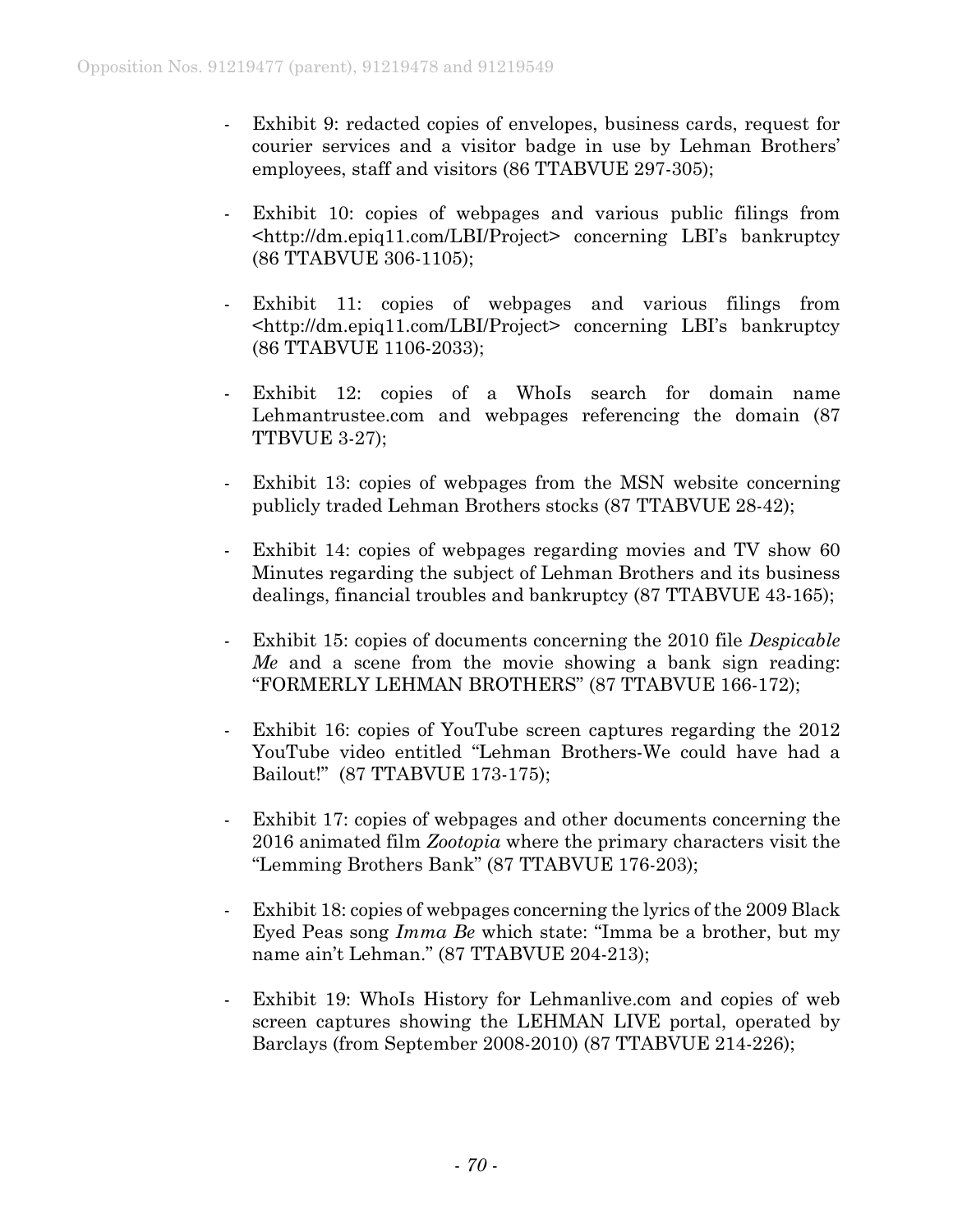- Exhibit 20: printout from the website located at <www.lehman.com> and a printouts of the WhoIs Record and WhoIs History for the domain name lehman.com (87 TTABVUE 227-240);
- Exhibit 21: copies of representative samples of LEHMAN BROTHERS legacy materials (87 TTABVUE 241); FILED UNDER SEAL (88 TTABVUE 80-1458);
- Exhibit 22: copies of representative samples of correspondence concerning these LEHMAN BROTHERS legacy materials, with attachments (87 TTABVUE 242); FILED UNDER SEAL (88 TTABVUE 1459-1657);
- Exhibit 23: copy of the full list of Market Participant Identifier codes from <www.nasdaqtrader.com> (87 TTABVUE 243-308);
- Exhibit 24: copy of the agreement between Barclays and Bloomberg regarding Barclays sale of its bond indices business known as Barclays Risk Analytics and Index Solutions Ltd. and maintenance of ownership of the LEHMAN Names and Marks, and licensing such marks to Bloomberg for use in connection with the bond index business (87 TTABVUE 309); FILED UNDER SEAL (88 TTABVUE 1658-1780);
- Exhibit 25: copies of articles about the sale of Barclays' bond indices business to Bloomberg (87 TTABVUE 310-324);
- Exhibit 26: copy of a list of Barclays worldwide domain name registrations for its LEHMAN Names and Marks, including LEHMAN BROTHERS (87 TTABVUE 325-334);
- Exhibit 27: copies of official records and a docket summary concerning numerous worldwide trademark registrations for Barclays' LEHMAN (87 TTABVUE 335-430);
- Exhibit 28: copy of European Union Intellectual Property Office's decision denying the revocation of EUTM No. 83261 for Barclays' LEHMAN BROTHERS mark in the European Union based on Trademarkers N.V.'s allegations of non-use and abandonment (87 TTABVUE 431-451);
- 6. Trial Testimony Declaration of Ignacio V. Duran, paralegal at Cowan, Liebowitz & Latman P.C. (89 TTABVUE) with Exhibits 29-45 (89-90):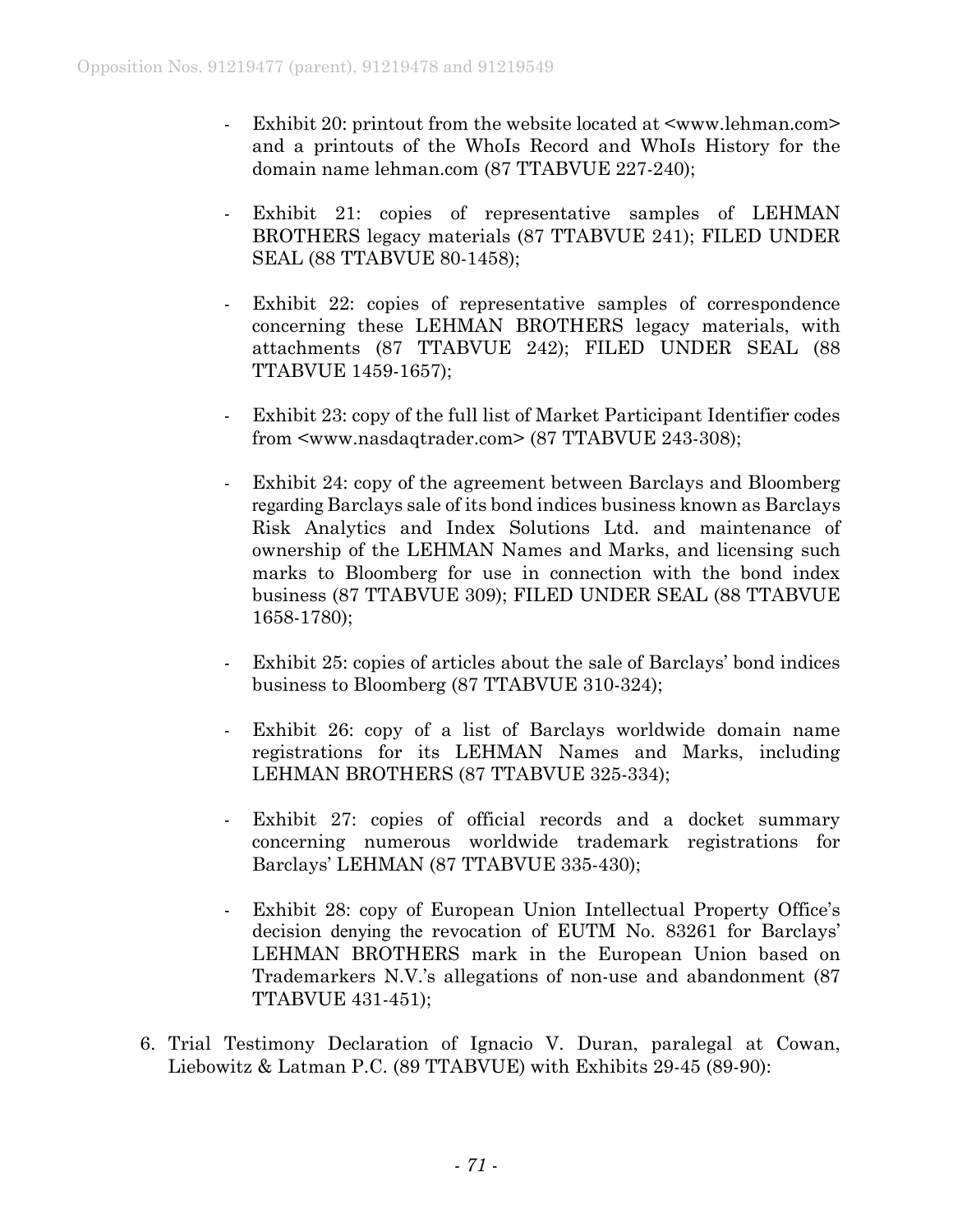- Exhibit 29: copies of searches conducted on or about March 2016 on Lexis-Nexis Courtlink and PACER concerning various lawsuits since September 2008 involving Lehman Brothers Holdings Inc. ("LBHI"), its present and former subsidiaries and affiliates, and/or each of their predecessors, licensees, assignors and assigns (89 TTABVUE 18- 382);
- Exhibit 30: copies of publicly available documents concerning Lehman Brothers' regulatory filings, including with FINRA and the SEC (89 TTABVUE 383-584);
- Exhibit 31: copies of a printout of the first page of search results of a search conducted on June 5, 2014 on the LinkedIn website for users who list Lehman Brothers anywhere in their user profile, yielding over 55,900 results; a printout of the first page of search results for a search conducted on May 26, 2016 on the LinkedIn website for users who list Lehman Brothers anywhere in their user profile, yielding over 48,900 results; a printout of the first page of search results of a search conducted on December 9, 2016 on the LinkedIn website for users who list Lehman Brothers anywhere in their user profile, which search yielded over 46,800 results (89 TTABVUE 585- 590);
- Exhibit 32: printouts of the first pages of the results of video searches conducted on June 11, 2014, May 26, 2016 and February 1, 2017 on the YouTube website for the term "Lehman Brothers," respectively yielding approximately 47,400 results, approximately 44,200 results, and approximately 37,100 results (89 TTABVUE 591-600);
- Exhibit 33: copy of printouts of the first pages of the results of searches conducted on June 11, 2014, May 26, 2016 and December 9, 2016 in Google's webpage search engine for the term "Lehman Brothers," respectively yielding over 1,900,000 results, over 4,900,000 results and over 5,170,000 results (89 TTABVUE 601-620);
- Exhibit 34: printouts of the first pages of the results of searches conducted on June 11, 2014, May 26, 2016 and December 9, 2016 in Google's news search engine for the term "Lehman Brothers," yielding respectively over 7,300 results, over 213,000 results and over 191,000 results (89 TTABVUE 621-645);
- Exhibit 35: printout of the first page of the results of a search conducted on June 17, 2014 in the Lexis-Nexis databases covering *The Wall Street Journal*, *The Wall Street Journal Online*, *The New*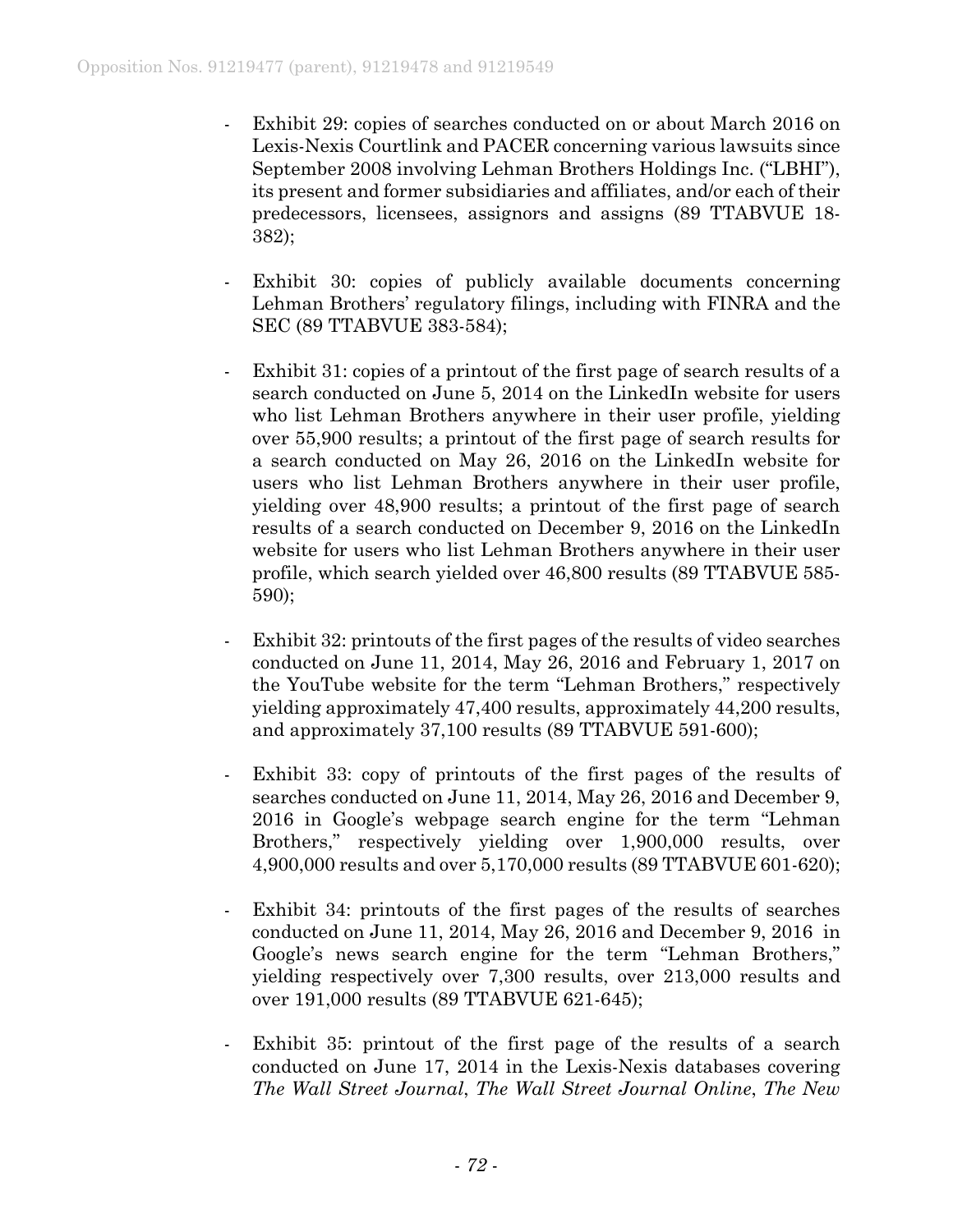*York Times*, *The Washington Post*, *The Los Angeles Times* and *The Chicago Tribune* for articles first published between January 1, 2008 and September 14, 2008 for the term "Lehman Brothers," which search yielded 1,818 results (89 TTABVUE 646-649);

- Exhibit 36: copy of a printout of the first three pages of the results of a search conducted on June 17, 2014 in the Lexis-Nexis database covering *The New York Times* for articles first published between January 1, 2008 and September 14, 2008 for the term "Lehman Brothers," which search yielded 401 results (89 TTABVUE 650-653);
- Exhibit 37: copy of a printout of the first three pages of results of a search conducted on June 17, 2014 in the Lexis-Nexis database covering *The Wall Street Journal* and *The Wall Street Journal Online*  for articles first published between January 1, 2008 and September 14, 2008 for the term "Lehman Brothers," which search yielded 994 results (89 TTABVUE 654-657);
- Exhibit 38: copy of a printout of the first couple of pages of results of a search conducted on June 17, 2014 in the Lexis-Nexis databases covering *The Wall Street Journal*, *The Wall Street Journal Online*, *The New York Times*, *The Washington Post*, *The Los Angeles Times*  and *The Chicago Tribune* for articles first published between September 15, 2008 and December 31, 2008 for the term "Lehman Brothers," which search yielded 1,857 results (89 TTABVUE 658- 661);
- Exhibit 39 a printout of the first couple of pages of the search results conducted on June 18, 2014 in the Lexis-Nexis database covering *The New York Times* for articles first published between September 15, 2008 and December 31, 2008 for the term "Lehman Brothers," which search yielded 547 results (89 TTABVUE 662-664);
- Exhibit 40: a printout of the first page of the search results conducted on June 18, 2014 in the Lexis-Nexis database covering *The Wall Street Journal* and *The Wall Street Journal Online* for articles first published between September 15, 2008 and December 31, 2008 for the term "Lehman Brothers," which search yielded 783 results (89 TTABVUE 665-668);
- Exhibit 41: printouts of the first pages of search results conducted on June 11, 2014 in the Lexis-Nexis databases covering *The Wall Street Journal*, *The Wall Street Journal Online*, *The New York Times*, *The Washington Post*, *The Los Angeles Times* and *The Chicago Tribune*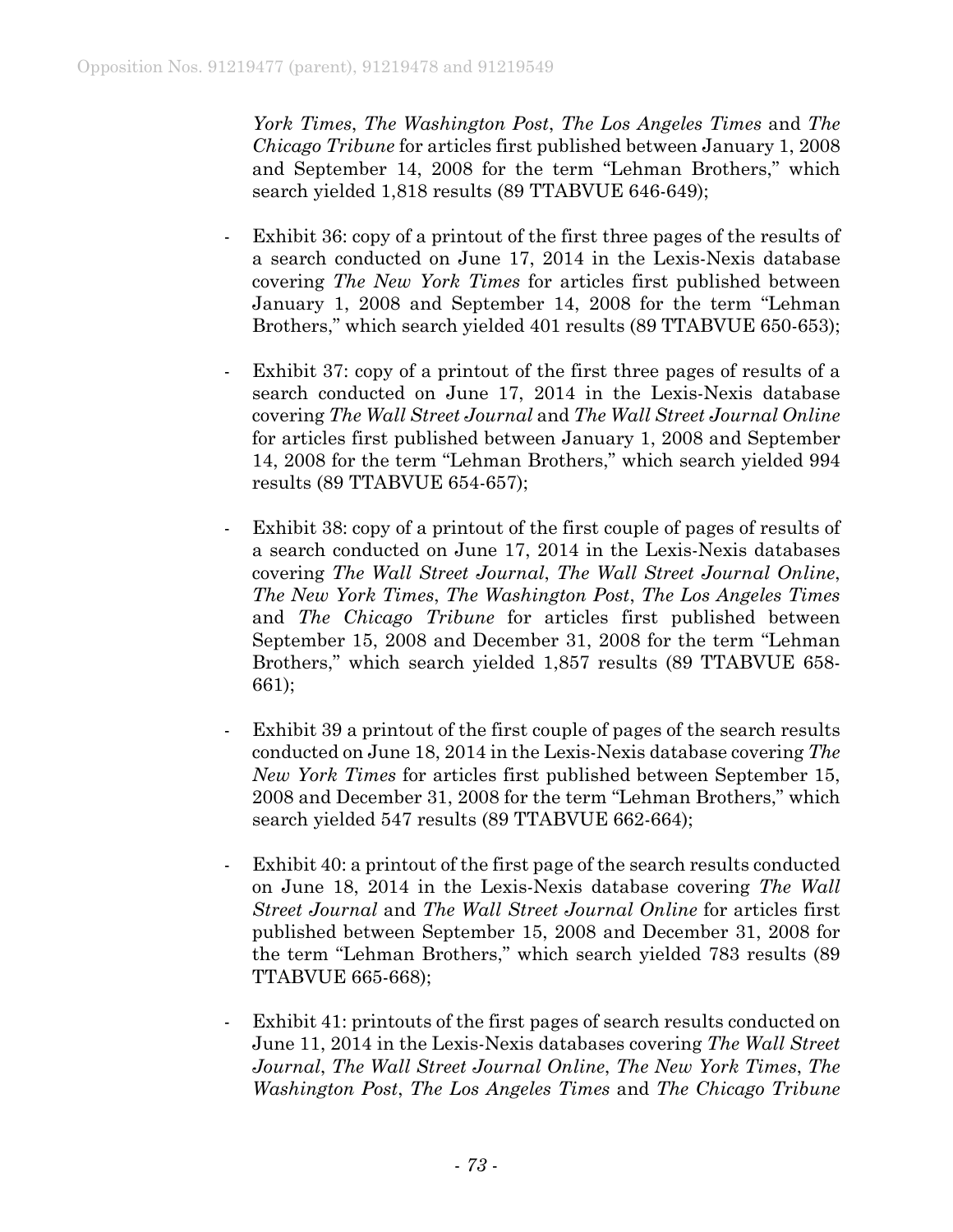for articles first published in 2009-2013 for the term "Lehman Brothers" respectively yielding 2,412 results, 2,064 results, 2018 results, 1480 results, 924 results (89 TTABVUE 669-680),

- printouts of the first pages of the search results conducted on March 14, 2016 in the Lexis-Nexis databases covering *The Wall Street Journal*, *The Wall Street Journal Online*, *The New York Times*, *The Washington Post*, *The Los Angeles Times* and *The Chicago Tribune*  for articles first published in 2014-2015 for the term "Lehman Brothers" respectively yielding 804 results and 633 results (89 TTABVUE 681-686),
- printouts of the first pages of the search results conducted on February 1, 2017 in the Lexis-Nexis databases covering *The Wall Street Journal*, *The Wall Street Journal Online*, *The New York Times*, *The Washington Post*, *The Los Angeles Times* and *The Chicago Tribune* for articles first published in 2016 for the term "Lehman" Brothers" yielding 652 results (89 TTABVUE 687);
- Exhibit 42: a printout of the first couple of pages of search results conducted on March 18, 2016 in the Lexis-Nexis databases covering *The Wall Street Journal*, *The Wall Street Journal Online*, *The New York Times*, *The Washington Post*, *The Los Angeles Times* and *The Chicago Tribune* for articles first published between September 15, 2008 and December 31, 2008 for the terms "Lehman Brothers" and "bankruptcy," which search yielded 951 results (89 TTABVUE 688- 692);
- Exhibit 43: printouts of the first pages of search results conducted on March 17, 2016 in the Lexis-Nexis databases covering *The Wall Street Journal*, *The Wall Street Journal Online*, *The New York Times*, *The Washington Post*, *The Los Angeles Times* and *The Chicago Tribune* for articles first published in 2009-2016 for the terms "Lehman Brothers" and "bankruptcy," respectively yielding 856 results, 716 results, 660 results, 465 results, 309 results, 286 results, 239 results and 216 results (89 TTABVUE 693-726);
- Exhibit 44: printouts of May 31, 2016 search results in the Lexis-Nexis databases covering:
	- o *The New York Times* articles first published between January 1, 2006-December 31, 2007; January 1, 2003-December 31, 2005; January 1, 2001-December 31, 2002; January 1, 2000-December 31, 2000, for the term "Lehman Brothers" yielding 722 results,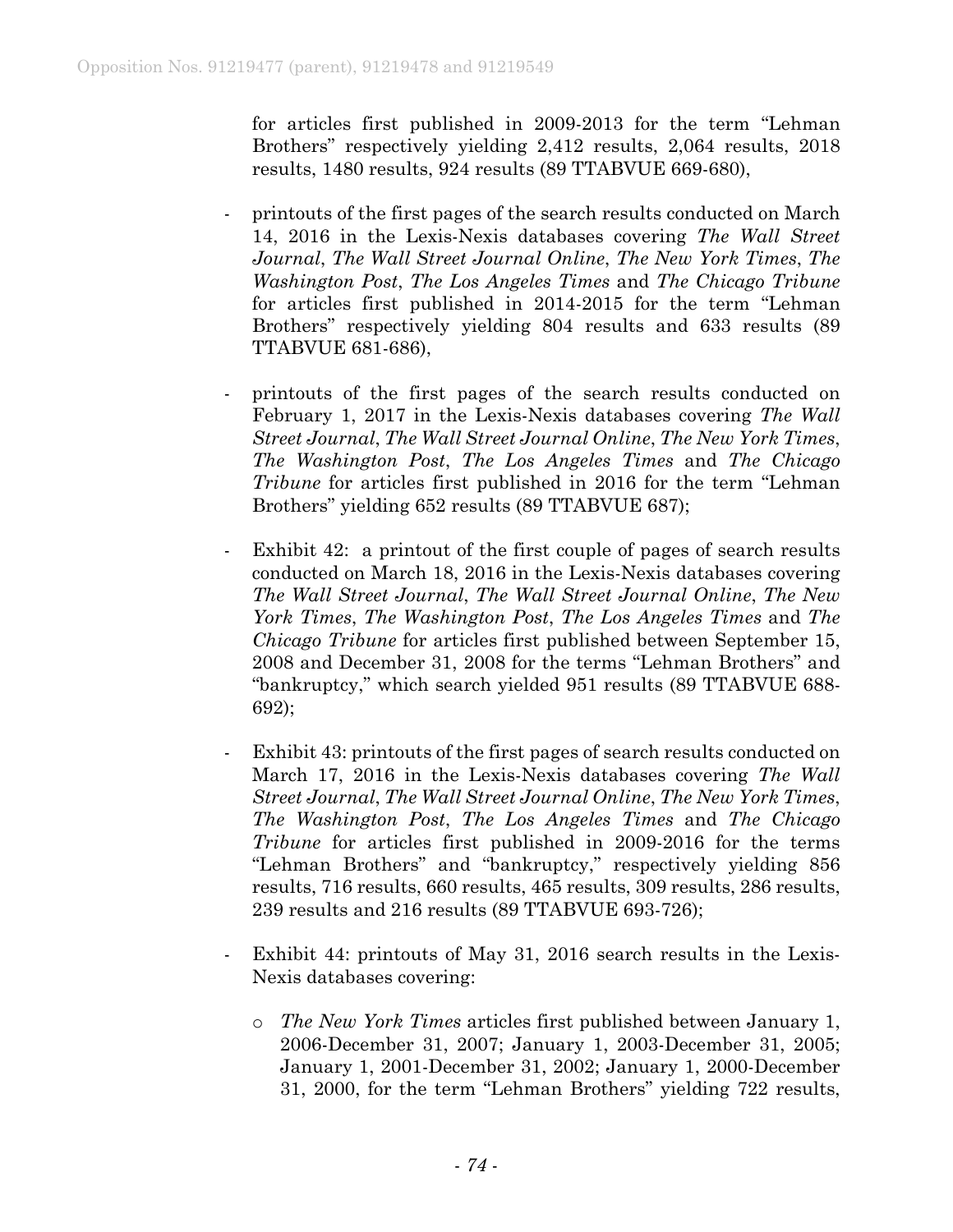938 results, 800 results and 337 results respectively (90 TTABVUE 3-438),

- The Washington Post articles first published between January 1, 2000 and December 31, 2007 for the term "Lehman Brothers" which search yielded 825 results (90 TTABVUE 439-553),
- o *Los Angeles Times* articles first published between January 1, 2004-December 31, 2007 and January 1, 2000-December 31, 2003 for the term "Lehman Brothers" yielding respectively 825 results and 700 results (90 TTABVUE 554-728),
- o *The Chicago Tribune* articles first published between January 1, 2000 and December 31, 2007 for the term "Lehman Brothers" which search yielded 934 results (90 TTABVUE 729-866),
- o *The Wall Street Journal Online* articles first published between January 1, 2000 and December 31, 2007 for the term "Lehman Brothers" which search yielded 134 results (90 TTABVUE 867- 885);
- o *The Wall Street Journal* articles first published between January 1, 2007-December 31, 2007, January 1, 2006-December 31, 2006, January 1, 2005-December 31, 2005, January 1, 2004-December 31, 2004, January 1, 2003-December 31, 2003, January 1, 2002- November 30, 2002, December 1, 2002-December 31, 2003, January 1, 2001-November 30, 2001, December 1, 2001-December 31, 2001, January 1, 2000-September 30, 2000, October 1, 2000- December 31, 2000, for the term "Lehman Brothers" which search yielded 845 results, 744 results, 757 results, 805 results, 816 results, 931 results, 77 results, 978 results, 58 results, 939 results and 265 results (90 TTABVUE 886-1948);
- Exhibit 45: copies of trademark registration records from the USPTO and other documents concerning goods and services offered and/or registered under the marks FORBES, HARLEY DAVIDSON, SOTHEBY'S, THE NEW YORK TIMES, NBC, TIME, TRUMP and THE WALL STREET JOURNAL/WSJ (90 TTABVUE 1949-2617);
- 7. Barclays' Fifth Notice of Reliance Upon Registrations and Official Records (140 TTABVUE):
	- Exhibit 1: TSDR records for numerous third-party registrations evidencing registration of the same mark for financial services (Int.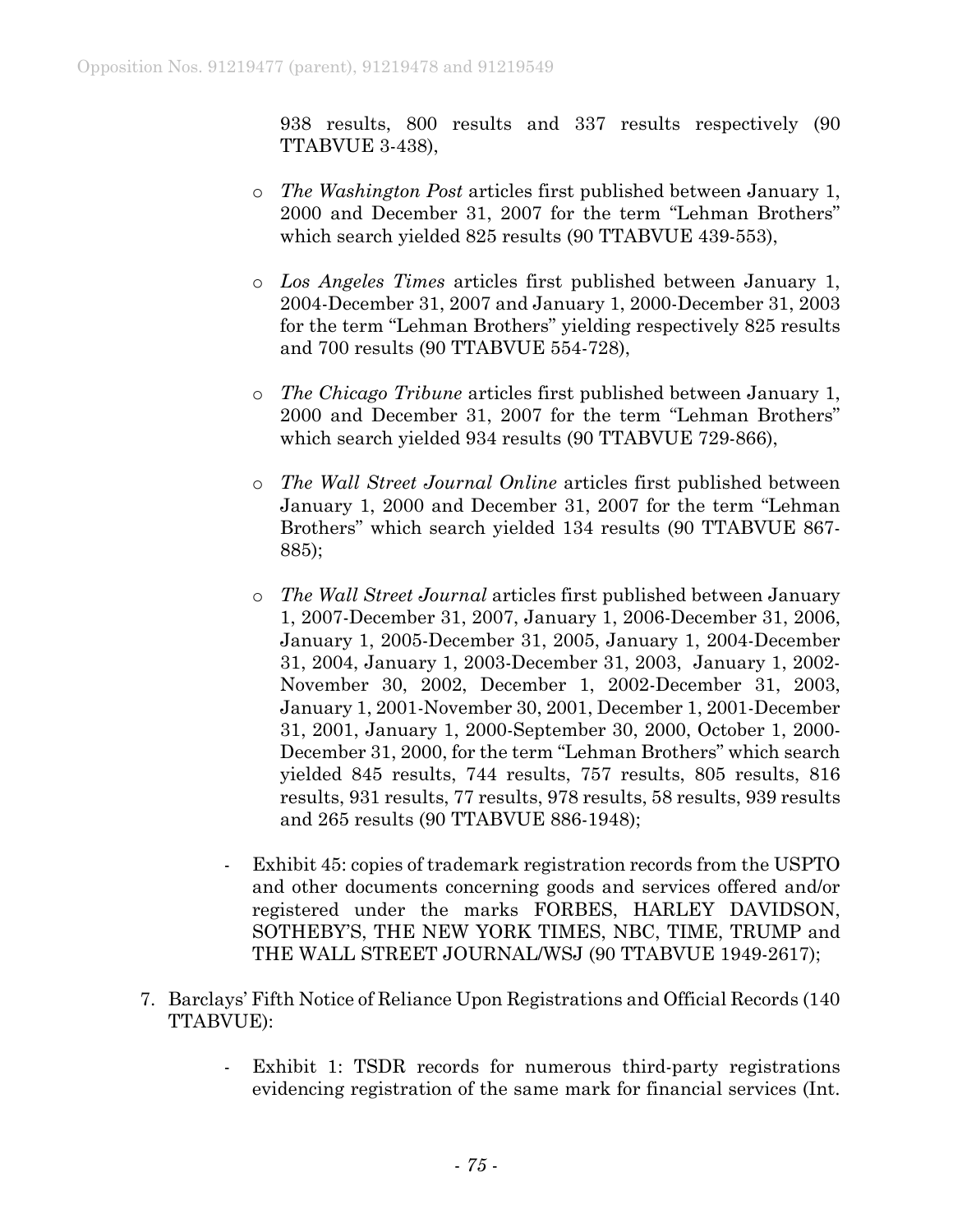Class 36) and beer or non-alcoholic beverages (Int. Class 32) (140 TTABVUE 42-75);

- Exhibit 2: TSDR records for numerous third-party registrations evidencing registration of the same mark for financial services (Int. Class 36) and wine or liquors (Int. Class 33) (140 TTABVUE 76-88);
- Exhibit 3: TSDR records for numerous third-party registrations evidencing registration of the same mark for financial services (Int. Class 36) and food, bar and/or restaurant related services (Int. Class 43) (140 TTABVUE 89-248);
- Exhibit 4: confirmatory assignment of the LEHMAN trademarks defined in the Notice of Opposition and Application Serial No. 86081143 from Barclays' Capital, Inc. to Barclays PLC recorded with USPTO on March 12, 2018 (140 TTABVUE 249-253);
- Exhibit 5: copies of corporate certificates of good standing from the State of Delaware for Lehman Brothers Holdings Inc. and Lehman Brothers Inc. (140 TTABVUE 254-256);
- Exhibit 6: copies of TSDR records for numerous third-party registrations evidencing financial services companies registration of their marks in connection with financial services, and stadiums, sporting events, entertainment services and/or food and beverage related goods and services, including alcoholic and no-alcoholic beverages, concession stands, food preparation services and/or catering and restaurant services on the other hand (140 TTABVUE 257-418);
- Exhibit 7: copies of TSDR records for various registrations owned by Capital One Financial Corporation evidencing registration of marks containing the words "Capital One" for financial-related services, athletics, arena services and/or entertainment (140 TTABVUE 419- 492);
- 8. Barclays' Sixth Notice of Reliance Upon Printed Publications (141 TTABVUE):
	- Exhibit 1: representative news articles first published between May 2016 and April 2019 from various major publications such as *The New York Times*, *The Wall Street Journal*, and *The Washington Post*, concerning Lehman Brothers Holdings Inc., its present and former subsidiaries and affiliates, and/or each of their predecessors, licensees, assignors and assigns (141 TTABVUE 10-52);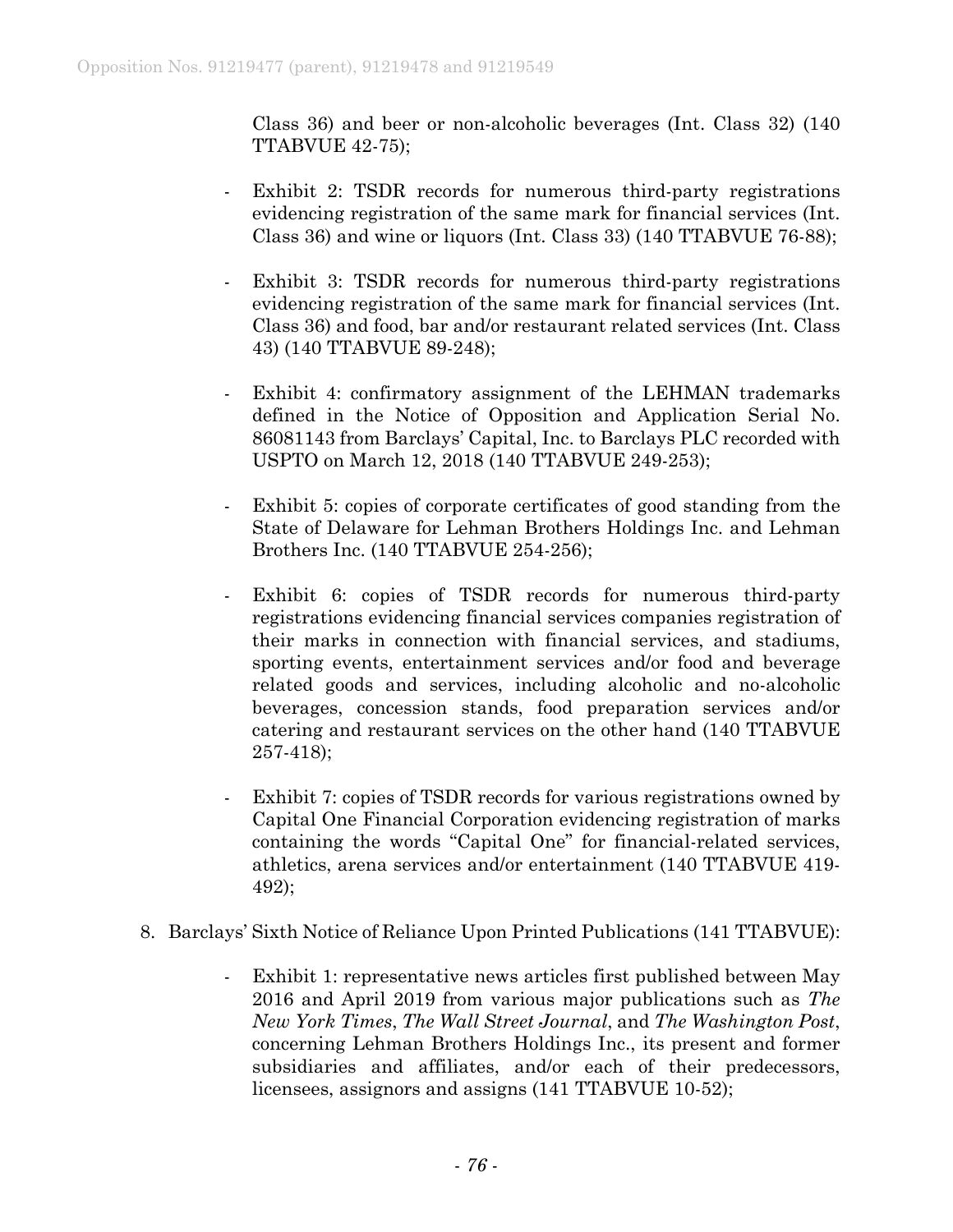- Exhibit 2: representative news articles first published between May 2015 and the present from various major publications such as *The Boston Globe*, *Chicago Tribune*, *The Denver Post*, *The New York Times*, *Tampa Bay Times* and *The Washington Post*, concerning cafes owned by Capital One bearing the name "Capital One Café" (141 TTABVUE 53-70);
- Exhibit 3: copy of an article from *The New York Times* concerning the dramatic play "The Lehman Trilogy" (141 TTABVUE 71-73);
- 9. Barclays' Seventh Notice of Reliance Upon Internet Materials (142-143 TTABVUE):
	- Exhibit 1: copies of representative internet news articles first published between June 2016 and April 2019 from various major news organizations such as *Bloomberg*, *CNN*, *The New York Times*, and *The Wall Street Journal* concerning Lehman Brothers Holdings Inc. ("LBHI"), its present and former subsidiaries and affiliates, and/or each of their predecessors, licensees, assignors and assigns (142 TTABVUE 19-54);
	- Exhibit 2: representative internet news articles first published between January 2019 and April 2109 from various major publications such as such as *The New York Times*, *The New Yorker*, *The Washington Post*, concerning Lehman Brothers in popular culture (142 TTABVUE 55-104);
	- Exhibit 3: representative internet news articles, YouTube videos, and a Capital One bank website concerning Capital One's "Capital One Café" (142 TTABVUE 105-264);
	- Exhibit 4: copies of internet printouts from Tiger Lily's website [<http://lehmanbrothe.rs/>](http://lehmanbrothe.rs/) (143 TTABVUE 3-8);
	- Exhibit 5: copy of a printout from Tiger Lily's Facebook page, available at [<https://www.facebook.com/LehmanBrotherswhiskey/>](https://www.facebook.com/LehmanBrotherswhiskey/) (143 TTABVUE 9-19);
	- Exhibit 6: copies of printouts of websites showing the use of financial institution names in connection with stadiums offering food and beverage services (143 TTABVUE 20-101);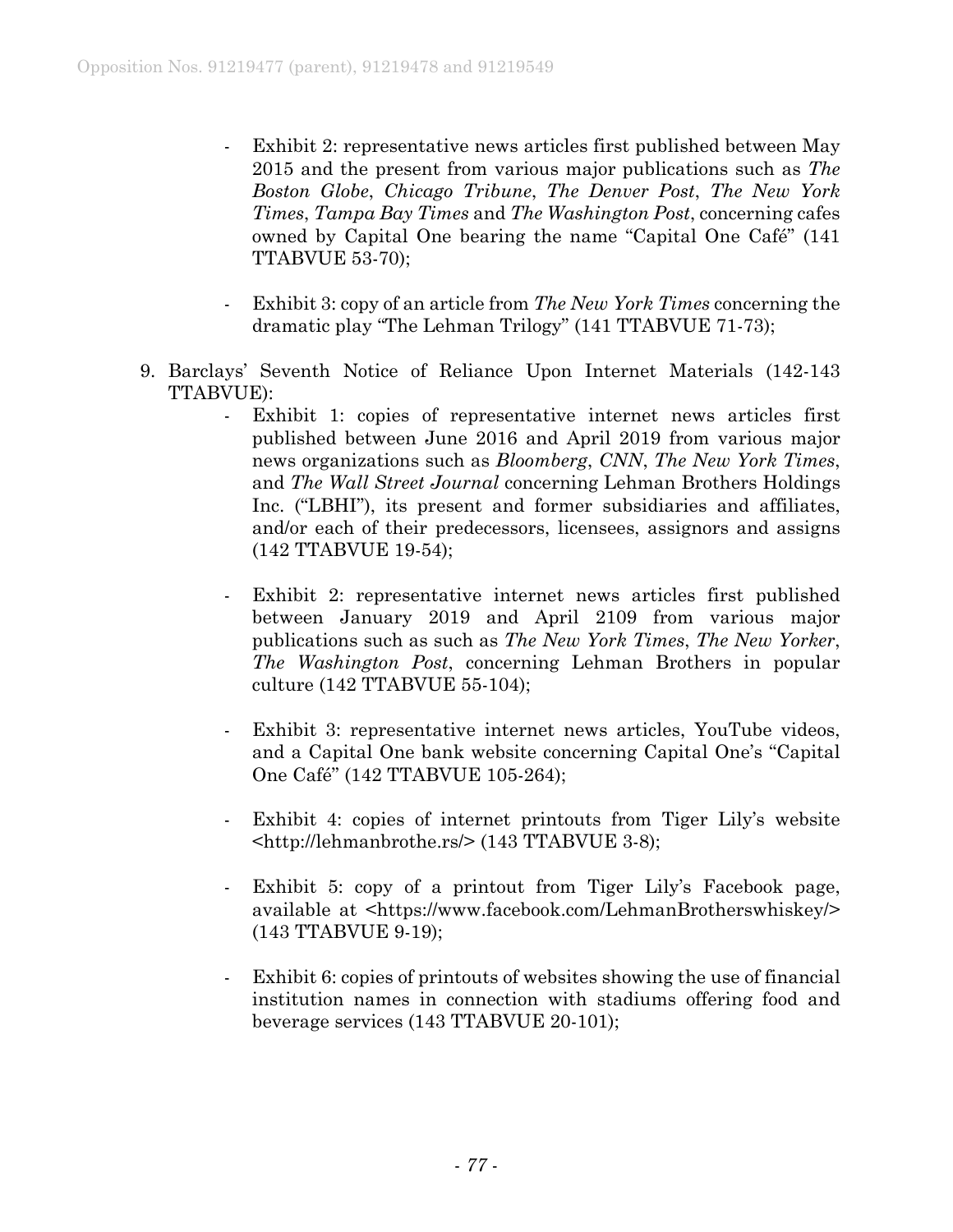- Exhibit 7: copies of printouts of internet news articles concerning Tiger Lily first published between February 2016 and April 2019 (143 TTABVUE 102-113);
- 10.Amended Trial Testimony Declaration of Marcus A. Southerden, Head of IP Legal, EME and APC, for Barclays PLC and its affiliates (146 TTABVUE 6- 8)[86](#page-77-0), with Exhibits at (144 TTABVUE) and Confidential (145 TTABVUE):
	- Exhibit 46: Master Assignment Agreement Assignment of Brand IP between Barclays Capital Inc. and Barclays PLC dated August 31, 2017 (144 TTABVUE 8), Confidential (145 TTABVUE 3-30);
	- Exhibit 47: copies of Trademark Assignment Cover Sheet and Assignment of Trademarks from Barclays Capital Inc. to Barclays PLC recorded with Assignment Division of USPTO on March 18, 2018, Reel/Frame: 6289/0791(144 TTABVUE 9-13).

The record also includes the following evidence submitted by Tiger Lily:

1. Cross-Examination Testimony of Alexander L. Greenberg by Tiger Lily (139 TTABVUE and 116 TTABVUE) and Exhibits A-S (115 TTABVUE), (Confidential 114 TTABVUE):

- Defendant's Exhibit A: Trial Declaration of Alexander L. Greenberg, Esq. (115 TTABVUE 2-16);
- Defendant's Exhibit B: webpage of lyrics of the 2009 Black Eyed Peas song *Imma Be* which state: "Imma be a brother, but my name ain't Lehman." (115 TTABVUE 17), (*see also* Barclays' Exhibit 18 to Greenberg Trial Declaration 87 TTABVUE 204-213);
- Defendant's Exhibit C: Recorded September 22, 2008 Trademark Assignment from Lehman Brothers Inc. to Barclays Capital Inc. (115 TTABVUE 18-35);
- Defendant's Exhibit D: February 4, 2014 emails between Tiger Lily's counsel Robert Garson and Barclays' in-house counsel Alexander Greenberg (115 TTABVUE 36-37);
- EXCLUDED Defendant's Exhibit E: TMview printout for French Registration No. 4123417 in name of M. David Tordjman, Agissant

<span id="page-77-0"></span> <sup>86</sup> The Amended Trial Testimony Declaration of Marcus A. Southerden was filed as an Exhibit to Barclays' Motion on Consent to Correct (146 TTABVUE 6-8).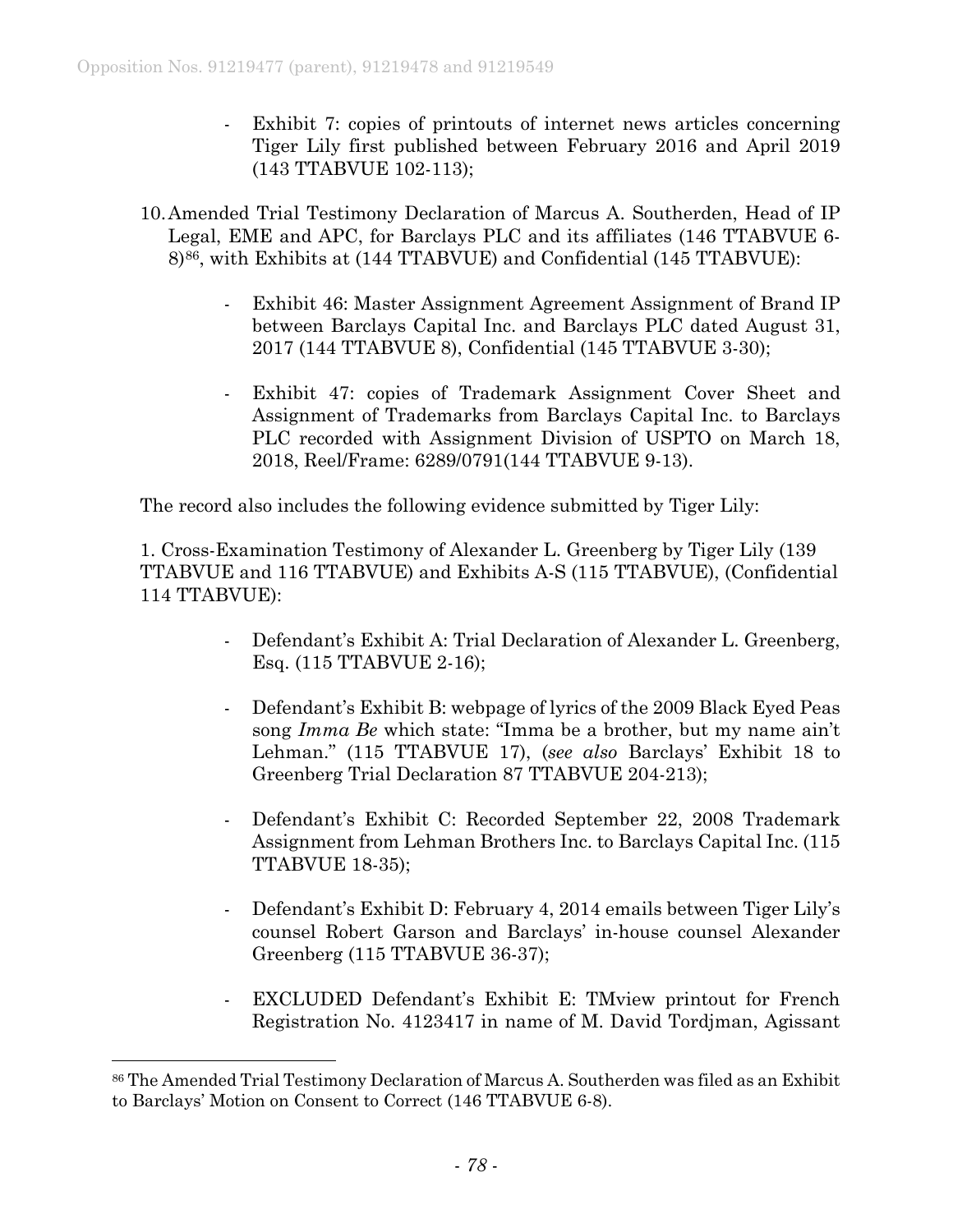pour le compte do la societe "lehman brothers" en cours de formation (115 TTABVUE 38-41);

- Defendant's Exhibit F: list of products and quantities (115 TTABVUE 42);
- Defendant's Exhibit G: Lehman Brothers Holdings Inc. Notes to Consolidated Financial Statements (115 TTABVUE 43-44);
- Defendant's Exhibit H: Foreign Trademark Registration No. 19762364 issued to Tiger Lily Ventures Ltd. for LEHMAN BROTHERS mark (115 TTABVUE 45);
- Defendant's Exhibit I: copy of p. 15 from an agreement including Article IV CLOSING AND TERMINATION (115 TTABVUE 46);
- Defendant's Exhibit J: copy of pp. 29-30 of an agreement including paragraphs 8.8 Publicity, 8.9 Trademark License and 8.10 Use of Purchased Intellectual Property (115 TTABVUE 47-48);
- Defendant's Exhibit K: copy of p. 4 of an agreement including paragraphs 5. License, 6. Subordinated Notes of LBI, 7. Breakup Fee, 8. Transfer of Customer Accounts, 9. Deletion of Purchase Price Adjustment Provisions, 10. Payables, Deposits and Receivables and 11. Intercompany Obligations (115 TTABVUE 49);
- Defendant's Exhibit L: printout from pp. 1-2 of  $\text{thttp:}/\text{ldmepiq11}$ .com/LBH/Project> identifying members of Lehman Brothers Estate Teams (115 TTABVUE 50-51);
- Defendant's Exhibit M: copy of DOMAINTOOLS WhoIs Record for LehmanHoldings.com (115 TTABVUE 52-53);
- Defendant's Exhibit N: Cowan, Liebowitz & Latman, P.C. BARCLAYS World Wide Registrations for the LEHMAN BROTHERS Marks as of April 19, 2016 (115 TTABVUE 54-57);
- Defendant's Exhibit O: Barclays Brand License Agreement (115 TTABVUE 58-63), Confidential (114 TTABVUE 59-64);
- Defendant's Exhibit P: Exhibit 24 to Trial Declaration of Alexander L. Greenberg, Esq. including pp. 1-29 of August 24, 2016 Barclays Brand Licence Agreement between Barclays Bank PLC and Barclays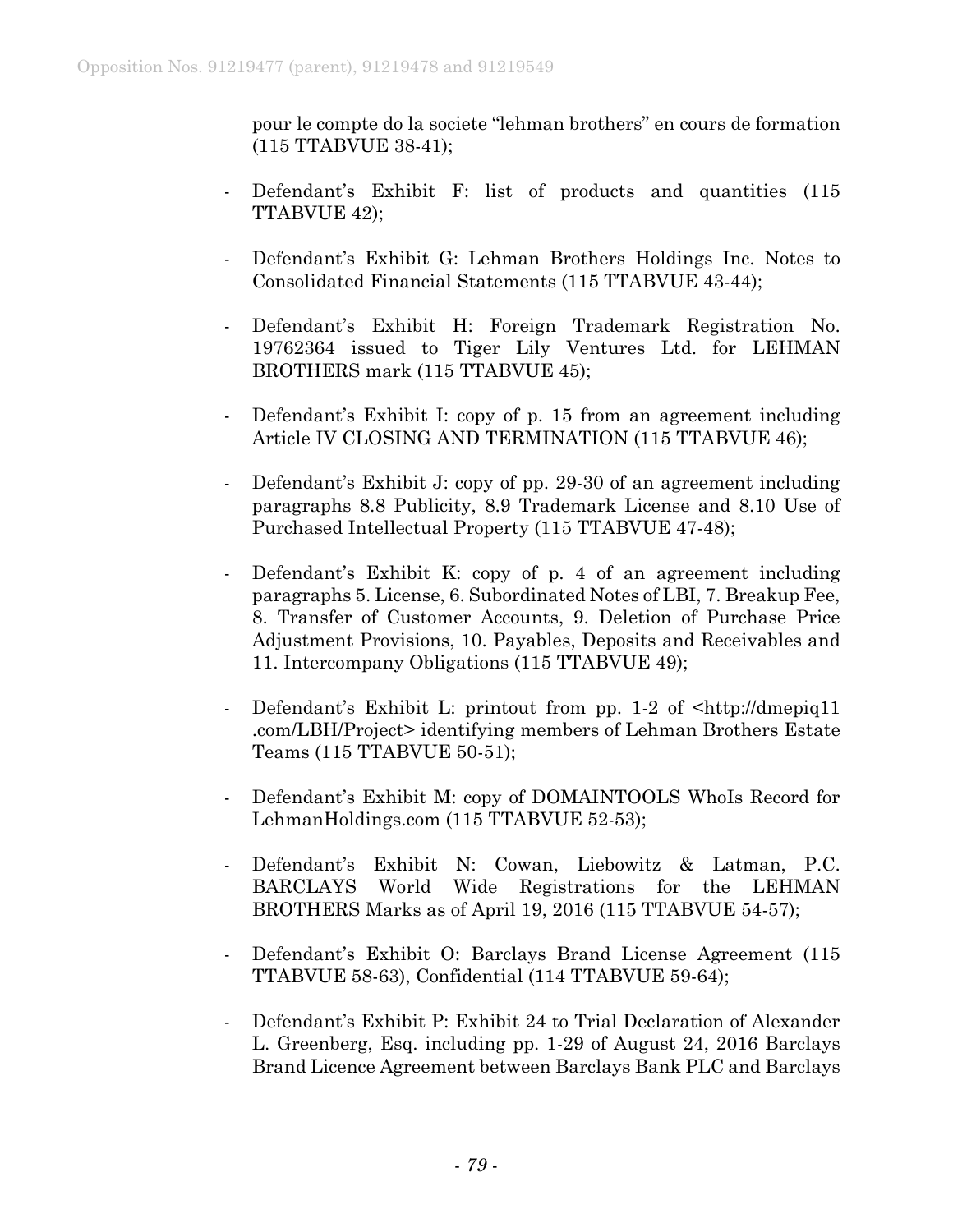Risk Analytics and Index Solutions Limited (115 TTABVUE 64-96), Confidential (TTABVUE 65-97);

- Defendant's Exhibit Q: Trademark Chart pp. 33-50 (115 TTABVUE 97-114), Confidential (114 TTABVUE 98-115);
- Defendant's Exhibit R: emails of Barclays employees regarding Global Weekly Economic Monitor and Lehman U.S. Rates Strategy Weekly (115 TTABVUE 115-117), Confidential (114 TTABVUE 116- 118);
- Defendant's Exhibit S: email regarding Lehman index data still provided on Lehman website (115 TTABVUE 118), Confidential (114 TTABVUE 119);
- 2. Cross-Examination of Testimony of Ignacio V. Duran by Tiger Lily (138 TTABVUE, Testimony with Exhibits at 117 TTABVUE), Confidential (118 TTABVUE 31, 92-93):
	- Exhibit Declaration: Trial Declaration of Ignacio V. Duran (117 TTABVUE 237-249);
	- Exhibit 29 (excerpt): partial list of lawsuits involving Lehman Brothers Holdings (117 TTABVUE 250);
	- Exhibit 30 (excerpt): Uniform Application for Investment Adviser Registration and Report by Exempt Reporting Advisers (117 TTABVUE 251-264);
	- Exhibit 30 (excerpt 2): Finra firm profile regarding Lehman Brothers Inc. Direct Owners and Executive Officers (117 TTABVUE 265);
	- Exhibit 31 (excerpt): LinkedIn search results for people having Lehman Brothers on their profile (117 TTABVUE 266);
	- Exhibit 32 (excerpt): "lehman brothers" YouTube (117 TTABVUE 267-268);
	- Exhibit 33 (excerpt): "lehman brothers" Google Search (117 TTABVUE 269-270);
	- Exhibit 35 (excerpt): Lexis search results for "lehman brothers" (117 TTABVUE 271-272);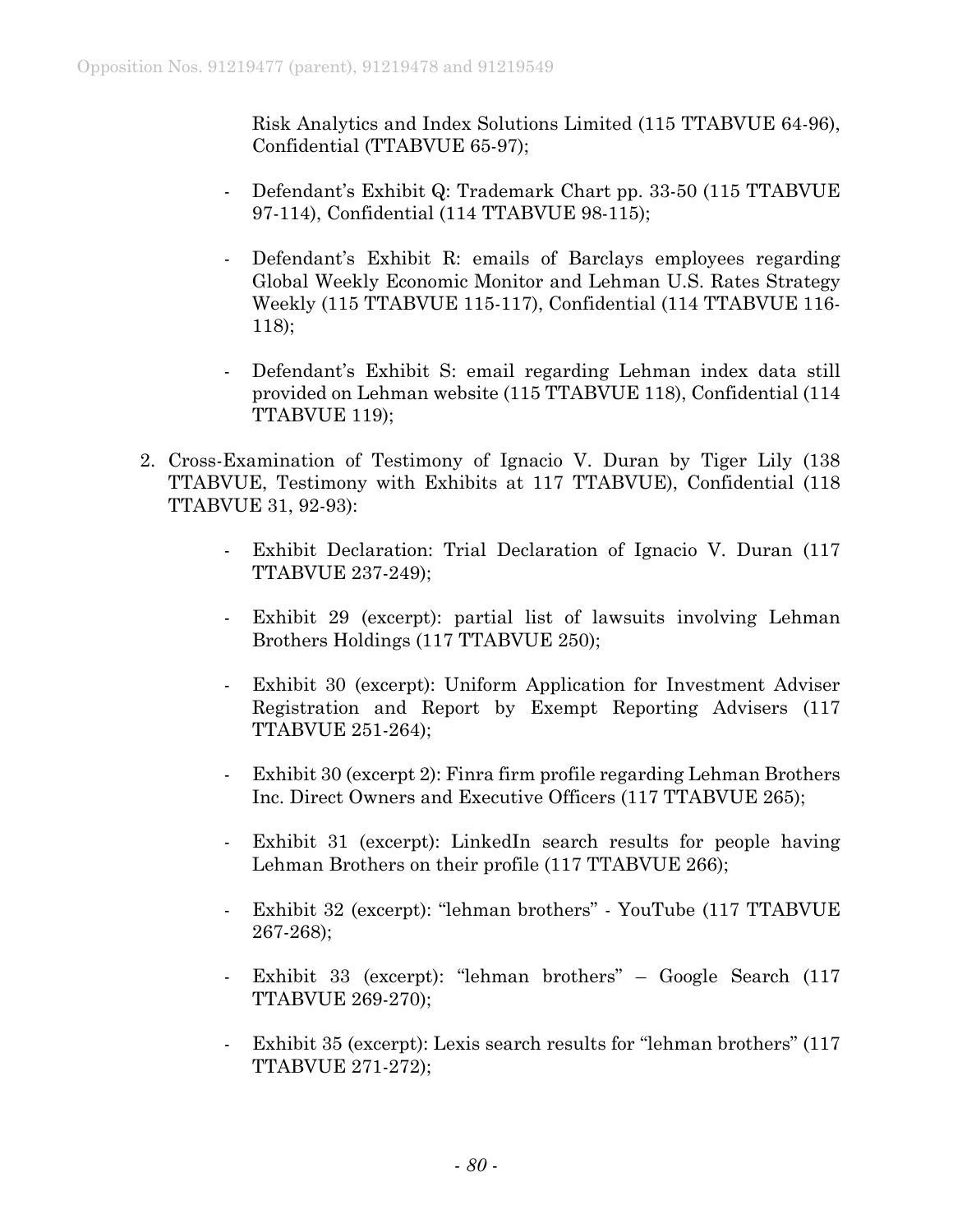- Exhibit 36 (excerpt): Lexis search results for "lehman brothers" (117 TTABVUE 273-274);
- Exhibit 38 (excerpt): Lexis search results for "Lehman Brothers" (117 TTABVUE 275-277);
- Exhibit Re Harley Davidson (XX ref 187 et seq.): copy of U.S. Trademark Registration No. 2,011,337 for HARLEY-DAVIDSON CAFE and Design in Classes 25 and 42 (117 TTABVUE 278);
- Exhibit Re Harley Davidson (XX ref 190 et seq.): copy of U.S. Trademark Registration No. 3,756,506 for HARLEY-DAVIDSON in Class 36 (117 TTABVUE 279);
- Exhibit Re Sotheby's (XX ref 190 et seq.): copy of page from Sotheby's website regarding wines  $(117$  TTABVUE 280);
- Exhibit Re Sotheby's (XX ref 192 et seq.): copy of page from Sotheby's website regarding its financial services (117 TTABVUE 281);
- Exhibit Re Forbes (XX ref 200 et seq.): copy of page from Petersen Companies Inc. website featuring Forbes Travel Store (117 TTABVUE 282);
- Exhibit Re New York Times (XX ref 200 et seq.): copy of page from Petersen Companies Inc. website featuring The New York Times store (117 TTABVUE 283);
- Exhibit Re CNBC (XX ref 200 et seq.): copy of page from Petersen Companies Inc. website featuring CNBC smartshop store (117 TTABVUE 284);
- Exhibit Re Trump (XX ref 207 et seq.): copies of partial Trademark Electronic Search System (TESS) reports for Serial No. 86724574 in Classes 16, 25, 26, 35, 36, 41 and 45, Registration No. 4874427 for TRUMP in Classes 35 and 36, and unidentified application or registration in Classes 16, 25, 26, 35, 36, 41 and 45 (117 TTABVUE 285-287);
- Exhibit Re Trump (2) (XX ref 207 et seq.): copy of webpage of Quality Liquor Store for TRUMP Super Premium Vodka (117 TTABVUE 288);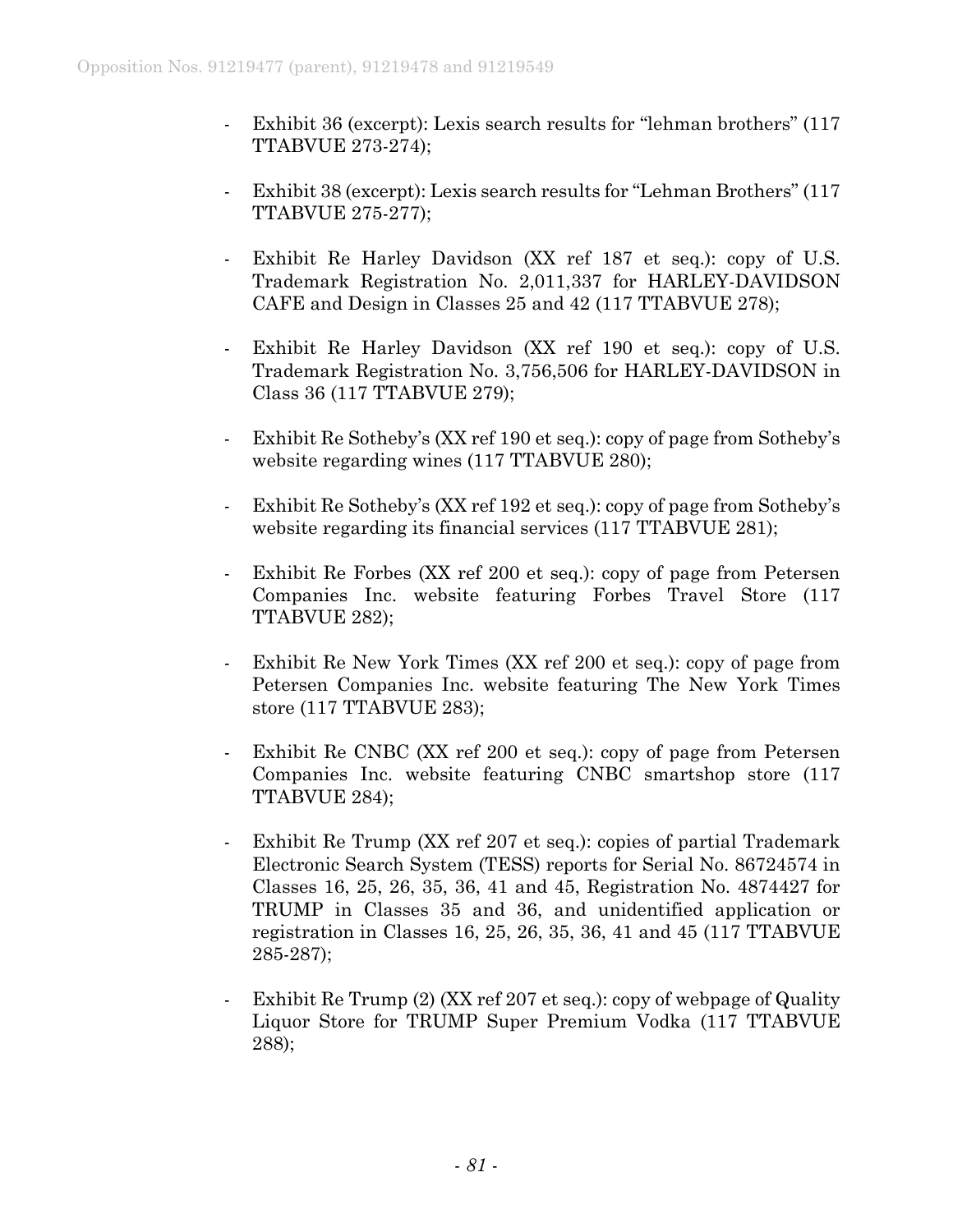- 3. Tiger Lily's Amended Notice of Reliance No. 1 (133 TTABVUE, Exhibits submitted with Notice of Reliance at 119 TTABVUE):
	- Applicant's Trial Exhibit 1: TSDR for Registration No. 3141963 for LEHMAN BROTHERS ASSET MANAGEMENT (119 TTABVUE 5- 7);
	- Applicant's Trial Exhibit 2: TSDR for Registration No. 2832374 for LEHMANLIVE (119 TTABVUE 8-10);
	- Applicant's Trial Exhibit 3: TSDR for Registration No. 2529704 for LEHMAN FUTURES LIVE (119 TTABVUE 11-13);
	- Applicant's Trial Exhibit 4: TSDR for Registration No. 2519808 for LEHMAN BANK (119 TTABVUE 14-16);
	- Applicant's Trial Exhibit 5: TSDR for Registration No. 2539396 for LEHMAN BROTHERS PRIMEPLUS (119 TTABVUE 17-19);
	- Applicant's Trial Exhibit 6: TSDR for Registration No. 2549090 for LEHMAN PRIMEPLUS (119 TTABVUE 20-22);
	- Applicant's Trial Exhibit 7: TSDR for Registration No. 2381464 for LEHMAN BROTHERS BANK (119 TTABVUE 23-25);
	- Applicant's Trial Exhibit 8: TSDR for Registration No. 1755687 for LEHMAN BROTHERS (119 TTABVUE 26-28);
	- Applicant's Trial Exhibit 9: TSDR for Registration No. 1717171 for LEHMAN BROTHERS (119 TTABVUE 29-33);
	- Applicant's Trial Exhibit 10: TSDR for Registration No. 1796071 for LEHMAN-LOGIC (119 TTABVUE 34-36);
	- Applicant's Trial Exhibit 11: TSDR for Registration No. 3552162 for LCX (119 TTABVUE 37-39);
	- Applicant's Trial Exhibit 12: TSDR for Registration No. 3097412 for LMX (119 TTABVUE 40-44);
	- Applicant's Trial Exhibit 13: TSDR for Registration No. 2656151 for LEHMANLIVE (119 TTABVUE 45-47);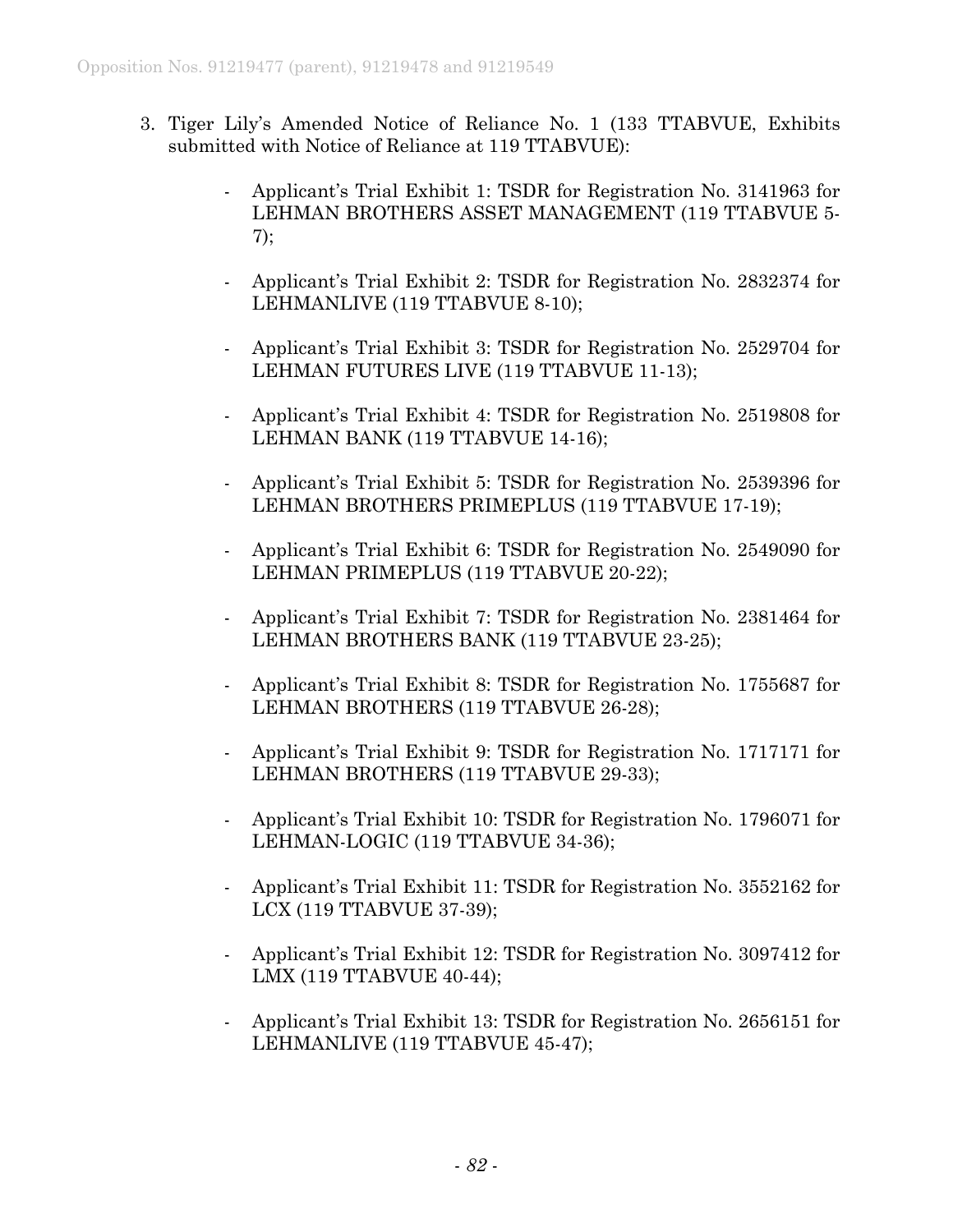- 4. Tiger Lily's Amended Notice of Reliance No. 2 (134 TTABVUE, Exhibits submitted with Notice of Reliance No. 2 at 120 TTABVUE):
	- EXCLUDED Exhibit 14: New York Department of State Certificate of Trademark Registration Certificate of LBW LLC's, a wholly owned subsidiary of Tiger Lily, for LEHMAN BROTHERS (120 TTABVUE 5-6);
	- Exhibit 15: Peoples Republic of China (PRC) Trademark Registration Certificate No. 19762364 of Tiger Lily, for LEHMAN BROTHERS in International Class 33 (Liqueurs; Spirits [beverages]; vodka; alcoholic essences; alcoholic beverages, except beer) (120 TTABVUE 7-8);
	- EXCLUDED Exhibit 16: Institut national de la propriété industrielle ("INPI") trademark status and Document records from TM View showing the trademark registration in International Classes 30, 35, 43 of LEHMAN BROTHERS in France in the name of M. David Tordjman, Agissant pour le compte de la saciete "lehman brothers" en cours de formation (120 TTABVUE 9-12);
- 5. Tiger Lily's Amended Notice of Reliance No. 3 Internet Materials (135 TTABVUE, Exhibits submitted with Notice of Reliance No. 3 at 121 TTABVUE)<sup>87</sup>:
	- Exhibit 17.1-17.4: representative articles from websites featuring the demise of Lehman Brothers bank and its banking business (121 TTABVUE 8-24);
	- Exhibit 18.1-18.10: representative materials from websites reporting or commenting upon Barclays' or its affiliates' rebranding away from the LEHMAN BROTHERS mark (121 TTABVUE 25-63);
	- Exhibit 19.1-19.4: representative materials from websites describing the sale of the former Lehman Brothers business to Stifel (121 TTABVUE 64-72);

<span id="page-82-0"></span> <sup>87</sup> The descriptions of Exhibits 23-24 submitted with Tiger Lily's Notice of Reliance No. 3 do not correspond with the attached documents (121 TTABVUE 253-271); Tiger Lily requested time to cure the defect and filed an Amended Notice of Reliance No. 3 – Internet Materials (135 TTABVUE).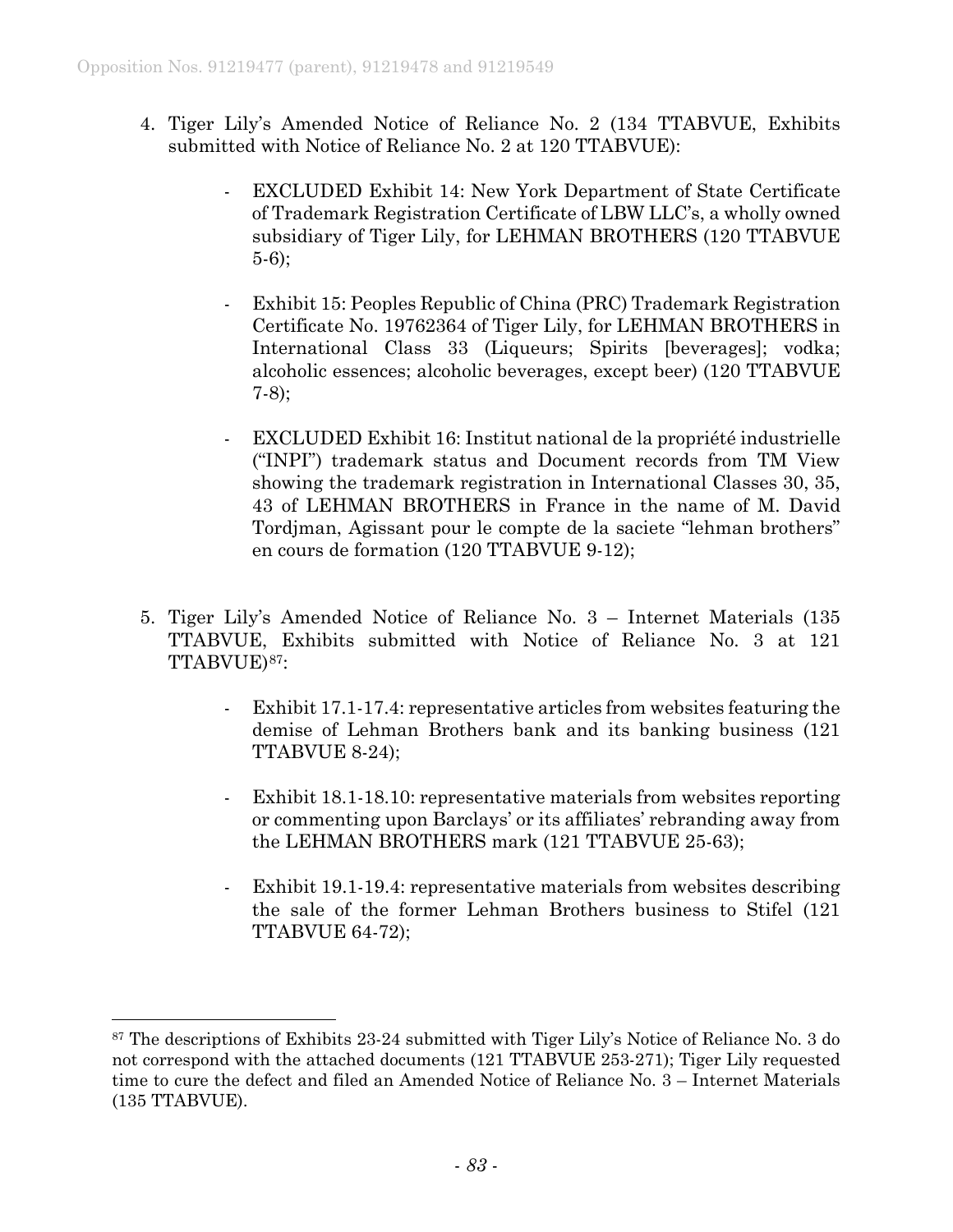- Exhibit 20.1-20.4: representative materials from websites describing the sale of the former Lehman Brothers business or assets to Bloomberg (121 TTABVUE 73-208);
- Exhibit 21.1-21.5: representative internet materials showing the commercial legacy of LEHMAN BROTHERS to the consuming public (121 TTABVUE 209-240);
- Exhibit 22.1-22.4: internet materials reporting on the instant case before the TTAB (121 TTABVUE 241-252);
- Exhibit 23.1-23.2: website(s) controlled by Barclays (showing no product or service offerings in connection with the LEHMAN BROTHERS mark) (121 TTABVUE 253-254);
- Exhibit 24.1-24.3: websites or social medial accounts controlled by Tiger Lily (showing the branding and product offerings in connection with the LEHMAN BROTHERS mark for whisky) (121 TTABVUE 255-271);
- 6. Tiger Lily's Amended Notice of Reliance No. 4 (136 TTABVUE, Exhibits submitted with Notice of Reliance No. 4 at 122 TTABVUE):
	- Exhibit 25: Barclays (BCI's) Responses and Objections to Tiger Lily's First Set of Interrogatories (122 TTABVUE 4-14);
	- WITHDRAWN (see 136 TTABVUE) Exhibit 26: Barclays (BCI's) Responses and Objections to Tiger Lily's First Set of Document Requests (122 TTABVUE 15-28);
- 7. Tiger Lily's Notice of Reliance No. 5 Printed Materials and Public Documents (137 TTABVUE, Exhibits submitted with Notice of Reliance No. 5 – Printed Materials and Public Documents at 123 TTABVUE):
	- EXCLUDED Exhibit 27.1-27.5: copies of documents filed by Tiger Lily with the U.S. District Court for the Southern District of New York in support of its Motion to Compel Ignacio Duran (proffered by Barclays) to answer questions posed by Tiger Lily during testimonial cross-examination (123 TTABVUE 5-63);
	- Exhibit 28.1-28.3: materials published on the Lehman Brothers Holdings Inc. (Chapter 11) Case # 08-13555 bankruptcy website which is publicly available at [<http://dm.epiq11.com/#/case/LBH](http://dm.epiq11.com/#/case/LBH%20/documents)  [/documents>](http://dm.epiq11.com/#/case/LBH%20/documents), including September 16, 2008 Asset Purchase